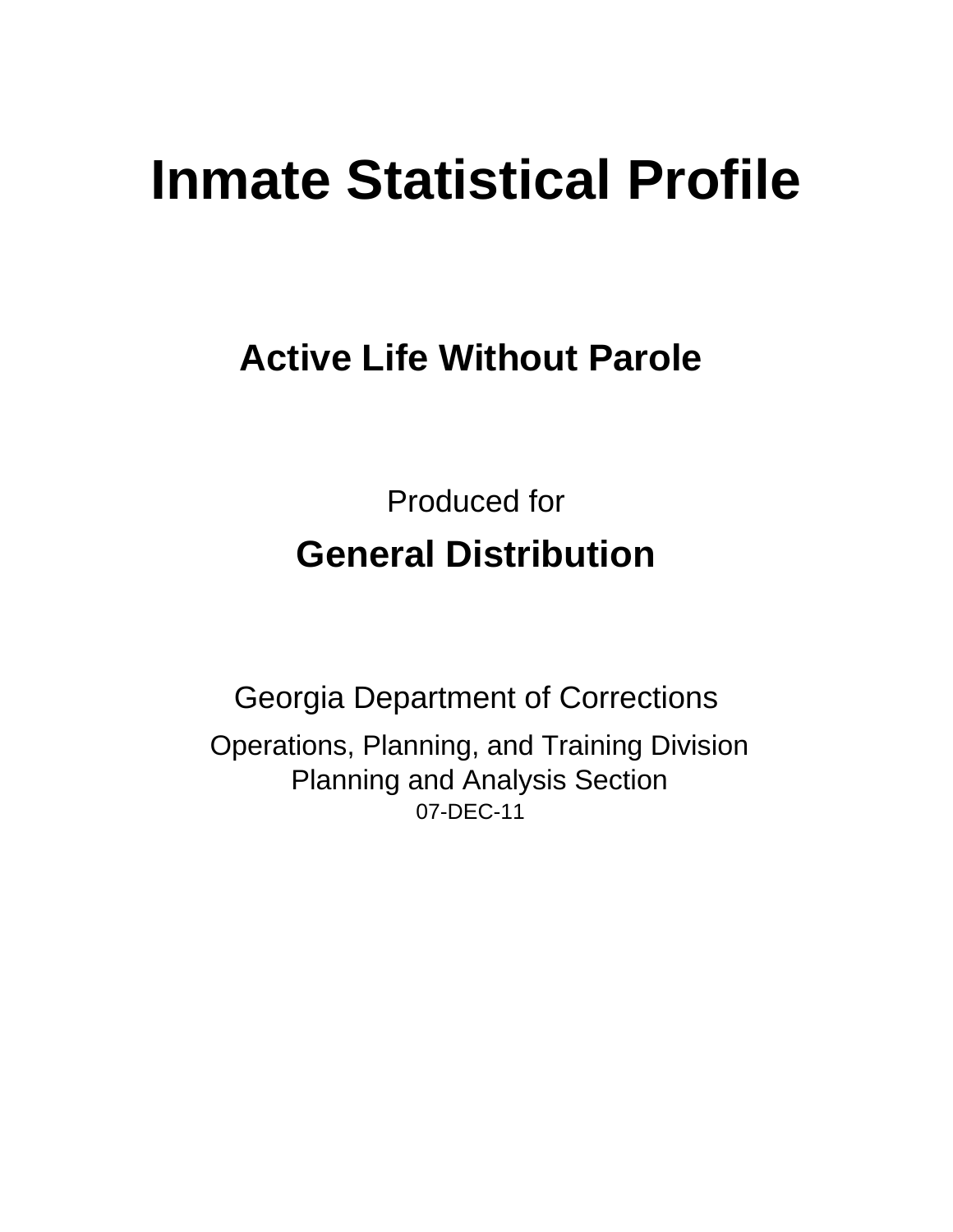## **Inmate Statistical Profile 07-DEC-11**

Contents

**Active Life Without Parole** 

Produced for General Distribution

## **Table of Contents**

| <b>Demographic information</b>                                       |
|----------------------------------------------------------------------|
| 5 Current age, broken out in ten year age groups                     |
| 6 Race group                                                         |
| 7 Marital status, self-reported at entry to prison                   |
| 8 Number of children, self-reported at entry to prison               |
| 9 Religious affiliation, self-reported at entry to prison            |
| 10 Home county - self-reported at entry to prison                    |
| 14 Socioeconomic class, self-reported at entry to prison             |
| 15 Environment to age 16, self-reported at entry to prison           |
| 16 Guardian status to age 16, self-reported at entry to prison       |
| 17 Employment status before prison, self-reported at entry to prison |
| 18 Age at admission                                                  |
| 20 Height, measured at entry to prison                               |
| 21 Weight, measured at entry to prison                               |
| 22 Military service                                                  |
| <b>Correctional information</b>                                      |
| 23 Type of admission to prison                                       |
| 24 Current / last security status                                    |
| 25 Current / last institution type                                   |
| 26 Institution type - transitional centers                           |
| 27 Institution type - county prisons                                 |
| 28 Institution type - state prisons                                  |
| 29 Institution type - private prisons                                |
| 30 Institution type - pre-release centers                            |
| 31 Institution type - inmate boot camp                               |
| 32 Number of disciplinary reports                                    |
| 33 Number of transfers                                               |
| 34 Number of escapes                                                 |
| 35 Time served in current (or last) institution                      |
| <b>Educational, psychological and physical information</b>           |
| 36 Highest grade level attained                                      |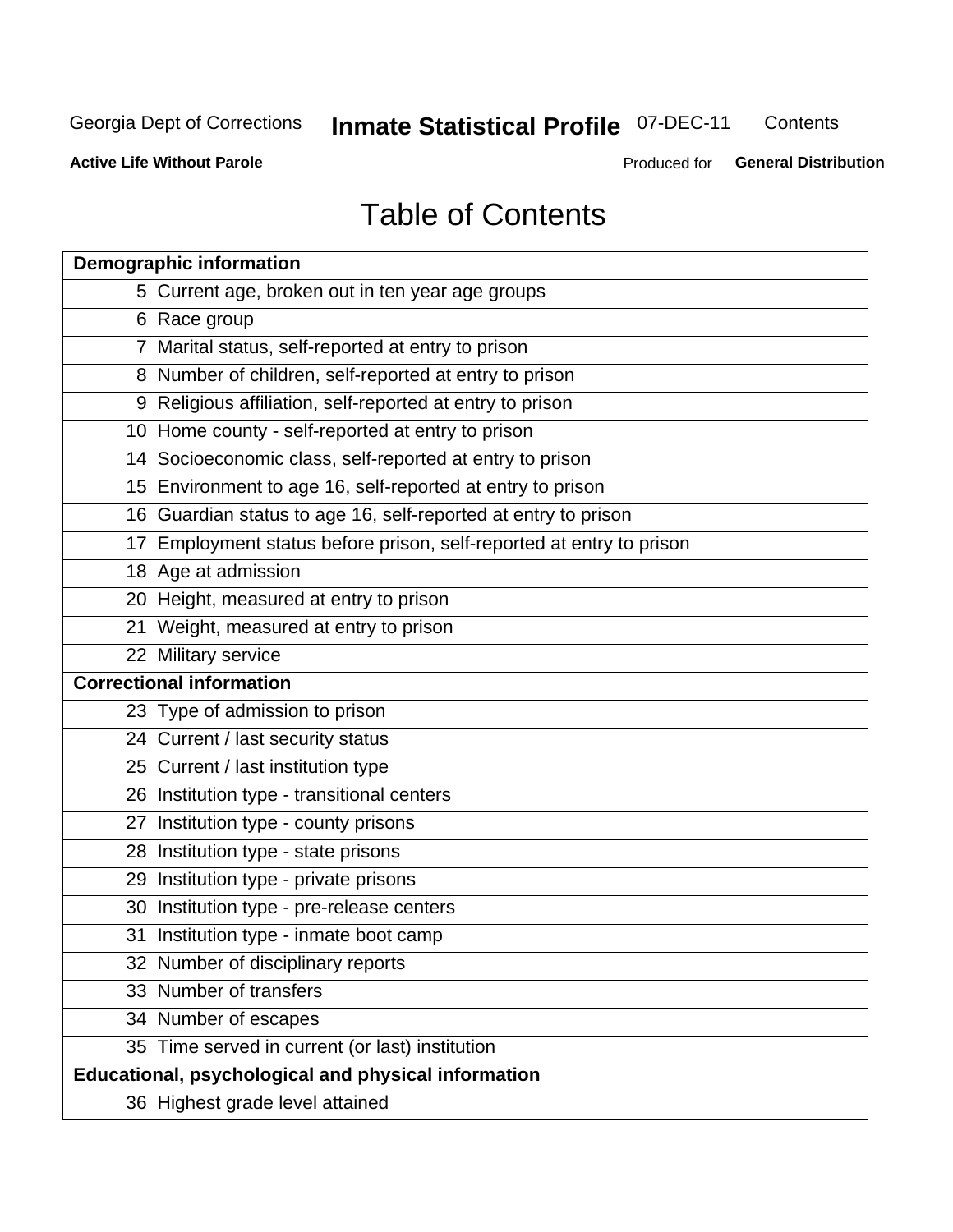## **Inmate Statistical Profile 07-DEC-11**

Contents

**Active Life Without Parole** 

Produced for General Distribution

## **Table of Contents**

| <b>Educational, psychological and physical information</b>       |
|------------------------------------------------------------------|
| 37 Culture fair IQ scores                                        |
| 38 Wide Range Achievement Test (WRAT) reading score              |
| 39 Wide Range Achievement Test (WRAT) math score                 |
| 40 Wide Range Achievement Test (WRAT) spelling score             |
| 41 Scope of substance abuse - summary                            |
| 42 Scope of substance abuse - detail                             |
| 43 Current / last mental health treatment level                  |
| 44 PULHESDWIT medical scale - 'P' overall condition ('P'hysical) |
| 45 PULHESDWIT medical scale - 'U' upper body                     |
| 46 PULHESDWIT medical scale - 'L' lower body                     |
| 47 PULHESDWIT medical scale - 'H' hearing                        |
| 48 PULHESDWIT medical scale - 'E' vision                         |
| 49 PULHESDWIT medical scale -'S' psychiatric                     |
| 50 PULHESDWIT medical scale - 'D' dental                         |
| 51 PULHESDWIT medical scale - 'W' work ability                   |
| 52 PULHESDWIT medical scale - 'I' impairment                     |
| 53 PULHESDWIT medical scale - 'T' transportability               |
| 54 Criminality in family, self-reported                          |
| 55 Alcoholism in family, self-reported                           |
| 56 Drug abuse in family, self-reported                           |
| 57 Subjected to frequent beatings, self-reported                 |
| 58 Father absent during inmate's childhood                       |
| 59 Mother absent during inmate's childhood                       |
| 60 Inmate diagnosed as manipulative                              |
| 61 Inmate diagnosed as assaultive                                |
| <b>Crimes and criminal history information</b>                   |
| 62 Number of prior Georgia incarcerations                        |
| 63 Prison sentence in years                                      |
| 64 Primary offense, broken out into felonies vs misdemeanors     |
| 65 Primary offense, broken out into six broad crime categories   |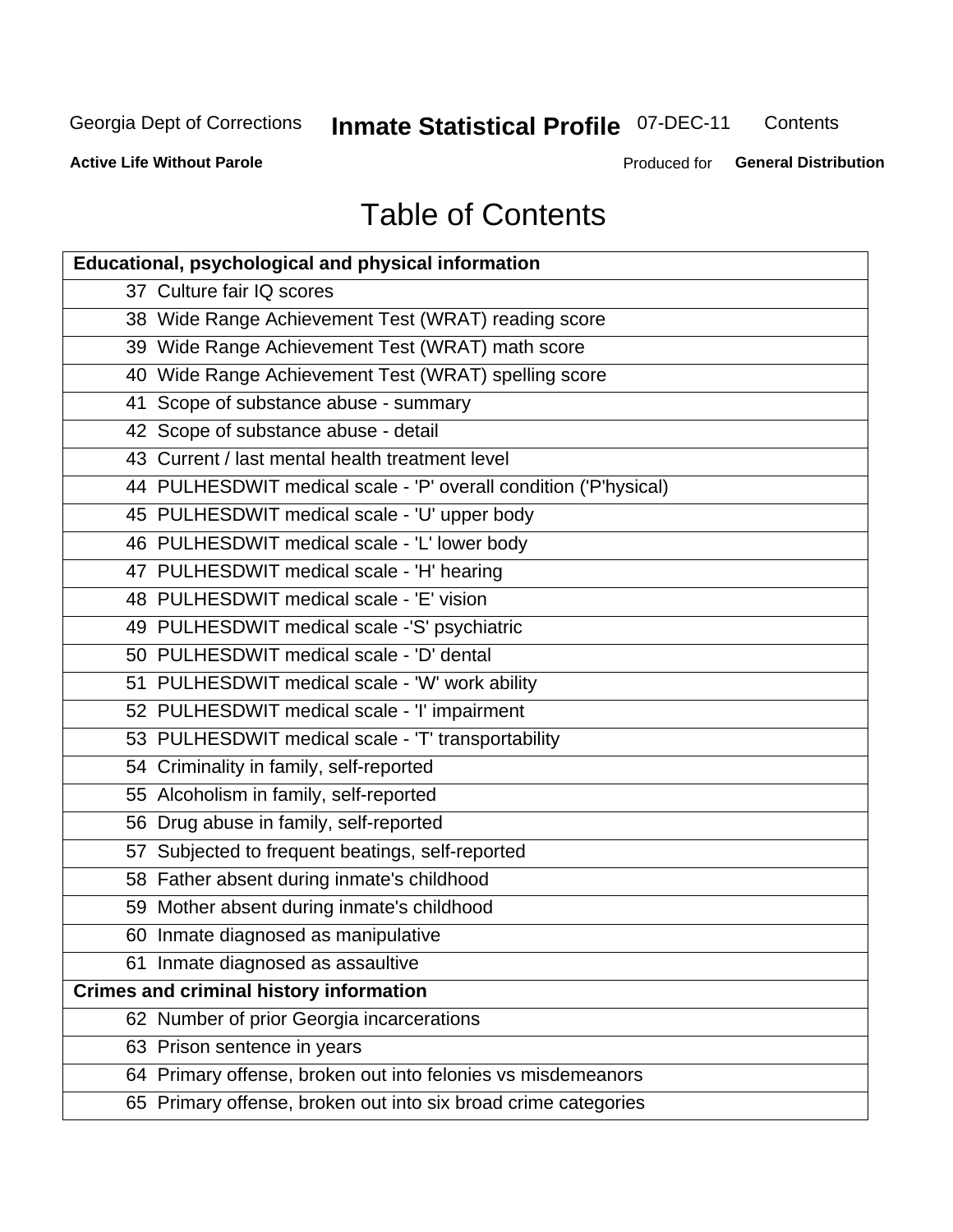## **Inmate Statistical Profile 07-DEC-11**

Contents

**Active Life Without Parole** 

Produced for General Distribution

## **Table of Contents**

| <b>Crimes and criminal history information</b>        |
|-------------------------------------------------------|
| 66 Primary offense, detailed offense code             |
| 67 County of conviction of primary offense            |
| 71 Circuit of conviction of primary offense           |
| 73 Years served (jail + prison) in this incarceration |
| <b>Medical information</b>                            |
| 74 Results of most recent HIV test                    |
| 75 Results of most recent tuberculosis test           |
| 76 Results of most recent syphilis test               |
| 77 Results of most recent Hepatitis-C test            |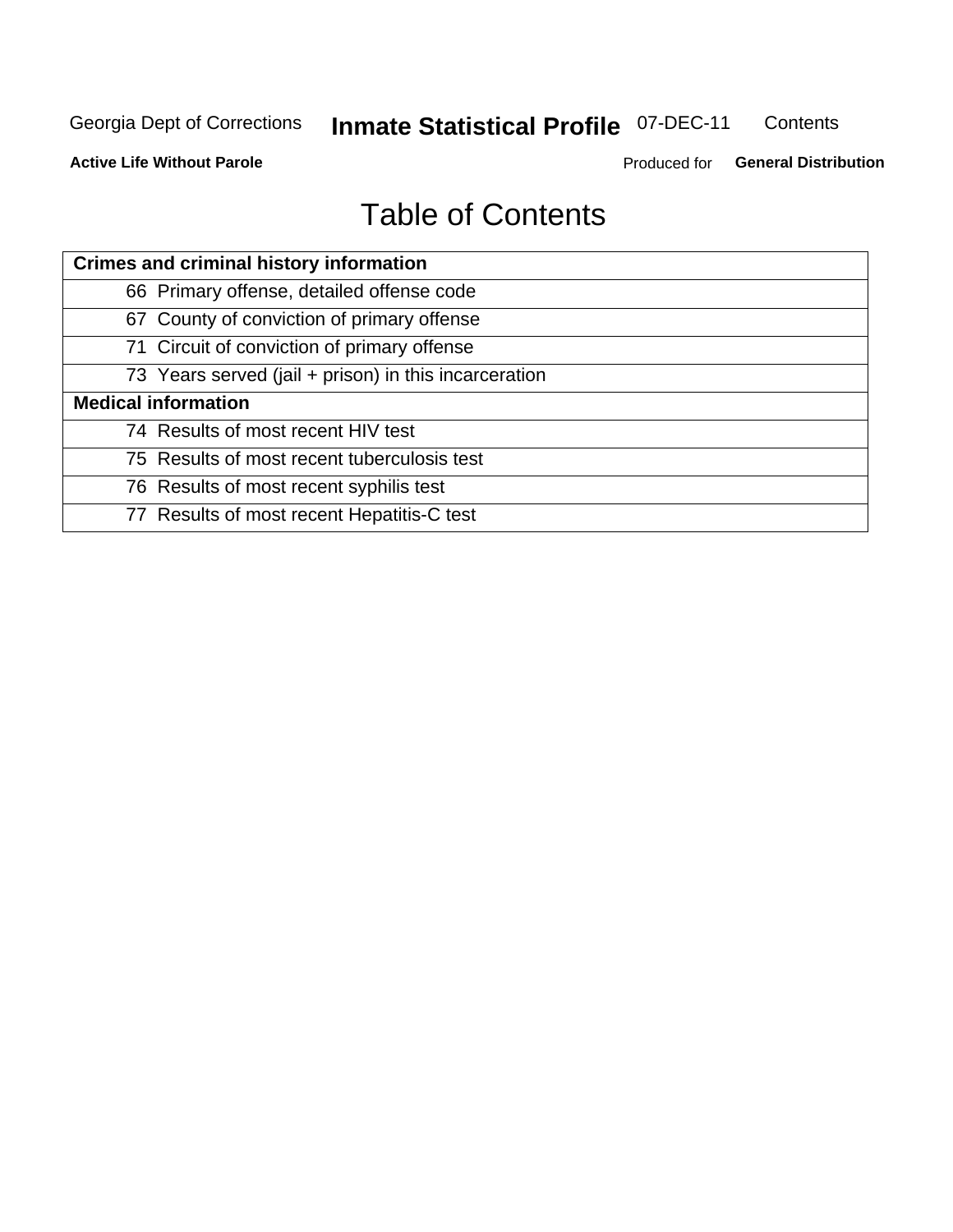#### **Inmate Statistical Profile 07-DEC-11** Page 5

#### **Active Life Without Parole**

#### Produced for General Distribution

#### Current age, broken out in ten-year age groups

COL % - percent each COUNT is of its particular column

|                          |                 | <b>Male</b> |         |              | <b>Female</b> |          | <b>Total</b>    |            |
|--------------------------|-----------------|-------------|---------|--------------|---------------|----------|-----------------|------------|
| <b>Current Age</b>       | <b>Count</b>    | Col %       | Row %   | <b>Count</b> | Col %         | Row %    | <b>Total</b>    | Col %      |
| <b>Teens (1-19)</b>      | 3               | 0.44%       | 100.00% |              |               |          | 3               | 0.43%      |
| <b>Twenties (20-29)</b>  | 58              | 8.53%       | 96.67%  | 2            | 15.38%        | $3.33\%$ | 60 l            | 8.66%      |
| Thirties (30-39)         | 211             | $31.03\%$   | 98.14%  | 4            | 30.77%        | 1.86%    |                 | 215 31.02% |
| <b>Forties (40-49)</b>   | 220             | $32.35\%$   | 98.21%  | 4            | 30.77%        | 1.79%    |                 | 224 32.32% |
| <b>Fifties (50-59)</b>   | 138             | 20.29%      | 97.87%  | 3            | 23.08%        | 2.13%    | 141             | 20.35%     |
| <b>Sixties (60-69)</b>   | 37              | 5.44%       | 100.00% |              |               |          | 37              | 5.34%      |
| Seventy + (70 and above) | 13 <sub>1</sub> | 1.91%       | 100.00% |              |               |          | 13 <sub>1</sub> | 1.88%      |
| <b>Total Reported</b>    | 680             | 100%        | 98.12%  | 13           | 100%          | 1.88%    | 693             | 100%       |

| <b>A. A. A.</b> |     |        |     |
|-----------------|-----|--------|-----|
| Coto!<br>_____  | 680 | $\sim$ | 693 |

| Mean<br>(average)      | 43.05 | 41.15 | 43.01 |
|------------------------|-------|-------|-------|
| <b>Median (middle)</b> |       |       |       |
| Mode (most frequent)   |       |       |       |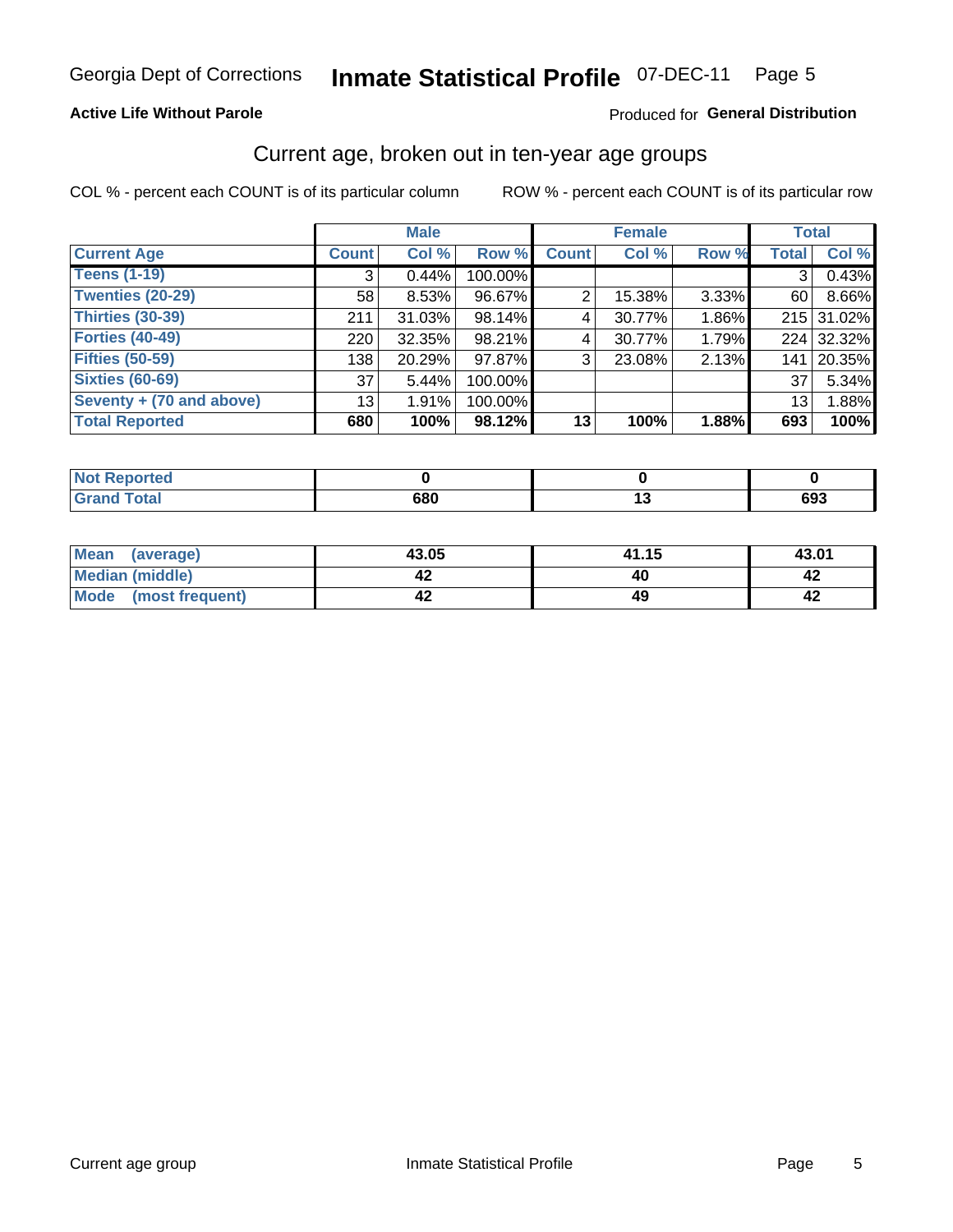#### **Inmate Statistical Profile 07-DEC-11** Page 6

#### **Active Life Without Parole**

**Produced for General Distribution** 

#### Race group

COL % - percent each COUNT is of its particular column

|                              |              | <b>Male</b> |                    |    | <b>Female</b> |       |              | <b>Total</b> |
|------------------------------|--------------|-------------|--------------------|----|---------------|-------|--------------|--------------|
| <b>Race Group</b>            | <b>Count</b> | Col %       | <b>Row % Count</b> |    | Col %         | Row % | <b>Total</b> | Col %        |
| <b>White</b>                 | 163          | 23.97%      | 97.02%             | 5  | 38.46%        | 2.98% | 168          | 24.24%       |
| <b>Black</b><br>$\mathbf{2}$ | 504          | 74.12%      | 98.44%             | 8  | 61.54%        | 1.56% | 512          | 73.88%       |
| <b>Other</b><br>5.           |              | .15%        | 100.00%            |    |               |       |              | .14%         |
| <b>Asian</b><br>6            |              | .15%        | 100.00%            |    |               |       |              | .14%         |
| <b>Hispanic</b><br>10        | 11           | 1.62%       | 100.00%            |    |               |       | 11           | 1.59%        |
| <b>Total Reported</b>        | 680          | 100%        | 98.12%             | 13 | 100%          | 1.88% | 693          | 100%         |

| rted        |     |     |     |
|-------------|-----|-----|-----|
| <b>otal</b> | 680 | . . | 693 |

| M | - - - | Piavn |
|---|-------|-------|
|   |       |       |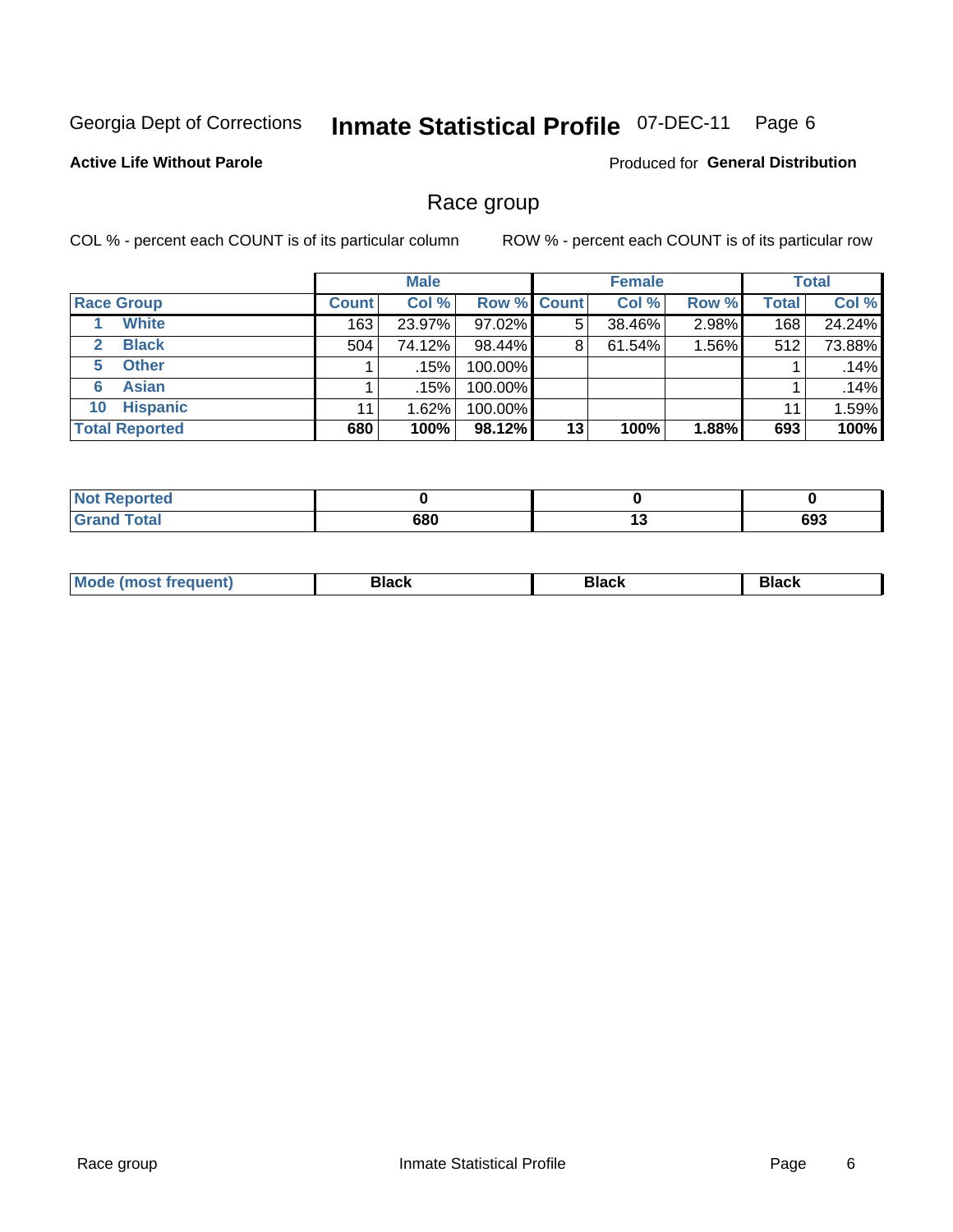#### **Inmate Statistical Profile 07-DEC-11** Page 7

#### **Active Life Without Parole**

#### Produced for General Distribution

### Marital status, self-reported at entry to prison

COL % - percent each COUNT is of its particular column

|                            |                 | <b>Male</b> |         |              | <b>Female</b> |        |              | <b>Total</b> |
|----------------------------|-----------------|-------------|---------|--------------|---------------|--------|--------------|--------------|
| <b>Marital Status</b>      | <b>Count</b>    | Col %       | Row %   | <b>Count</b> | Col %         | Row %  | <b>Total</b> | Col %        |
| <b>Unknown</b><br>$\bf{0}$ |                 | .59%        | 100.00% |              |               |        | 4            | .58%         |
| <b>Divorced</b><br>D       | 54              | $7.94\%$    | 98.18%  |              | 7.69%         | 1.82%  | 55           | 7.94%        |
| <b>Married</b><br>М        | 105             | 15.44%      | 97.22%  | 3            | 23.08%        | 2.78%  | 108          | 15.58%       |
| <b>Separated</b><br>S      | 15 <sub>1</sub> | 2.21%       | 100.00% |              |               |        | 15           | 2.16%        |
| <b>Unmarried</b><br>U      | 488             | 71.76%      | 98.59%  | ⇁            | 53.85%        | 1.41%  | 495          | 71.43%       |
| <b>Widow</b><br>W          | 14              | 2.06%       | 87.50%  | 2            | 15.38%        | 12.50% | 16           | 2.31%        |
| <b>Total Reported</b>      | 680             | 100%        | 98.12%  | 13           | 100%          | 1.88%  | 693          | 100%         |

| <b>Ported</b><br>' NOT<br>$\sim$          |     |     |     |
|-------------------------------------------|-----|-----|-----|
| T <sub>ofol</sub><br>. Grr<br><b>Oldi</b> | 680 | . . | 693 |

| <b>Mode</b><br><b>nost frequent)</b><br>Unmarried<br>a most | Unmarried | Unmarried |
|-------------------------------------------------------------|-----------|-----------|
|-------------------------------------------------------------|-----------|-----------|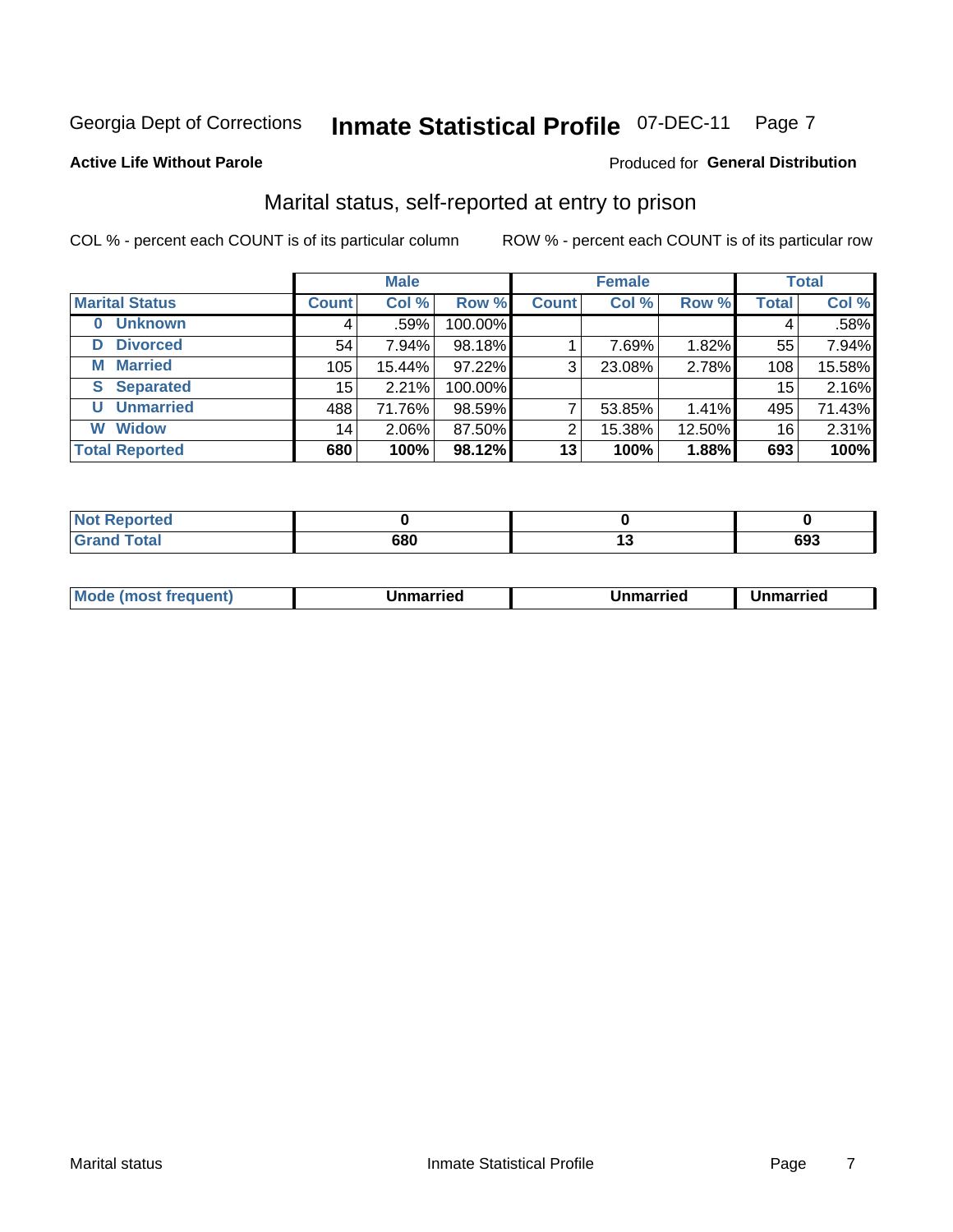#### **Inmate Statistical Profile 07-DEC-11** Page 8

#### **Active Life Without Parole**

#### **Produced for General Distribution**

### Number of children, self reported at entry to prison

COL % - percent each COUNT is of its particular column

|                           |              | <b>Male</b> |         |              | <b>Female</b> |       | <b>Total</b> |        |
|---------------------------|--------------|-------------|---------|--------------|---------------|-------|--------------|--------|
| <b>Number of Children</b> | <b>Count</b> | Col %       | Row %   | <b>Count</b> | Col %         | Row % | <b>Total</b> | Col %  |
| $\bf{0}$                  | 250          | 36.93%      | 98.43%  | 4            | 30.77%        | 1.57% | 254          | 36.81% |
|                           | 168          | 24.82%      | 97.67%  | 4            | 30.77%        | 2.33% | 172          | 24.93% |
| $\overline{2}$            | 120          | 17.73%      | 97.56%  | 3            | 23.08%        | 2.44% | 123          | 17.83% |
| 3                         | 68           | 10.04%      | 98.55%  |              | 7.69%         | 1.45% | 69           | 10.00% |
| 4                         | 41           | 6.06%       | 97.62%  |              | 7.69%         | 2.38% | 42           | 6.09%  |
| 5                         | 17           | 2.51%       | 100.00% |              |               |       | 17           | 2.46%  |
| 6                         | 5            | 0.74%       | 100.00% |              |               |       | 5            | 0.72%  |
| 7                         |              | 0.15%       | 100.00% |              |               |       |              | 0.14%  |
| 8                         |              | 0.15%       | 100.00% |              |               |       |              | 0.14%  |
| $\boldsymbol{9}$          | 2            | 0.30%       | 100.00% |              |               |       | 2            | 0.29%  |
| 10                        |              | 0.15%       | 100.00% |              |               |       |              | 0.14%  |
| Over 10                   | 3            | 0.44%       | 100.00% |              |               |       | 3            | 0.43%  |
| <b>Total Reported</b>     | 677          | 100%        | 98.12%  | 13           | 100%          | 1.88% | 690          | 100%   |

| rreo<br>w                               |     |     |
|-----------------------------------------|-----|-----|
| $f \wedge f \wedge f$<br>υιαι<br>$\sim$ | 680 | 693 |

| Mean<br>(average)       | l.43 | ∣.31 | 1.43 |
|-------------------------|------|------|------|
| Median (middle)         |      |      |      |
| Mode<br>(most frequent) |      |      |      |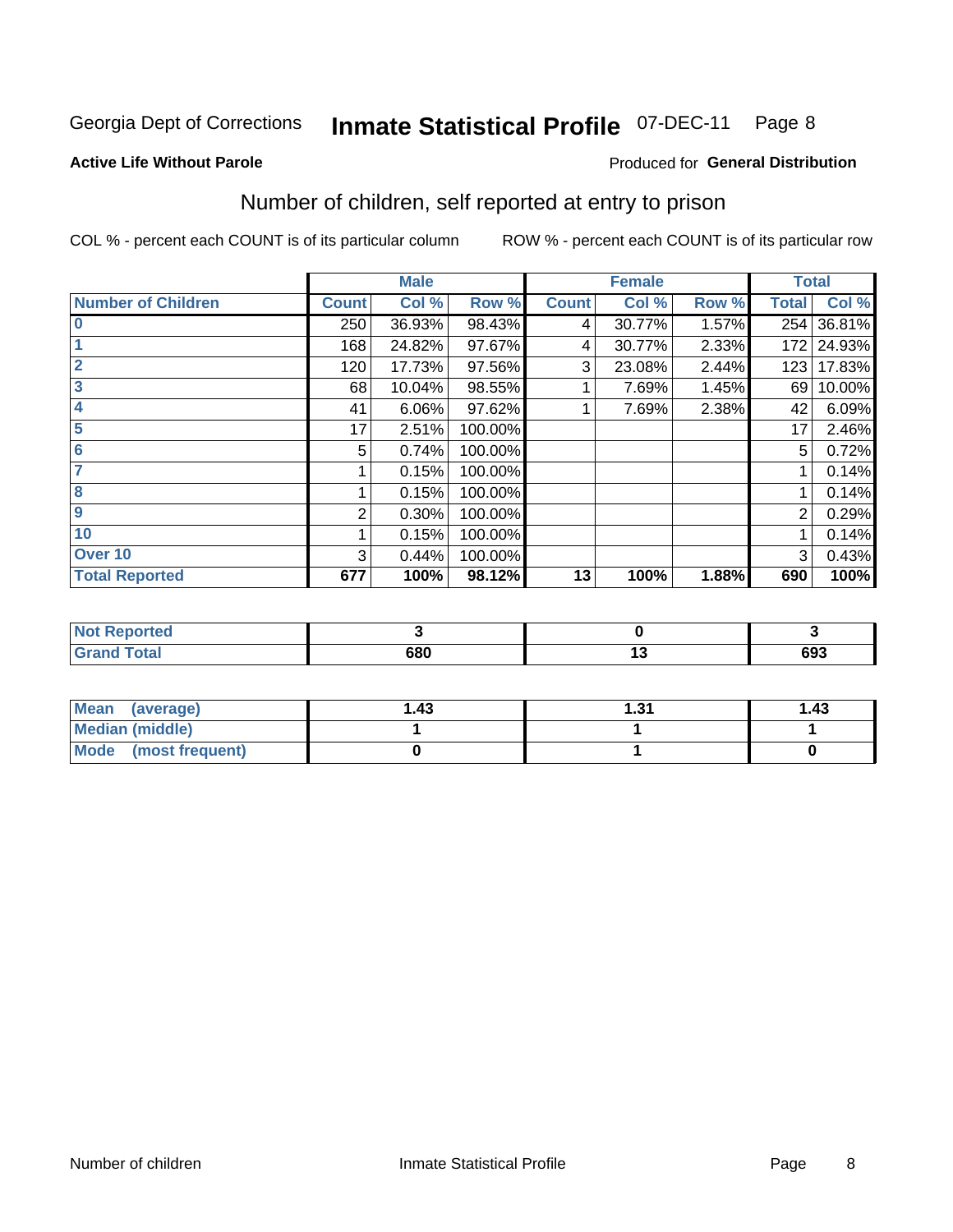#### **Inmate Statistical Profile 07-DEC-11** Page 9

Produced for General Distribution

#### **Active Life Without Parole**

### Religious affiliation, self-reported at entry to prison

COL % - percent each COUNT is of its particular column

|              |                              |                | <b>Male</b> |         |              | <b>Female</b> |       |                | <b>Total</b> |
|--------------|------------------------------|----------------|-------------|---------|--------------|---------------|-------|----------------|--------------|
|              | <b>Religious Affiliation</b> | <b>Count</b>   | Col %       | Row %   | <b>Count</b> | Col %         | Row % | <b>Total</b>   | Col %        |
|              | Islam                        | 41             | 7.92%       | 97.62%  |              | 9.09%         | 2.38% | 42             | 7.94%        |
| $\mathbf{2}$ | <b>Catholic</b>              | 18             | 3.47%       | 94.74%  |              | 9.09%         | 5.26% | 19             | 3.59%        |
| 3            | <b>Baptist</b>               | 221            | 42.66%      | 96.93%  | 7            | 63.64%        | 3.07% | 228            | 43.10%       |
| 4            | <b>Methodist</b>             | 10             | 1.93%       | 100.00% |              |               |       | 10             | 1.89%        |
| 7            | <b>Chc Of God</b>            |                | .19%        | 100.00% |              |               |       |                | .19%         |
| 8            | <b>Holiness</b>              | 19             | 3.67%       | 100.00% |              |               |       | 19             | 3.59%        |
| 9            | <b>Jewish</b>                |                | .19%        | 100.00% |              |               |       |                | .19%         |
| 10           | <b>Anglican</b>              |                | .19%        | 100.00% |              |               |       |                | .19%         |
| 12           | <b>Hindu</b>                 | $\overline{2}$ | .39%        | 100.00% |              |               |       | $\overline{2}$ | .38%         |
| 16           | <b>Seven D Ad</b>            | 4              | .77%        | 100.00% |              |               |       | 4              | .76%         |
| 17           | <b>Jehovah Wt</b>            | 9              | 1.74%       | 100.00% |              |               |       | 9              | 1.70%        |
| 18           | <b>Latr Day S</b>            |                | .19%        | 100.00% |              |               |       |                | .19%         |
| 20           | <b>Other Prot</b>            | 81             | 15.64%      | 97.59%  | 2            | 18.18%        | 2.41% | 83             | 15.69%       |
| 96           | <b>None</b>                  | 109            | 21.04%      | 100.00% |              |               |       | 109            | 20.60%       |
|              | <b>Total Reported</b>        | 518            | 100%        | 97.92%  | 11           | 100%          | 2.08% | 529            | 100%         |

| . Reported<br>$\sim$ | 167<br>I VZ |    | 164 |
|----------------------|-------------|----|-----|
| $int^{\bullet}$      | 680         | ., | 693 |

| <b>Mode (most frequent)</b> | 3aptist | Baptist | Baptist |
|-----------------------------|---------|---------|---------|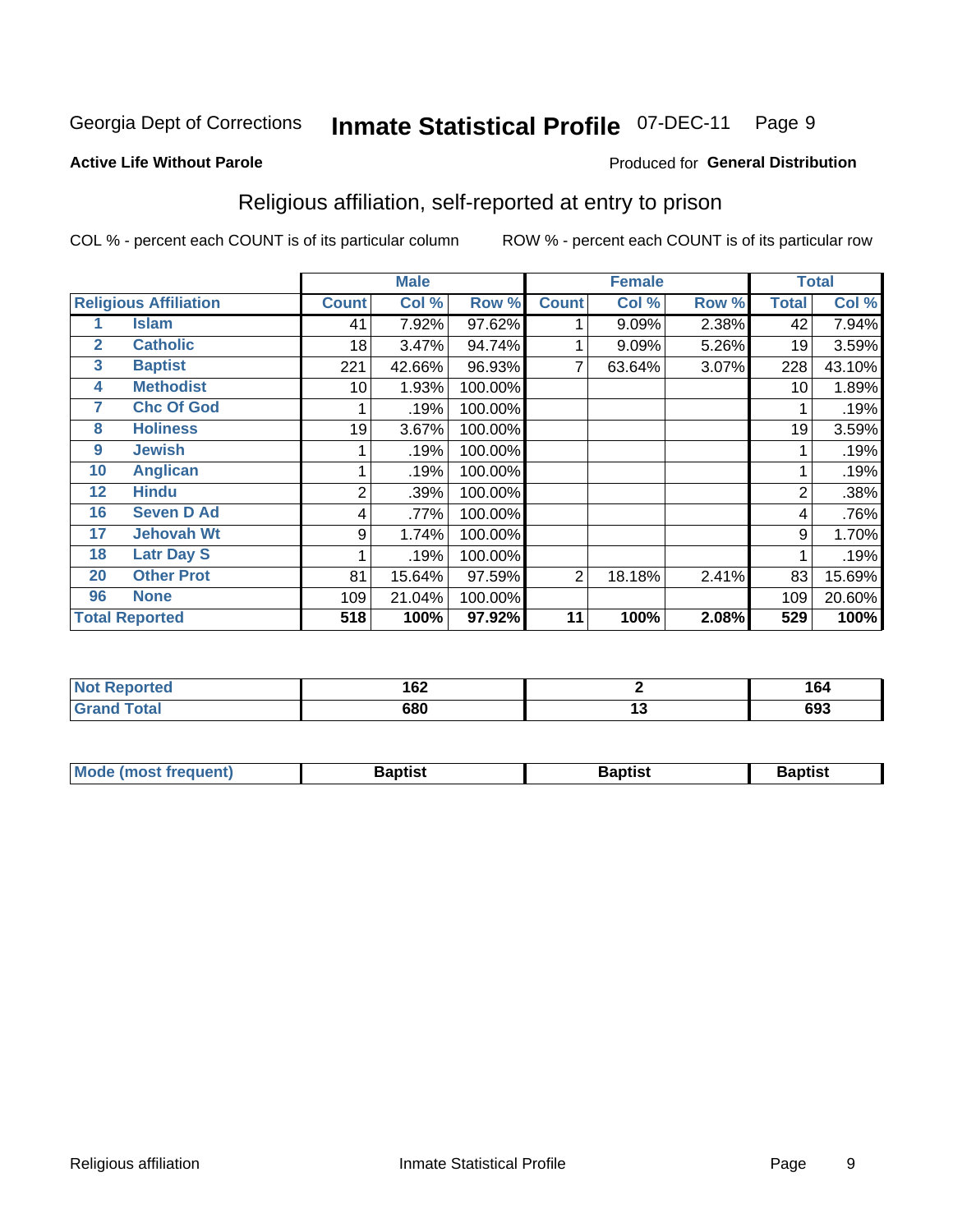#### **Inmate Statistical Profile 07-DEC-11** Page 10

#### **Active Life Without Parole**

#### Produced for General Distribution

### Home county, self-reported at entry to prison

COL % - percent each COUNT is of its particular column

|     |                             |                | <b>Male</b> |         |              | <b>Female</b> |        | <b>Total</b>   |        |
|-----|-----------------------------|----------------|-------------|---------|--------------|---------------|--------|----------------|--------|
|     | <b>Home County</b>          | <b>Count</b>   | Col %       | Row %   | <b>Count</b> | Col %         | Row %  | <b>Total</b>   | Col %  |
| 000 | <b>Unknown</b>              | 101            | 14.85%      | 99.02%  | 1            | 7.69%         | .98%   | 102            | 14.72% |
| 001 | <b>Appling County</b>       | 3              | .44%        | 100.00% |              |               |        | 3              | .43%   |
| 002 | <b>Atkinson County</b>      | $\mathbf 1$    | .15%        | 100.00% |              |               |        | 1              | .14%   |
| 003 | <b>Bacon County</b>         | 1              | .15%        | 100.00% |              |               |        | 1              | .14%   |
| 005 | <b>Baldwin County</b>       | 4              | .59%        | 100.00% |              |               |        | 4              | .58%   |
| 007 | <b>Barrow County</b>        | 3              | .44%        | 100.00% |              |               |        | 3              | .43%   |
| 008 | <b>Bartow County</b>        | $\overline{7}$ | 1.03%       | 100.00% |              |               |        | 7              | 1.01%  |
| 009 | <b>Ben Hill County</b>      | 4              | .59%        | 100.00% |              |               |        | 4              | .58%   |
| 010 | <b>Berrien County</b>       | $\overline{2}$ | .29%        | 100.00% |              |               |        | $\overline{2}$ | .29%   |
| 011 | <b>Bibb County</b>          | 14             | 2.06%       | 100.00% |              |               |        | 14             | 2.02%  |
| 012 | <b>Bleckley County</b>      | 3              | .44%        | 100.00% |              |               |        | 3              | .43%   |
| 014 | <b>Brooks County</b>        | 1              | .15%        | 100.00% |              |               |        | 1              | .14%   |
| 016 | <b>Bulloch County</b>       | 4              | .59%        | 100.00% |              |               |        | 4              | .58%   |
| 017 | <b>Burke County</b>         | 5              | .74%        | 100.00% |              |               |        | 5              | .72%   |
| 018 | <b>Butts County</b>         | $\overline{2}$ | .29%        | 100.00% |              |               |        | $\overline{2}$ | .29%   |
| 020 | <b>Camden County</b>        | 5              | .74%        | 100.00% |              |               |        | 5              | .72%   |
| 021 | <b>Candler County</b>       | $\overline{2}$ | .29%        | 100.00% |              |               |        | $\overline{2}$ | .29%   |
| 022 | <b>Carroll County</b>       | $\overline{c}$ | .29%        | 100.00% |              |               |        | $\overline{2}$ | .29%   |
| 023 | <b>Catoosa County</b>       | $\mathbf 1$    | .15%        | 100.00% |              |               |        | 1              | .14%   |
| 024 | <b>Charlton County</b>      | 1              | .15%        | 100.00% |              |               |        | 1              | .14%   |
| 025 | <b>Chatham County</b>       | 34             | 5.00%       | 100.00% |              |               |        | 34             | 4.91%  |
| 026 | <b>Chattahoochee County</b> | 1              | .15%        | 100.00% |              |               |        | 1              | .14%   |
| 028 | <b>Cherokee County</b>      | $\overline{2}$ | .29%        | 100.00% |              |               |        | $\overline{2}$ | .29%   |
| 029 | <b>Clarke County</b>        | 14             | 2.06%       | 100.00% |              |               |        | 14             | 2.02%  |
| 031 | <b>Clayton County</b>       | 18             | 2.65%       | 100.00% |              |               |        | 18             | 2.60%  |
| 033 | <b>Cobb County</b>          | 17             | 2.50%       | 100.00% |              |               |        | 17             | 2.45%  |
| 034 | <b>Coffee County</b>        | $\overline{2}$ | .29%        | 100.00% |              |               |        | $\overline{2}$ | .29%   |
| 035 | <b>Colquitt County</b>      | 3              | .44%        | 100.00% |              |               |        | 3              | .43%   |
| 036 | <b>Columbia County</b>      | 3              | .44%        | 100.00% |              |               |        | 3              | .43%   |
| 037 | <b>Cook County</b>          | 5              | .74%        | 100.00% |              |               |        | 5              | .72%   |
| 038 | <b>Coweta County</b>        | 4              | .59%        | 100.00% |              |               |        | 4              | .58%   |
| 040 | <b>Crisp County</b>         | 4              | .59%        | 100.00% |              |               |        | 4              | .58%   |
| 043 | <b>Decatur County</b>       | $\mathbf 1$    | .15%        | 100.00% |              |               |        | 1              | .14%   |
| 044 | <b>Dekalb County</b>        | 45             | 6.62%       | 100.00% |              |               |        | 45             | 6.49%  |
| 046 | <b>Dooly County</b>         | $\mathbf 1$    | .15%        | 50.00%  | 1            | 7.69%         | 50.00% | $\overline{2}$ | .29%   |
| 047 | <b>Dougherty County</b>     | 21             | 3.09%       | 100.00% |              |               |        | 21             | 3.03%  |
| 048 | <b>Douglas County</b>       | $\overline{7}$ | 1.03%       | 87.50%  | 1            | 7.69%         | 12.50% | 8              | 1.15%  |
| 049 | <b>Early County</b>         | $\mathbf{1}$   | .15%        | 100.00% |              |               |        | 1              | .14%   |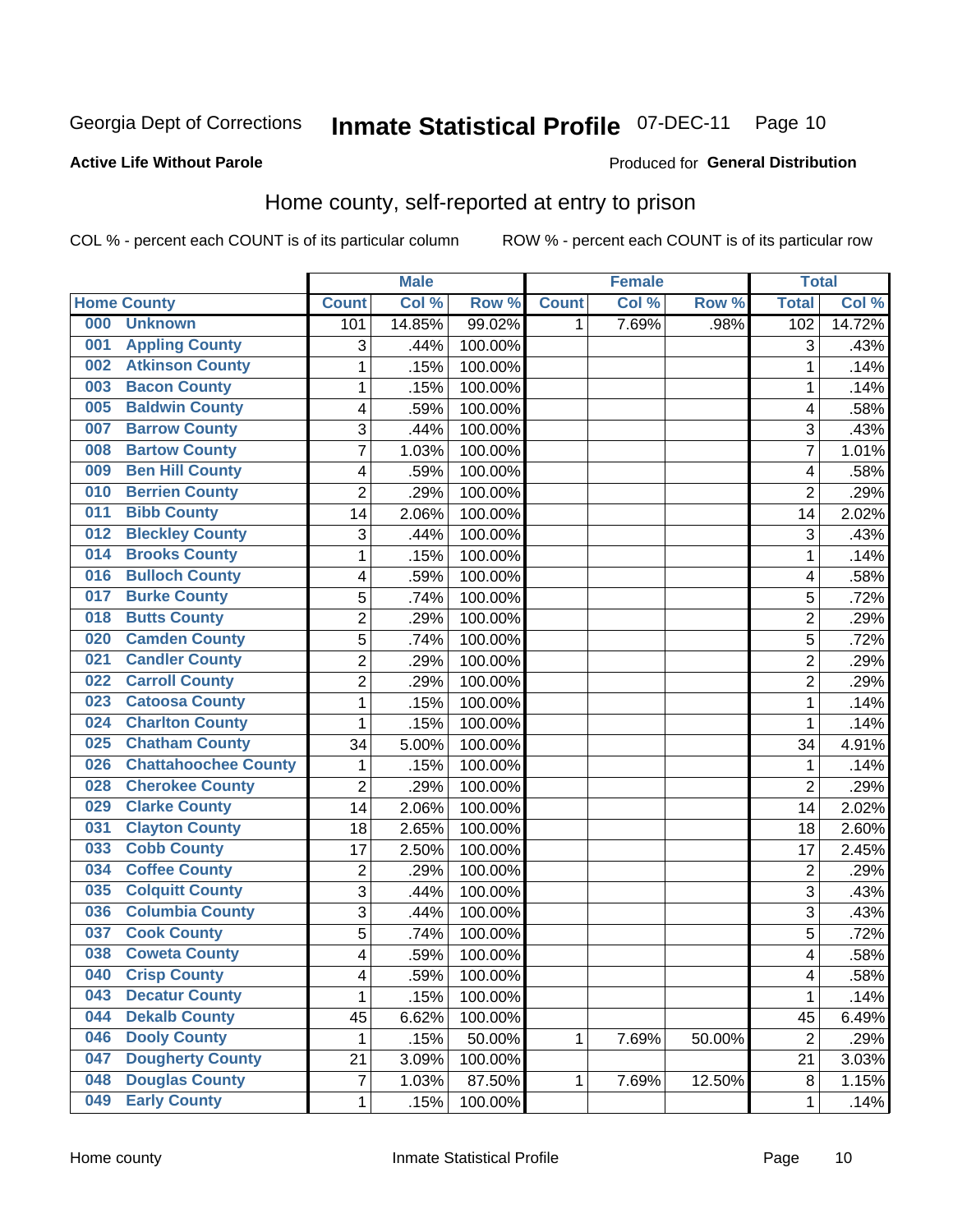#### **Inmate Statistical Profile 07-DEC-11** Page 11

## Produced for General Distribution

#### **Active Life Without Parole**

### Home county, self-reported at entry to prison

COL % - percent each COUNT is of its particular column

|     |                          |                         | <b>Male</b> |         |                | <b>Female</b> |       | <b>Total</b>   |        |
|-----|--------------------------|-------------------------|-------------|---------|----------------|---------------|-------|----------------|--------|
|     | <b>Home County</b>       | <b>Count</b>            | Col %       | Row %   | <b>Count</b>   | Col%          | Row % | <b>Total</b>   | Col %  |
| 051 | <b>Effingham County</b>  | 3                       | .44%        | 100.00% |                |               |       | 3              | .43%   |
| 052 | <b>Elbert County</b>     | $\overline{\mathbf{4}}$ | .59%        | 100.00% |                |               |       | 4              | .58%   |
| 053 | <b>Emanuel County</b>    | $\overline{c}$          | .29%        | 100.00% |                |               |       | $\overline{c}$ | .29%   |
| 056 | <b>Fayette County</b>    | 3                       | .44%        | 100.00% |                |               |       | 3              | .43%   |
| 057 | <b>Floyd County</b>      | 8                       | 1.18%       | 100.00% |                |               |       | 8              | 1.15%  |
| 058 | <b>Forsyth County</b>    | $\mathbf{1}$            | .15%        | 100.00% |                |               |       | 1              | .14%   |
| 059 | <b>Franklin County</b>   | $\overline{2}$          | .29%        | 100.00% |                |               |       | $\overline{2}$ | .29%   |
| 060 | <b>Fulton County</b>     | 90                      | 13.24%      | 97.83%  | $\overline{2}$ | 15.38%        | 2.17% | 92             | 13.28% |
| 061 | <b>Gilmer County</b>     | 1                       | .15%        | 100.00% |                |               |       | 1              | .14%   |
| 063 | <b>Glynn County</b>      | 11                      | 1.62%       | 100.00% |                |               |       | 11             | 1.59%  |
| 066 | <b>Greene County</b>     | 1                       | .15%        | 100.00% |                |               |       | 1              | .14%   |
| 067 | <b>Gwinnett County</b>   | 12                      | 1.76%       | 92.31%  | 1              | 7.69%         | 7.69% | 13             | 1.88%  |
| 068 | <b>Habersham County</b>  | $\mathbf{1}$            | .15%        | 100.00% |                |               |       | 1              | .14%   |
| 069 | <b>Hall County</b>       | 9                       | 1.32%       | 100.00% |                |               |       | 9              | 1.30%  |
| 070 | <b>Hancock County</b>    | $\overline{2}$          | .29%        | 100.00% |                |               |       | $\overline{2}$ | .29%   |
| 071 | <b>Haralson County</b>   | $\overline{2}$          | .29%        | 100.00% |                |               |       | $\overline{2}$ | .29%   |
| 072 | <b>Harris County</b>     | $\mathbf{1}$            | .15%        | 100.00% |                |               |       | 1              | .14%   |
| 073 | <b>Hart County</b>       | $\overline{2}$          | .29%        | 100.00% |                |               |       | $\overline{2}$ | .29%   |
| 075 | <b>Henry County</b>      | $\overline{\mathbf{4}}$ | .59%        | 100.00% |                |               |       | 4              | .58%   |
| 076 | <b>Houston County</b>    | $\bf 8$                 | 1.18%       | 100.00% |                |               |       | 8              | 1.15%  |
| 078 | <b>Jackson County</b>    | 5                       | .74%        | 100.00% |                |               |       | 5              | .72%   |
| 080 | <b>Jeff Davis County</b> | $\mathbf{1}$            | .15%        | 100.00% |                |               |       | 1              | .14%   |
| 081 | <b>Jefferson County</b>  | $\mathbf{1}$            | .15%        | 100.00% |                |               |       | 1              | .14%   |
| 082 | <b>Jenkins County</b>    | $\overline{2}$          | .29%        | 100.00% |                |               |       | $\overline{2}$ | .29%   |
| 085 | <b>Lamar County</b>      | $\mathbf{1}$            | .15%        | 100.00% |                |               |       | 1              | .14%   |
| 087 | <b>Laurens County</b>    | $\overline{\mathbf{4}}$ | .59%        | 100.00% |                |               |       | 4              | .58%   |
| 088 | <b>Lee County</b>        | $\mathbf{1}$            | .15%        | 100.00% |                |               |       | 1              | .14%   |
| 089 | <b>Liberty County</b>    | 6                       | .88%        | 100.00% |                |               |       | 6              | .87%   |
| 090 | <b>Lincoln County</b>    | $\mathbf{1}$            | .15%        | 100.00% |                |               |       | 1              | .14%   |
| 091 | <b>Long County</b>       | $\mathbf{1}$            | .15%        | 100.00% |                |               |       | 1              | .14%   |
| 092 | <b>Lowndes County</b>    | 5                       | .74%        | 100.00% |                |               |       | 5              | .72%   |
| 095 | <b>Madison County</b>    | 1                       | .15%        | 100.00% |                |               |       | 1              | .14%   |
| 096 | <b>Marion County</b>     | $\mathbf 1$             | .15%        | 100.00% |                |               |       | $\mathbf{1}$   | .14%   |
| 097 | <b>Mcduffie County</b>   | $\mathbf{3}$            | .44%        | 100.00% |                |               |       | 3              | .43%   |
| 098 | <b>Mcintosh County</b>   | $\overline{2}$          | .29%        | 100.00% |                |               |       | $\overline{2}$ | .29%   |
| 100 | <b>Miller County</b>     | $\mathbf 1$             | .15%        | 100.00% |                |               |       | 1              | .14%   |
| 102 | <b>Monroe County</b>     | $\overline{2}$          | .29%        | 100.00% |                |               |       | 2              | .29%   |
| 104 | <b>Morgan County</b>     | $\overline{2}$          | .29%        | 100.00% |                |               |       | $\overline{2}$ | .29%   |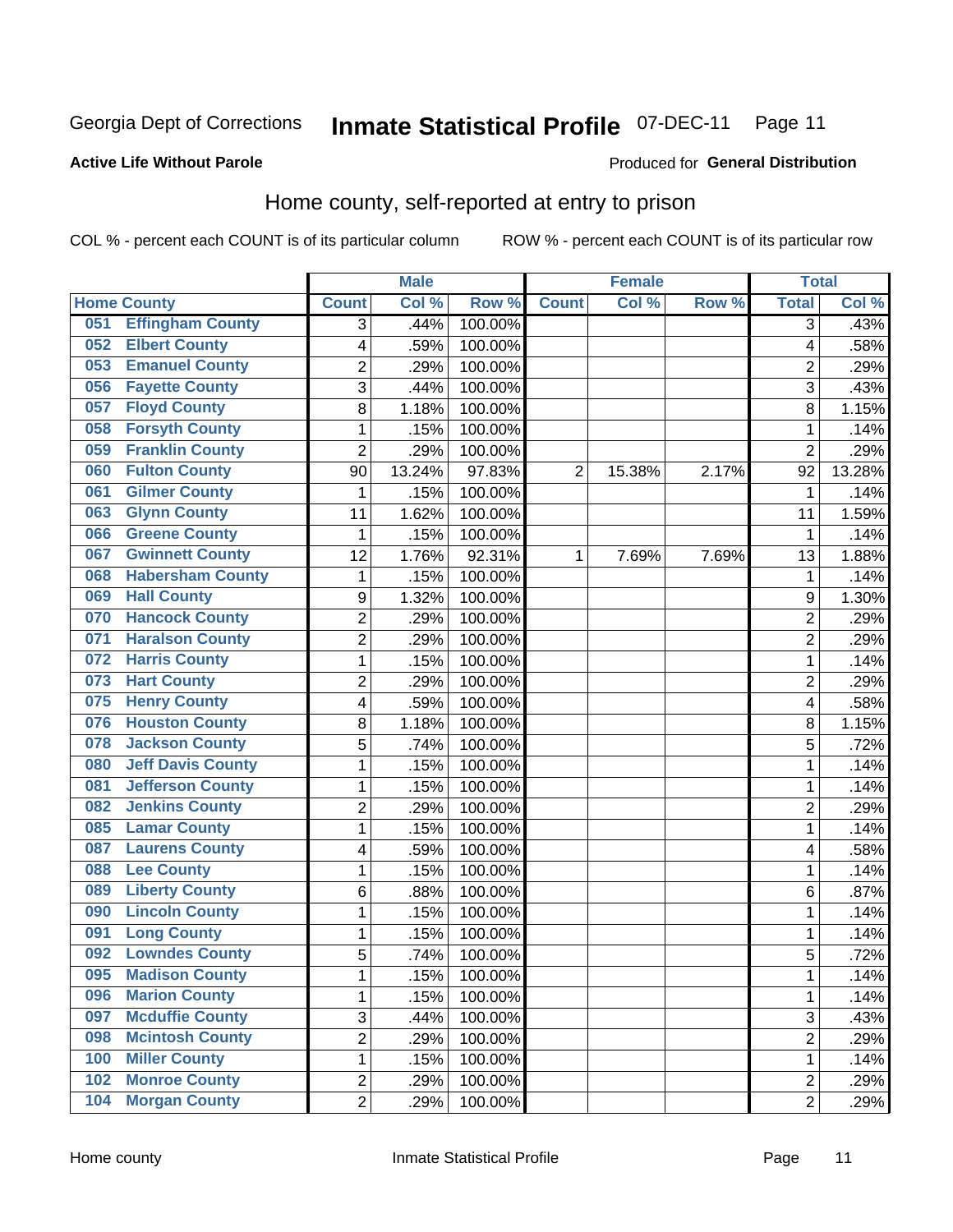## Inmate Statistical Profile 07-DEC-11 Page 12

#### **Active Life Without Parole**

#### Produced for General Distribution

### Home county, self-reported at entry to prison

COL % - percent each COUNT is of its particular column

|                  |                                      |                 | <b>Male</b> |         |                 | <b>Female</b> |        | <b>Total</b>    |       |
|------------------|--------------------------------------|-----------------|-------------|---------|-----------------|---------------|--------|-----------------|-------|
|                  | <b>Home County</b>                   | <b>Count</b>    | Col %       | Row %   | <b>Count</b>    | Col %         | Row %  | <b>Total</b>    | Col % |
| 106              | <b>Muscogee County</b>               | $\overline{18}$ | 2.65%       | 100.00% |                 |               |        | $\overline{18}$ | 2.60% |
| 107              | <b>Newton County</b>                 | $\overline{2}$  | .29%        | 66.67%  | 1               | 7.69%         | 33.33% | 3               | .43%  |
| 109              | <b>Oglethorpe County</b>             | $\overline{2}$  | .29%        | 100.00% |                 |               |        | $\overline{2}$  | .29%  |
| 110              | <b>Paulding County</b>               | $\overline{2}$  | .29%        | 100.00% |                 |               |        | $\overline{2}$  | .29%  |
| 111              | <b>Peach County</b>                  | $\mathbf{1}$    | .15%        | 100.00% |                 |               |        | 1               | .14%  |
| 113              | <b>Pierce County</b>                 | $\overline{2}$  | .29%        | 100.00% |                 |               |        | $\overline{2}$  | .29%  |
| 114              | <b>Pike County</b>                   | 4               | .59%        | 80.00%  | 1               | 7.69%         | 20.00% | 5               | .72%  |
| 115              | <b>Polk County</b>                   | $\overline{3}$  | .44%        | 100.00% |                 |               |        | 3               | .43%  |
| 117              | <b>Putnam County</b>                 | $\overline{3}$  | .44%        | 100.00% |                 |               |        | 3               | .43%  |
| 119              | <b>Rabun County</b>                  | $\mathbf{1}$    | .15%        | 100.00% |                 |               |        | $\mathbf 1$     | .14%  |
| 120              | <b>Randolph County</b>               | 3               | .44%        | 100.00% |                 |               |        | 3               | .43%  |
| $\overline{121}$ | <b>Richmond County</b>               | 22              | 3.24%       | 91.67%  | $\overline{2}$  | 15.38%        | 8.33%  | 24              | 3.46% |
| 122              | <b>Rockdale County</b>               | $\overline{2}$  | .29%        | 100.00% |                 |               |        | $\overline{2}$  | .29%  |
| 125              | <b>Seminole County</b>               | $\mathbf{1}$    | .15%        | 100.00% |                 |               |        | $\mathbf 1$     | .14%  |
| $\overline{126}$ | <b>Spalding County</b>               | 6               | .88%        | 100.00% |                 |               |        | 6               | .87%  |
| 127              | <b>Stephens County</b>               | $\mathbf{1}$    | .15%        | 50.00%  | 1               | 7.69%         | 50.00% | $\overline{2}$  | .29%  |
| 129              | <b>Sumter County</b>                 | $\mathbf 1$     | .15%        | 100.00% |                 |               |        | 1               | .14%  |
| 132              | <b>Tattnall County</b>               | $\mathbf{1}$    | .15%        | 100.00% |                 |               |        | 1               | .14%  |
| 134              | <b>Telfair County</b>                | $\mathbf 1$     | .15%        | 100.00% |                 |               |        | 1               | .14%  |
| 136              | <b>Thomas County</b>                 | 4               | .59%        | 100.00% |                 |               |        | 4               | .58%  |
| 137              | <b>Tift County</b>                   | 5               | .74%        | 100.00% |                 |               |        | 5               | .72%  |
| 138              | <b>Toombs County</b>                 | 9               | 1.32%       | 100.00% |                 |               |        | 9               | 1.30% |
| 140              | <b>Treutlen County</b>               | $\mathbf{1}$    | .15%        | 100.00% |                 |               |        | 1               | .14%  |
| 144              | <b>Union County</b>                  | 1               | .15%        | 100.00% |                 |               |        | 1               | .14%  |
| 145              | <b>Upson County</b>                  | $\overline{c}$  | .29%        | 100.00% |                 |               |        | $\overline{c}$  | .29%  |
| 146              | <b>Walker County</b>                 | $\overline{3}$  | .44%        | 75.00%  | 1               | 7.69%         | 25.00% | 4               | .58%  |
| 147              | <b>Walton County</b>                 | $\overline{5}$  | .74%        | 100.00% |                 |               |        | 5               | .72%  |
| 148              | <b>Ware County</b>                   | $\overline{6}$  | .88%        | 100.00% |                 |               |        | 6               | .87%  |
| 150              | <b>Washington County</b>             | $\overline{3}$  | .44%        | 100.00% |                 |               |        | 3               | .43%  |
| 151              | <b>Wayne County</b>                  | $\mathbf{1}$    | .15%        | 100.00% |                 |               |        | 1               | .14%  |
| 154              | <b>White County</b>                  | $\mathbf{1}$    | .15%        | 100.00% |                 |               |        | 1               | .14%  |
| 155              | <b>Whitfield County</b>              | 3               | .44%        | 100.00% |                 |               |        | 3               | .43%  |
| 158              | <b>Wilkinson County</b>              | $\mathbf{1}$    | .15%        | 100.00% |                 |               |        | 1               | .14%  |
| 159              | <b>Worth County</b>                  | $\mathbf{1}$    | .15%        | 100.00% |                 |               |        | 1               | .14%  |
| 999              | <b>Other Custody/Out Of</b>          | $\overline{2}$  | .29%        | 66.67%  | $\mathbf{1}$    | 7.69%         | 33.33% | 3               | .43%  |
|                  | <b>State</b><br><b>Total Rported</b> | 680             | 100%        | 98.12%  | $\overline{13}$ | 100%          | 1.88%  | 693             | 100%  |
|                  |                                      |                 |             |         |                 |               |        |                 |       |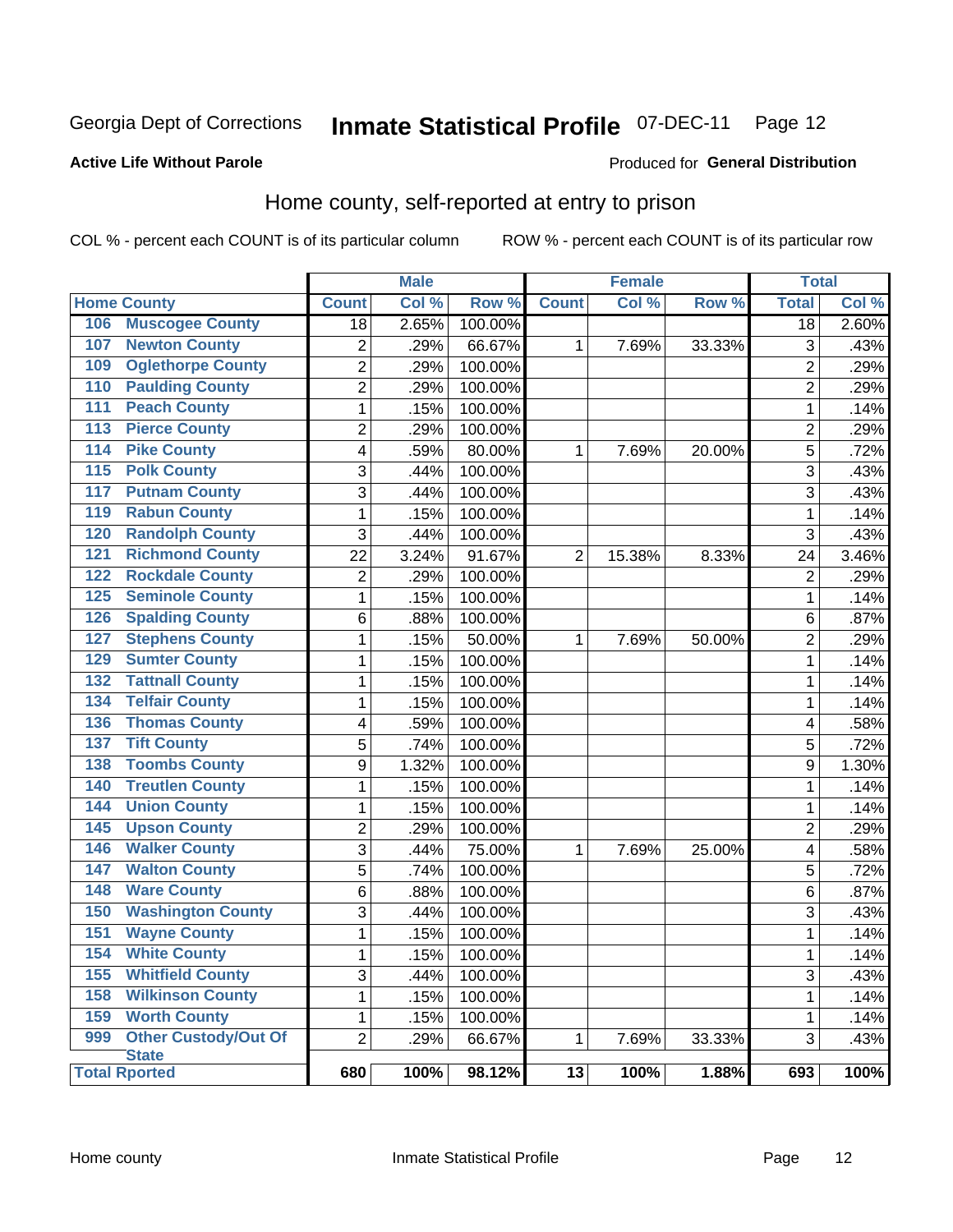#### **Inmate Statistical Profile 07-DEC-11** Page 13

#### **Active Life Without Parole**

#### Produced for General Distribution

### Home county, self-reported at entry to prison

COL % - percent each COUNT is of its particular column

|                     | <b>Male</b> | <b>Female</b> | <b>Total</b> |
|---------------------|-------------|---------------|--------------|
| <b>Not Reported</b> |             |               |              |
| <b>Grand Total</b>  | 680         | יי            | 693          |

| Mode<br>(most frequent) | Unknown | Fulton Countv | Unknown |
|-------------------------|---------|---------------|---------|
|-------------------------|---------|---------------|---------|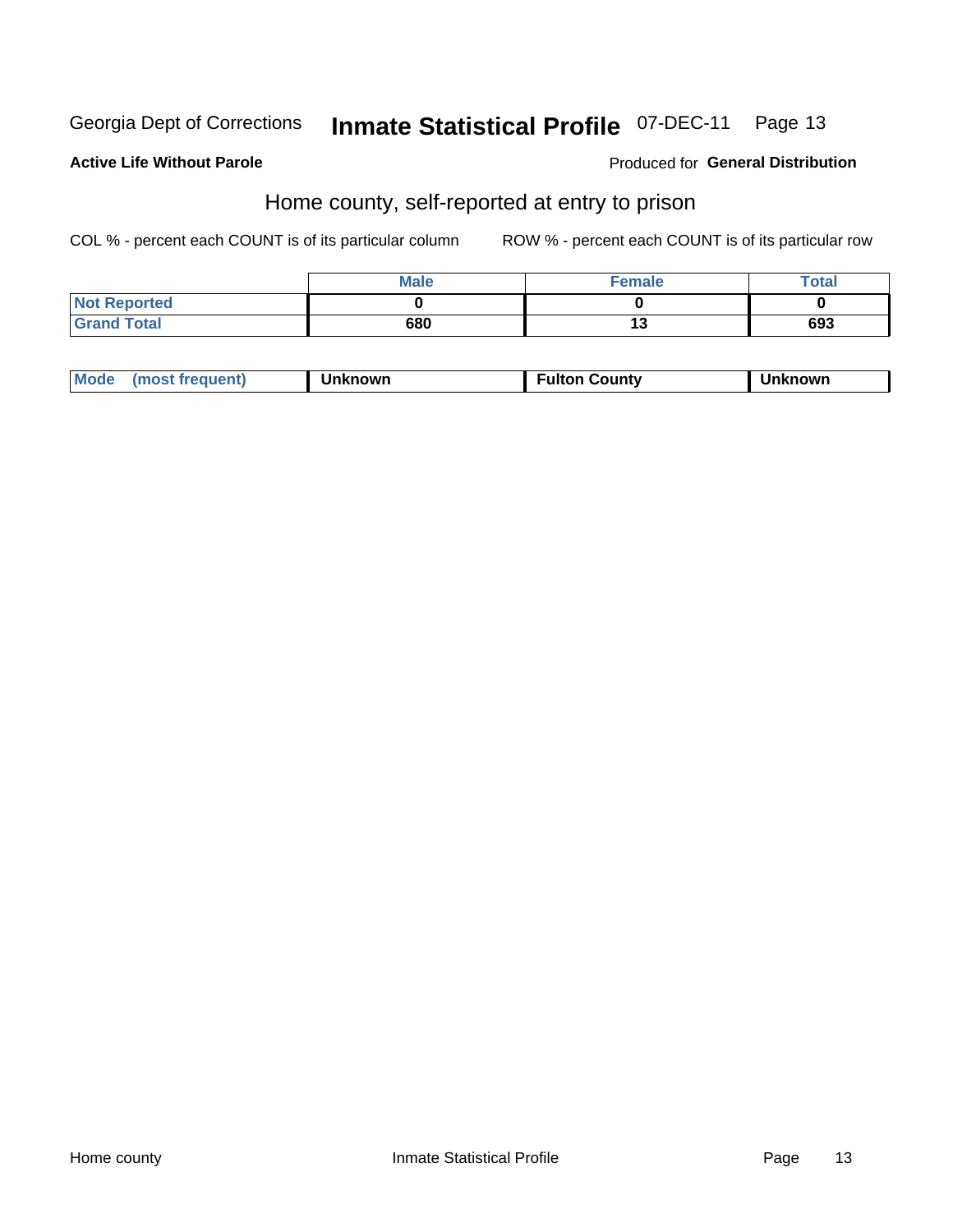## Inmate Statistical Profile 07-DEC-11 Page 14

#### **Active Life Without Parole**

#### Produced for General Distribution

### Socioeconomic class, self-reported at entry to prison

COL % - percent each COUNT is of its particular column

|                         | <b>Male</b><br><b>Female</b> |        |            |              | <b>Total</b> |       |       |        |
|-------------------------|------------------------------|--------|------------|--------------|--------------|-------|-------|--------|
| Socioeconomic Class     | <b>Count</b>                 | Col %  | Row %      | <b>Count</b> | Col %        | Row % | Total | Col %  |
| <b>Welfare</b>          | 34                           | 6.39%  | 100.00%    |              |              |       | 34    | 6.28%  |
| <b>Occ Employ</b>       | 23                           | 4.32%  | $100.00\%$ |              |              |       | 23    | 4.25%  |
| <b>Minimum Std</b><br>3 | 269                          | 50.56% | $99.26\%$  |              | 22.22%       | .74%  | 271   | 50.09% |
| <b>Middle</b>           | 206                          | 38.72% | 96.71%     |              | 77.78%       | 3.29% | 213   | 39.37% |
| <b>Total Reported</b>   | 532                          | 100%   | 98.34%     | 9            | 100%         | 1.66% | 541   | 100%   |

| N | $\overline{A}$<br>70 |        | 100<br>◡▴<br>___ |
|---|----------------------|--------|------------------|
|   | 680                  | $\sim$ | con<br>ხყა       |

|  | Mo | Minin<br>Std<br>$- - - -$ | <b>Middle</b> | Min<br>Std<br>. |
|--|----|---------------------------|---------------|-----------------|
|--|----|---------------------------|---------------|-----------------|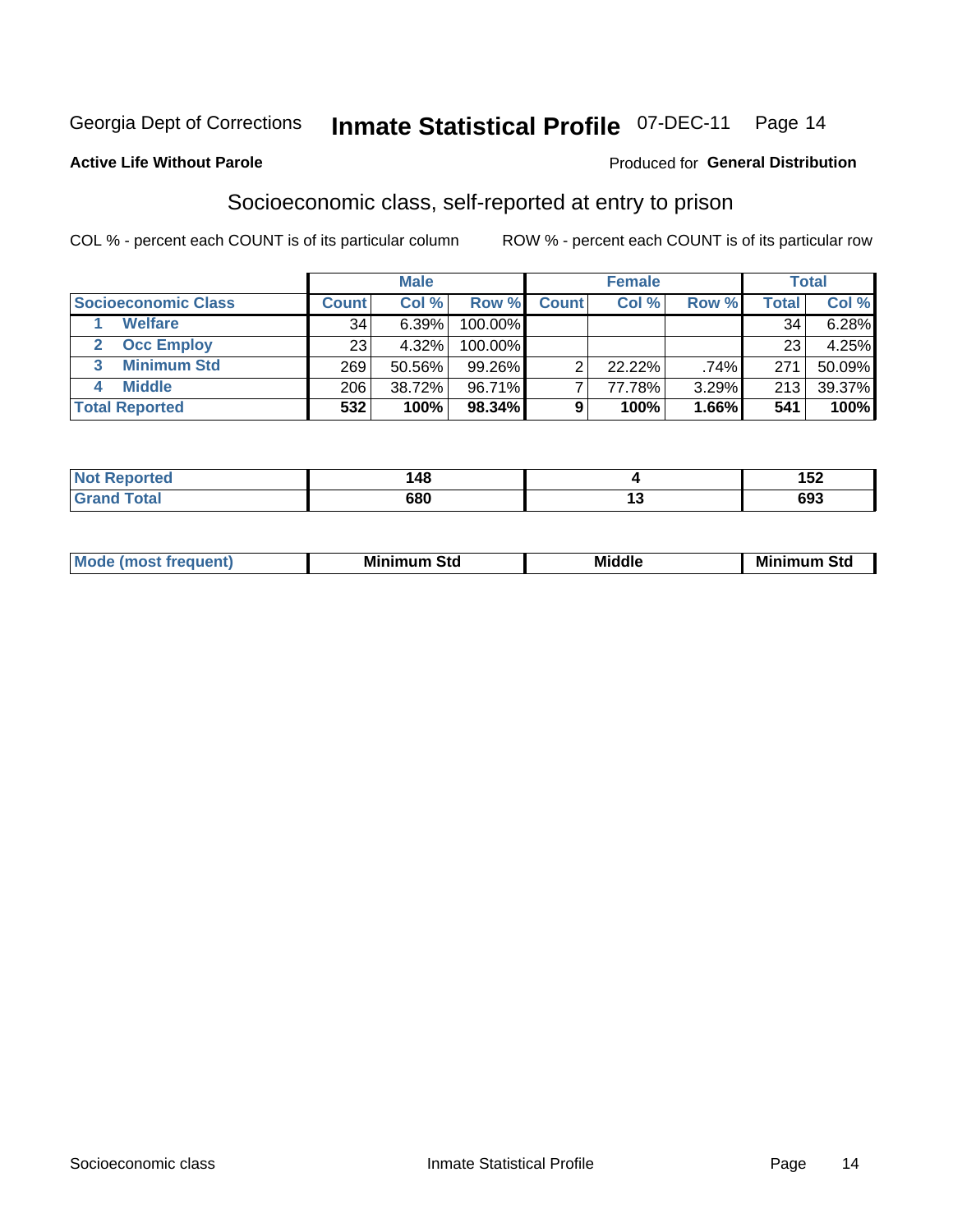## Inmate Statistical Profile 07-DEC-11 Page 15

**Active Life Without Parole** 

#### Produced for General Distribution

### Environment to age 16, self-reported at entry to prison

COL % - percent each COUNT is of its particular column

|                                    |              | <b>Male</b> |           |              | <b>Female</b> |        |                 | <b>Total</b> |
|------------------------------------|--------------|-------------|-----------|--------------|---------------|--------|-----------------|--------------|
| <b>Environment to age 16</b>       | <b>Count</b> | Col %       | Row %     | <b>Count</b> | Col %         | Row %  | <b>Total</b>    | Col %        |
| <b>Rural/Farm</b>                  | 10           | 1.85%       | 100.00%   |              |               |        | 10 <sub>1</sub> | 1.81%        |
| <b>Rural/Nfarm</b><br>$\mathbf{2}$ | 25           | 4.61%       | 89.29%    | 3            | 30.00%        | 10.71% | 28              | 5.07%        |
| S.M.S.A<br>3                       | 224          | 41.33%      | 99.56%    |              | 10.00%        | .44%   | 225             | 40.76%       |
| <b>Urban</b><br>4                  | 115          | 21.22%      | $96.64\%$ |              | 40.00%        | 3.36%  | 119             | 21.56%       |
| 5 Small Town                       | 168          | 31.00%      | 98.82%    | っ            | 20.00%        | 1.18%  | 170             | 30.80%       |
| <b>Total Reported</b>              | 542          | 100%        | 98.19%    | 10           | 100%          | 1.81%  | 552             | 100%         |

| <b>Not</b><br>المراجع والمتعارف<br>prtea<br>$\sim$ | 138 |    |     |
|----------------------------------------------------|-----|----|-----|
| $T \cap f \cap f$                                  | 680 | יי | ႦႸჂ |

| Mo | M | lulaam<br>Ua.<br>_____ | M |
|----|---|------------------------|---|
|    |   |                        |   |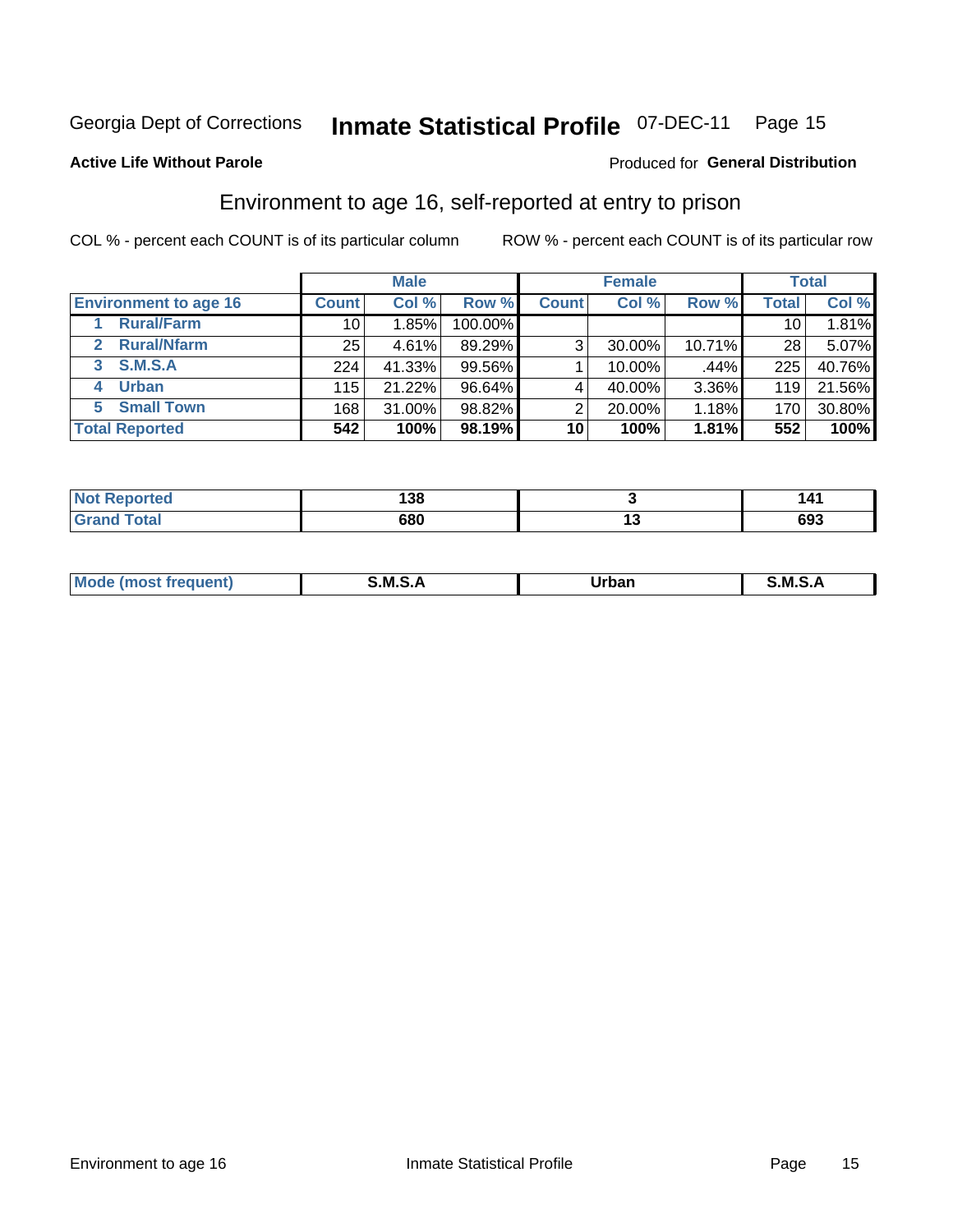## Inmate Statistical Profile 07-DEC-11 Page 16

#### **Active Life Without Parole**

#### Produced for General Distribution

### Guardian status to age 16, self-reported at entry to prison

COL % - percent each COUNT is of its particular column

|                                  |                 | <b>Male</b> |         |              | <b>Female</b> |         |              | <b>Total</b> |
|----------------------------------|-----------------|-------------|---------|--------------|---------------|---------|--------------|--------------|
| <b>Guardian Status To Age 16</b> | <b>Count</b>    | Col %       | Row %   | <b>Count</b> | Col %         | Row %   | <b>Total</b> | Col %        |
| 2 Father Only                    | 9               | 2.00%       | 100.00% |              |               |         | 9            | 1.98%        |
| <b>3 Both Parents</b>            | 189             | 42.09%      | 97.93%  | 4            | 66.67%        | 2.07%   | 193          | 42.42%       |
| <b>4 Mother Only</b>             | 176             | 39.20%      | 99.44%  |              | 16.67%        | $.56\%$ | 177          | 38.90%       |
| <b>6 Oth Female</b>              | 15 <sub>1</sub> | 3.34%       | 100.00% |              |               |         | 15           | 3.30%        |
| <b>7 Oth Male</b>                | 4               | .89%        | 100.00% |              |               |         | 4            | .88%         |
| 8 Step-Parents                   | 12              | 2.67%       | 100.00% |              |               |         | 12           | 2.64%        |
| 9 Foster Home                    | 9               | 2.00%       | 100.00% |              |               |         | 9            | 1.98%        |
| <b>10 Grand Parents</b>          | 35              | 7.80%       | 97.22%  |              | 16.67%        | 2.78%   | 36           | 7.91%        |
| <b>Total Reported</b>            | 449             | 100%        | 98.68%  | 6            | 100%          | 1.32%   | 455          | 100%         |

| Reported | ິ    | つつの |
|----------|------|-----|
| NOT.     | LJ I | 230 |
| Total    | 680  | 693 |

| <b>Mode (most frequent)</b> | <b>Both Parents</b> | <b>Both Parents</b> | <b>Both Parents</b> |
|-----------------------------|---------------------|---------------------|---------------------|
|                             |                     |                     |                     |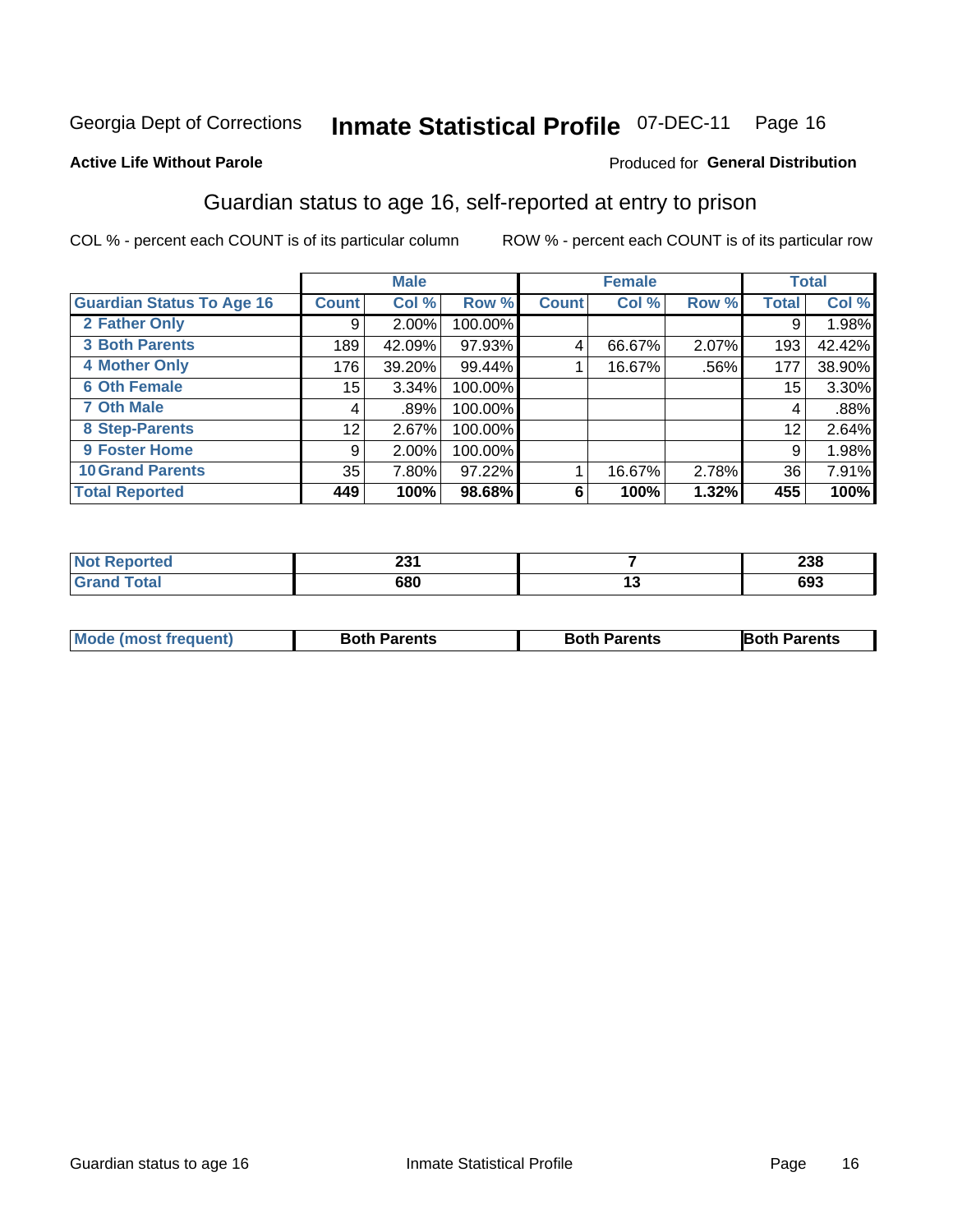#### **Inmate Statistical Profile 07-DEC-11** Page 17

#### **Active Life Without Parole**

#### Produced for General Distribution

### Employment status before prison, self-reported at entry to prison

COL % - percent each COUNT is of its particular column

|                          |              | <b>Male</b> |         |              | <b>Female</b> |       |       | <b>Total</b> |
|--------------------------|--------------|-------------|---------|--------------|---------------|-------|-------|--------------|
| <b>Employment Status</b> | <b>Count</b> | Col %       | Row %   | <b>Count</b> | Col %         | Row % | Total | Col %        |
| <b>Full Time</b>         | 309          | 53.65%      | 98.10%  | 6            | 66.67%        | 1.90% | 315   | 53.85%       |
| <b>Part Time</b><br>2    | 41           | 7.12%       | 100.00% |              |               |       | 41    | 7.01%        |
| Unempl $<$ 6m<br>3       | 58           | 10.07%      | 98.31%  |              | 11.11%        | 1.69% | 59    | 10.09%       |
| Unempl $> 6m$<br>4       | 94           | 16.32%      | 97.92%  | 2            | 22.22%        | 2.08% | 96    | 16.41%       |
| <b>Never Workd</b><br>5  | 44           | 7.64%       | 100.00% |              |               |       | 44    | 7.52%        |
| <b>Student</b><br>6      |              | 1.22%       | 100.00% |              |               |       |       | 1.20%        |
| <b>Incapable</b>         | 23           | 3.99%       | 100.00% |              |               |       | 23    | 3.93%        |
| <b>Total Reported</b>    | 576          | 100%        | 98.46%  | 9            | 100%          | 1.54% | 585   | 100%         |

| тес | 104<br>$ -$ | 108     |
|-----|-------------|---------|
|     | 680         | <br>693 |

| Mc | ∙u∥<br>----<br>ıme | ίuΙ<br>Πmε |
|----|--------------------|------------|
|    |                    |            |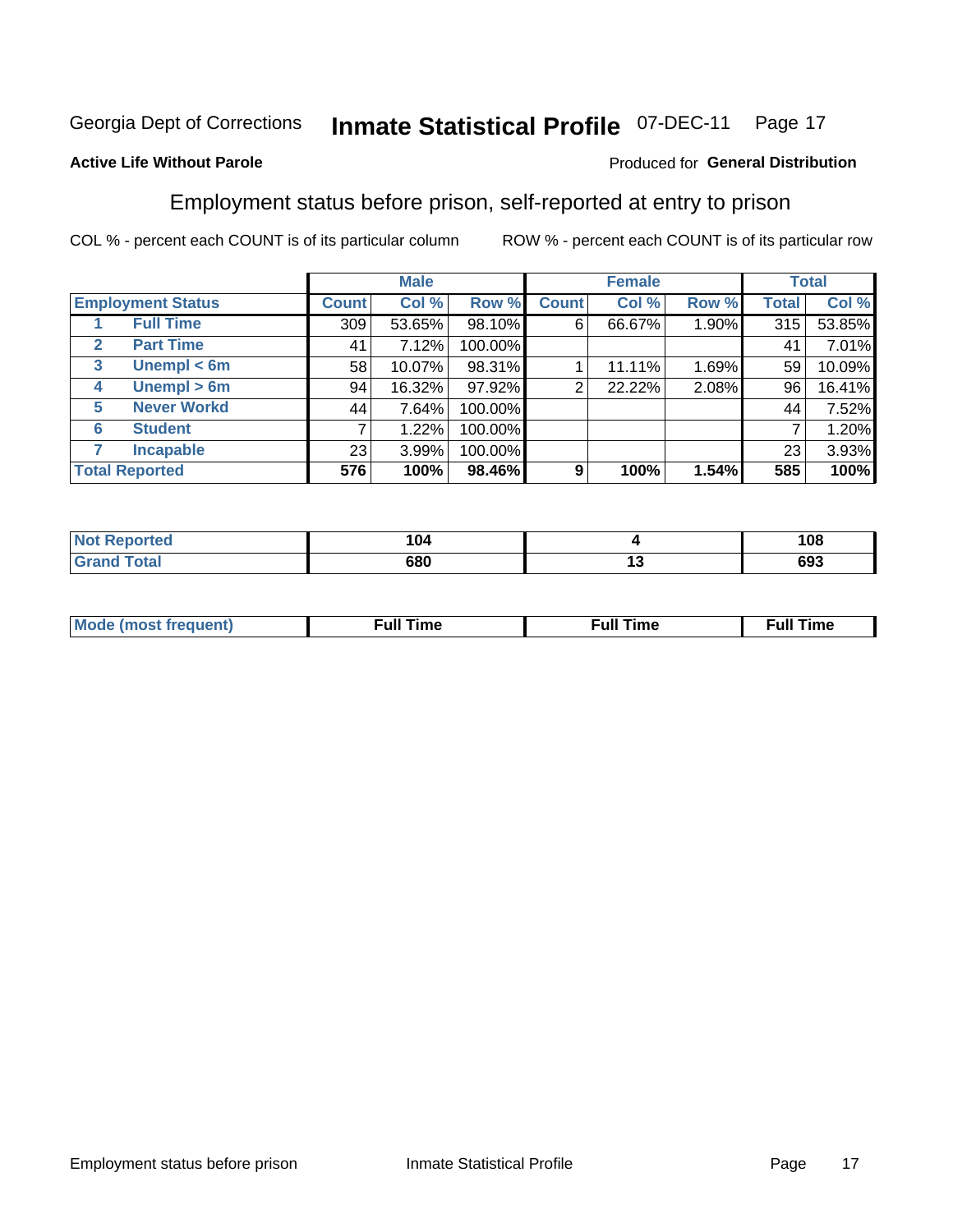## Inmate Statistical Profile 07-DEC-11 Page 18

#### **Active Life Without Parole**

Produced for General Distribution

#### Age at admission

COL % - percent each COUNT is of its particular column

|                         |                 | <b>Male</b> |         |                | <b>Female</b> |        |                | <b>Total</b> |
|-------------------------|-----------------|-------------|---------|----------------|---------------|--------|----------------|--------------|
| <b>Age At Admission</b> | <b>Count</b>    | Col %       | Row %   | <b>Count</b>   | Col %         | Row %  | <b>Total</b>   | Col %        |
| 15                      | 1               | 0.15%       | 100.00% |                |               |        | 1              | 0.14%        |
| 16                      | 1               | 0.15%       | 100.00% |                |               |        | 1              | 0.14%        |
| $\overline{17}$         | 2               | 0.29%       | 100.00% |                |               |        | $\overline{2}$ | 0.29%        |
| 18                      | $6\phantom{1}6$ | 0.88%       | 100.00% |                |               |        | 6              | 0.87%        |
| 19                      | 12              | 1.76%       | 100.00% |                |               |        | 12             | 1.73%        |
| $\overline{20}$         | 10              | 1.47%       | 90.91%  | 1              | 7.69%         | 9.09%  | 11             | 1.59%        |
| 21                      | 19              | 2.79%       | 100.00% |                |               |        | 19             | 2.74%        |
| 22                      | 30              | 4.41%       | 100.00% |                |               |        | 30             | 4.33%        |
| 23                      | 20              | 2.94%       | 95.24%  | 1              | 7.69%         | 4.76%  | 21             | 3.03%        |
| 24                      | 24              | 3.53%       | 100.00% |                |               |        | 24             | 3.46%        |
| $\overline{25}$         | 22              | 3.24%       | 95.65%  | 1              | 7.69%         | 4.35%  | 23             | 3.32%        |
| 26                      | 28              | 4.12%       | 100.00% |                |               |        | 28             | 4.04%        |
| $\overline{27}$         | 25              | 3.68%       | 96.15%  | 1              | 7.69%         | 3.85%  | 26             | 3.75%        |
| 28                      | 26              | 3.82%       | 100.00% |                |               |        | 26             | 3.75%        |
| 29                      | 31              | 4.56%       | 100.00% |                |               |        | 31             | 4.47%        |
| 30                      | 21              | 3.09%       | 100.00% |                |               |        | 21             | 3.03%        |
| 31                      | 22              | 3.24%       | 100.00% |                |               |        | 22             | 3.17%        |
| 32                      | 25              | 3.68%       | 92.59%  | $\overline{2}$ | 15.38%        | 7.41%  | 27             | 3.90%        |
| 33                      | 20              | 2.94%       | 100.00% |                |               |        | 20             | 2.89%        |
| 34                      | 16              | 2.35%       | 100.00% |                |               |        | 16             | 2.31%        |
| 35                      | 19              | 2.79%       | 95.00%  | 1              | 7.69%         | 5.00%  | 20             | 2.89%        |
| 36                      | 32              | 4.71%       | 100.00% |                |               |        | 32             | 4.62%        |
| $\overline{37}$         | 21              | 3.09%       | 100.00% |                |               |        | 21             | 3.03%        |
| 38                      | 20              | 2.94%       | 100.00% |                |               |        | 20             | 2.89%        |
| 39                      | 17              | 2.50%       | 94.44%  | 1              | 7.69%         | 5.56%  | 18             | 2.60%        |
| 40                      | 15              | 2.21%       | 100.00% |                |               |        | 15             | 2.16%        |
| 41                      | 28              | 4.12%       | 100.00% |                |               |        | 28             | 4.04%        |
| 42                      | 24              | 3.53%       | 100.00% |                |               |        | 24             | 3.46%        |
| 43                      | 13              | 1.91%       | 92.86%  | 1              | 7.69%         | 7.14%  | 14             | 2.02%        |
| 44                      | 13              | 1.91%       | 92.86%  | 1              | 7.69%         | 7.14%  | 14             | 2.02%        |
| 45                      | 16              | 2.35%       | 100.00% |                |               |        | 16             | 2.31%        |
| 46                      | 15              | 2.21%       | 88.24%  | $\overline{2}$ | 15.38%        | 11.76% | 17             | 2.45%        |
| 47                      | 11              | 1.62%       | 100.00% |                |               |        | 11             | 1.59%        |
| 48                      | 11              | 1.62%       | 91.67%  | 1              | 7.69%         | 8.33%  | 12             | 1.73%        |
| 49                      | 11              | 1.62%       | 100.00% |                |               |        | 11             | 1.59%        |
| 50                      | 6               | 0.88%       | 100.00% |                |               |        | 6              | 0.87%        |
| $\overline{51}$         | $6\phantom{1}6$ | 0.88%       | 100.00% |                |               |        | 6              | 0.87%        |
| 52                      | 7               | 1.03%       | 100.00% |                |               |        | 7              | 1.01%        |
| 53                      | 3               | 0.44%       | 100.00% |                |               |        | 3              | 0.43%        |
| 54                      | 3               | 0.44%       | 100.00% |                |               |        | 3              | 0.43%        |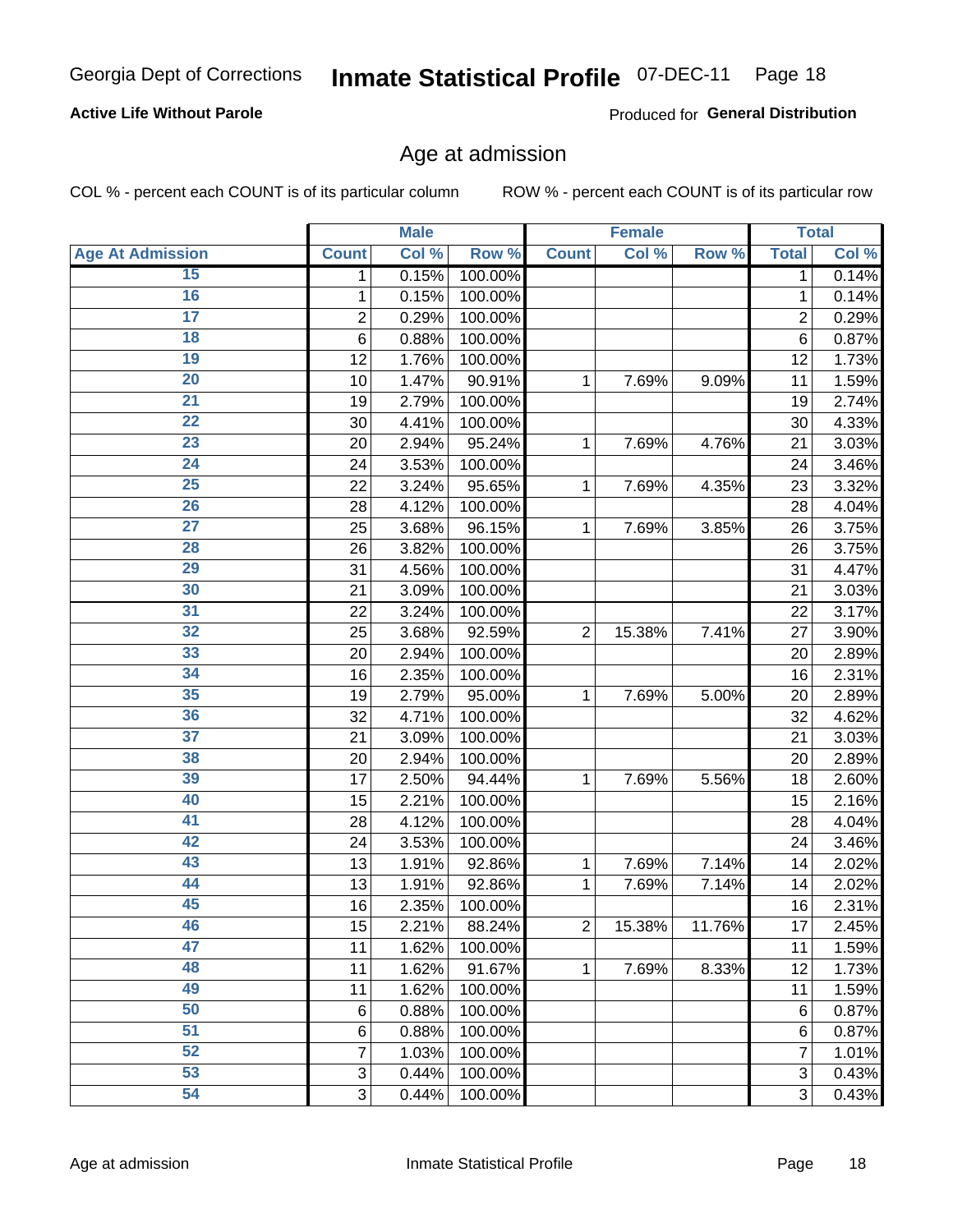## Inmate Statistical Profile 07-DEC-11 Page 19

#### **Active Life Without Parole**

Produced for General Distribution

#### Age at admission

COL % - percent each COUNT is of its particular column

|                         |              | <b>Male</b> |         |              | <b>Female</b> |       |              | <b>Total</b> |
|-------------------------|--------------|-------------|---------|--------------|---------------|-------|--------------|--------------|
| <b>Age At Admission</b> | <b>Count</b> | Col %       | Row %   | <b>Count</b> | Col %         | Row % | <b>Total</b> | Col %        |
| 55                      | 3            | 0.44%       | 100.00% |              |               |       | 3            | 0.43%        |
| 56                      | 6            | 0.88%       | 100.00% |              |               |       | 6            | 0.87%        |
| 57                      | 5            | 0.74%       | 100.00% |              |               |       | 5            | 0.72%        |
| 58                      | 2            | 0.29%       | 100.00% |              |               |       | 2            | 0.29%        |
| 60                      |              | 0.15%       | 100.00% |              |               |       |              | 0.14%        |
| 62                      |              | 0.15%       | 100.00% |              |               |       |              | 0.14%        |
| 63                      |              | 0.15%       | 100.00% |              |               |       |              | 0.14%        |
| 64                      | 4            | 0.59%       | 100.00% |              |               |       | 4            | 0.58%        |
| 65                      |              | 0.15%       | 100.00% |              |               |       |              | 0.14%        |
| 66                      |              | 0.15%       | 100.00% |              |               |       |              | 0.14%        |
| 67                      |              | 0.15%       | 100.00% |              |               |       |              | 0.14%        |
| 69                      |              | 0.15%       | 100.00% |              |               |       |              | 0.14%        |
| 71                      |              | 0.15%       | 100.00% |              |               |       |              | 0.14%        |
| <b>Total Reported</b>   | 680          | 100%        | 98.12%  | 13           | 100%          | 1.88% | 693          | 100%         |

| <b>Not Reported</b> |     |     |     |
|---------------------|-----|-----|-----|
| <b>Total</b>        | 680 | . v | 693 |

| Mean<br>(average)       | 34.50 | 35.38 | 34.52    |
|-------------------------|-------|-------|----------|
| Median (middle)         | JJ    | 35    | າາ<br>ند |
| Mode<br>(most frequent) | 36    | 46    | 36       |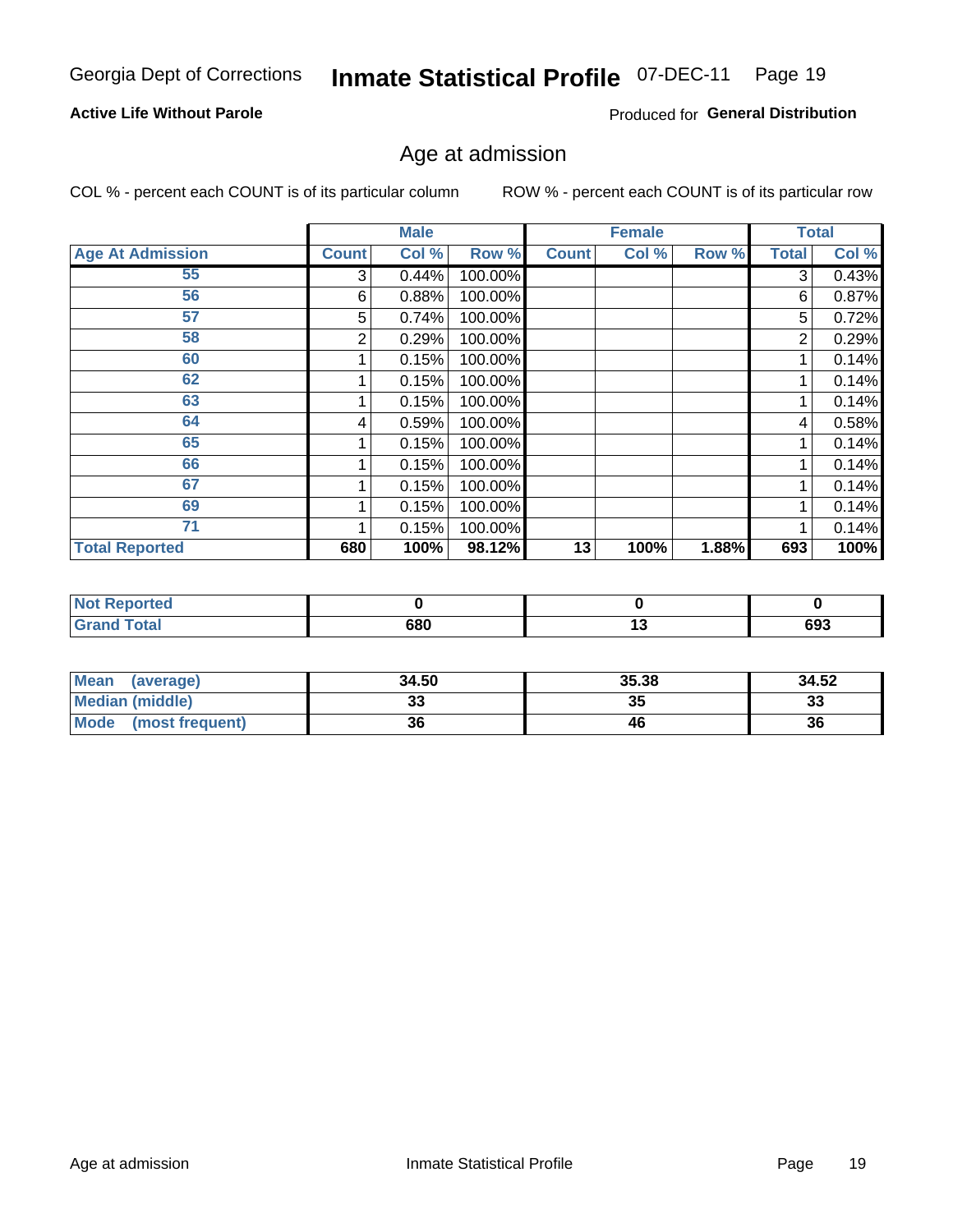#### **Inmate Statistical Profile 07-DEC-11** Page 20

#### **Active Life Without Parole**

#### Produced for General Distribution

#### Height, measured at entry to prison

COL % - percent each COUNT is of its particular column

|                       |              | <b>Male</b> |         |              | <b>Female</b> |       |              | Total     |
|-----------------------|--------------|-------------|---------|--------------|---------------|-------|--------------|-----------|
| <b>Height</b>         | <b>Count</b> | Col %       | Row %   | <b>Count</b> | Col %         | Row % | <b>Total</b> | Col %     |
| 5'08''                |              | $0.54\%$    | 100.00% |              |               |       |              | 0.54%     |
| 5'10''                | 95           | 51.35%      | 100.00% |              |               |       |              | 95 51.35% |
| 5'11''                | 89           | 48.11%      | 100.00% |              |               |       |              | 89 48.11% |
| <b>Total Reported</b> | 185          | 100%        | 100.00% |              |               | 0.00% | 185          | 100%      |

| <b>Not</b><br><b>orted</b><br>reno | 495 | 508 |
|------------------------------------|-----|-----|
| <b>Total</b><br>' Grand            | 680 | 693 |

| Mean<br>(average)              | 5'10" | ш           | 5'10" |
|--------------------------------|-------|-------------|-------|
| Median (middle)                | 5'10" |             | 5'10" |
| <b>Mode</b><br>(most frequent) | 5'10" | <b>Null</b> | 5'10" |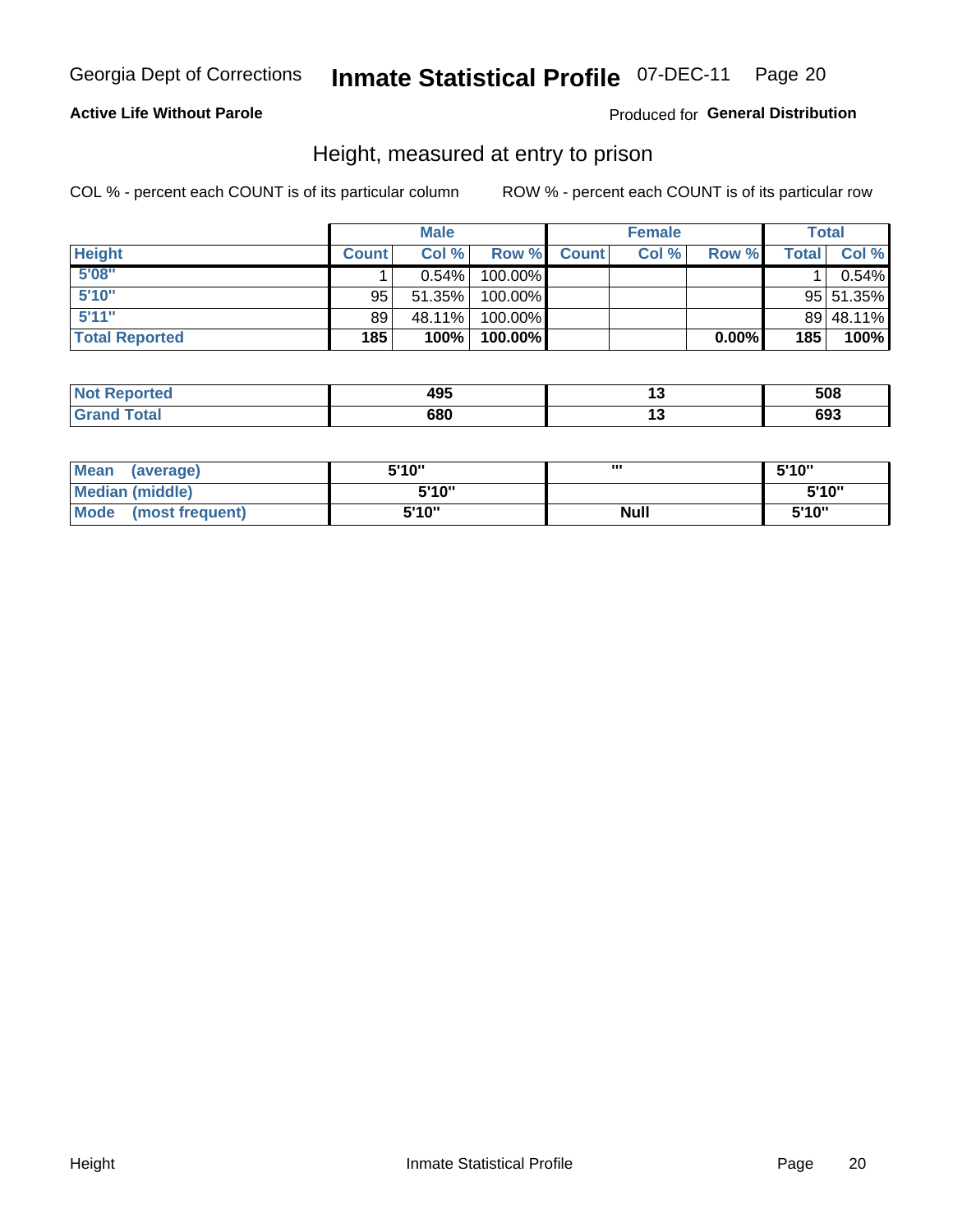#### **Inmate Statistical Profile 07-DEC-11** Page 21

#### **Active Life Without Parole**

#### Produced for General Distribution

### Weight, measured at entry to prison

COL % - percent each COUNT is of its particular column

|                       |                | <b>Male</b> |         |                 | <b>Female</b> |         | <b>Total</b>   |        |
|-----------------------|----------------|-------------|---------|-----------------|---------------|---------|----------------|--------|
| <b>Weight</b>         | <b>Count</b>   | Col %       | Row %   | <b>Count</b>    | Col %         | Row %   | <b>Total</b>   | Col %  |
| 90 - 99 pounds        | 1              | 0.15%       | 100.00% |                 |               |         | 1              | 0.14%  |
| 110 - 119 pounds      |                |             |         | $\overline{2}$  | 15.38%        | 100.00% | 2              | 0.29%  |
| 120 - 129 pounds      | $\overline{2}$ | 0.29%       | 100.00% |                 |               |         | $\overline{2}$ | 0.29%  |
| 130 - 139 pounds      | 13             | 1.91%       | 92.86%  | 1               | 7.69%         | 7.14%   | 14             | 2.02%  |
| 140 - 149 pounds      | 41             | 6.04%       | 100.00% |                 |               |         | 41             | 5.92%  |
| 150 - 159 pounds      | 62             | 9.13%       | 100.00% |                 |               |         | 62             | 8.96%  |
| 160 - 169 pounds      | 85             | 12.52%      | 96.59%  | 3               | 23.08%        | 3.41%   | 88             | 12.72% |
| 170 - 179 pounds      | 108            | 15.91%      | 99.08%  | 1               | 7.69%         | 0.92%   | 109            | 15.75% |
| 180 - 189 pounds      | 82             | 12.08%      | 97.62%  | $\overline{2}$  | 15.38%        | 2.38%   | 84             | 12.14% |
| 190 - 199 pounds      | 60             | 8.84%       | 100.00% |                 |               |         | 60             | 8.67%  |
| 200 - 209 pounds      | 58             | 8.54%       | 98.31%  | 1               | 7.69%         | 1.69%   | 59             | 8.53%  |
| 210 - 219 pounds      | 43             | 6.33%       | 97.73%  | 1               | 7.69%         | 2.27%   | 44             | 6.36%  |
| 220 - 229 pounds      | 44             | 6.48%       | 100.00% |                 |               |         | 44             | 6.36%  |
| 230 - 239 pounds      | 21             | 3.09%       | 100.00% |                 |               |         | 21             | 3.03%  |
| 240 - 249 pounds      | 22             | 3.24%       | 100.00% |                 |               |         | 22             | 3.18%  |
| 250 - 259 pounds      | 9              | 1.33%       | 81.82%  | $\overline{2}$  | 15.38%        | 18.18%  | 11             | 1.59%  |
| 260 - 269 pounds      | 8              | 1.18%       | 100.00% |                 |               |         | 8              | 1.16%  |
| 270 - 279 pounds      | 6              | 0.88%       | 100.00% |                 |               |         | 6              | 0.87%  |
| 280 - 289 pounds      | 4              | 0.59%       | 100.00% |                 |               |         | 4              | 0.58%  |
| 290 - 299 pounds      | $\overline{2}$ | 0.29%       | 100.00% |                 |               |         | 2              | 0.29%  |
| 300 - 309 pounds      | 1              | 0.15%       | 100.00% |                 |               |         | 1              | 0.14%  |
| 320 - 329 pounds      | 4              | 0.59%       | 100.00% |                 |               |         | 4              | 0.58%  |
| 330 - 339 pounds      | $\sqrt{2}$     | 0.29%       | 100.00% |                 |               |         | $\overline{2}$ | 0.29%  |
| 400 pounds and over   | 1              | 0.15%       | 100.00% |                 |               |         | 1              | 0.14%  |
| <b>Total Reported</b> | 679            | 100%        | 98.12%  | $\overline{13}$ | 100%          | 1.88%   | 692            | 100%   |

| 'Not Reported |     |     |
|---------------|-----|-----|
| <b>Total</b>  | 680 | 693 |

| Mean<br>(average)              | 189 | --- | 189 |
|--------------------------------|-----|-----|-----|
| <b>Median (middle)</b>         | 180 | 175 | 180 |
| <b>Mode</b><br>(most frequent) | 170 | 110 | 170 |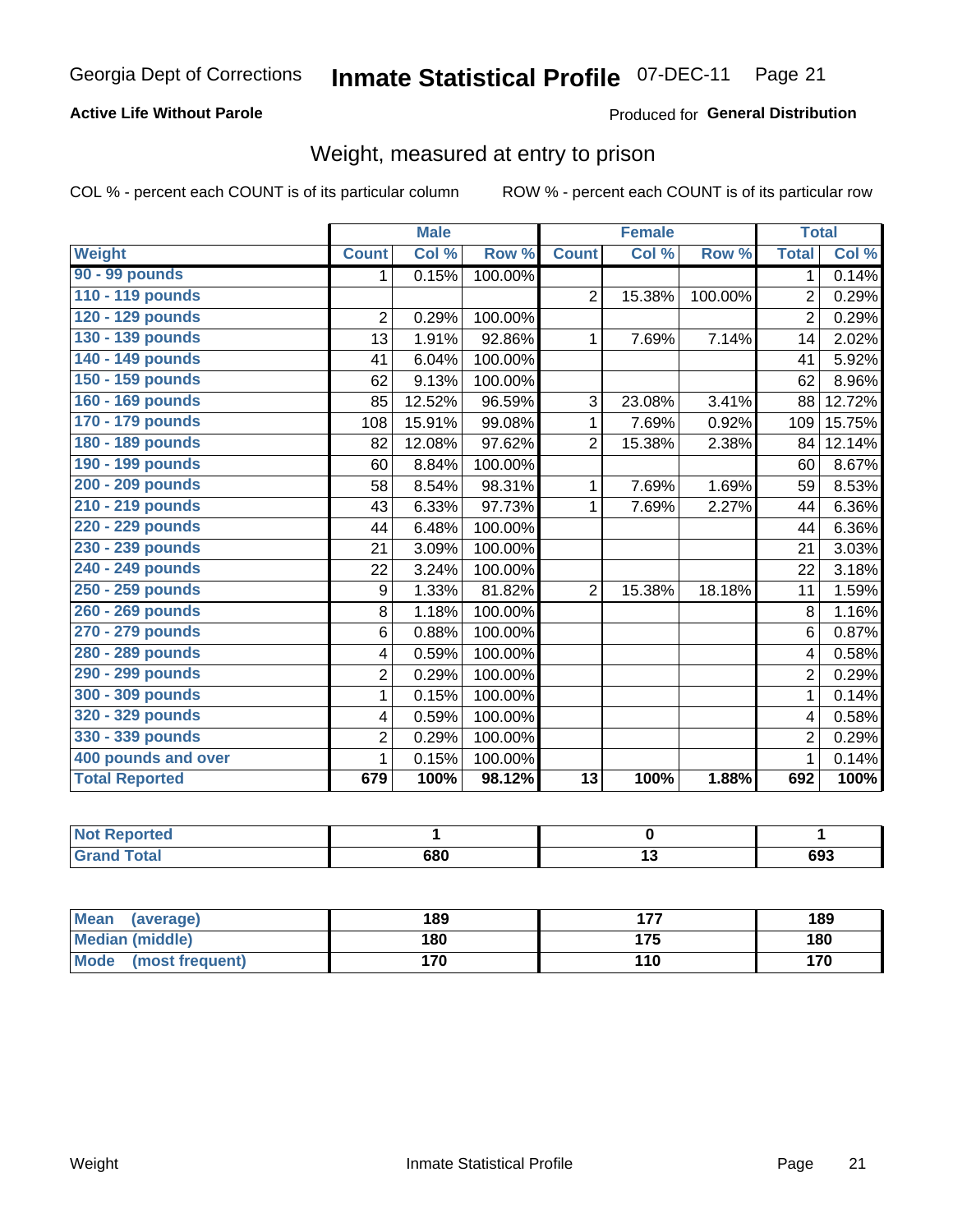#### **Inmate Statistical Profile 07-DEC-11** Page 22

**Active Life Without Parole** 

Produced for General Distribution

### Military service

COL % - percent each COUNT is of its particular column

|                             |              | <b>Male</b> |             |    | <b>Female</b> |       |              | <b>Total</b> |
|-----------------------------|--------------|-------------|-------------|----|---------------|-------|--------------|--------------|
| <b>Military service</b>     | <b>Count</b> | Col %       | Row % Count |    | Col %         | Row % | <b>Total</b> | Col %        |
| <b>Air Force</b>            | 40           | $9.32\%$    | 100.00%     |    |               |       | 40           | 9.11%        |
| $\mathbf{2}$<br><b>Army</b> |              | 1.63%       | 100.00%     |    |               |       |              | 1.59%        |
| <b>Navy</b><br>3            | 3            | .70%        | 100.00%     |    |               |       | 3            | .68%         |
| <b>Marines</b><br>4         |              | .23%        | 100.00%     |    |               |       |              | .23%         |
| <b>Coast Guard</b><br>5.    | 5            | 1.17%       | 100.00%     |    |               |       | 5            | 1.14%        |
| <b>None</b><br>96           | 373          | 86.95%      | 97.39%      | 10 | 100.00%       | 2.61% | 383          | 87.24%       |
| <b>Total Reported</b>       | 429          | 100%        | 97.72%      | 10 | 100%          | 2.28% | 439          | 100%         |

| <b>orted</b> | つに・<br>ZJ<br>$-$ | 254     |
|--------------|------------------|---------|
| Гоtal        | 680              | <br>693 |

|  |  | <b>Mode</b><br>uent)<br>most tren | Force<br>Aır | <b>Null</b> | orce |
|--|--|-----------------------------------|--------------|-------------|------|
|--|--|-----------------------------------|--------------|-------------|------|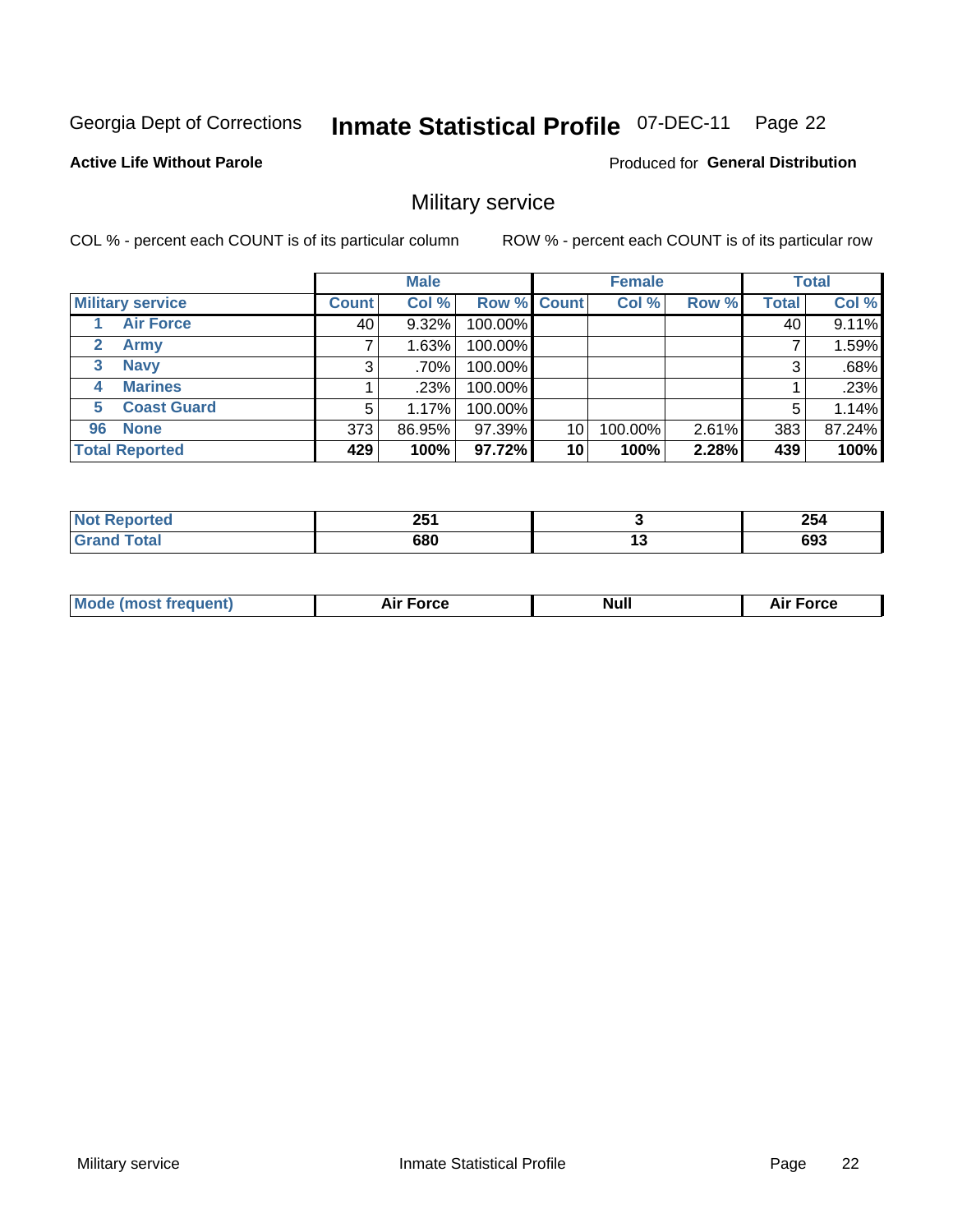#### **Inmate Statistical Profile 07-DEC-11** Page 23

**Active Life Without Parole** 

Produced for General Distribution

#### Type of admission to prison

COL % - percent each COUNT is of its particular column

|                                 |              | <b>Male</b> |                    |    | <b>Female</b> |          |       | Total  |
|---------------------------------|--------------|-------------|--------------------|----|---------------|----------|-------|--------|
| <b>Type of Admission</b>        | <b>Count</b> | Col %       | <b>Row % Count</b> |    | Col %         | Row %    | Total | Col %  |
| <b>Committed From Court</b>     | 666          | $97.94\%$   | 98.09%             | 13 | 100.00%       | $1.91\%$ | 679   | 97.98% |
| <b>Parole Rev/New Sent</b><br>3 | 2            | .29%        | 100.00%            |    |               |          |       | .29%   |
| <b>Prob Viol/Partial</b><br>6.  |              | .15%        | 100.00%            |    |               |          |       | .14%   |
| 11 Life W/O Parole              | 11           | 1.62%       | 100.00%            |    |               |          | 11    | 1.59%  |
| <b>Total Reported</b>           | 680          | 100%        | 98.12%             | 13 | 100%          | 1.88%    | 693   | 100%   |

| orted                       |     |     |
|-----------------------------|-----|-----|
| <b>Total</b><br><b>C.v.</b> | 680 | 693 |

| <b>Mode (most frequent)</b><br>Court Cmmt<br>Court Cmmt<br>Court Cmmt |
|-----------------------------------------------------------------------|
|-----------------------------------------------------------------------|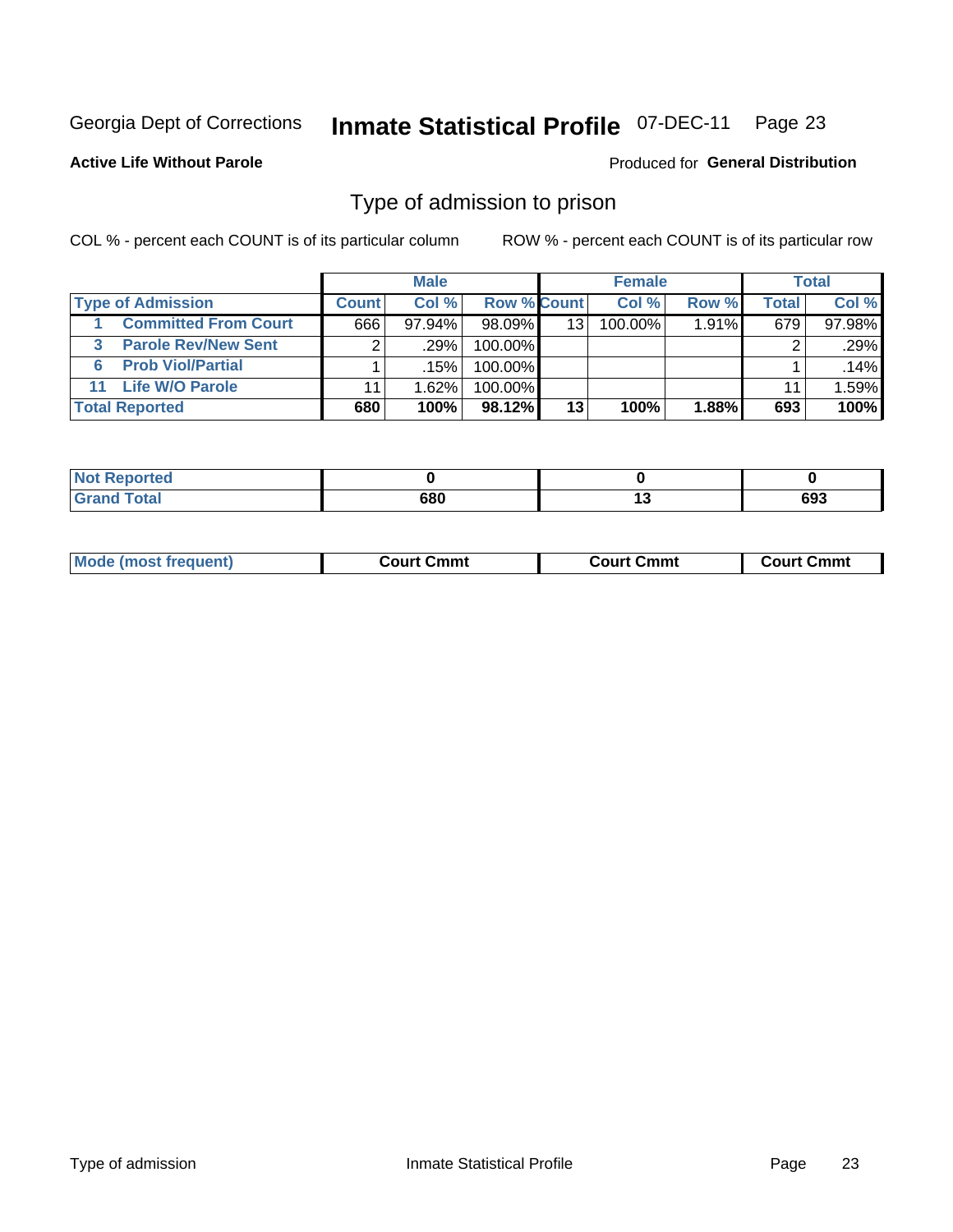## Inmate Statistical Profile 07-DEC-11 Page 24

**Active Life Without Parole** 

#### Produced for General Distribution

#### Current / last security status

COL % - percent each COUNT is of its particular column

|                        |              | <b>Male</b> |                    |    | <b>Female</b> |           |       | <b>Total</b> |
|------------------------|--------------|-------------|--------------------|----|---------------|-----------|-------|--------------|
| <b>Security Status</b> | <b>Count</b> | Col%        | <b>Row % Count</b> |    | Col%          | Row %     | Total | Col %        |
| 3 Minimum              |              | $.30\%$     | 100.00%            |    | $.00\%$       |           |       | .29%         |
| 4 Medium               | 11           | 1.63%       | 68.75%             | 5  | 38.46%        | $31.25\%$ | 16    | 2.33%        |
| 5 Close                | 659          | 97.92%      | 98.80%             | 8  | 61.54%        | 1.20%     | 667   | 97.23%       |
| <b>6 Maximum</b>       |              | .15%        | 100.00%            |    | .00%          |           |       | .15%         |
| <b>Total Reported</b>  | 673          | 100%        | 98.1%              | 13 | 100%          | 1.9%      | 686   | 100%         |

| <b>Still being diagnosed</b> |     |    |     |
|------------------------------|-----|----|-----|
| <b>Not Reported</b>          |     |    |     |
| <b>Grand Total</b>           | 680 | IJ | 693 |

| <b>Mode</b><br>'requent)<br>۔lose<br>Close<br>Close<br>n iması .<br>- - - -<br>- - - -<br>- - - - |  |
|---------------------------------------------------------------------------------------------------|--|
|---------------------------------------------------------------------------------------------------|--|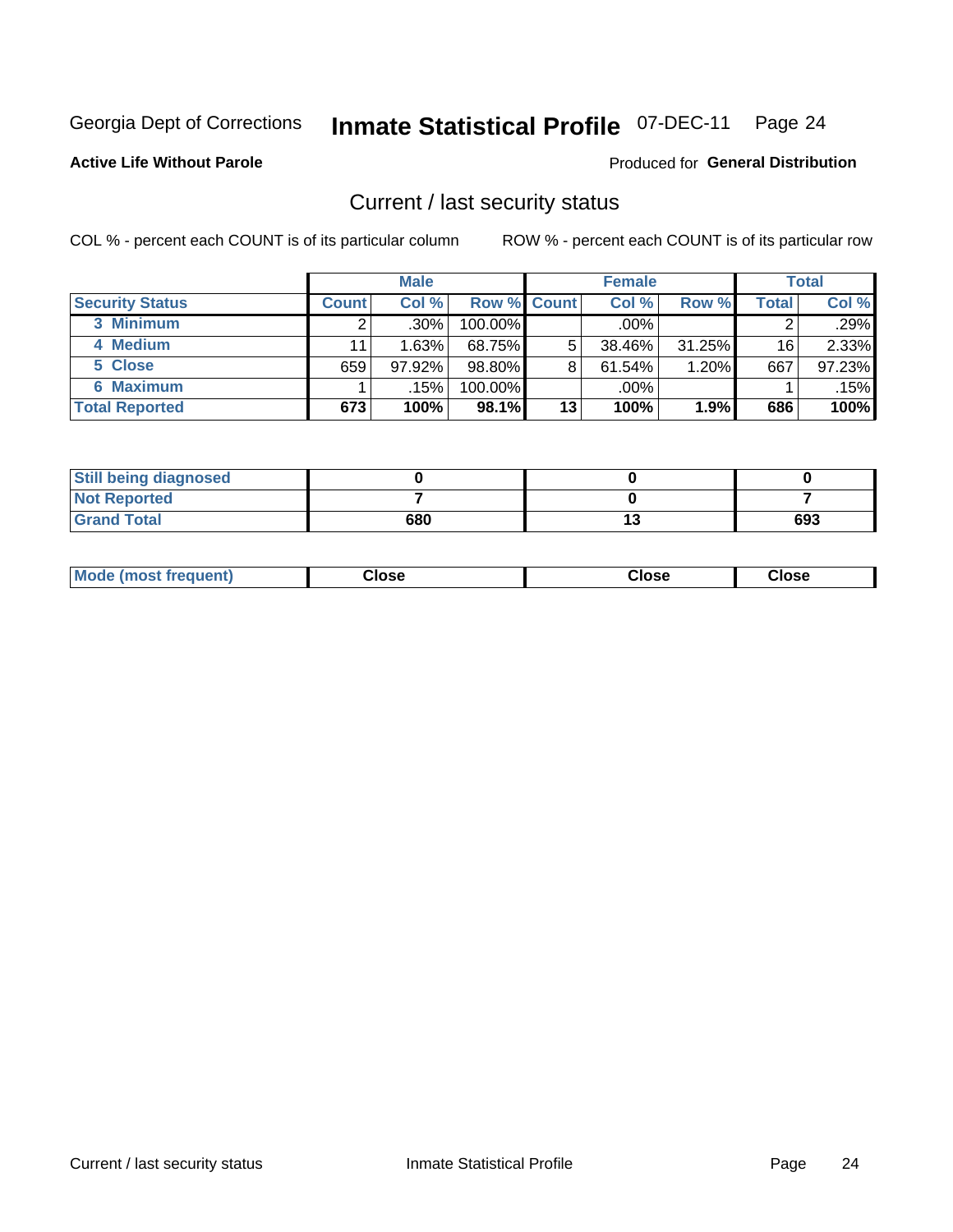#### Inmate Statistical Profile 07-DEC-11 Page 25

**Active Life Without Parole** 

Produced for General Distribution

### Current / last type of institution

COL % - percent each COUNT is of its particular column

|                            |       | <b>Male</b> |                    |    | <b>Female</b> |         |                          | <b>Total</b> |
|----------------------------|-------|-------------|--------------------|----|---------------|---------|--------------------------|--------------|
| <b>Type of Institution</b> | Count | Col %       | <b>Row % Count</b> |    | Col %         | Row %   | $\mathsf{Total}_{\perp}$ | Col %        |
| <b>State Prison</b>        | 676   | 99.56%      | 98.11%             | 13 | 100.00%       | $.89\%$ | 689                      | 99.57%       |
| <b>Private Prison</b>      |       | .44%        | 100.00%            |    |               |         |                          | .43%         |
| <b>Total Reported</b>      | 679   | 100%        | $98.12\%$          | 13 | 100%          | 1.88%   | 692                      | 100%         |

| المراجع بالقوم<br>τeα |     |    |        |
|-----------------------|-----|----|--------|
| $int^{\bullet}$       | con | -  | $\sim$ |
|                       | υου | יי | ხყა    |

| <b>Mode (most frequent)</b> | <b>State Prison</b> | <b>State Prison</b> | <b>State Prison</b> |
|-----------------------------|---------------------|---------------------|---------------------|
|                             |                     |                     |                     |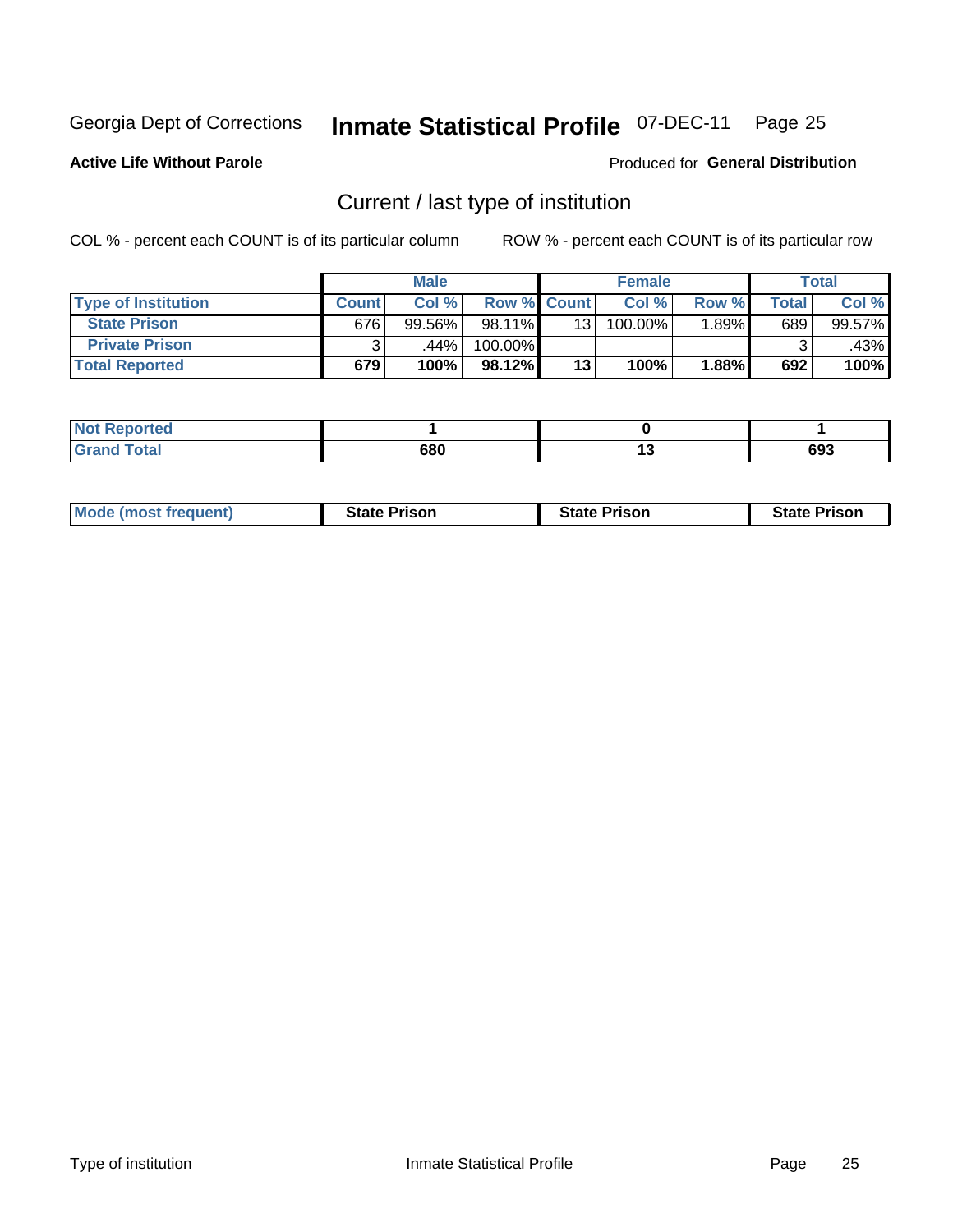#### **Inmate Statistical Profile 07-DEC-11** Page 26

#### **Active Life Without Parole**

#### Produced for General Distribution

### Institution type - transitional centers

COL % - percent each COUNT is of its particular column

|                                                | Male  |                    | <b>Female</b> |                   | Total |
|------------------------------------------------|-------|--------------------|---------------|-------------------|-------|
| <b>Institution Type - Trans. Centers Count</b> | Col % | <b>Row % Count</b> |               | Col % Row % Total | Col % |
| <b>Total Reported</b>                          |       |                    |               |                   |       |

| <b>Reported</b><br><b>NOT</b><br>$\sim$            |  |  |
|----------------------------------------------------|--|--|
| $f$ $f \circ f \circ f$<br>$C = 1$<br><b>TULAI</b> |  |  |

| Mode (most frequent) | <b>Null</b> | <b>Null</b> | <b>Null</b> |
|----------------------|-------------|-------------|-------------|
|                      |             |             |             |
|                      |             |             |             |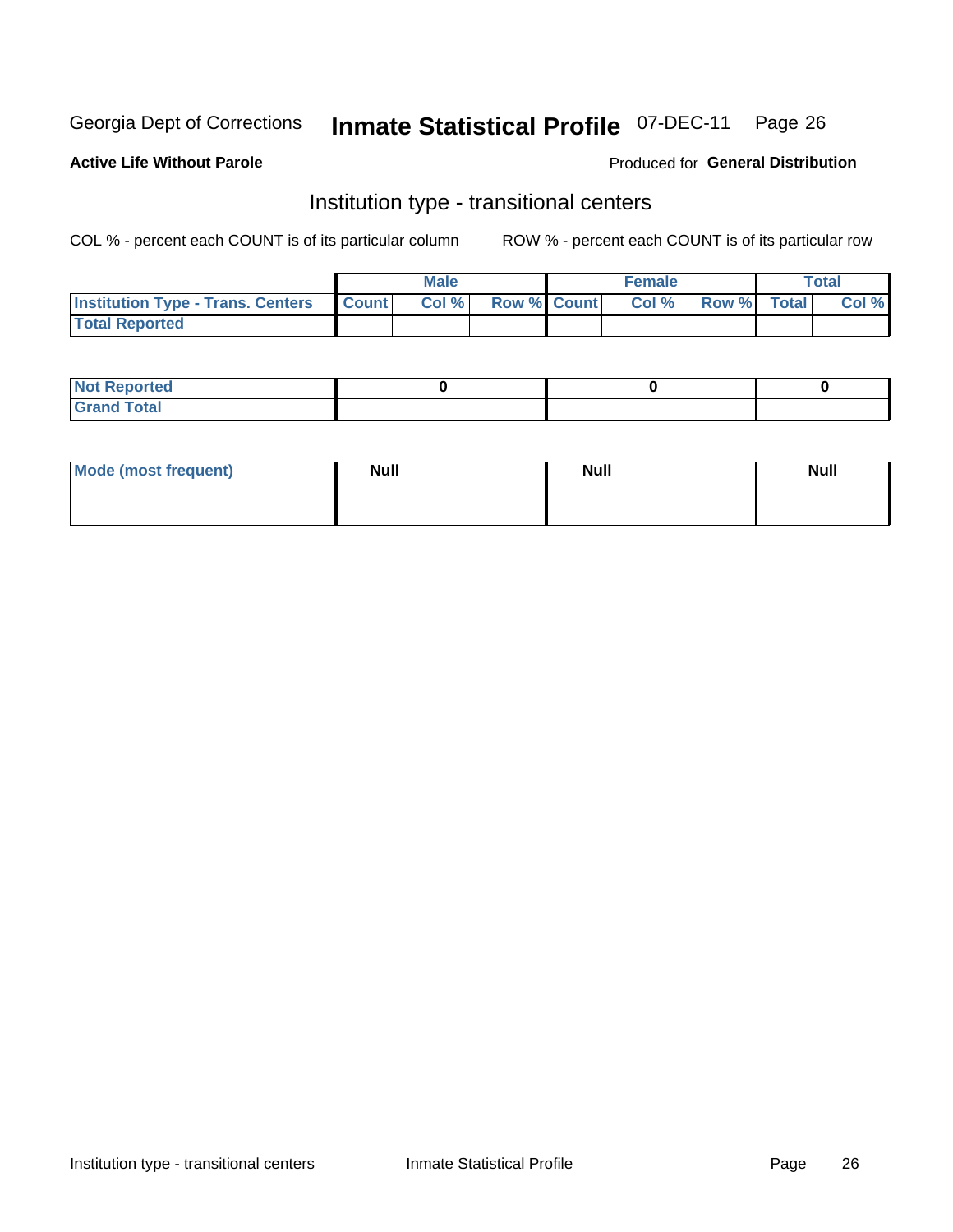## Inmate Statistical Profile 07-DEC-11 Page 27

**Active Life Without Parole** 

**Produced for General Distribution** 

#### Institution type - county prisons

COL % - percent each COUNT is of its particular column

|                                                    | <b>Male</b> |                          | <b>Female</b> |             | <b>Total</b> |
|----------------------------------------------------|-------------|--------------------------|---------------|-------------|--------------|
| <b>Institution Type - County Prisons   Count  </b> | Col %       | <b>Row % Count Col %</b> |               | Row % Total | Col %        |
| <b>Total Reported</b>                              |             |                          |               |             |              |

| <b>Not Reported</b>         |  |  |
|-----------------------------|--|--|
| <b>Total</b><br>-<br>______ |  |  |

| <b>Mode</b>      | <b>Null</b> | <b>Null</b> | <b>Null</b> |
|------------------|-------------|-------------|-------------|
| (most freauent). |             |             |             |
|                  |             |             |             |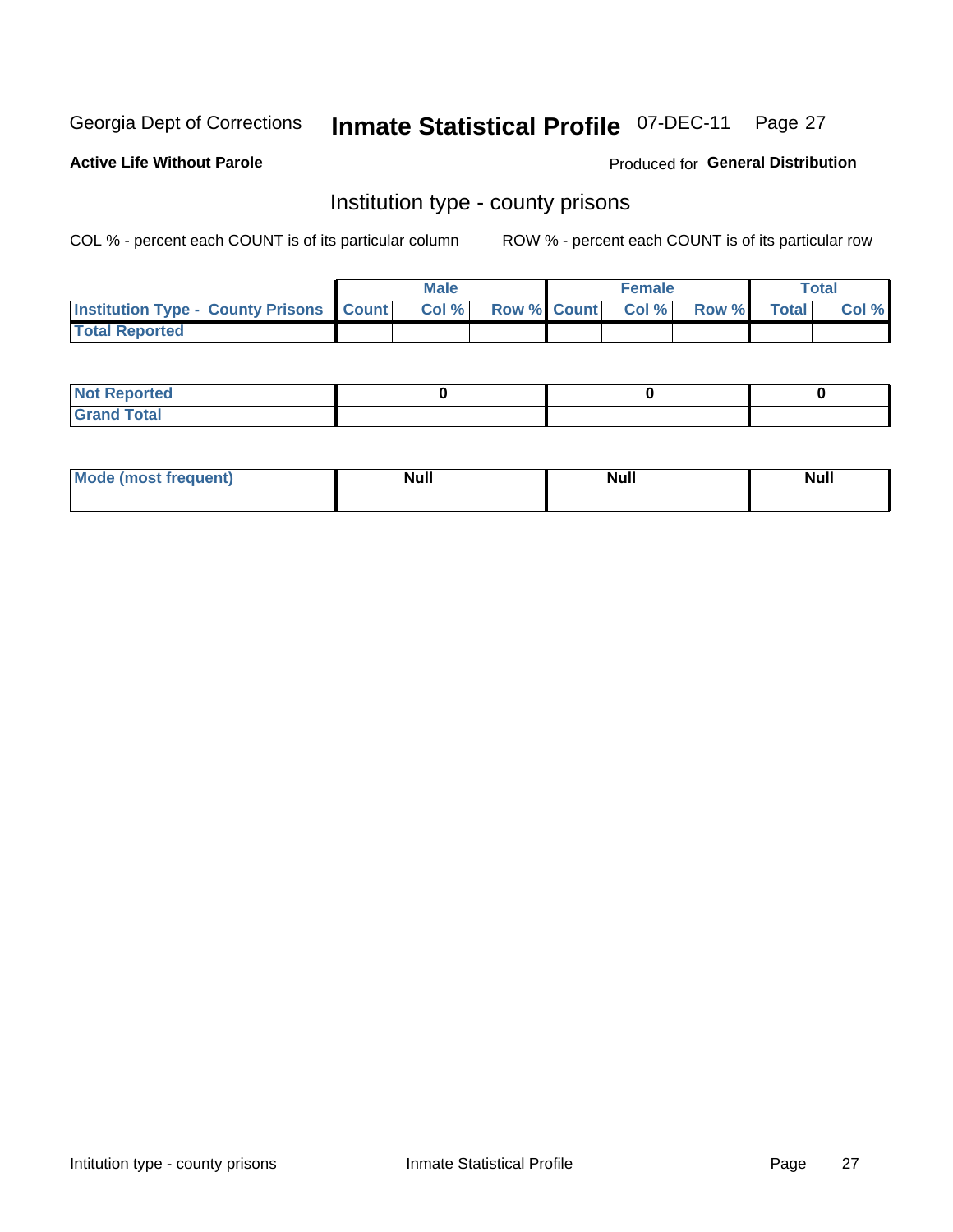#### Inmate Statistical Profile 07-DEC-11 Page 28

#### **Active Life Without Parole**

#### Produced for General Distribution

### Institution type - state prisons

COL % - percent each COUNT is of its particular column

|                                         |                | <b>Male</b>               |         |              | <b>Female</b>                 |         | <b>Total</b>                        |        |
|-----------------------------------------|----------------|---------------------------|---------|--------------|-------------------------------|---------|-------------------------------------|--------|
| <b>Institution Type - State Prisons</b> | <b>Count</b>   | Col %                     | Row %   | <b>Count</b> | Col %                         | Row %   | <b>Total</b>                        | Col %  |
| <b>Arrendale State Prison</b>           |                |                           |         | 9            | 69.23%                        | 100.00% | 9                                   | 1.31%  |
| <b>Augusta State Med. Prison</b>        | 43             | 6.36%                     | 100.00% |              |                               |         | 43                                  | 6.24%  |
| <b>Baldwin State Prison</b>             | 18             | 2.66%                     | 100.00% |              |                               |         | 18                                  | 2.61%  |
| <b>Central State Prison</b>             | 1              | .15%                      | 100.00% |              |                               |         | 1                                   | .15%   |
| <b>Coastal State Prison</b>             |                | .15%                      | 100.00% |              |                               |         |                                     | .15%   |
| <b>Dooly State Prison</b>               |                | .15%                      | 100.00% |              |                               |         |                                     | .15%   |
| <b>Ga Diag Class Prison</b>             | 32             | 4.73%                     | 100.00% |              |                               |         | 32                                  | 4.64%  |
| <b>Ga State Prison</b>                  | 6              | .89%                      | 100.00% |              |                               |         | 6                                   | .87%   |
| <b>Hancock State Prison</b>             | 80             | 11.83%                    | 100.00% |              |                               |         | 80                                  | 11.61% |
| <b>Hays State Prison</b>                | 83             | 12.28%                    | 100.00% |              |                               |         | 83                                  | 12.05% |
| <b>Johnson State Prison</b>             | $\overline{2}$ | .30%                      | 100.00% |              |                               |         | $\overline{2}$                      | .29%   |
| <b>Macon State Prison</b>               | 107            | 15.83%                    | 100.00% |              |                               |         | 107                                 | 15.53% |
| <b>Phillips State Prison</b>            | 10             | 1.48%                     | 100.00% |              |                               |         | 10                                  | 1.45%  |
| <b>Pulaski State Prison</b>             |                |                           |         | 4            | 30.77%                        | 100.00% | 4                                   | .58%   |
| <b>Smith State Prison</b>               | 82             | 12.13%                    | 100.00% |              |                               |         | 82                                  | 11.90% |
| <b>Telfair State Prison</b>             | 75             | 11.09%                    | 100.00% |              |                               |         | 75                                  | 10.89% |
| <b>Valdosta Sp</b>                      | 63             | 9.32%                     | 100.00% |              |                               |         | 63                                  | 9.14%  |
| <b>Ware State Prison</b>                | 71             | 10.50%                    | 100.00% |              |                               |         | 71                                  | 10.30% |
| <b>Washington State Prison</b>          | 1              | .15%                      | 100.00% |              |                               |         | 1                                   | .15%   |
| <b>Total Reported</b>                   | 676            | 100%                      | 98.11%  | 13           | 100%                          | 1.89%   | 689                                 | 100%   |
| <b>Not Reported</b>                     |                | $\mathbf 0$               |         |              | $\bf{0}$                      |         | $\bf{0}$                            |        |
| <b>Grand Total</b>                      |                | 676                       |         |              | $\overline{13}$               |         |                                     | 689    |
| <b>Mode (most frequent)</b>             |                | <b>Macon State Prison</b> |         |              | <b>Arrendale State Prison</b> |         | <b>Macon State</b><br><b>Prison</b> |        |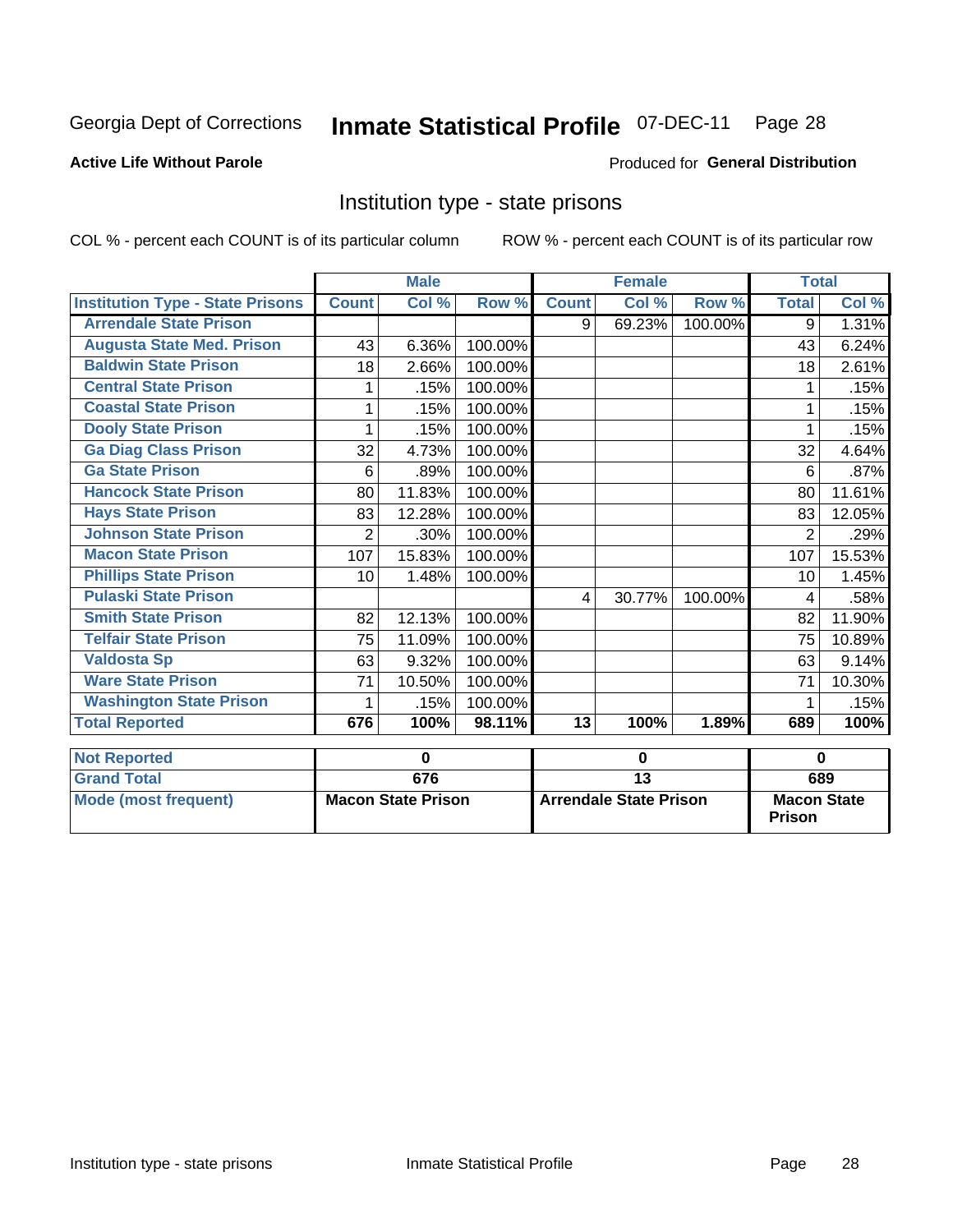## Inmate Statistical Profile 07-DEC-11 Page 29

**Active Life Without Parole** 

Produced for General Distribution

### Institution type - private prisons

COL % - percent each COUNT is of its particular column

|                                           |              | <b>Male</b> |                    | <b>Female</b> |       |              | Total   |
|-------------------------------------------|--------------|-------------|--------------------|---------------|-------|--------------|---------|
| <b>Institution Type - Private Prisons</b> | <b>Count</b> | Col%        | <b>Row % Count</b> | Col %         | Row % | <b>Total</b> | Col %   |
| <b>Coffee Corr Facility</b>               |              | 100.00%     | 100.00%            |               |       |              | 100.00% |
| <b>Total Reported</b>                     |              | $100\%$     | 100%               |               | %     |              | 100%    |

| ∣ Not Reportea |  |  |
|----------------|--|--|
|                |  |  |

| Mode (most frequent) | <b>Coffee Corr Facility</b> | <b>Null</b> | <b>Coffee Corr</b><br>Facility |
|----------------------|-----------------------------|-------------|--------------------------------|
|----------------------|-----------------------------|-------------|--------------------------------|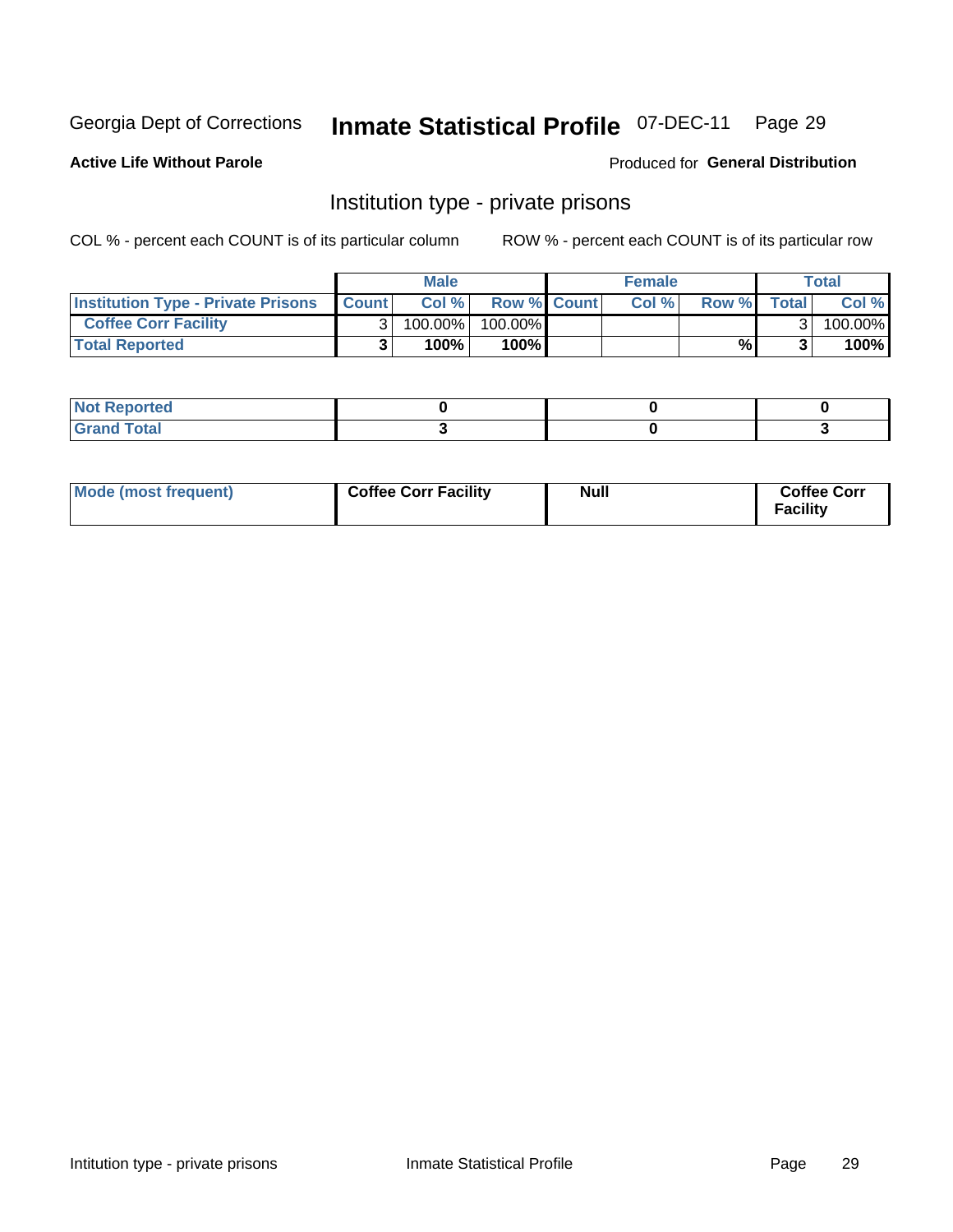## Inmate Statistical Profile 07-DEC-11 Page 30

**Active Life Without Parole** 

Produced for General Distribution

## Institution type - pre-release centers

COL % - percent each COUNT is of its particular column

|                                                   | <b>Male</b> |              |       | <b>Female</b> |                    | <b>Total</b> |
|---------------------------------------------------|-------------|--------------|-------|---------------|--------------------|--------------|
| <b>Institution Type - Prison Annexe   Count  </b> | Col %       | <b>Row %</b> | Count | Col %         | <b>Row %</b> Total | Col %        |
| <b>Total Reported</b>                             |             |              |       |               |                    |              |

| <b>Reported</b><br>I NOT |  |  |
|--------------------------|--|--|
| <b>Total</b><br>$C$ ren  |  |  |

| <b>Mo</b><br>frequent)<br>(most | <b>Null</b> | <b>Null</b> | <b>Null</b> |
|---------------------------------|-------------|-------------|-------------|
|                                 |             |             |             |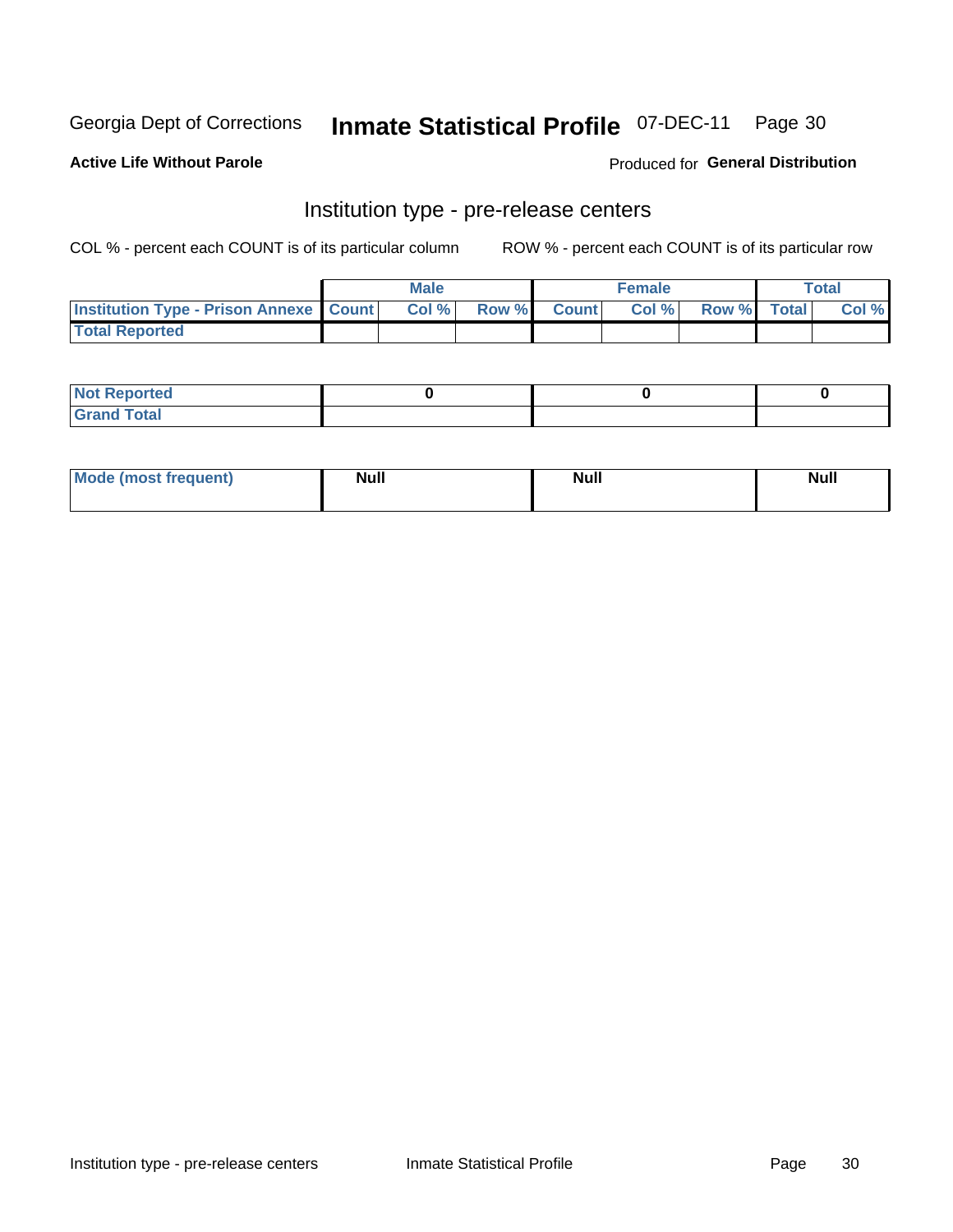#### **Inmate Statistical Profile 07-DEC-11** Page 31

#### **Active Life Without Parole**

#### Produced for General Distribution

### Institution type - inmate boot camp

COL % - percent each COUNT is of its particular column

|                                      |              | <b>Male</b> |               |              | <b>Female</b> |             | <b>Total</b> |
|--------------------------------------|--------------|-------------|---------------|--------------|---------------|-------------|--------------|
| <b>Institution Type - Boot Camps</b> | <b>Count</b> | Col %       | <b>Row %I</b> | <b>Count</b> | Col %         | Row % Total | Col %        |
| <b>Total Rported</b>                 |              |             |               |              |               |             |              |

| <b>Not Reported</b> |  |  |
|---------------------|--|--|
| <b>Total</b><br>Cro |  |  |

| <b>I Mode (most frequent)</b> | <b>Null</b> | <b>Null</b> | <b>Null</b> |
|-------------------------------|-------------|-------------|-------------|
|                               |             |             |             |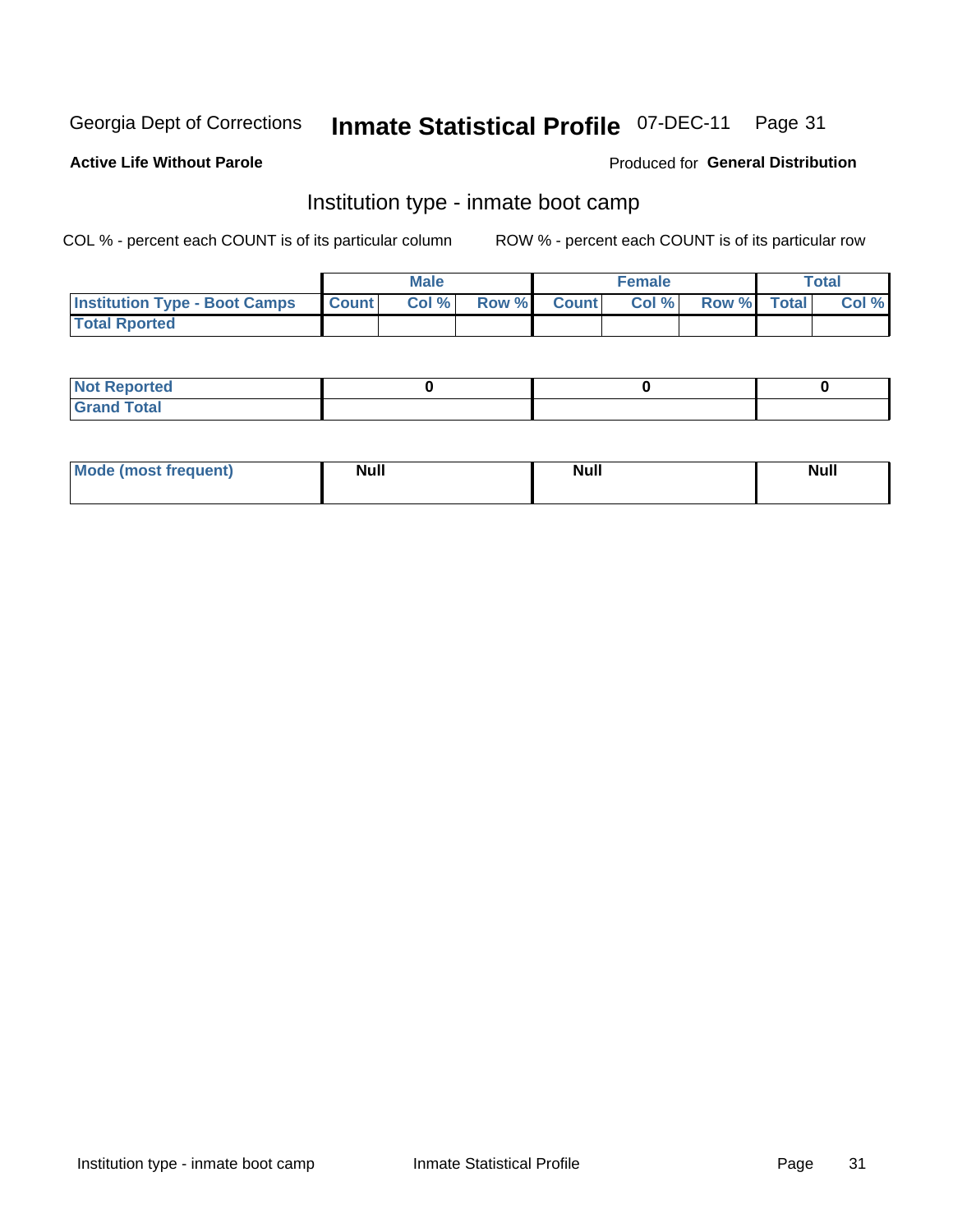## Inmate Statistical Profile 07-DEC-11 Page 32

**Active Life Without Parole** 

#### **Produced for General Distribution**

### Number of disciplinary reports

COL % - percent each COUNT is of its particular column

|                                       |              | <b>Male</b> |                    |    | <b>Female</b> |       |              | <b>Total</b> |
|---------------------------------------|--------------|-------------|--------------------|----|---------------|-------|--------------|--------------|
| <b>Number of Disciplinary Reports</b> | <b>Count</b> | Col %       | <b>Row % Count</b> |    | Col %         | Row % | <b>Total</b> | Col %        |
|                                       | 185          | 27.21%      | 97.88%             | 4  | 30.77%        | 2.12% | 189          | 27.27%       |
|                                       | 79           | 11.62%      | 98.75%             |    | 7.69%         | 1.25% | 80           | 11.54%       |
| $\mathbf{2}$                          | 52           | 7.65%       | 96.30%             | 2  | 15.38%        | 3.70% | 54           | 7.79%        |
| 3                                     | 37           | 5.44%       | 94.87%             | 2  | 15.38%        | 5.13% | 39           | 5.63%        |
|                                       | 41           | 6.03%       | 100.00%            |    |               |       | 41           | 5.92%        |
| 5                                     | 28           | 4.12%       | 100.00%            |    |               |       | 28           | 4.04%        |
| <b>More Than 5</b>                    | 258          | 37.94%      | 98.47%             | 4  | 30.77%        | 1.53% | 262          | 37.81%       |
| <b>Total Reported</b>                 | 680          | 100%        | 98.12%             | 13 | 100%          | 1.88% | 693          | 100%         |

| <b>Not Reported</b> |     |     |
|---------------------|-----|-----|
| <b>Fotal</b>        | 680 | 693 |

| Mean (average)         | 8.29 | 7.15 | O.L. |
|------------------------|------|------|------|
| <b>Median (middle)</b> |      |      |      |
| Mode (most frequent)   |      |      |      |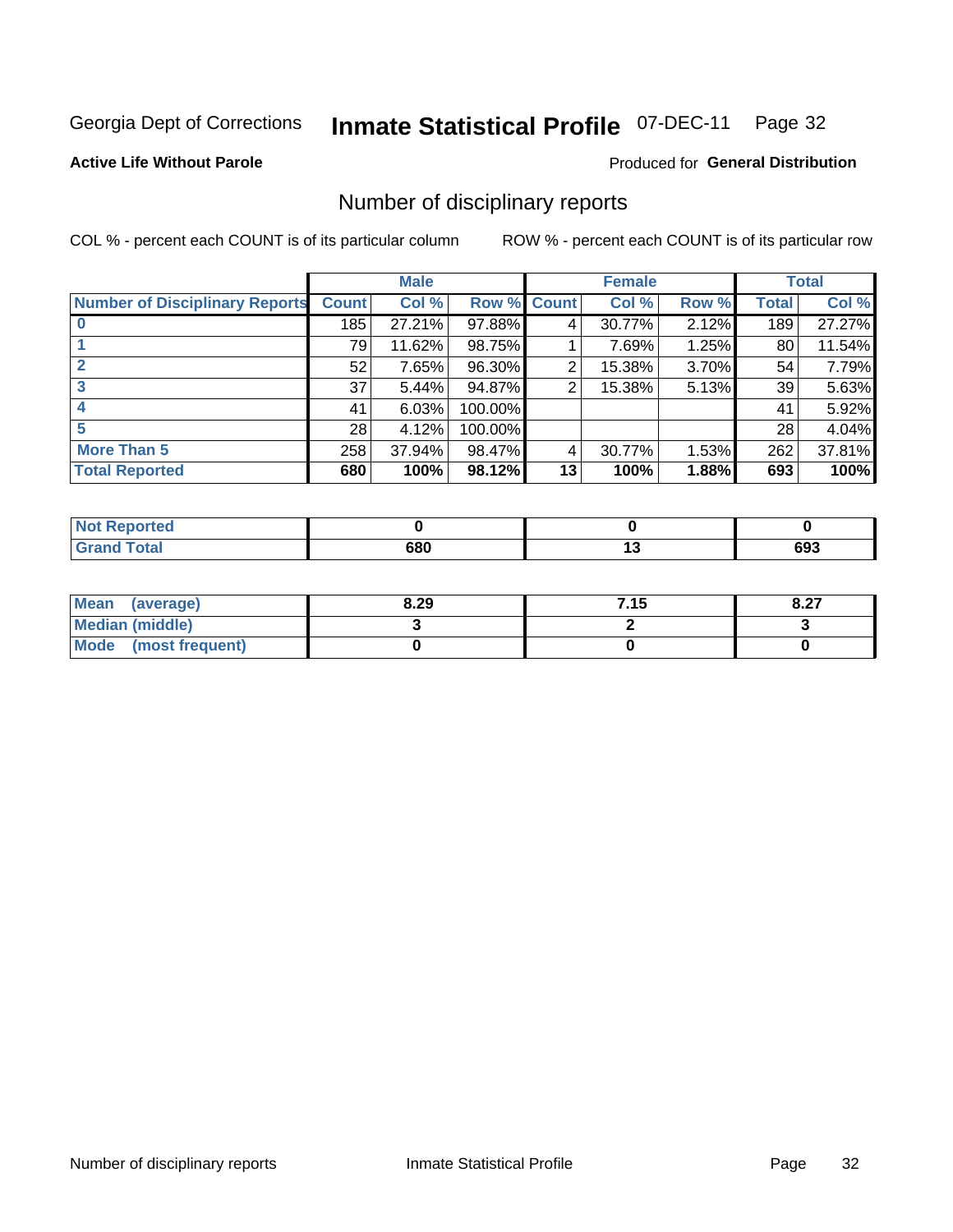## Inmate Statistical Profile 07-DEC-11 Page 33

#### **Active Life Without Parole**

#### **Produced for General Distribution**

### Number of transfers

COL % - percent each COUNT is of its particular column

|                            |              | <b>Male</b> |             |    | <b>Female</b> |       |              | <b>Total</b> |
|----------------------------|--------------|-------------|-------------|----|---------------|-------|--------------|--------------|
| <b>Number of Transfers</b> | <b>Count</b> | Col %       | Row % Count |    | Col %         | Row % | <b>Total</b> | Col %        |
|                            | 21           | 3.09%       | 91.30%      | 2  | 15.38%        | 8.70% | 23           | 3.32%        |
|                            | 126          | 18.53%      | 96.18%      | 5  | 38.46%        | 3.82% | 131          | 18.90%       |
| $\mathbf{2}$               | 120          | 17.65%      | 100.00%     |    |               |       | 120          | 17.32%       |
| 3                          | 109          | 16.03%      | 99.09%      |    | 7.69%         | 0.91% | 110          | 15.87%       |
|                            | 83           | 12.21%      | 94.32%      | 5  | 38.46%        | 5.68% | 88           | 12.70%       |
| 5                          | 52           | 7.65%       | 100.00%     |    |               |       | 52           | 7.50%        |
| <b>More Than 5</b>         | 169          | 24.85%      | 100.00%     |    |               |       | 169          | 24.39%       |
| <b>Total Reported</b>      | 680          | 100%        | 98.12%      | 13 | 100%          | 1.88% | 693          | 100%         |

| <b>Not Reported</b> |     |     |
|---------------------|-----|-----|
| <b>Fotal</b>        | 680 | 693 |

| Mean (average)         | A 12 | 2.15 | 4.09 |
|------------------------|------|------|------|
| <b>Median (middle)</b> |      |      |      |
| Mode (most frequent)   |      |      |      |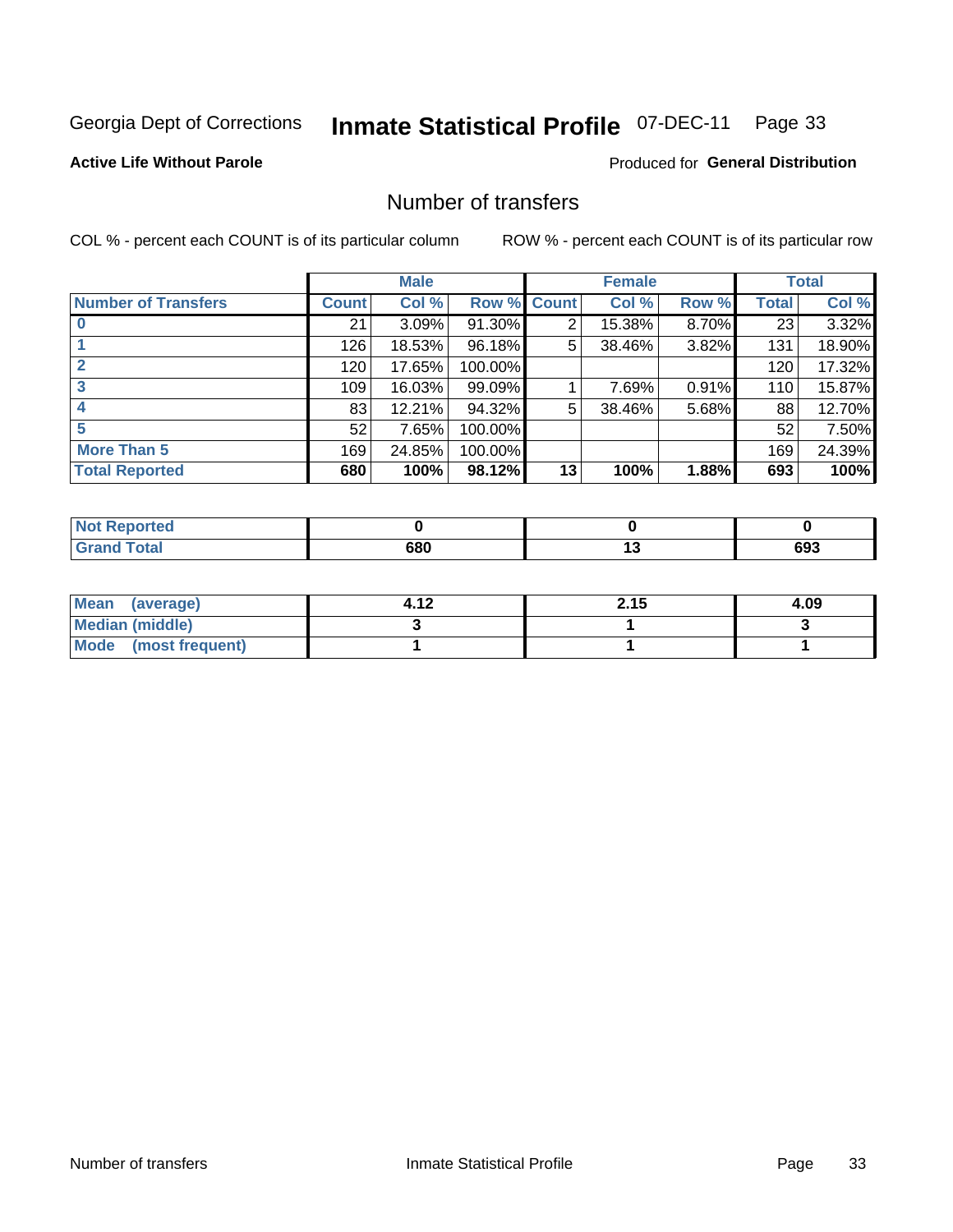## Inmate Statistical Profile 07-DEC-11 Page 34

**Active Life Without Parole** 

**Produced for General Distribution** 

### Number of escapes

COL % - percent each COUNT is of its particular column

|                          |              | <b>Male</b> |                    |    | <b>Female</b> |          |       | Total  |
|--------------------------|--------------|-------------|--------------------|----|---------------|----------|-------|--------|
| <b>Number of Escapes</b> | <b>Count</b> | Col%        | <b>Row % Count</b> |    | Col %         | Row %    | Total | Col %  |
|                          | 678          | 99.71%      | $98.12\%$          | 13 | 100.00%       | $1.88\%$ | 691   | 99.71% |
|                          |              | 0.15%       | 100.00%            |    |               |          |       | 0.14%  |
|                          |              | 0.15%       | $100.00\%$         |    |               |          |       | 0.14%  |
| <b>Total Reported</b>    | 680          | 100%        | 98.12%             | 13 | 100%          | 1.88%    | 693   | 100%   |

| <b>Not Reported</b>  |     |     |
|----------------------|-----|-----|
| <b>Total</b><br>Grar | 680 | 693 |

| Mean (average)       |  |  |
|----------------------|--|--|
| Median (middle)      |  |  |
| Mode (most frequent) |  |  |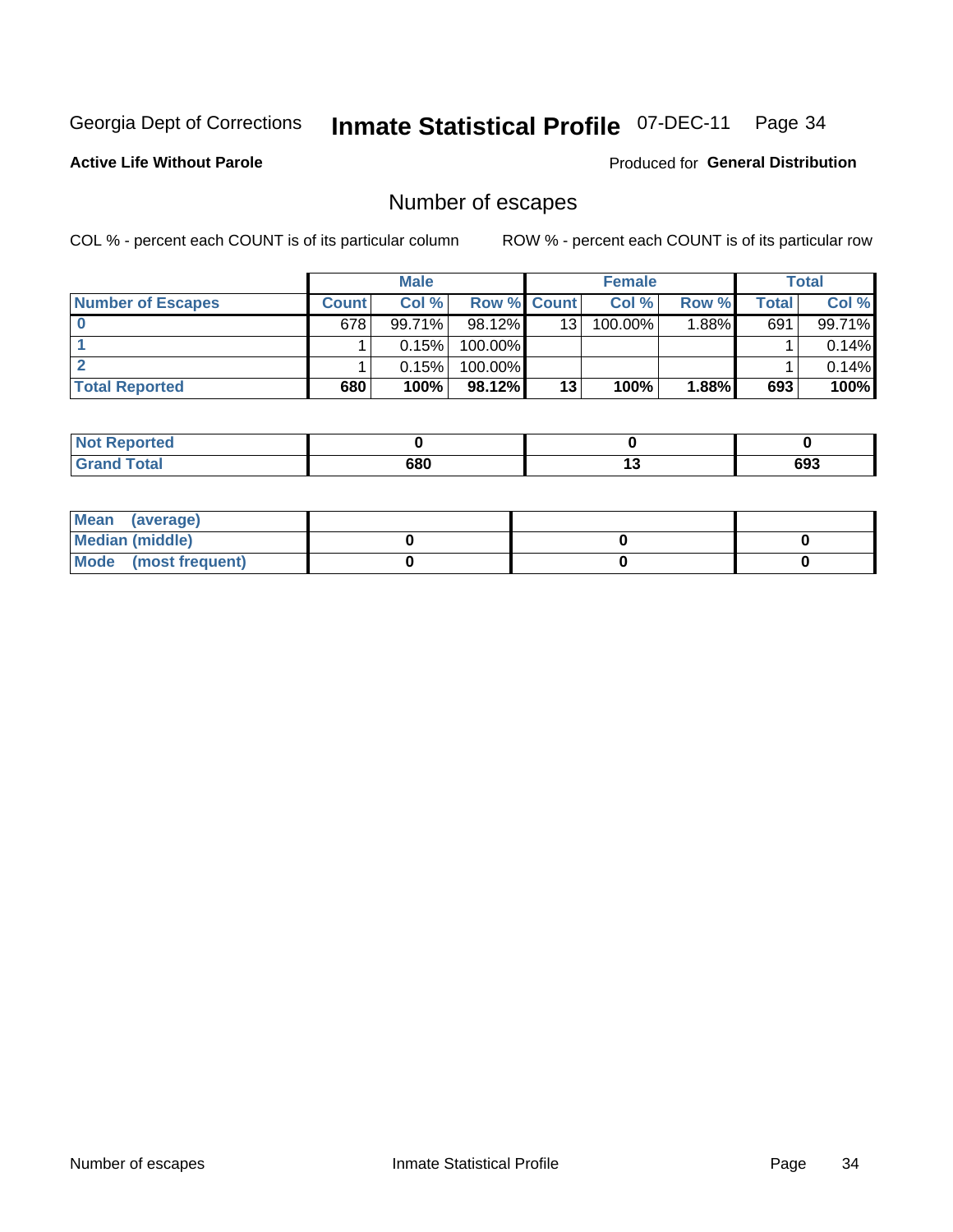#### **Inmate Statistical Profile 07-DEC-11** Page 35

#### **Active Life Without Parole**

#### **Produced for General Distribution**

#### Time served in current (or last) institution

COL % - percent each COUNT is of its particular column

|                              |              | <b>Male</b> |         |              | <b>Female</b> |        |              | <b>Total</b> |
|------------------------------|--------------|-------------|---------|--------------|---------------|--------|--------------|--------------|
| <b>Time In Institution</b>   | <b>Count</b> | Col %       | Row %   | <b>Count</b> | Col %         | Row %  | <b>Total</b> | Col %        |
| 0 to 3 months                | 61           | 8.97%       | 100.00% |              |               |        | 61           | 8.80%        |
| 3.01 to 6 months             | 60           | 8.82%       | 98.36%  | 1            | 7.69%         | 1.64%  | 61           | 8.80%        |
| 6.01 to 9 months             | 56           | 8.24%       | 84.85%  | 10           | 76.92%        | 15.15% | 66           | 9.52%        |
| 9.01 to 12 months            | 29           | 4.26%       | 100.00% |              |               |        | 29           | 4.18%        |
| 12.01 to 18 months           | 67           | 9.85%       | 100.00% |              |               |        | 67           | 9.67%        |
| <b>18.01 to 24 months</b>    | 48           | 7.06%       | 100.00% |              |               |        | 48           | 6.93%        |
| $2.01$ to 3 years            | 115          | 16.91%      | 100.00% |              |               |        | 115          | 16.59%       |
| $3.01$ to 4 years            | 70           | 10.29%      | 100.00% |              |               |        | 70           | 10.10%       |
| $4.01$ to 5 years            | 29           | 4.26%       | 100.00% |              |               |        | 29           | 4.18%        |
| $\overline{5.01}$ to 6 years | 34           | 5.00%       | 100.00% |              |               |        | 34           | 4.91%        |
| 6.01 to 7 years              | 29           | 4.26%       | 96.67%  | 1            | 7.69%         | 3.33%  | 30           | 4.33%        |
| $7.01$ to 8 years            | 19           | 2.79%       | 95.00%  | 1            | 7.69%         | 5.00%  | 20           | 2.89%        |
| $8.01$ to 9 years            | 17           | 2.50%       | 100.00% |              |               |        | 17           | 2.45%        |
| 9.01 to 10 years             | 16           | 2.35%       | 100.00% |              |               |        | 16           | 2.31%        |
| Over 10 years                | 30           | 4.41%       | 100.00% |              |               |        | 30           | 4.33%        |
| <b>Total Reported</b>        | 680          | 100%        | 98.12%  | 13           | 100%          | 1.88%  | 693          | 100%         |

| Reported<br><b>NOT</b> |     |     |     |
|------------------------|-----|-----|-----|
| <i>i</i> otal          | 680 | . . | 693 |

| <b>Mean</b><br>(average) | 37 months | 19 months | 37 months |
|--------------------------|-----------|-----------|-----------|
| Median (middle)          | 26 months | 8 months  | 26 months |
| Mode (most frequent)     | 8 months  | 1 months  | 1 months  |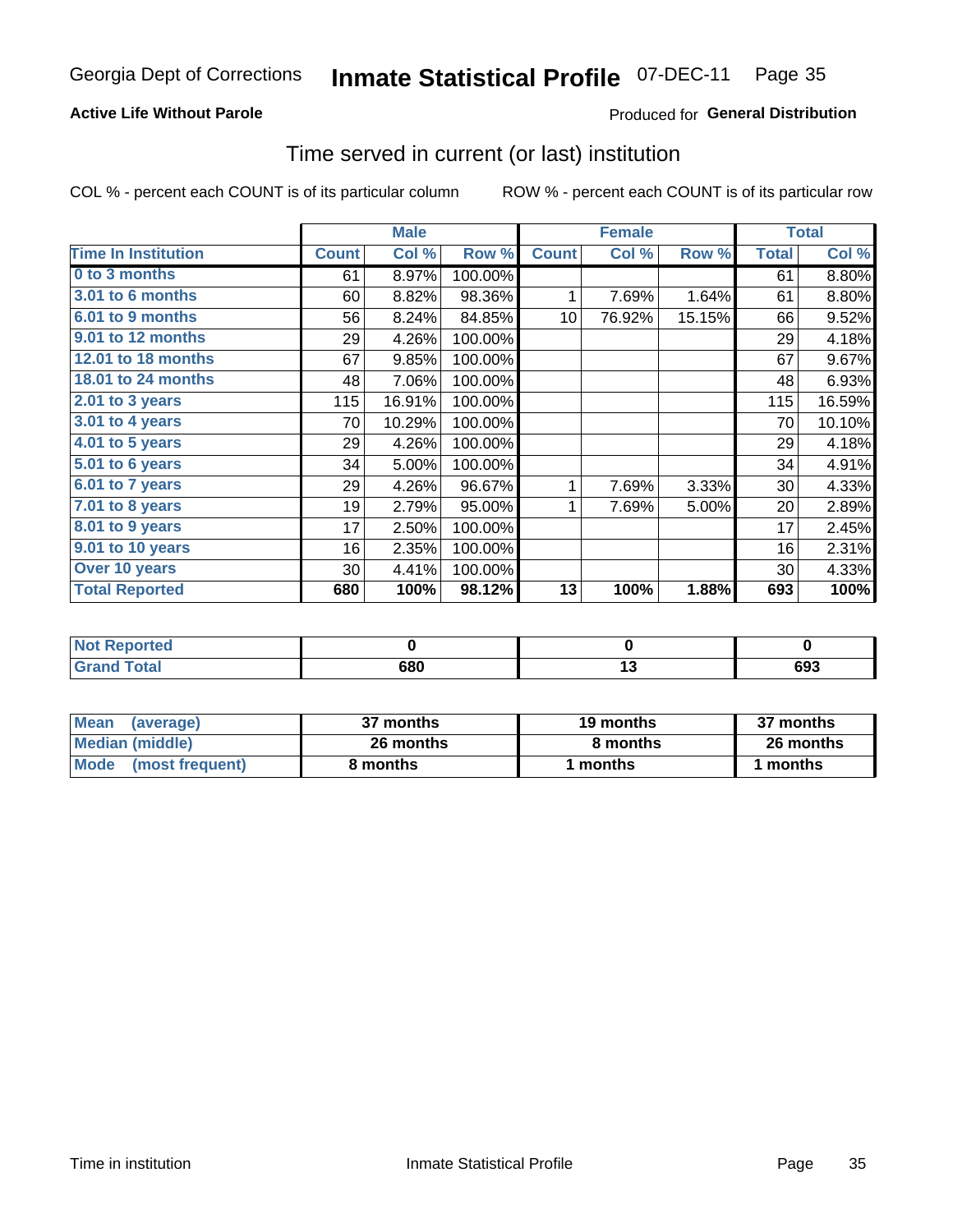#### **Inmate Statistical Profile 07-DEC-11** Page 36

#### **Active Life Without Parole**

#### Produced for General Distribution

#### Highest grade level attained

COL % - percent each COUNT is of its particular column

|                              |                | <b>Male</b> |         |                 | <b>Female</b> |        |                | <b>Total</b> |
|------------------------------|----------------|-------------|---------|-----------------|---------------|--------|----------------|--------------|
| <b>Grade Level</b>           | <b>Count</b>   | Col %       | Row %   | <b>Count</b>    | Col %         | Row %  | <b>Total</b>   | Col %        |
| No school at all             | 1              | 0.15%       | 100.00% |                 |               |        | 1              | 0.15%        |
| <b>Grade 1</b>               |                | 0.15%       | 100.00% |                 |               |        | 1              | 0.15%        |
| <b>Grade 2</b>               | $\overline{2}$ | 0.31%       | 100.00% |                 |               |        | $\overline{c}$ | 0.30%        |
| Grade 4                      | 4              | 0.61%       | 100.00% |                 |               |        | 4              | 0.60%        |
| Grade 5                      | 4              | 0.61%       | 100.00% |                 |               |        | 4              | 0.60%        |
| Grade 6                      | 5              | 0.77%       | 100.00% |                 |               |        | 5              | 0.75%        |
| <b>Grade 7</b>               | 21             | 3.22%       | 100.00% |                 |               |        | 21             | 3.15%        |
| <b>Grade 8</b>               | 51             | 7.81%       | 100.00% |                 |               |        | 51             | 7.66%        |
| <b>Grade 9</b>               | 76             | 11.64%      | 98.70%  | 1               | 7.69%         | 1.30%  | 77             | 11.56%       |
| Grade 10                     | 118            | 18.07%      | 98.33%  | $\overline{c}$  | 15.38%        | 1.67%  | 120            | 18.02%       |
| Grade 11                     | 94             | 14.40%      | 98.95%  | 1               | 7.69%         | 1.05%  | 95             | 14.26%       |
| <b>Grade 12 or GED</b>       | 174            | 26.65%      | 96.13%  | 7               | 53.85%        | 3.87%  | 181            | 27.18%       |
| <b>Some tech school</b>      | 7              | 1.07%       | 87.50%  | 1               | 7.69%         | 12.50% | 8              | 1.20%        |
| <b>Completed tech school</b> | 9              | 1.38%       | 100.00% |                 |               |        | 9              | 1.35%        |
| College, 1 year              | 21             | 3.22%       | 100.00% |                 |               |        | 21             | 3.15%        |
| College, 2 year              | 35             | 5.36%       | 97.22%  | 1               | 7.69%         | 2.78%  | 36             | 5.41%        |
| College, 3 year              | 11             | 1.68%       | 100.00% |                 |               |        | 11             | 1.65%        |
| <b>Bachelor's degree</b>     | 12             | 1.84%       | 100.00% |                 |               |        | 12             | 1.80%        |
| <b>Master's degree</b>       | 4              | 0.61%       | 100.00% |                 |               |        | 4              | 0.60%        |
| Ph.D. degree                 | 1              | 0.15%       | 100.00% |                 |               |        | 1              | 0.15%        |
| Law degree                   | 2              | 0.31%       | 100.00% |                 |               |        | $\overline{2}$ | 0.30%        |
| <b>Total Reported</b>        | 653            | 100%        | 98.05%  | $\overline{13}$ | 100%          | 1.95%  | 666            | 100%         |

| <b>REDIOIDER</b> | ~-<br>-- |     | $\sim$         |
|------------------|----------|-----|----------------|
| otal             | 680      | . . | <b></b><br>งวง |

| <b>Mean</b><br>(average)       | 10.84           | 11.62           | 10.86             |
|--------------------------------|-----------------|-----------------|-------------------|
| <b>Median (middle)</b>         | Grade 11        | Grade 12 or GED | Grade 11          |
| <b>Mode</b><br>(most frequent) | Grade 12 or GED | Grade 12 or GED | I Grade 12 or GED |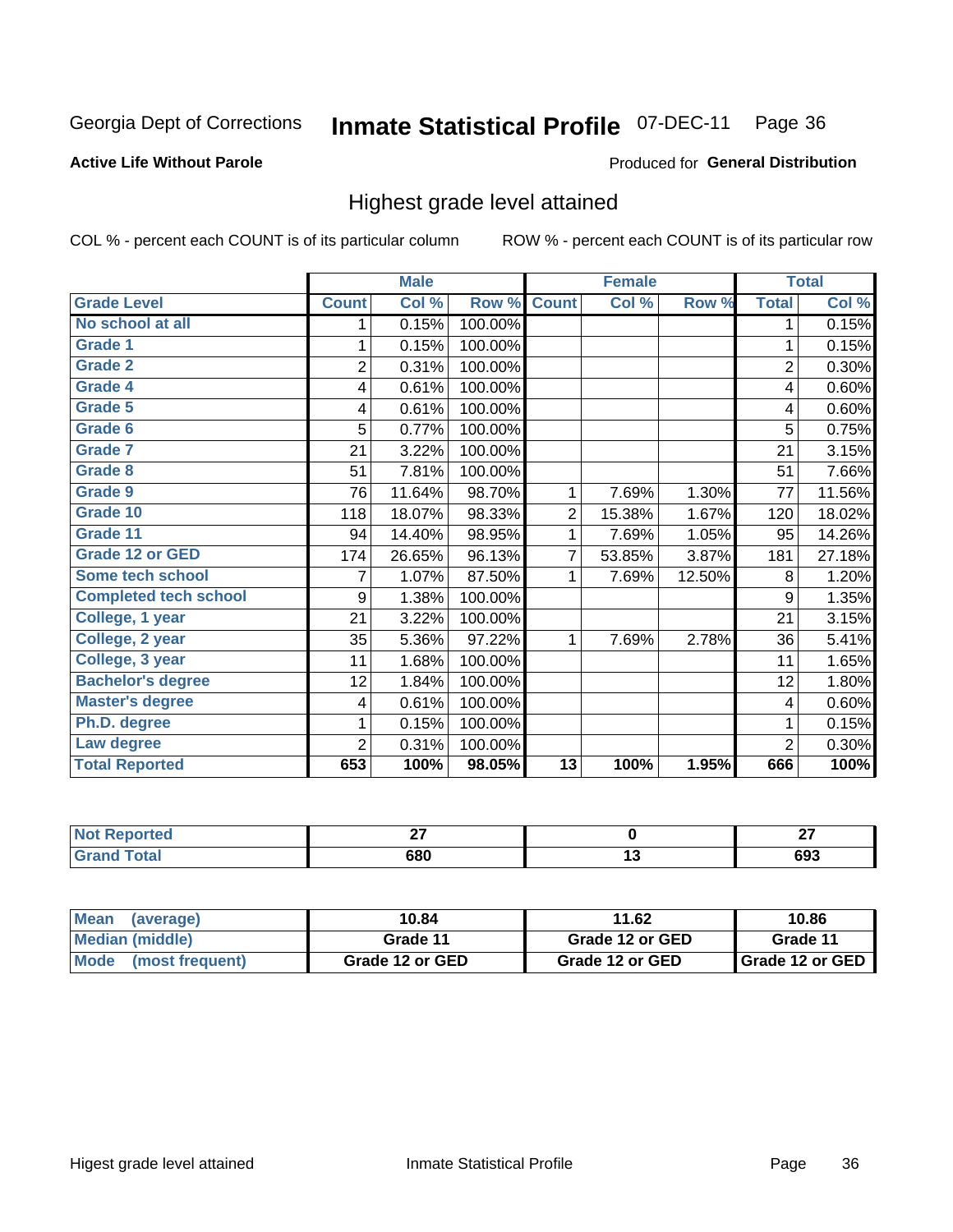# Inmate Statistical Profile 07-DEC-11 Page 37

**Active Life Without Parole** 

**Produced for General Distribution** 

# Culture fair IQ scores

COL % - percent each COUNT is of its particular column

|                       |              | <b>Male</b> |                    |                | <b>Female</b> |          |              | <b>Total</b> |
|-----------------------|--------------|-------------|--------------------|----------------|---------------|----------|--------------|--------------|
| <b>IQ Scores</b>      | <b>Count</b> | Col %       | <b>Row % Count</b> |                | Col %         | Row %    | <b>Total</b> | Col %        |
| $60 - 69$             | 24           | 4.38%       | 100.00%            |                |               |          | 24           | 4.29%        |
| $70 - 79$             | 43           | 7.85%       | 97.73%             |                | 9.09%         | 2.27%    | 44           | 7.87%        |
| $80 - 89$             | 87           | 15.88%      | 97.75%             | 2              | 18.18%        | 2.25%    | 89           | 15.92%       |
| $90 - 99$             | 102          | 18.61%      | 97.14%             | 3              | 27.27%        | $2.86\%$ | 105          | 18.78%       |
| $100 - 109$           | 151          | 27.55%      | 98.69%             | $\overline{2}$ | 18.18%        | 1.31%    | 153          | 27.37%       |
| $110 - 119$           | 116          | 21.17%      | 98.31%             | 2              | 18.18%        | 1.69%    | 118          | 21.11%       |
| $120 - 129$           | 25           | 4.56%       | 96.15%             |                | 9.09%         | $3.85\%$ | 26           | 4.65%        |
| <b>Total Reported</b> | 548          | 100%        | 98.03%             | 11             | 100%          | 1.97%    | 559          | 100%         |

| <b>Not Reported</b>         | 128 | 130 |
|-----------------------------|-----|-----|
| <b>Not Valid (under 60)</b> |     |     |
| <b>Grand Total</b>          | 680 | 693 |

| <b>Mean</b><br>(average) | 98  | 100 | 98  |
|--------------------------|-----|-----|-----|
| Median (middle)          | 101 | 96  | 101 |
| Mode (most frequent)     | 105 | 96  | 105 |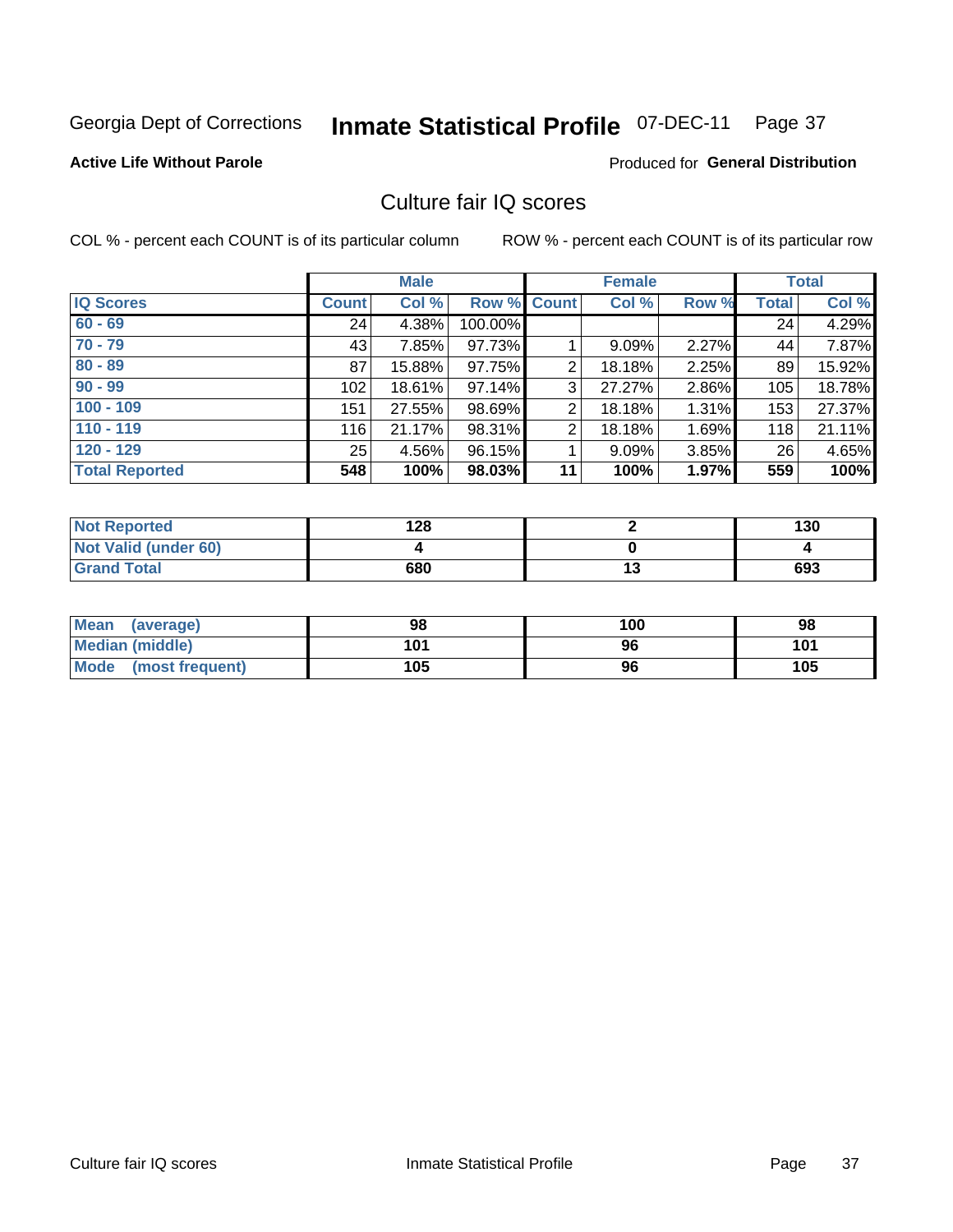#### **Inmate Statistical Profile 07-DEC-11** Page 38

### **Active Life Without Parole**

## Produced for General Distribution

# Wide Range Achievement Test (WRAT) reading score

COL % - percent each COUNT is of its particular column

|                           |              | <b>Male</b> |         |                | <b>Female</b>     |       |              | <b>Total</b> |
|---------------------------|--------------|-------------|---------|----------------|-------------------|-------|--------------|--------------|
| <b>WRAT Reading Score</b> | <b>Count</b> | Col %       | Row %   | <b>Count</b>   | Col %             | Row % | <b>Total</b> | Col %        |
| $0.1$ to $0.9$            | 14           | 2.51%       | 100.00% |                |                   |       | 14           | 2.46%        |
| 1.0 to 1.9                | 18           | 3.23%       | 100.00% |                |                   |       | 18           | 3.17%        |
| 2.0 to 2.9                | 29           | 5.21%       | 96.67%  | 1              | 9.09%             | 3.33% | 30           | 5.28%        |
| 3.0 to 3.9                | 32           | 5.75%       | 100.00% |                |                   |       | 32           | 5.63%        |
| 4.0 to 4.9                | 40           | 7.18%       | 100.00% |                |                   |       | 40           | 7.04%        |
| 5.0 to 5.9                | 49           | 8.80%       | 96.08%  | $\overline{2}$ | 18.18%            | 3.92% | 51           | 8.98%        |
| 6.0 to 6.9                | 47           | 8.44%       | 100.00% |                |                   |       | 47           | 8.27%        |
| 7.0 to 7.9                | 20           | 3.59%       | 100.00% |                |                   |       | 20           | 3.52%        |
| 8.0 to 8.9                | 41           | 7.36%       | 100.00% |                |                   |       | 41           | 7.22%        |
| 9.0 to 9.9                | 43           | 7.72%       | 97.73%  | 1              | 9.09%             | 2.27% | 44           | 7.75%        |
| 10.0 to 10.9              | 13           | 2.33%       | 92.86%  | 1              | 9.09%             | 7.14% | 14           | 2.46%        |
| 11.0 to $11.9$            | 38           | 6.82%       | 95.00%  | $\overline{2}$ | 18.18%            | 5.00% | 40           | 7.04%        |
| 12.0 to 12.9              | 116          | 20.83%      | 99.15%  | 1              | 9.09%             | 0.85% | 117          | 20.60%       |
| 13                        | 57           | 10.23%      | 95.00%  | 3              | 27.27%            | 5.00% | 60           | 10.56%       |
| <b>Total Reported</b>     | 557          | 100%        | 98.06%  | 11             | 100%              | 1.94% | 568          | 100%         |
|                           |              |             |         |                |                   |       |              |              |
| Not Penerted              |              | 123         |         |                | $\mathbf{\Omega}$ |       |              | 1つに          |

| $\parallel$ Not reported | 143 | .<br>∪⊾ו |
|--------------------------|-----|----------|
|                          | 680 | ხყკ      |
|                          |     |          |

| Mean<br>(average)       | 8.37 | 9.76          | 8.39 |
|-------------------------|------|---------------|------|
| <b>Median (middle)</b>  | ช.อ  | 11 J<br>. . Z | 8.5  |
| Mode<br>(most frequent) |      |               | IJ   |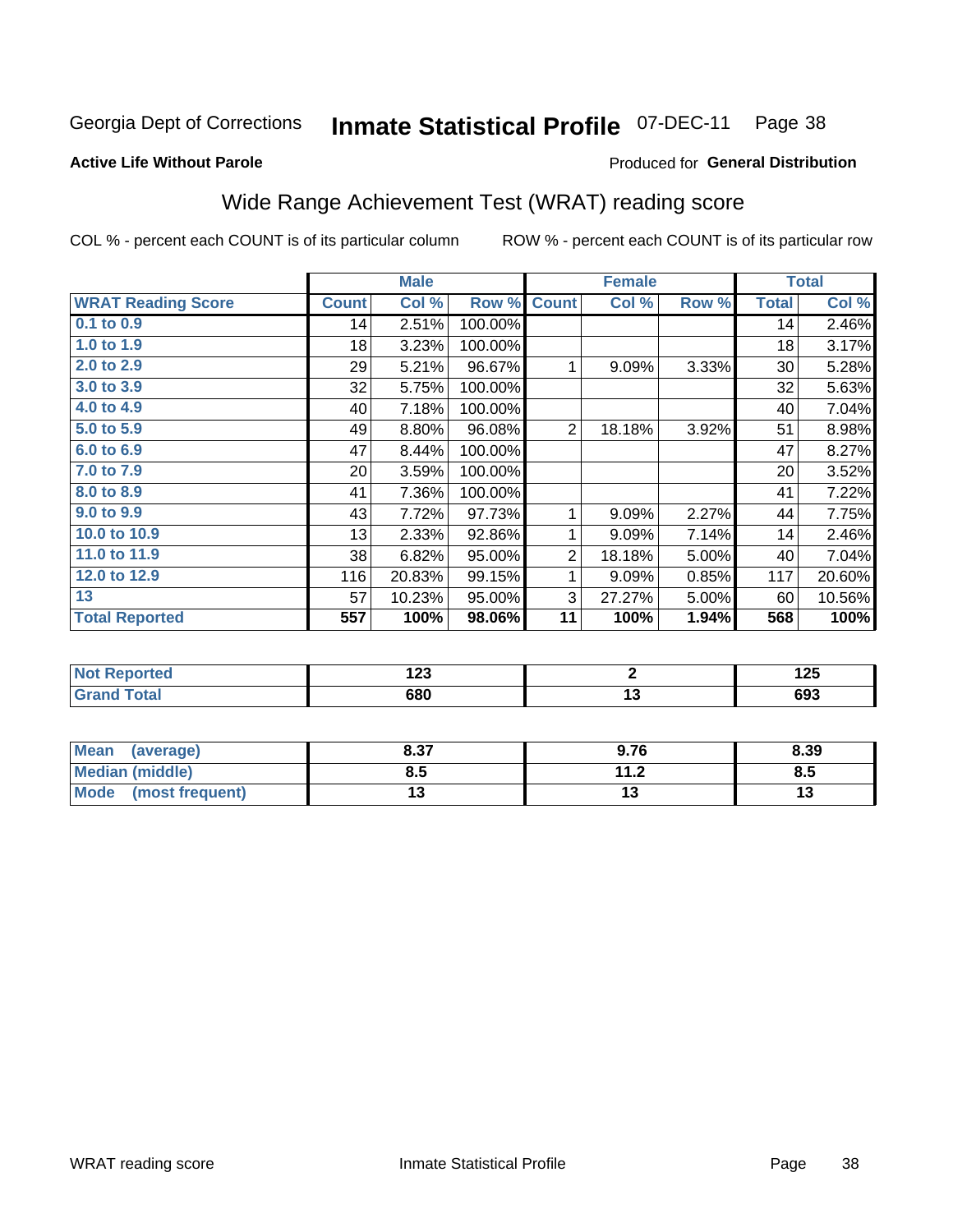#### **Inmate Statistical Profile 07-DEC-11** Page 39

Produced for General Distribution

## **Active Life Without Parole**

# Wide Range Achievement Test (WRAT) math score

COL % - percent each COUNT is of its particular column

|                              |                 | <b>Male</b> |         |                | <b>Female</b>   |       |              | <b>Total</b>              |
|------------------------------|-----------------|-------------|---------|----------------|-----------------|-------|--------------|---------------------------|
| <b>WRAT Mathematic Score</b> | <b>Count</b>    | Col %       | Row %   | <b>Count</b>   | Col %           | Row % | <b>Total</b> | $\overline{\text{Col}}$ % |
| $0.1$ to $0.9$               | 2               | 0.36%       | 100.00% |                |                 |       | 2            | 0.35%                     |
| 1.0 to 1.9                   | 4               | 0.72%       | 100.00% |                |                 |       | 4            | 0.70%                     |
| 2.0 to 2.9                   | 17              | 3.05%       | 100.00% |                |                 |       | 17           | 2.99%                     |
| 3.0 to 3.9                   | 38              | 6.82%       | 100.00% |                |                 |       | 38           | 6.69%                     |
| 4.0 to 4.9                   | 58              | 10.41%      | 96.67%  | $\overline{2}$ | 18.18%          | 3.33% | 60           | 10.56%                    |
| 5.0 to 5.9                   | 73              | 13.11%      | 98.65%  | 1              | 9.09%           | 1.35% | 74           | 13.03%                    |
| 6.0 to 6.9                   | 109             | 19.57%      | 99.09%  | 1              | 9.09%           | 0.91% | 110          | 19.37%                    |
| 7.0 to 7.9                   | 68              | 12.21%      | 98.55%  | 1              | 9.09%           | 1.45% | 69           | 12.15%                    |
| 8.0 to 8.9                   | 43              | 7.72%       | 95.56%  | $\overline{2}$ | 18.18%          | 4.44% | 45           | 7.92%                     |
| 9.0 to 9.9                   | 59              | 10.59%      | 96.72%  | $\overline{2}$ | 18.18%          | 3.28% | 61           | 10.74%                    |
| 10.0 to 10.9                 | 26              | 4.67%       | 100.00% |                |                 |       | 26           | 4.58%                     |
| 11.0 to 11.9                 | 15              | 2.69%       | 100.00% |                |                 |       | 15           | 2.64%                     |
| 12.0 to 12.9                 | 35              | 6.28%       | 97.22%  | 1              | 9.09%           | 2.78% | 36           | 6.34%                     |
| 13                           | 10 <sup>1</sup> | 1.80%       | 90.91%  | 1              | 9.09%           | 9.09% | 11           | 1.94%                     |
| <b>Total Reported</b>        | 557             | 100%        | 98.06%  | 11             | 100%            | 1.94% | 568          | 100%                      |
|                              |                 |             |         |                |                 |       |              |                           |
| <b>Not Reported</b>          |                 | 123         |         |                | $\overline{2}$  |       |              | 125                       |
| <b>Grand Total</b>           |                 | 680         |         |                | $\overline{13}$ |       |              | 693                       |
|                              |                 |             |         |                |                 |       |              |                           |

| <b>Mean</b><br>(average)       | , ער<br>. z i | v.z | ה הי<br>د |
|--------------------------------|---------------|-----|-----------|
| <b>Median (middle)</b>         | 6.9           | v.z | 6.9       |
| <b>Mode</b><br>(most frequent) | 6.9           | 7.O | 6.9       |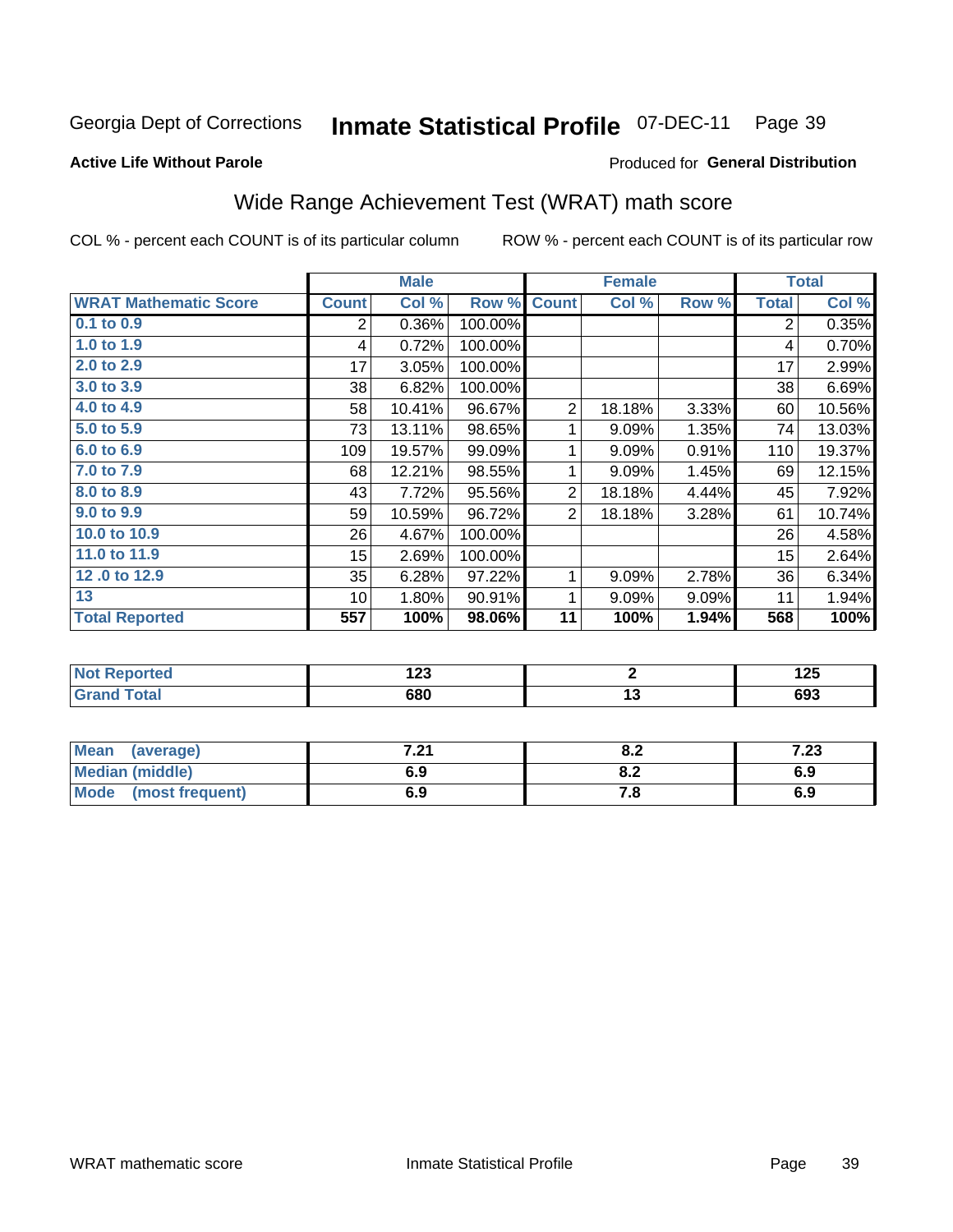#### **Inmate Statistical Profile 07-DEC-11** Page 40

### **Active Life Without Parole**

## Produced for General Distribution

# Wide Range Achievement Test (WRAT) spelling score

COL % - percent each COUNT is of its particular column

|                            |              | <b>Male</b> |         |              | <b>Female</b>   |       |              | <b>Total</b> |
|----------------------------|--------------|-------------|---------|--------------|-----------------|-------|--------------|--------------|
| <b>WRAT Spelling Score</b> | <b>Count</b> | Col %       | Row %   | <b>Count</b> | Col %           | Row % | <b>Total</b> | Col %        |
| 0.1 to 0.9                 | 7            | 1.26%       | 100.00% |              |                 |       | 7            | 1.23%        |
| 1.0 to 1.9                 | 25           | 4.50%       | 100.00% |              |                 |       | 25           | 4.41%        |
| 2.0 to 2.9                 | 41           | 7.37%       | 100.00% |              |                 |       | 41           | 7.23%        |
| 3.0 to 3.9                 | 31           | 5.58%       | 100.00% |              |                 |       | 31           | 5.47%        |
| 4.0 to 4.9                 | 45           | 8.09%       | 97.83%  | 1            | 9.09%           | 2.17% | 46           | 8.11%        |
| 5.0 to 5.9                 | 55           | 9.89%       | 100.00% |              |                 |       | 55           | 9.70%        |
| 6.0 to 6.9                 | 61           | 10.97%      | 98.39%  | 1            | 9.09%           | 1.61% | 62           | 10.93%       |
| 7.0 to 7.9                 | 46           | 8.27%       | 97.87%  | 1            | 9.09%           | 2.13% | 47           | 8.29%        |
| 8.0 to 8.9                 | 43           | 7.73%       | 97.73%  | 1            | 9.09%           | 2.27% | 44           | 7.76%        |
| 9.0 to 9.9                 | 39           | 7.01%       | 100.00% |              |                 |       | 39           | 6.88%        |
| 10.0 to 10.9               | 35           | 6.29%       | 100.00% |              |                 |       | 35           | 6.17%        |
| 11.0 to 11.9               | 36           | 6.47%       | 92.31%  | 3            | 27.27%          | 7.69% | 39           | 6.88%        |
| 12.0 to 12.9               | 65           | 11.69%      | 95.59%  | 3            | 27.27%          | 4.41% | 68           | 11.99%       |
| 13                         | 27           | 4.86%       | 96.43%  | 1            | 9.09%           | 3.57% | 28           | 4.94%        |
| <b>Total Reported</b>      | 556          | 100%        | 98.06%  | 11           | 100%            | 1.94% | 567          | 100%         |
|                            |              |             |         |              |                 |       |              |              |
| <b>Not Reported</b>        |              | 124         |         |              | $\mathbf{2}$    |       |              | 126          |
| <b>Grand Total</b>         |              | 680         |         |              | $\overline{13}$ |       |              | 693          |

| <b>Mean</b><br>(average)       | 7.52 | 10.12 | 7.57 |
|--------------------------------|------|-------|------|
| <b>Median (middle)</b>         | ن. ا | 11.3  | .    |
| <b>Mode</b><br>(most frequent) | ၓ.๖  | 12.3  | 8.5  |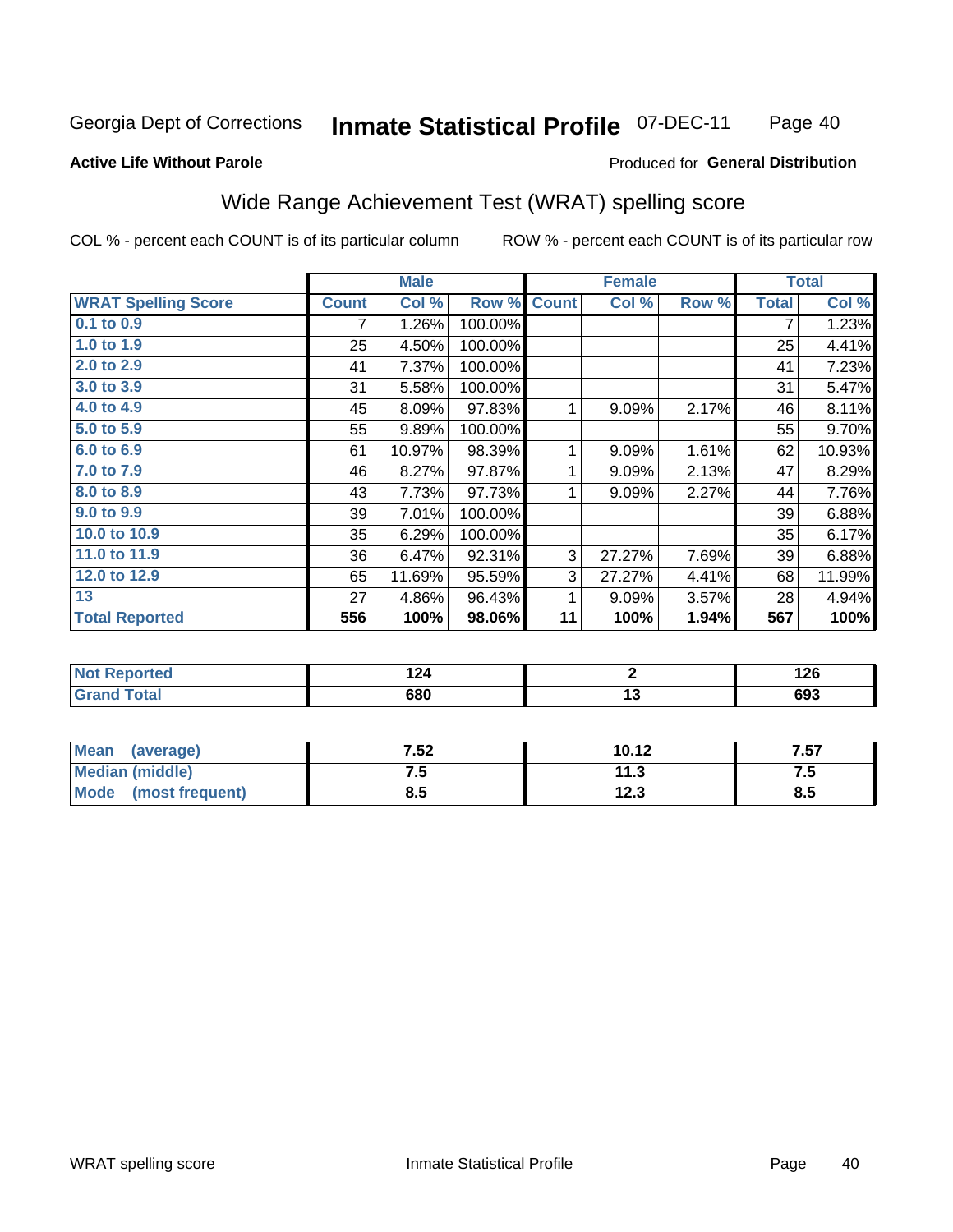## **Active Life Without Parole**

## **Produced for General Distribution**

## Scope of substance abuse - summary

COL % - percent each COUNT is of its particular column

|                        |              | <b>Male</b> |         |              | <b>Female</b> |          |              | <b>Total</b> |
|------------------------|--------------|-------------|---------|--------------|---------------|----------|--------------|--------------|
| <b>Substance Abuse</b> | <b>Count</b> | Col %       | Row %   | <b>Count</b> | Col %         | Row %    | <b>Total</b> | Col %        |
| <b>None</b>            | 316          | 46.47%      | 97.83%  |              | 53.85%        | 2.17%    | 323          | 46.61%       |
| Drugs only             | 206          | 30.29%      | 98.56%  |              | 23.08%        | 1.44%    | 209          | 30.16%       |
| <b>Alcohol only</b>    | 36           | 5.29%       | 100.00% |              |               |          | 36           | 5.19%        |
| Drugs and alcohol      | 122          | 17.94%      | 97.60%  |              | 23.08%        | $2.40\%$ | 125          | 18.04%       |
| <b>Total Reported</b>  | 680          | 100%        | 98.12%  | 13           | 100%          | 1.88%    | 693          | 100%         |

| <b>Not Reported</b> |     |     |
|---------------------|-----|-----|
| <b>Grand Total</b>  | 680 | 693 |

| nuem | <b>Mo</b> | None | <b>None</b> | None |
|------|-----------|------|-------------|------|
|------|-----------|------|-------------|------|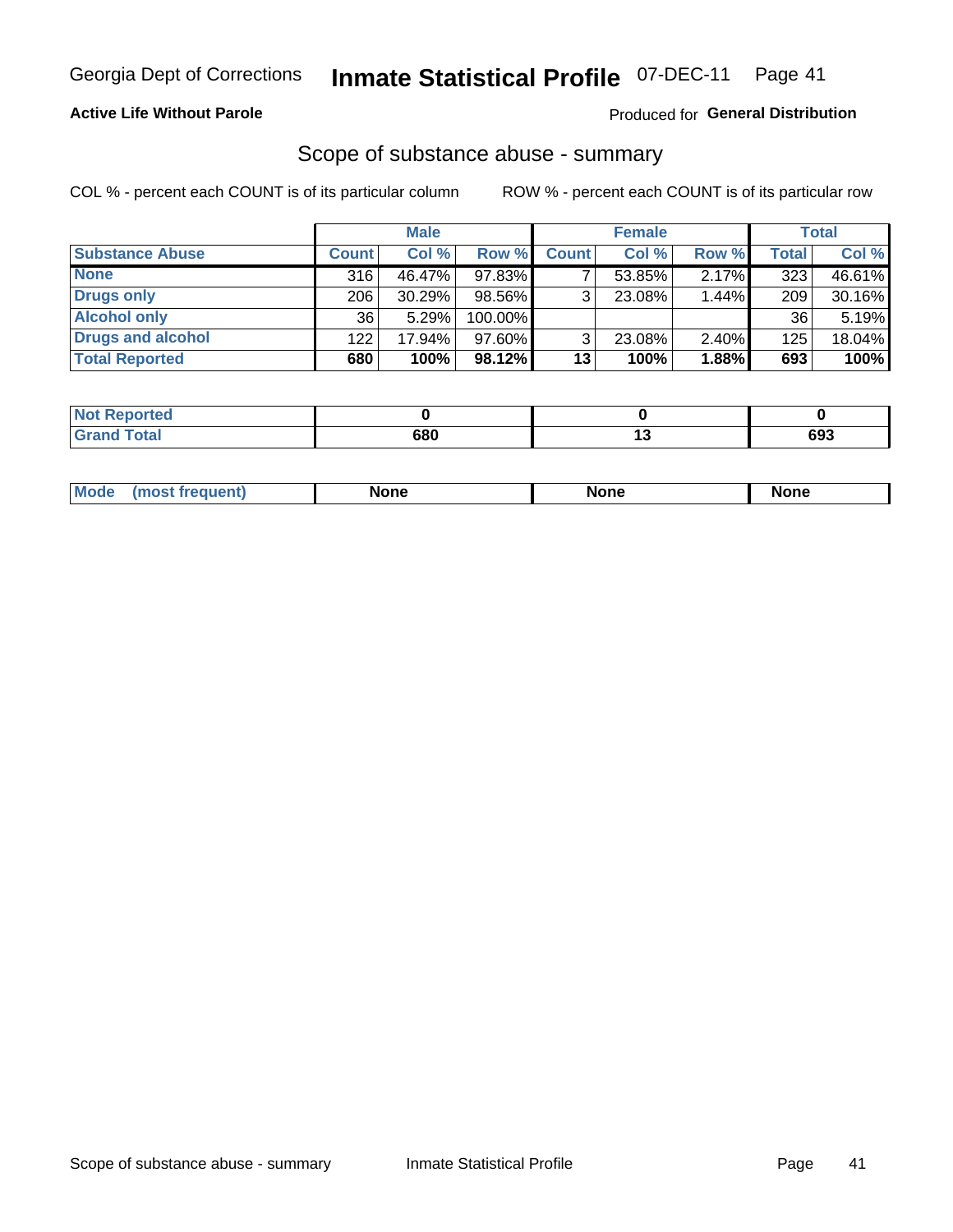## **Active Life Without Parole**

## **Produced for General Distribution**

## Scope of substance abuse - detail

COL % - percent each COUNT is of its particular column

|                                         |              | <b>Male</b> |         |              | <b>Female</b> |        |                | <b>Total</b> |
|-----------------------------------------|--------------|-------------|---------|--------------|---------------|--------|----------------|--------------|
| <b>Substance Abuse</b>                  | <b>Count</b> | Col %       | Row %   | <b>Count</b> | Col %         | Row %  | <b>Total</b>   | Col %        |
| No drug or alcohol problems             | 316          | 46.47%      | 97.83%  |              | 53.85%        | 2.17%  | 323            | 46.61%       |
| Drug addiction but no alcohol           | 3            | 0.44%       | 100.00% |              |               |        | 3              | 0.43%        |
| <b>Drug addiction and alcohol</b>       | 3            | 0.44%       | 100.00% |              |               |        | 3              | 0.43%        |
| <b>labuse</b>                           |              |             |         |              |               |        |                |              |
| <b>Drug addiction and alcoholism</b>    | 2            | 0.29%       | 100.00% |              |               |        | $\overline{2}$ | 0.29%        |
| No drug problem but alcohol             | 29           | 4.26%       | 100.00% |              |               |        | 29             | 4.18%        |
| abuse                                   |              |             |         |              |               |        |                |              |
| No drug problem but alcoholism          |              | 1.03%       | 100.00% |              |               |        |                | 1.01%        |
| Drug experiment but no alcohol          | 117          | 17.21%      | 99.15%  |              | 7.69%         | 0.85%  | 118            | 17.03%       |
| <b>Drug experiment &amp; alcohol</b>    | 14           | 2.06%       | 100.00% |              |               |        | 14             | 2.02%        |
| abuse                                   |              |             |         |              |               |        |                |              |
| <b>Drug experiment &amp; alcoholism</b> | 10           | 1.47%       | 100.00% |              |               |        | 10             | 1.44%        |
| Drug abuse but no alcohol               | 86           | 12.65%      | 97.73%  | 2            | 15.38%        | 2.27%  | 88             | 12.70%       |
| Drug abuse and alcohol abuse            | 78           | 11.47%      | 98.73%  |              | 7.69%         | 1.27%  | 79             | 11.40%       |
| <b>Drug abuse and alcoholism</b>        | 15           | 2.21%       | 88.24%  | 2            | 15.38%        | 11.76% | 17             | 2.45%        |
| <b>Total Reported</b>                   | 680          | 100%        | 98.12%  | 13           | 100%          | 1.88%  | 693            | 100%         |

| . Reported<br><b>NOT</b> |     |    |     |
|--------------------------|-----|----|-----|
| $\sim$                   | 680 | יי | 693 |

| Mode (most frequent) | No drug or alcohol problems No drug or alcohol problems No drug or alcohol |          |
|----------------------|----------------------------------------------------------------------------|----------|
|                      |                                                                            | problems |
|                      |                                                                            |          |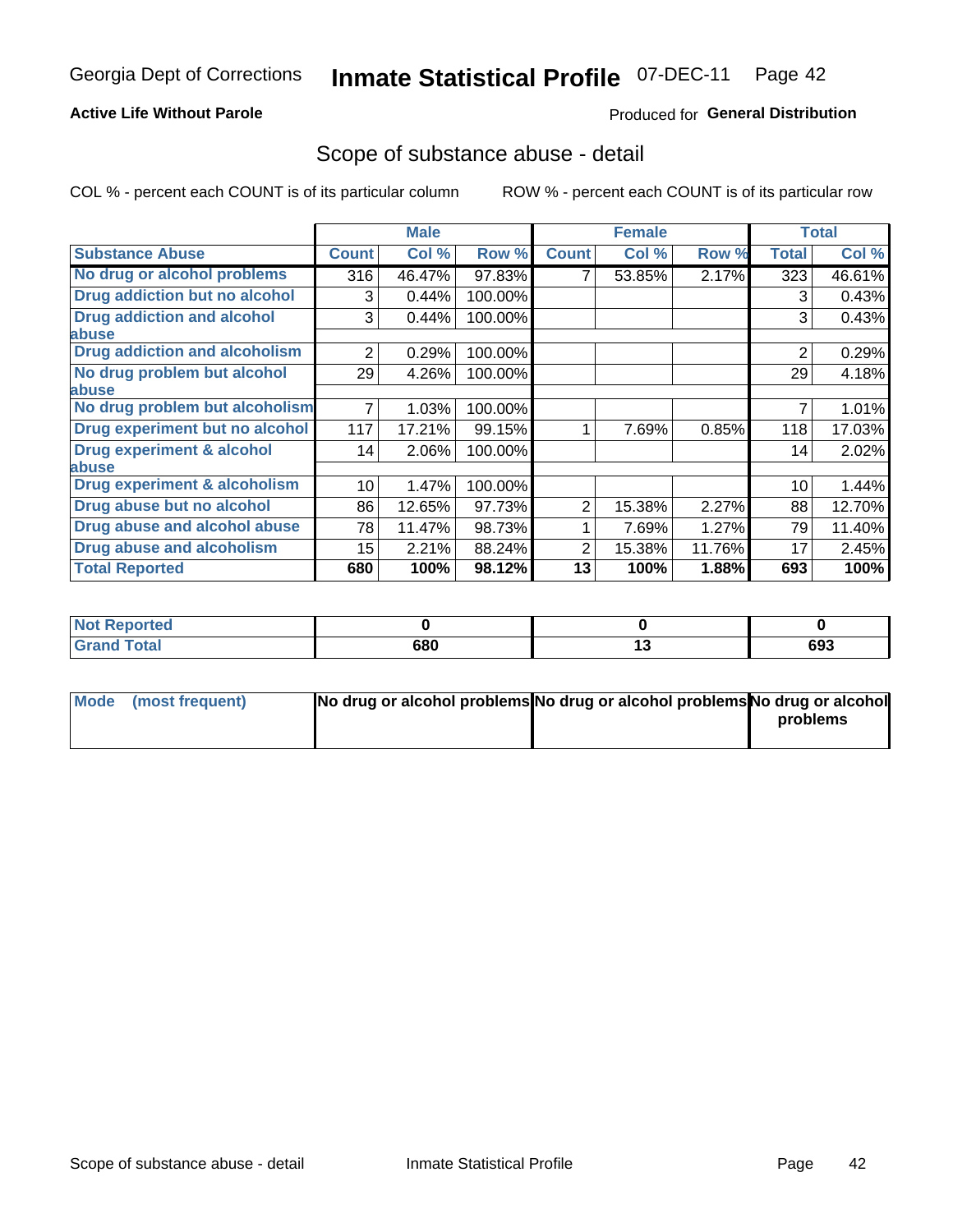#### **Inmate Statistical Profile 07-DEC-11** Page 43

### **Active Life Without Parole**

### Produced for General Distribution

# Current / last mental health treatment level

COL % - percent each COUNT is of its particular column

|                                           |              | <b>Male</b> |         |              | <b>Female</b> |       |              | <b>Total</b> |
|-------------------------------------------|--------------|-------------|---------|--------------|---------------|-------|--------------|--------------|
| <b>Mental Health Treatment Lev</b>        | <b>Count</b> | Col %       | Row %   | <b>Count</b> | Col %         | Row % | <b>Total</b> | Col %        |
| 1 No problem at current time              | 52           | 19.77%      | 98.11%  |              | 9.09%         | 1.89% | 53           | 19.34%       |
| 2 Receiving outpatient                    | 157          | 59.70%      | 94.01%  | 10           | 90.91%        | 5.99% | 167          | 60.95%       |
| <b>Treatment</b><br>3 Inpatient, moderate | 43           | 16.35%      | 100.00% |              |               |       | 43           | 15.69%       |
| Treatment                                 |              |             |         |              |               |       |              |              |
| 4 Inpatient, intensive                    | 9            | 3.42%       | 100.00% |              |               |       | 9            | 3.28%        |
| Treatment                                 |              |             |         |              |               |       |              |              |
| <b>5 Undergoing crisis</b>                | 2            | 0.76%       | 100.00% |              |               |       | 2            | 0.73%        |
| <b>stabilization</b>                      |              |             |         |              |               |       |              |              |
| <b>Total Evaluated</b>                    | 263          | 100%        | 95.99%  | 11           | 100%          | 4.01% | 274          | 100%         |

| evaluation   | .   |            | .     |
|--------------|-----|------------|-------|
| Never had MI |     |            | 4 J J |
| $f$ otol     | 680 | 1 v<br>$-$ | 69-   |

| <b>Median (middle)</b><br><b>Receiving outpatient</b><br>treatment |                                          | <b>Receiving outpatient</b><br>treatment | <b>Receiving</b><br>outpatient<br>treatment |  |
|--------------------------------------------------------------------|------------------------------------------|------------------------------------------|---------------------------------------------|--|
| <b>Mode</b><br>(most frequent)                                     | <b>Receiving outpatient</b><br>treatment | <b>Receiving outpatient</b><br>treatment | Receiving<br>outpatient<br>treatment        |  |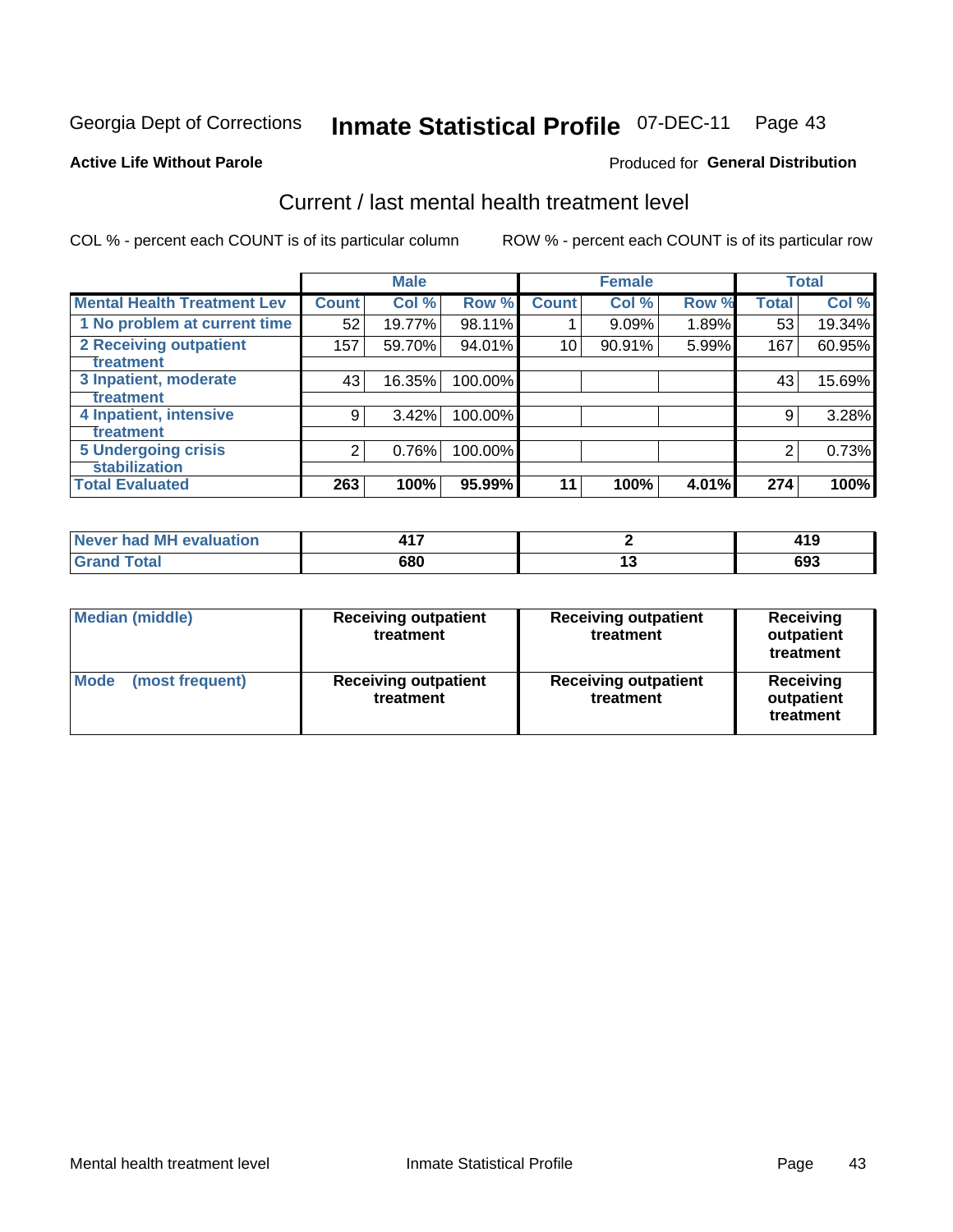#### **Inmate Statistical Profile 07-DEC-11** Page 44

## **Active Life Without Parole**

## Produced for General Distribution

# PULHESDWIT medical scale - 'P' overall condition ('P'hysical)

COL % - percent each COUNT is of its particular column

|                                  |                 | <b>Male</b> |                    |    | <b>Female</b> |       |              | <b>Total</b> |
|----------------------------------|-----------------|-------------|--------------------|----|---------------|-------|--------------|--------------|
| 'P' Overall Condition            | Count l         | Col %       | <b>Row % Count</b> |    | Col %         | Row % | <b>Total</b> | Col %        |
| 1 No medical illness             | 454             | 71.84%      | 99.13%             |    | 30.77%        | 0.87% | 458          | 71.01%       |
| 2 Well-controlled chronic        | 149             | 23.58%      | 94.30%             | 9  | 69.23%        | 5.70% | 158          | 24.50%       |
| <b>illness</b>                   |                 |             |                    |    |               |       |              |              |
| 3 Poorly-controlled chronic      | 27 <sub>1</sub> | 4.27%       | 100.00%            |    |               |       | 27           | 4.19%        |
| <b>illness</b>                   |                 |             |                    |    |               |       |              |              |
| 4 Significant problems requiring | 2 <sub>1</sub>  | 0.32%       | 100.00%            |    |               |       | 2            | 0.31%        |
| special housing                  |                 |             |                    |    |               |       |              |              |
| <b>Total Reported</b>            | 632             | 100%        | 97.98%             | 13 | 100%          | 2.02% | 645          | 100.0%       |

| --  | $\mathbf{H}$<br>T., |
|-----|---------------------|
| 680 | 693                 |

| <b>Mode</b> | (most frequent) | 1 No medical illness | 2 Well-controlled chronic<br>illness | 1 No medical<br>illness |
|-------------|-----------------|----------------------|--------------------------------------|-------------------------|
|-------------|-----------------|----------------------|--------------------------------------|-------------------------|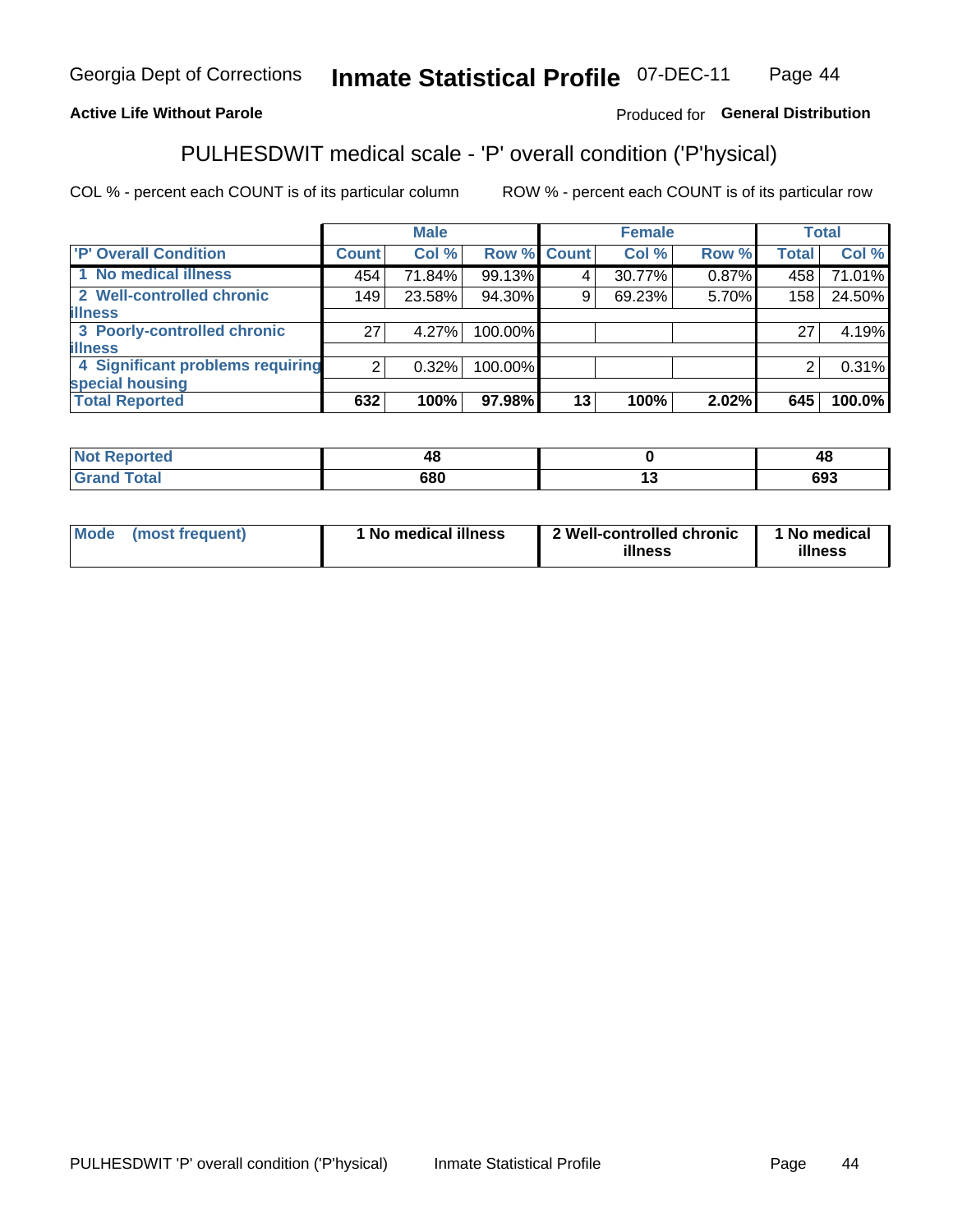## **Active Life Without Parole**

## Produced for General Distribution

# PULHESDWIT medical scale - 'U' upper body

COL % - percent each COUNT is of its particular column

|                              |              | <b>Male</b> |         |              | <b>Female</b> |       |              | <b>Total</b> |
|------------------------------|--------------|-------------|---------|--------------|---------------|-------|--------------|--------------|
| <b>'U' Upper Body</b>        | <b>Count</b> | Col %       | Row %   | <b>Count</b> | Col %         | Row % | <b>Total</b> | Col %        |
| 1 Upper bones, joints,       | 592          | 94.12%      | 98.18%  | 11           | 84.62%        | 1.82% | 603          | 93.93%       |
| muscles all OK               |              |             |         |              |               |       |              |              |
| 2 One or both arms minimally | 29           | 4.61%       | 93.55%  | 2            | 15.38%        | 6.45% | 31           | 4.83%        |
| limited                      |              |             |         |              |               |       |              |              |
| 3 One or both arms           | 6            | 0.95%       | 100.00% |              |               |       | 6            | 0.93%        |
| moderately limited           |              |             |         |              |               |       |              |              |
| 4 One arm disabled,          |              | 0.16%       | 100.00% |              |               |       |              | 0.16%        |
| paralyzed, or amputated      |              |             |         |              |               |       |              |              |
| 5 Both arms disabled,        |              | 0.16%       | 100.00% |              |               |       |              | 0.16%        |
| paralyzed, or amputated      |              |             |         |              |               |       |              |              |
| <b>Total Reported</b>        | 629          | 100%        | 97.98%  | 13           | 100%          | 2.02% | 642          | 100.0%       |

| <b>Not Reported</b> |     | --      |
|---------------------|-----|---------|
| <b>Grand Total</b>  | 680 | <br>693 |

|  | Mode (most frequent) | 1 Upper bones, joints,<br>muscles all OK | 1 Upper bones, joints,<br>muscles all OK | 1 Upper bones,<br>ljoints, muscles all<br>ΟK |
|--|----------------------|------------------------------------------|------------------------------------------|----------------------------------------------|
|--|----------------------|------------------------------------------|------------------------------------------|----------------------------------------------|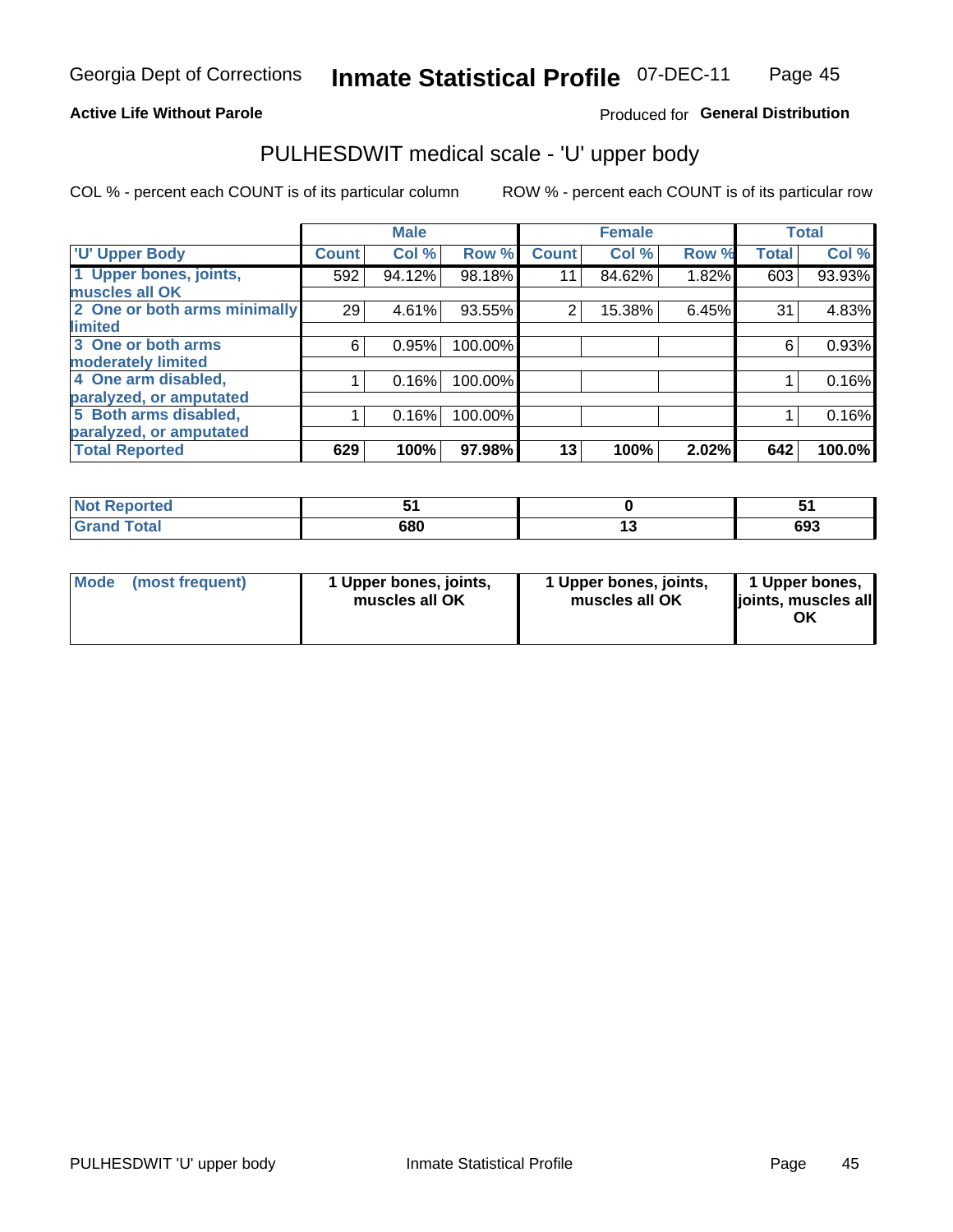## **Active Life Without Parole**

## Produced for General Distribution

# PULHESDWIT medical scale - 'L' lower body

COL % - percent each COUNT is of its particular column

|                                |                 | <b>Male</b> |         |              | <b>Female</b> |       |                 | <b>Total</b> |
|--------------------------------|-----------------|-------------|---------|--------------|---------------|-------|-----------------|--------------|
| 'L' Lower Body                 | <b>Count</b>    | Col %       | Row %   | <b>Count</b> | Col %         | Row % | <b>Total</b>    | Col %        |
| 1 Lower bones, joints,         | 542             | 85.90%      | 98.37%  | 9            | 69.23%        | 1.63% | 551             | 85.56%       |
| muscles all OK                 |                 |             |         |              |               |       |                 |              |
| 2 One or both legs minimally   | 75              | 11.89%      | 94.94%  | 4            | 30.77%        | 5.06% | 79              | 12.27%       |
| limited                        |                 |             |         |              |               |       |                 |              |
| 3 One or both legs             | 13 <sub>1</sub> | 2.06%       | 100.00% |              |               |       | 13 <sub>1</sub> | 2.02%        |
| moderately limited             |                 |             |         |              |               |       |                 |              |
| 4 One leg disabled, paralyzed, |                 | 0.16%       | 100.00% |              |               |       |                 | 0.16%        |
| or amputated                   |                 |             |         |              |               |       |                 |              |
| <b>Total Reported</b>          | 631             | 100%        | 97.98%  | 13           | 100%          | 2.02% | 644             | 100.0%       |

| <b>Not Reported</b> |     | 49  |
|---------------------|-----|-----|
| <b>Grand Total</b>  | 680 | 693 |

| Mode | (most frequent) | 1 Lower bones, joints,<br>muscles all OK | 1 Lower bones, joints,<br>muscles all OK | 1 Lower bones,<br>ljoints, muscles all<br>ΟK |
|------|-----------------|------------------------------------------|------------------------------------------|----------------------------------------------|
|------|-----------------|------------------------------------------|------------------------------------------|----------------------------------------------|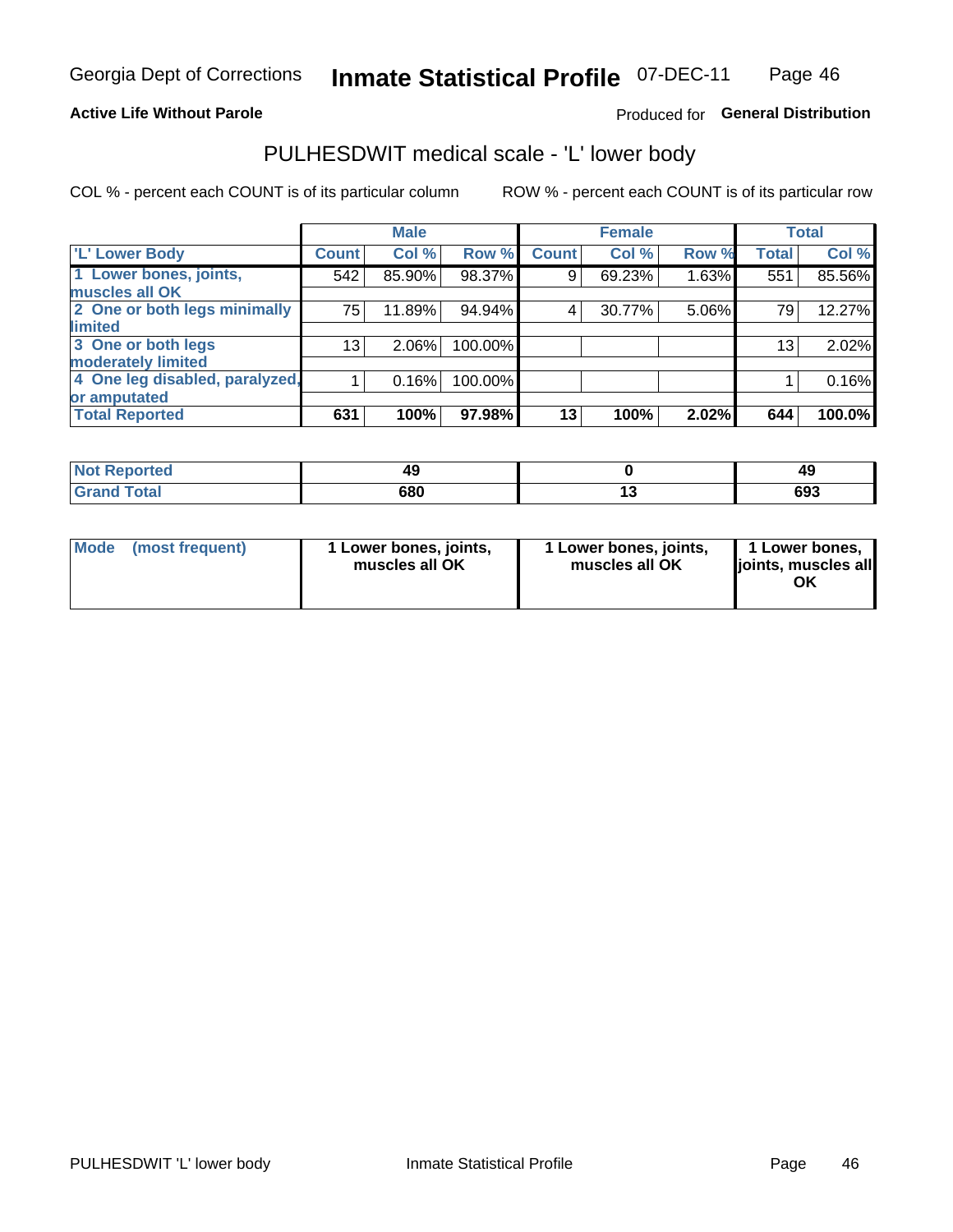## **Active Life Without Parole**

## Produced for General Distribution

## PULHESDWIT medical scale - 'H' hearing

COL % - percent each COUNT is of its particular column

|                                                               |                 | <b>Male</b> |             |                 | <b>Female</b> |          | <b>Total</b>    |        |
|---------------------------------------------------------------|-----------------|-------------|-------------|-----------------|---------------|----------|-----------------|--------|
| <b>H' Hearing</b>                                             | <b>Count</b>    | Col%        | Row % Count |                 | Col%          | Row %    | <b>Total</b>    | Col %  |
| 1 Normal hearing both ears                                    | 619             | 98.25%      | 97.94%      | 13              | $100.00\%$    | 2.06%    | 632             | 98.29% |
| 2 Some loss in one ear with<br>other OK, or mild loss in both | 10 <sup>1</sup> | 1.59%       | 100.00%     |                 |               |          | 10 <sub>1</sub> | 1.56%  |
| 3 Total loss in one ear with<br>mild loss in other            |                 | 0.16%       | 100.00%     |                 |               |          |                 | 0.16%  |
| <b>Total Reported</b>                                         | 630             | 100%        | 97.98%      | 13 <sub>1</sub> | 100%          | $2.02\%$ | 643             | 100.0% |

| rted                    | JL         | г о<br>ູບບ |
|-------------------------|------------|------------|
| $^{\circ}$ ntai<br>υιαι | con<br>ιοι | 693        |

| Mode (most frequent) | 1 Normal hearing both ears 1 Normal hearing both ears 1 Normal hearing | both ears |
|----------------------|------------------------------------------------------------------------|-----------|
|----------------------|------------------------------------------------------------------------|-----------|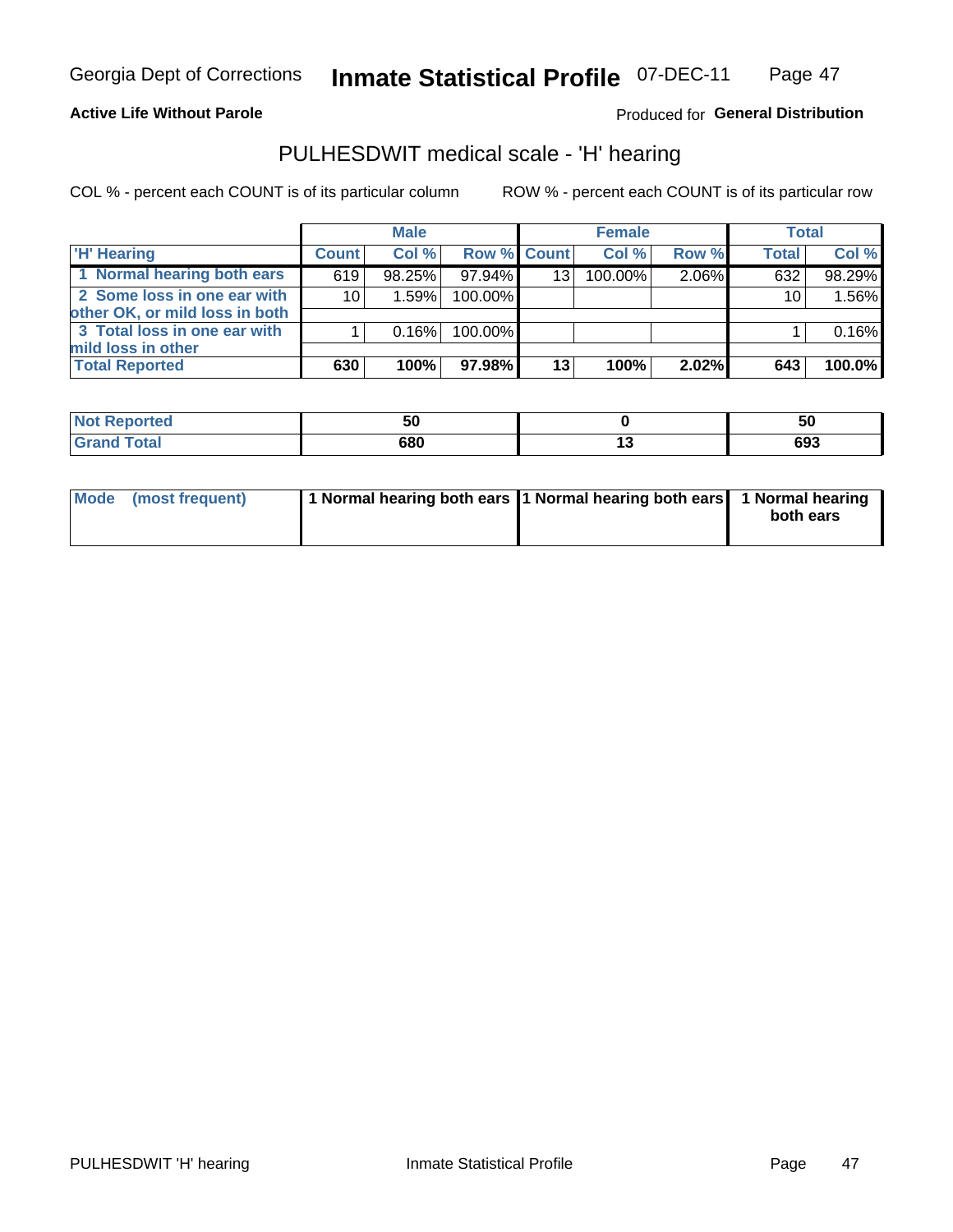**Active Life Without Parole** 

## Produced for General Distribution

## PULHESDWIT medical scale - 'E' vision

COL % - percent each COUNT is of its particular column

|                                |              | <b>Male</b> |         |                    | <b>Female</b> |       |              | <b>Total</b> |
|--------------------------------|--------------|-------------|---------|--------------------|---------------|-------|--------------|--------------|
| <b>E' Vision</b>               | <b>Count</b> | Col %       |         | <b>Row % Count</b> | Col %         | Row % | <b>Total</b> | Col %        |
| 1 Correctable to 20/40 in both | 467          | 79.69%      | 98.32%  | 8                  | 61.54%        | 1.68% | 475          | 79.30%       |
| eyes                           |              |             |         |                    |               |       |              |              |
| 2 Correctable to 20/70 in one  | 105          | 17.92%      | 95.45%  | 5                  | 38.46%        | 4.55% | 110          | 18.36%       |
| eye, may be blind in other     |              |             |         |                    |               |       |              |              |
| 3 Correctable to 20/200 in one | 11           | 1.88%       | 100.00% |                    |               |       | 11           | 1.84%        |
| eye, may be blind in other     |              |             |         |                    |               |       |              |              |
| 4 One eye not correctable to   | 3            | 0.51%       | 100.00% |                    |               |       | 3            | 0.50%        |
| 20/200, other may be blind     |              |             |         |                    |               |       |              |              |
| <b>Total Reported</b>          | 586          | 100%        | 97.83%  | 13                 | 100%          | 2.17% | 599          | 100%         |

| <b>Not Reported</b> |     | -94 |
|---------------------|-----|-----|
| <b>Total</b>        | 680 | 693 |

| Mode (most frequent) | <sup>1</sup> Correctable to 20/40 in both 1 Correctable to 20/40 in 1 Correctable to<br>eves | both eyes | 20/40 in both eyes |
|----------------------|----------------------------------------------------------------------------------------------|-----------|--------------------|
|                      |                                                                                              |           |                    |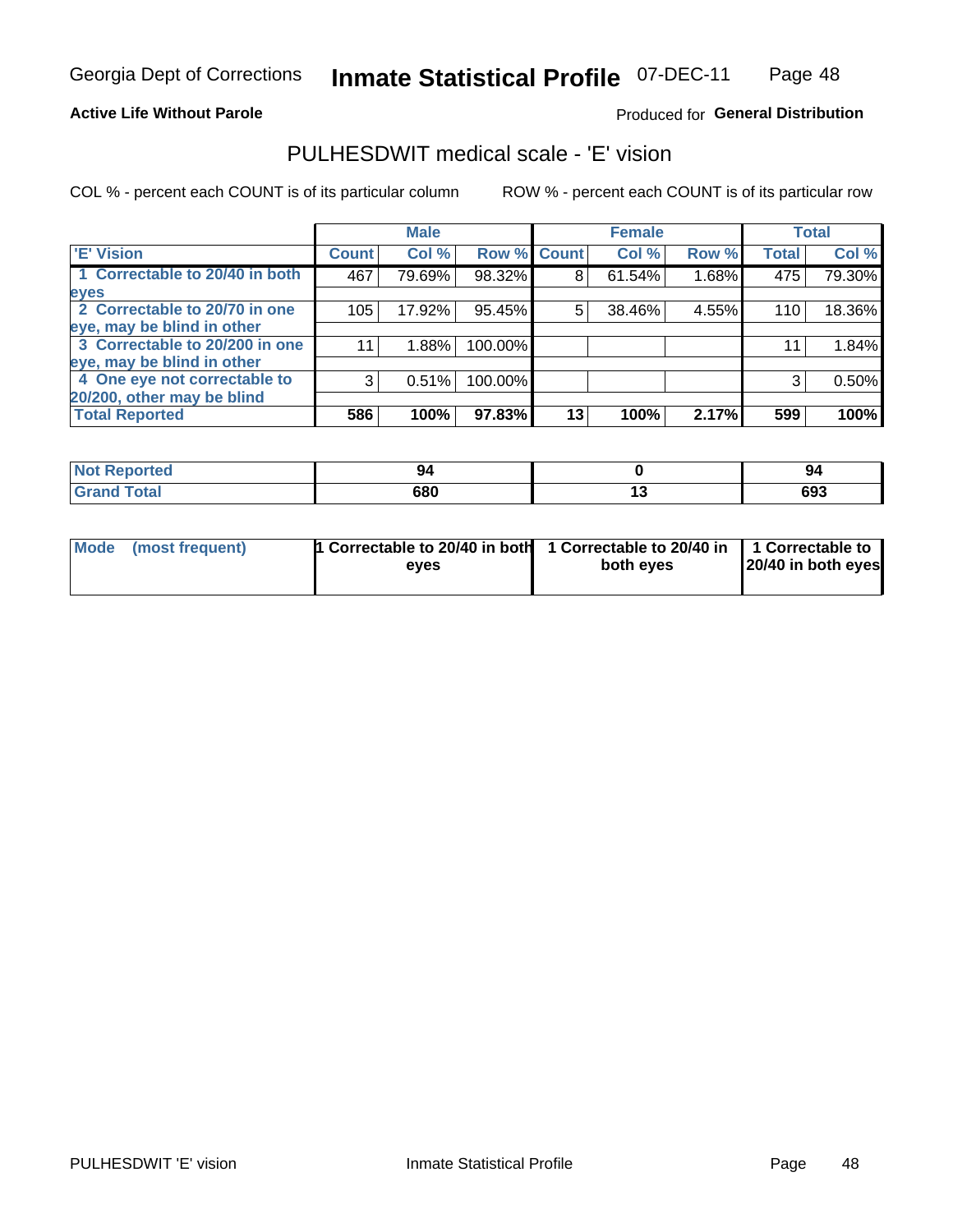## **Active Life Without Parole**

## Produced for General Distribution

# PULHESDWIT medical scale - 'S' pSychiatric

COL % - percent each COUNT is of its particular column

|                                |              | <b>Male</b> |             |    | <b>Female</b> |       |              | <b>Total</b> |
|--------------------------------|--------------|-------------|-------------|----|---------------|-------|--------------|--------------|
| 'S' pSychiatric                | <b>Count</b> | Col %       | Row % Count |    | Col %         | Row % | <b>Total</b> | Col %        |
| 1 No impairment or disorders   | 499          | 81.54%      | 99.01%      | 5  | 45.45%        | 0.99% | 504          | 80.90%       |
| 2 Stable, or in remission, or  | 74           | 12.09%      | 92.50%      | 6  | 54.55%        | 7.50% | 80           | 12.84%       |
| mild impairment or retardation |              |             |             |    |               |       |              |              |
| 3 Requires moderate inpatient  | 33           | 5.39%       | 100.00%     |    |               |       | 33           | 5.30%        |
| treatment                      |              |             |             |    |               |       |              |              |
| 4 Requires intensive inpatient | 6            | 0.98%       | 100.00%     |    |               |       | 6            | 0.96%        |
| treatment                      |              |             |             |    |               |       |              |              |
| <b>Total Reported</b>          | 612          | 100%        | 98.23%      | 11 | 100%          | 1.77% | 623          | 100%         |

| теа |              | 70  |
|-----|--------------|-----|
|     | 680<br>- - - | 693 |

| Mode (most frequent) | <sup>1</sup> No impairment or disorders 2 Stable, or in remission, <sup>1</sup> No impairment or |                       |           |
|----------------------|--------------------------------------------------------------------------------------------------|-----------------------|-----------|
|                      |                                                                                                  | or mild impairment or | disorders |
|                      |                                                                                                  | retardation           |           |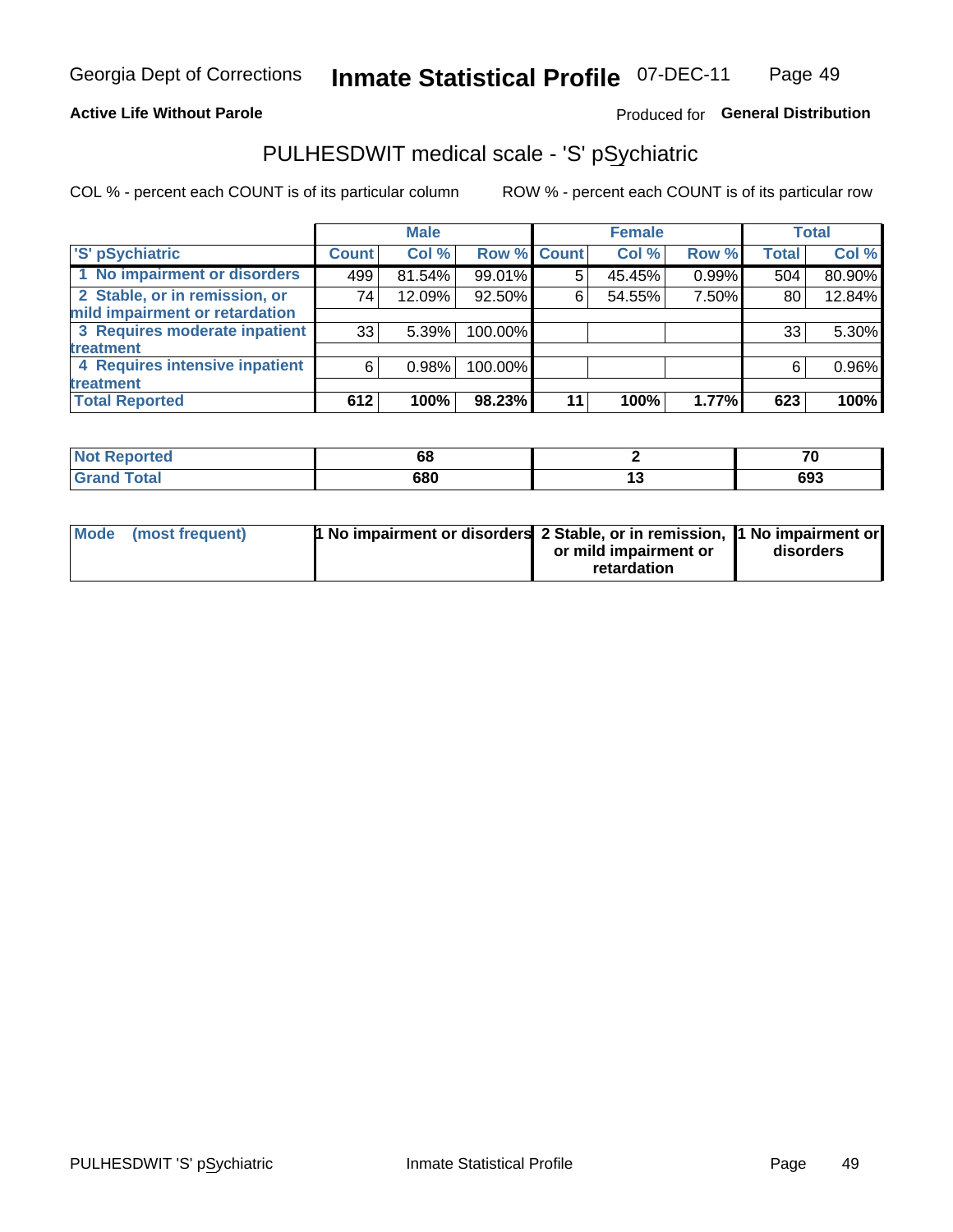## **Active Life Without Parole**

## Produced for General Distribution

# PULHESDWIT medical scale - 'D' dental

COL % - percent each COUNT is of its particular column

|                                 |              | <b>Male</b> |             |    | <b>Female</b> |       |              | <b>Total</b> |
|---------------------------------|--------------|-------------|-------------|----|---------------|-------|--------------|--------------|
| 'D' Dental                      | <b>Count</b> | Col %       | Row % Count |    | Col %         | Row % | <b>Total</b> | Col %        |
| 1 Minimal routine dental health | 440          | 74.70%      | 98.43%      |    | 58.33%        | 1.57% | 447          | 74.38%       |
| <b>needs</b>                    |              |             |             |    |               |       |              |              |
| 2 Moderate cavities and/or gum  | 119          | 20.20%      | 95.97%      | 5  | 41.67%        | 4.03% | 124          | 20.63%       |
| disease                         |              |             |             |    |               |       |              |              |
| 3 Extensive gum disease         | 29           | 4.92%       | 100.00%     |    |               |       | 29           | 4.83%        |
| and/or widespread decay         |              |             |             |    |               |       |              |              |
| 4 Urgent need for dental        |              | 0.17%       | 100.00%     |    |               |       |              | 0.17%        |
| <b>services</b>                 |              |             |             |    |               |       |              |              |
| <b>Total Reported</b>           | 589          | 100%        | 98.00%      | 12 | 100%          | 2.00% | 601          | 100.0%       |

| <b>Construction Construction</b><br>rted<br>N.<br>. |     |           | . .<br>◡ |  |
|-----------------------------------------------------|-----|-----------|----------|--|
| $F0+0$                                              | 680 | 1 V<br>__ | 693      |  |

| Mode | (most frequent) | <b>Minimal routine dental</b><br>health needs | 1 Minimal routine dental 1 Minimal routine<br>health needs | dental health<br>needs |
|------|-----------------|-----------------------------------------------|------------------------------------------------------------|------------------------|
|------|-----------------|-----------------------------------------------|------------------------------------------------------------|------------------------|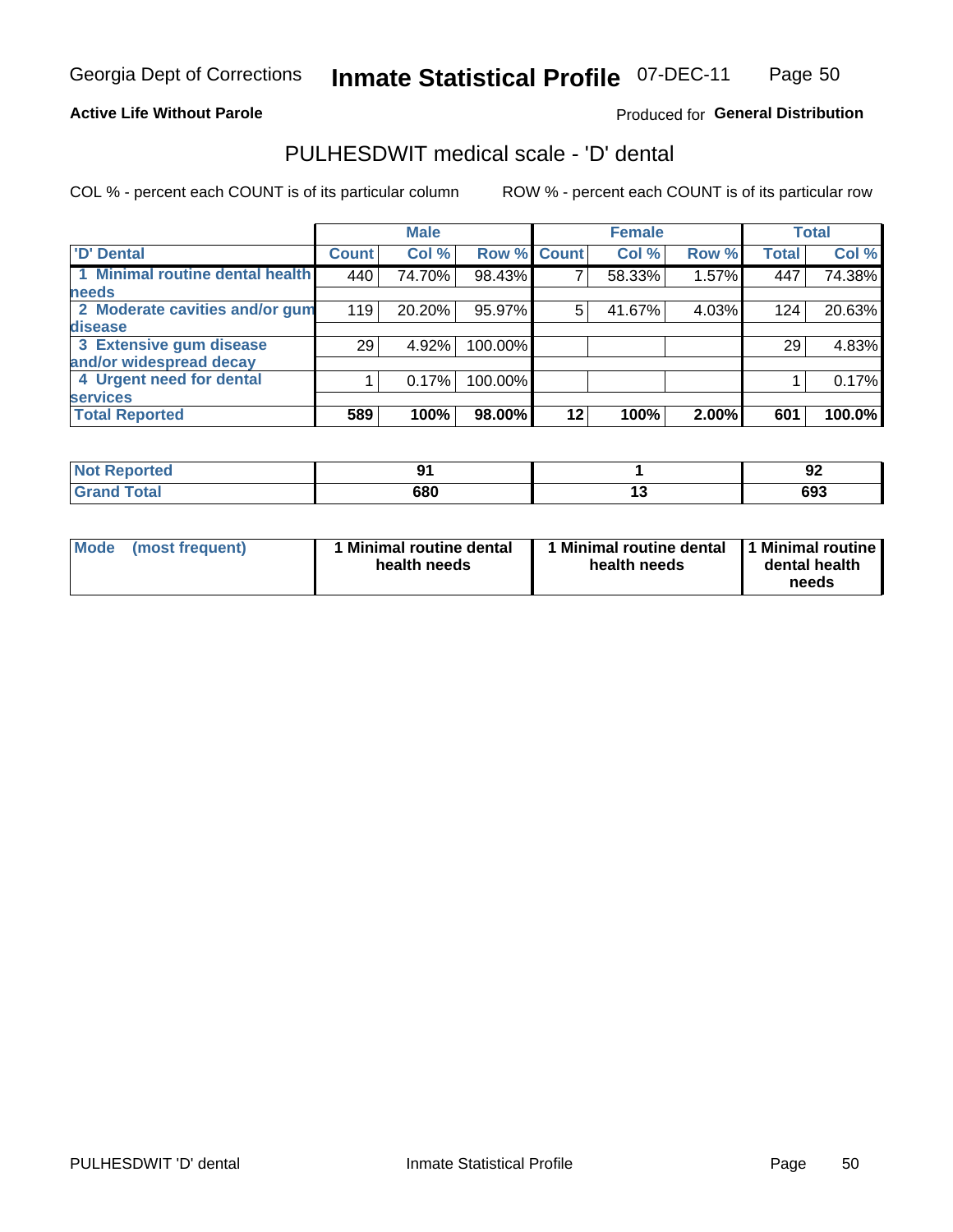## **Active Life Without Parole**

## Produced for General Distribution

# PULHESDWIT medical scale - 'W' work ability

COL % - percent each COUNT is of its particular column

|                                 |              | <b>Male</b> |         |             | <b>Female</b> |       |              | <b>Total</b> |
|---------------------------------|--------------|-------------|---------|-------------|---------------|-------|--------------|--------------|
| <b>W' work ability</b>          | <b>Count</b> | Col %       |         | Row % Count | Col %         | Row % | <b>Total</b> | Col %        |
| 1 Unrestricted work or activity | 493          | 78.13%      | 98.01%  | 10          | 76.92%        | 1.99% | 503          | 78.11%       |
| 2 Minor restrictions on type of | 105          | 16.64%      | 97.22%  | 3           | 23.08%        | 2.78% | 108          | 16.77%       |
| <b>work</b>                     |              |             |         |             |               |       |              |              |
| 3 Moderate restrictions on type | 21           | $3.33\%$    | 100.00% |             |               |       | 21           | 3.26%        |
| of work                         |              |             |         |             |               |       |              |              |
| 4 Major restrictions on type of | 9            | 1.43%       | 100.00% |             |               |       | 9            | 1.40%        |
| <b>work</b>                     |              |             |         |             |               |       |              |              |
| 5 Cannot work under any         | 3            | 0.48%       | 100.00% |             |               |       | 3            | 0.47%        |
| <b>circumstances</b>            |              |             |         |             |               |       |              |              |
| <b>Total Reported</b>           | 631          | 100%        | 97.98%  | 13          | 100%          | 2.02% | 644          | 100.0%       |

| <b>Not Reported</b><br>49 |     | ДC<br>- 3 |  |
|---------------------------|-----|-----------|--|
| <b>Grand Total</b>        | 680 | 693       |  |

| <b>Mode</b>     | 1 Unrestricted work or | 1 Unrestricted work or | 1 Unrestricted   |
|-----------------|------------------------|------------------------|------------------|
| (most frequent) | activity               | activity               | work or activity |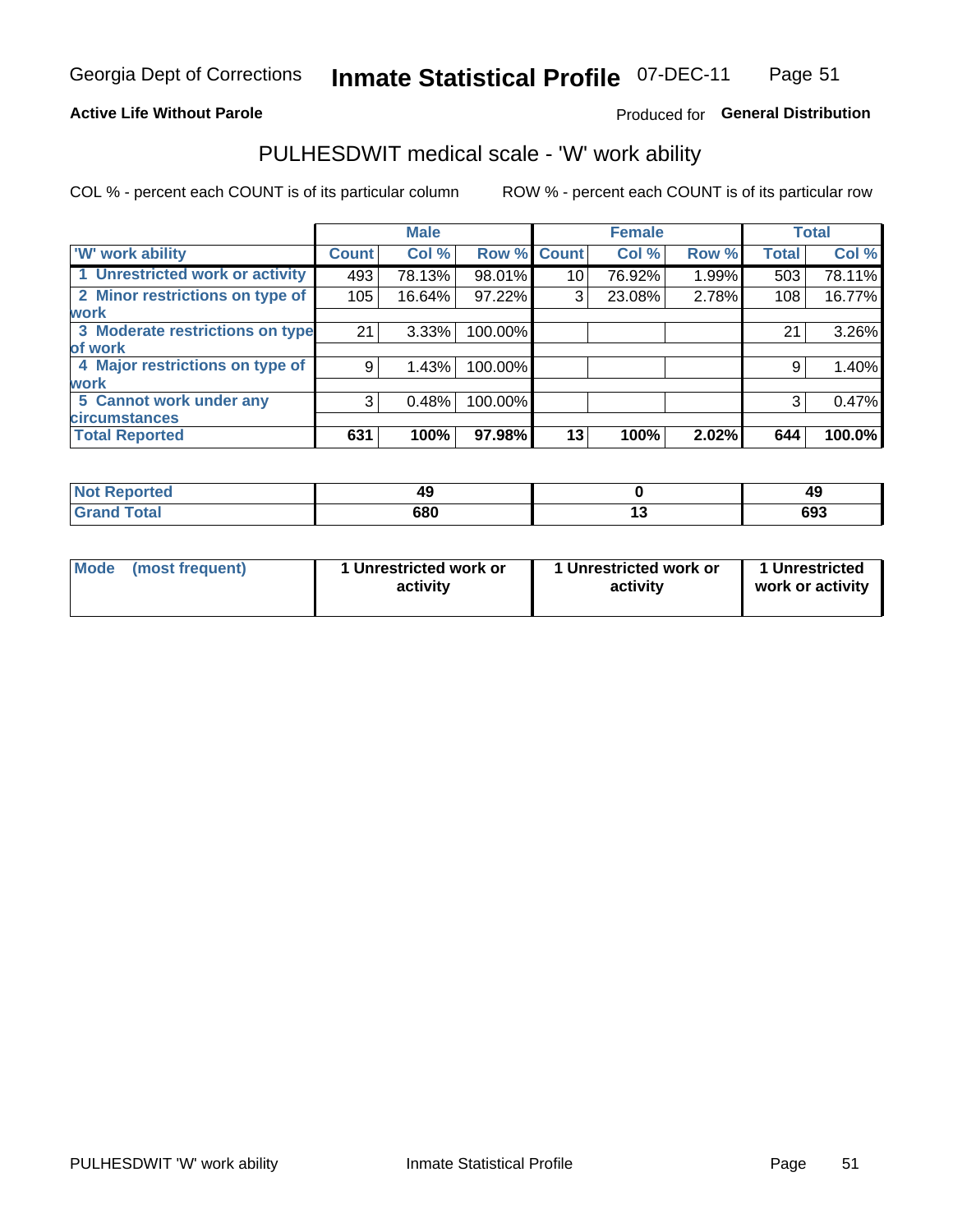### **Active Life Without Parole**

### Produced for General Distribution

## PULHESDWIT medical scale - 'I' impairment

COL % - percent each COUNT is of its particular column ROW % - percent each COUNT is of its particular row

**Male Female Total T** Impairment **Count Count** Col % Row % Col % Row % **Total** Col % 1 No impairments or 97.95% 100.00% 98.60%  $622$ 98.57%  $\overline{13}$ 2.05%  $635$ disabilities 2 Wheelchair-bound but  $\overline{8}$ 1.27% 100.00%  $\overline{8}$  $1.24%$ otherwise OK 5 Needs maximal Assisted  $\overline{1}$ 0.16% 100.00%  $\overline{1}$ 0.16% **Living (level III) Total Reported**  $631$ 100% 97.98%  $\overline{13}$ 100%  $2.02%$  $644$ 100%

| Reported     | 49  | 49  |  |
|--------------|-----|-----|--|
| <b>Total</b> | 680 | 693 |  |

| <b>Mode</b>     | 1 No impairments or | 1 No impairments or | 1 No impairments |
|-----------------|---------------------|---------------------|------------------|
| (most frequent) | disabilities        | disabilities        | or disabilities  |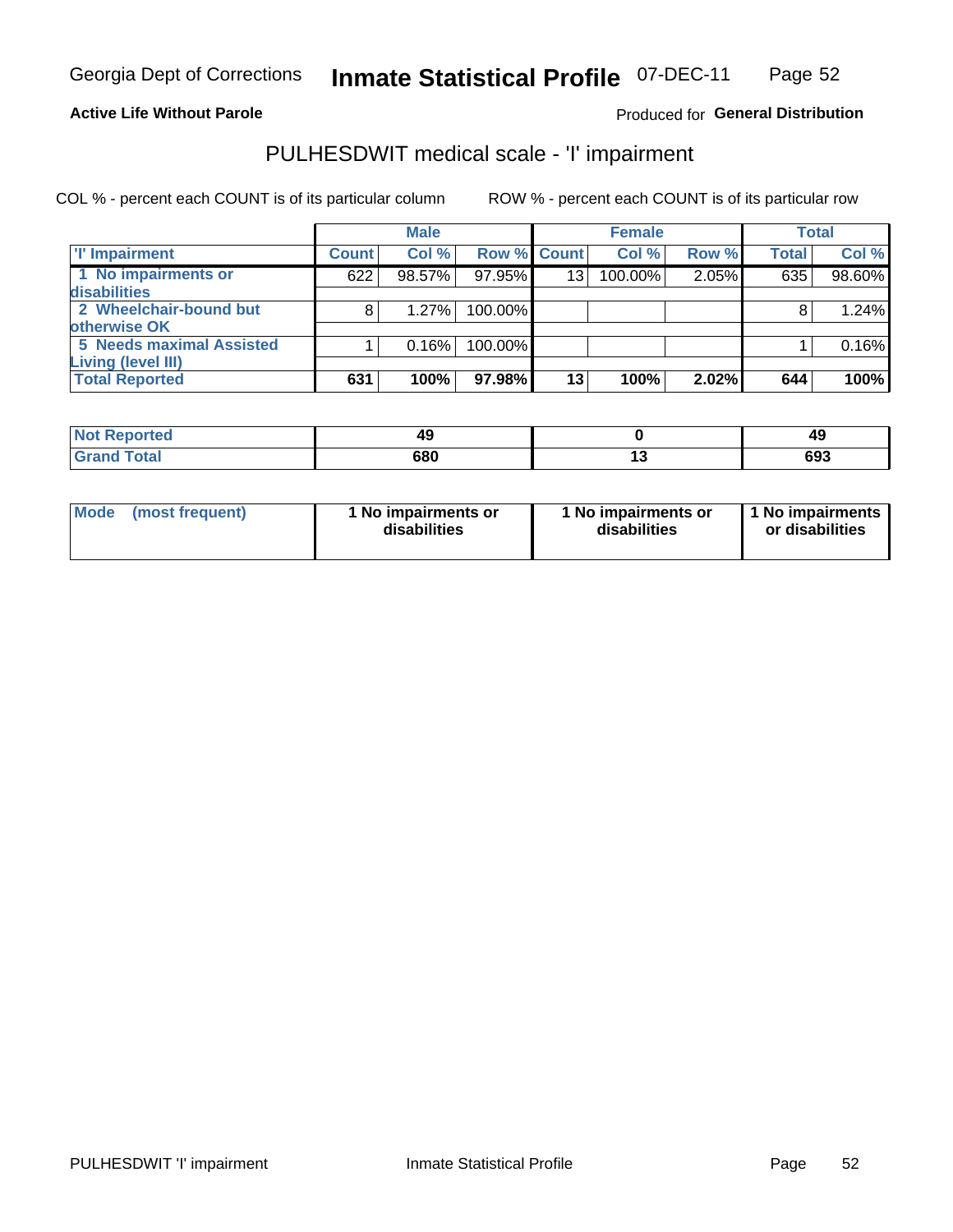## **Active Life Without Parole**

## Produced fo General Distribution

# PULHESDWIT medical scale - 'T' transportability

COL % - percent each COUNT is of its particular column

|                              |              | <b>Male</b> |         |             | <b>Female</b> |       |              | <b>Total</b> |
|------------------------------|--------------|-------------|---------|-------------|---------------|-------|--------------|--------------|
| <b>T' Transportability</b>   | <b>Count</b> | Col %       |         | Row % Count | Col %         | Row % | <b>Total</b> | Col %        |
| 1 Can be transported in any  | 629          | 99.21%      | 97.98%  | 13          | 100.00%       | 2.02% | 642          | 99.23%       |
| ordinary approved vehicle    |              |             |         |             |               |       |              |              |
| 2 Wheelchair-bound, not      | 2            | 0.32%       | 100.00% |             |               |       |              | 0.31%        |
| needing special vehicle      |              |             |         |             |               |       |              |              |
| 3 Wheelchair-bound, requires |              | 0.16%       | 100.00% |             |               |       |              | 0.15%        |
| special vehicle              |              |             |         |             |               |       |              |              |
| 5 Requires ambulance         | 2            | 0.32%       | 100.00% |             |               |       |              | 0.31%        |
| transport                    |              |             |         |             |               |       |              |              |
| <b>Total Reported</b>        | 634          | 100%        | 97.99%  | 13          | 100%          | 2.01% | 647          | 100%         |

| w<br>ported<br>4ς |     | ⁄1 I<br>≖ч |  |
|-------------------|-----|------------|--|
|                   | 680 | 693        |  |

| <b>Mode</b> | (most frequent) | 1 Can be transported in any 1 Can be transported in any | ordinary approved vehicle   ordinary approved vehicle   transported in any | 1 Can be<br>  ordinary approved  <br>vehicle |
|-------------|-----------------|---------------------------------------------------------|----------------------------------------------------------------------------|----------------------------------------------|
|-------------|-----------------|---------------------------------------------------------|----------------------------------------------------------------------------|----------------------------------------------|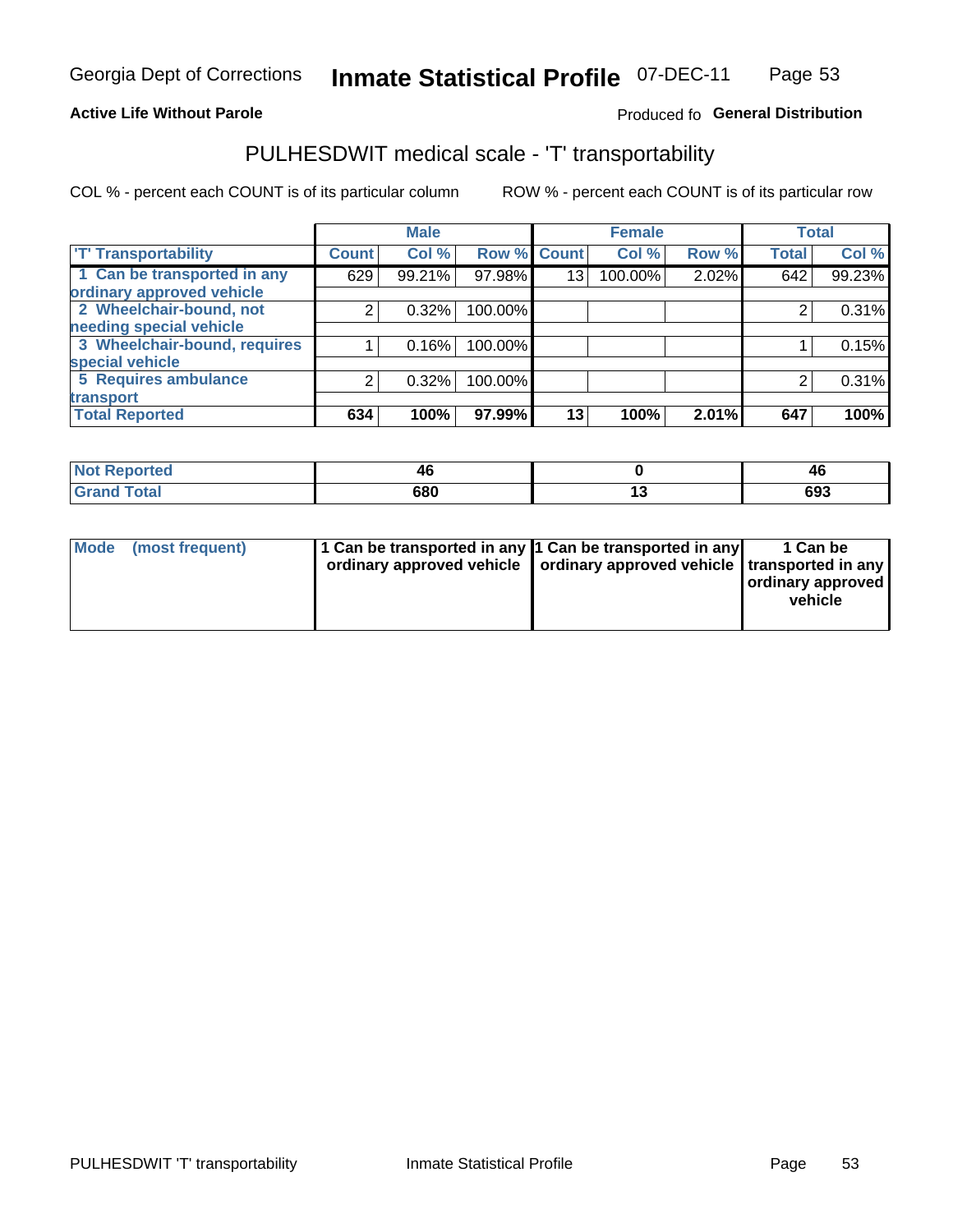## **Active Life Without Parole**

## Produced for General Distribution

## Criminality in family, self-reported

COL % - percent each COUNT is of its particular column

|                              |              | <b>Male</b> |        |                 | <b>Female</b> |          |       | Total  |
|------------------------------|--------------|-------------|--------|-----------------|---------------|----------|-------|--------|
| <b>Criminality In Family</b> | <b>Count</b> | Col%        | Row %  | <b>Count</b>    | Col %         | Row %    | Total | Col %  |
| Yes, criminality in family   | 157          | 27.99%      | 96.91% | 5               | $50.00\%$     | $3.09\%$ | 162   | 28.37% |
| No criminality in family     | 404          | 72.01%      | 98.78% | 5               | 50.00%        | 1.22%    | 409   | 71.63% |
| <b>Total Reported</b>        | 561          | 100%        | 98.25% | 10 <sup>1</sup> | 100%          | 1.75%    | 571   | 100%   |

| Reported<br><b>NOT</b> | 44 C<br>. . | י ה<br>175 |
|------------------------|-------------|------------|
| <b>Total</b>           | 680         | 693        |

|  | Mode (most frequent) | No criminality in family | Yes, criminality in family | No criminality in<br>family |
|--|----------------------|--------------------------|----------------------------|-----------------------------|
|--|----------------------|--------------------------|----------------------------|-----------------------------|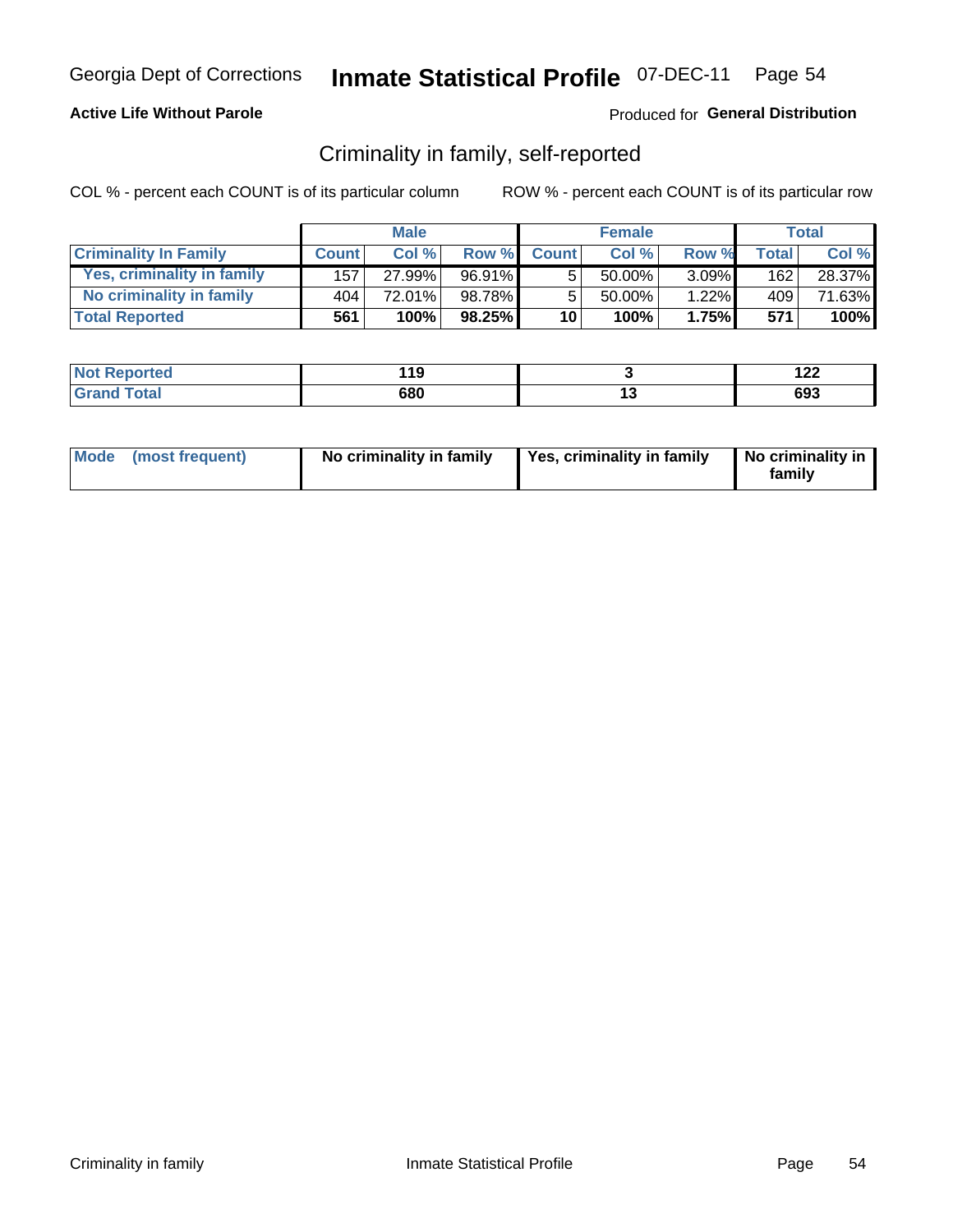## **Active Life Without Parole**

## Produced for General Distribution

## Alcoholism in family, self-reported

COL % - percent each COUNT is of its particular column

|                             |              | <b>Male</b> |        |                 | <b>Female</b> |          |              | Total  |
|-----------------------------|--------------|-------------|--------|-----------------|---------------|----------|--------------|--------|
| <b>Alcoholism In Family</b> | <b>Count</b> | Col%        | Row %  | <b>Count</b>    | Col %         | Row %    | <b>Total</b> | Col %  |
| Yes, alcoholism in family   | 110 l        | $19.61\%$   | 97.35% | ર               | 30.00%        | $2.65\%$ | 113          | 19.79% |
| No alcoholism in family     | 451          | $80.39\%$   | 98.47% |                 | 70.00%        | $1.53\%$ | 458          | 80.21% |
| <b>Total Reported</b>       | 561          | 100%        | 98.25% | 10 <sup>1</sup> | 100%          | 1.75%    | 571          | 100%   |

| <b>Not Reported</b>     | 140<br>13 |     | ' <i>' ' '</i> |
|-------------------------|-----------|-----|----------------|
| <b>Total</b><br>' Grano | 680       | . v | 693            |

|  | Mode (most frequent) | No alcoholism in family | No alcoholism in family | No alcoholism in<br>family |
|--|----------------------|-------------------------|-------------------------|----------------------------|
|--|----------------------|-------------------------|-------------------------|----------------------------|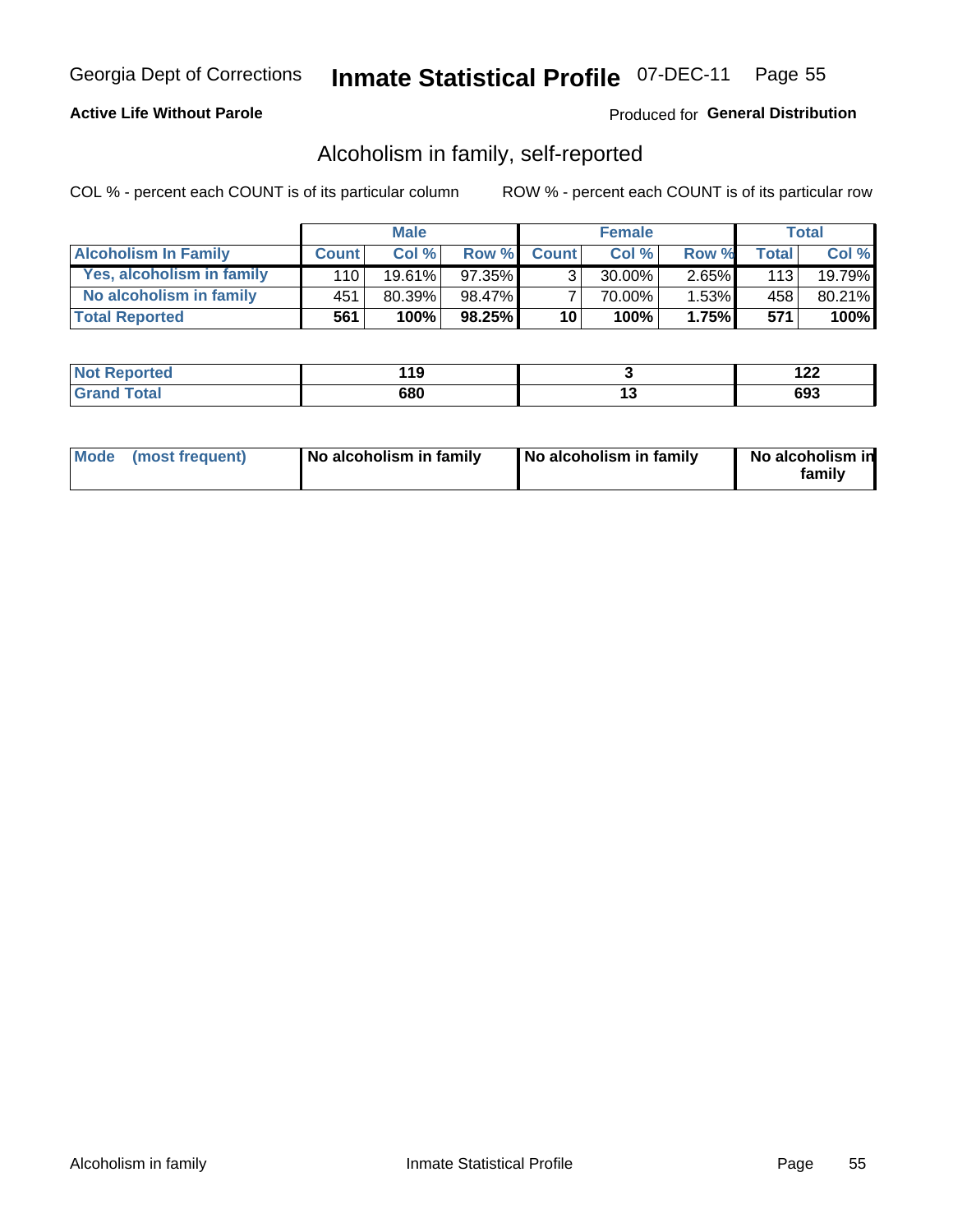## **Active Life Without Parole**

## Produced for General Distribution

## Drug abuse in family, self-reported

COL % - percent each COUNT is of its particular column

|                           |              | <b>Male</b> |           |                 | <b>Female</b> |          |       | Total  |
|---------------------------|--------------|-------------|-----------|-----------------|---------------|----------|-------|--------|
| Drug Abuse In Family      | <b>Count</b> | Col%        | Row %     | <b>Count</b>    | Col%          | Row %    | Total | Col %  |
| Yes, drug abuse in family | 63           | 11.23%      | 95.45%    | 3 <sub>1</sub>  | $30.00\%$     | $4.55\%$ | 66    | 11.56% |
| No drug abuse in family   | 498 l        | 88.77%      | $98.61\%$ |                 | 70.00%        | 1.39%    | 505   | 88.44% |
| <b>Total Reported</b>     | 561          | 100%        | $98.25\%$ | 10 <sup>1</sup> | 100%          | 1.75%    | 571   | 100%   |

| Reported<br><b>NOT</b> | 44 C<br>. . | י ה<br>175 |
|------------------------|-------------|------------|
| <b>Total</b>           | 680         | 693        |

|  | Mode (most frequent) | No drug abuse in family | No drug abuse in family | No drug abuse in<br>family |
|--|----------------------|-------------------------|-------------------------|----------------------------|
|--|----------------------|-------------------------|-------------------------|----------------------------|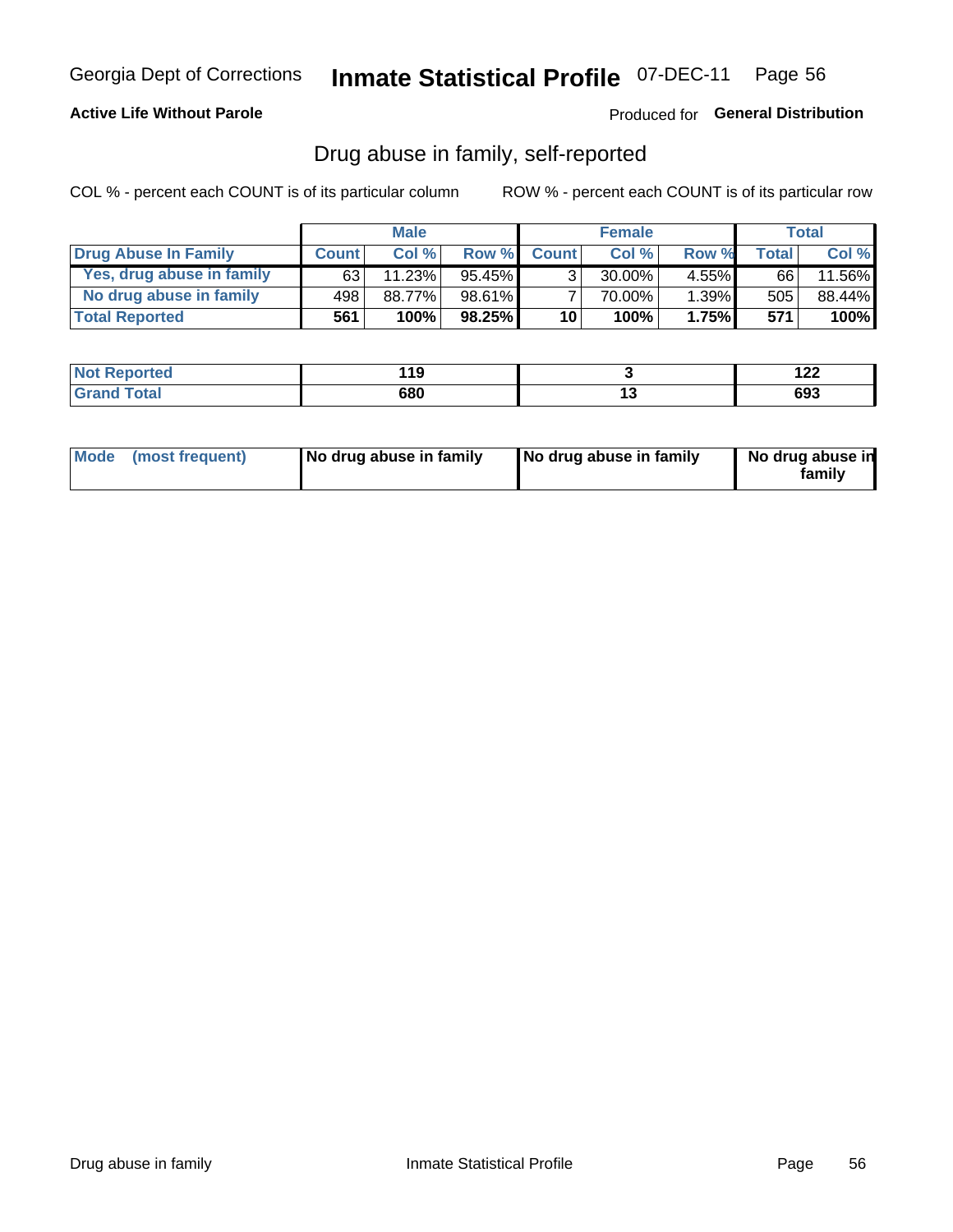## **Active Life Without Parole**

## Produced for General Distribution

## Subjected to frequent beatings, self-reported

COL % - percent each COUNT is of its particular column

|                            |              | <b>Male</b> |           |              | <b>Female</b> |       |       | Total  |
|----------------------------|--------------|-------------|-----------|--------------|---------------|-------|-------|--------|
| <b>Frequent beatings</b>   | <b>Count</b> | Col %       | Row %     | <b>Count</b> | Col %         | Row % | Total | Col %  |
| Yes, subjected to frequent | 34           | $6.06\%$    | 97.14%    |              | 10.00%        | 2.86% | 35    | 6.13%  |
| <b>beatings</b>            |              |             |           |              |               |       |       |        |
| Not subjected to frequent  | 527          | 93.94%      | 98.32%    | 9            | 90.00%        | 1.68% | 536   | 93.87% |
| <b>beatings</b>            |              |             |           |              |               |       |       |        |
| <b>Total Reported</b>      | 561          | 100%        | $98.25\%$ | 10           | 100%          | 1.75% | 571   | 100%   |

| <b>Not Reported</b> | 14 C<br>. . |     | ,<br>1 Z Z |
|---------------------|-------------|-----|------------|
| <b>Grand Total</b>  | 680         | . . | 693        |

| Mode (most frequent) | Not subjected to frequent<br>beatings | Not subjected to frequent<br>beatings | Not subjected to<br><b>frequent beatings</b> |
|----------------------|---------------------------------------|---------------------------------------|----------------------------------------------|
|                      |                                       |                                       |                                              |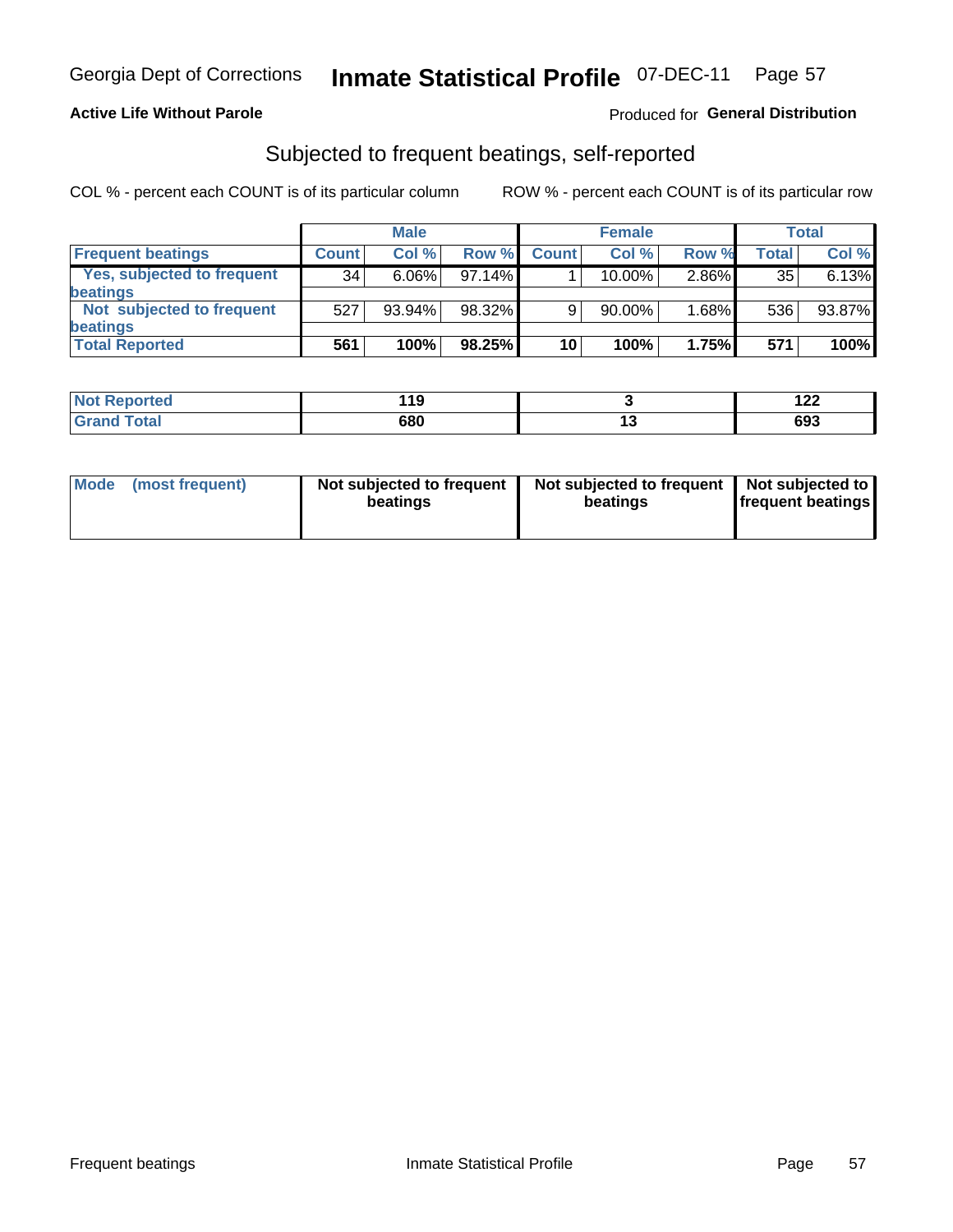## **Active Life Without Parole**

## **Produced for General Distribution**

## Father absent during inmate's childhood

COL % - percent each COUNT is of its particular column

|                           |              | <b>Male</b> |           |                 | <b>Female</b> |          |         | Total   |
|---------------------------|--------------|-------------|-----------|-----------------|---------------|----------|---------|---------|
| <b>Father Absent</b>      | <b>Count</b> | Col%        | Row %     | <b>Count</b>    | Col %         | Row %    | Total i | Col %   |
| Yes, father was absent    | 276          | 49.20%      | 98.92%    | 3 <sub>1</sub>  | $30.00\%$     | $1.08\%$ | 279     | 48.86%  |
| No, father was not absent | 285          | $50.80\%$   | 97.60%    |                 | 70.00%        | $2.40\%$ | 292     | 51.14%  |
| <b>Total Reported</b>     | 561          | 100%        | $98.25\%$ | 10 <sup>1</sup> | 100%          | 1.75%    | 571     | $100\%$ |

| <b>Not Reported</b>    | 14 C<br>. . | 1 Ł Ł |
|------------------------|-------------|-------|
| <b>Total</b><br>'Grand | 680         | 693   |

|  | Mode (most frequent) | No, father was not absent No, father was not absent |  | No, father was not<br>absent |
|--|----------------------|-----------------------------------------------------|--|------------------------------|
|--|----------------------|-----------------------------------------------------|--|------------------------------|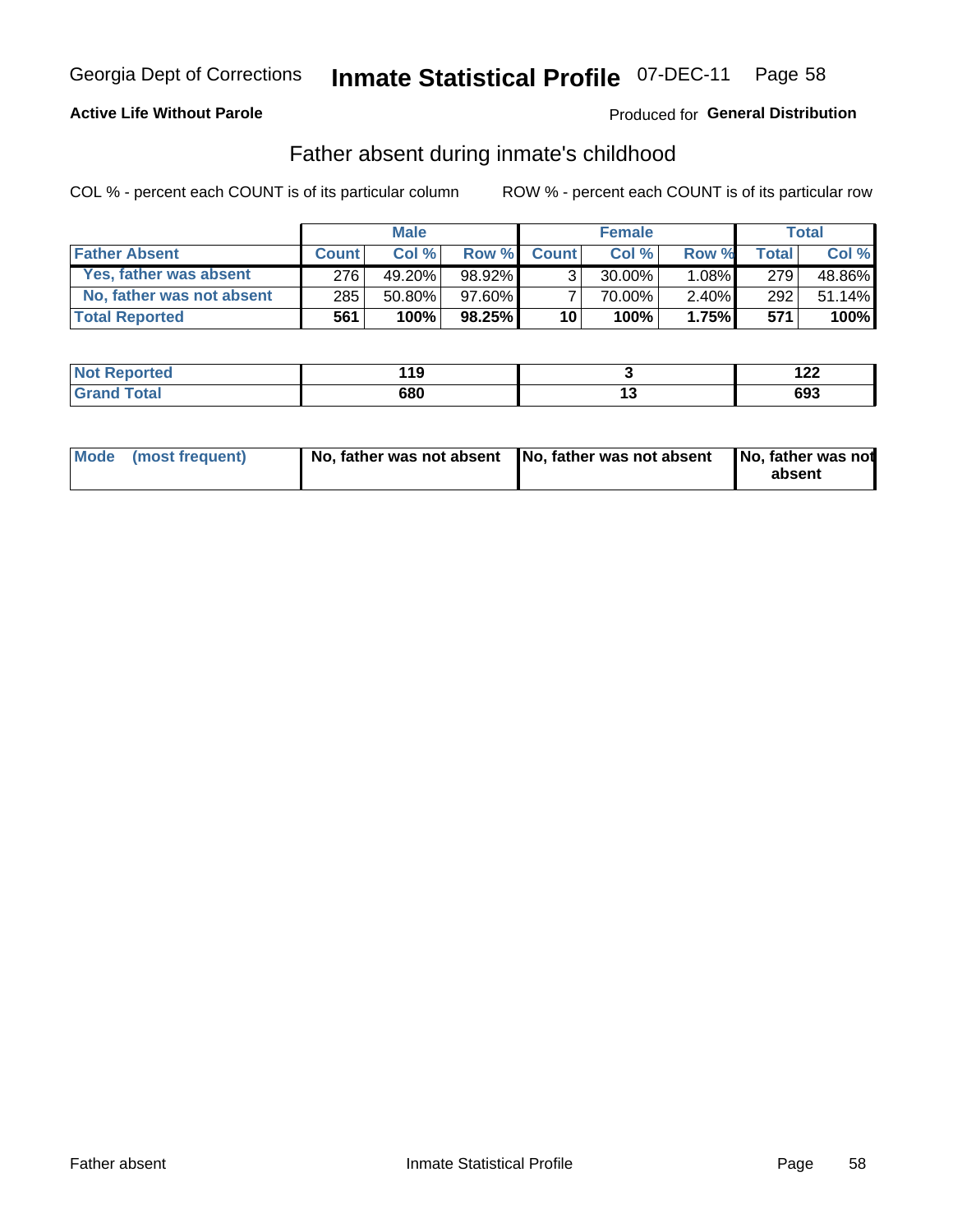## **Active Life Without Parole**

## **Produced for General Distribution**

## Mother absent during inmate's childhood

COL % - percent each COUNT is of its particular column

|                           |              | <b>Male</b> |           |                 | <b>Female</b> |          |              | Total  |
|---------------------------|--------------|-------------|-----------|-----------------|---------------|----------|--------------|--------|
| <b>Mother Absent</b>      | <b>Count</b> | Col%        | Row %     | <b>Count</b>    | Col %         | Row %    | <b>Total</b> | Col %  |
| Yes, mother was absent    | 791          | $14.08\%$   | $97.53\%$ | 2 <sub>1</sub>  | $20.00\%$     | $2.47\%$ | 81           | 14.19% |
| No, mother was not absent | 482          | 85.92%      | 98.37%    | 8               | 80.00%        | $1.63\%$ | 490          | 85.81% |
| <b>Total Reported</b>     | 561          | 100%        | $98.25\%$ | 10 <sup>1</sup> | 100%          | 1.75%    | 571          | 100%   |

| <b>Not Reported</b> | 11 C<br> | ה הו<br>144 |
|---------------------|----------|-------------|
| <b>Total</b>        | 680      | 693         |

| Mode (most frequent) | No, mother was not absent   No, mother was not absent   No, mother was | not absent |
|----------------------|------------------------------------------------------------------------|------------|
|----------------------|------------------------------------------------------------------------|------------|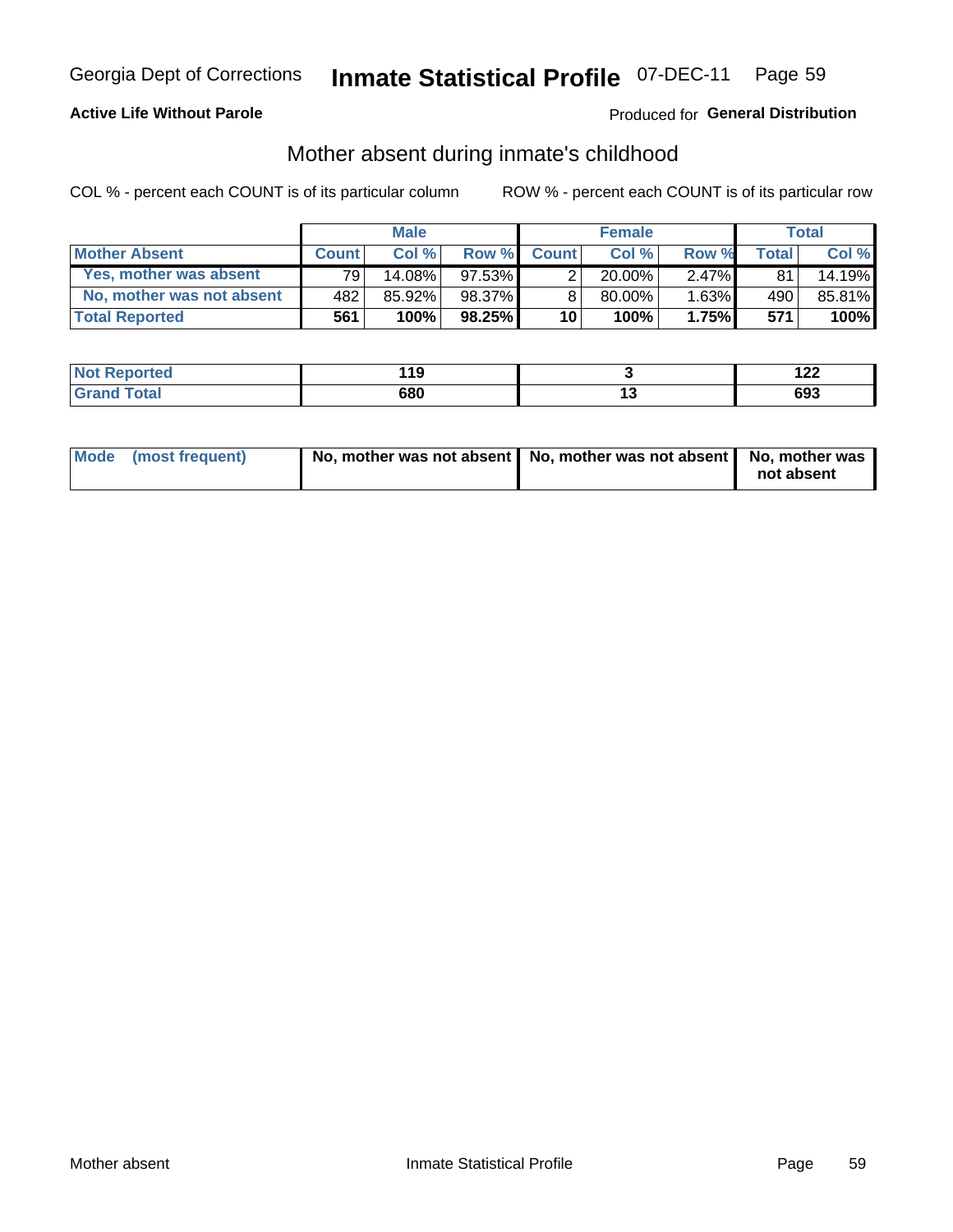## **Active Life Without Parole**

## Produced for General Distribution

## Inmate diagnosed as manipulative

COL % - percent each COUNT is of its particular column

|                       |              | <b>Male</b> |           |              | <b>Female</b> |          |       | Total  |
|-----------------------|--------------|-------------|-----------|--------------|---------------|----------|-------|--------|
| <b>Manipulative</b>   | <b>Count</b> | Col %       | Row %     | <b>Count</b> | Col %         | Row %    | Total | Col %  |
| Yes, manipulative     | 132          | 23.70%      | $99.25\%$ |              | $10.00\%$ .   | $0.75\%$ | 133   | 23.46% |
| No, not manipulative  | 425'         | 76.30%      | 97.93%    | 9            | 90.00%        | $2.07\%$ | 434   | 76.54% |
| <b>Total Reported</b> | 557          | 100%        | 98.24%    | 10           | 100%          | 1.76%    | 567   | 100%   |

| <b>Not Reported</b>    | 1 A A<br>≀∠J |     | 1 ገር<br>14 U |
|------------------------|--------------|-----|--------------|
| <b>Cotal</b><br>'Grand | 680          | . . | 693          |

|  | Mode (most frequent) | No, not manipulative | No, not manipulative | No. not<br><b>I</b> manipulative |
|--|----------------------|----------------------|----------------------|----------------------------------|
|--|----------------------|----------------------|----------------------|----------------------------------|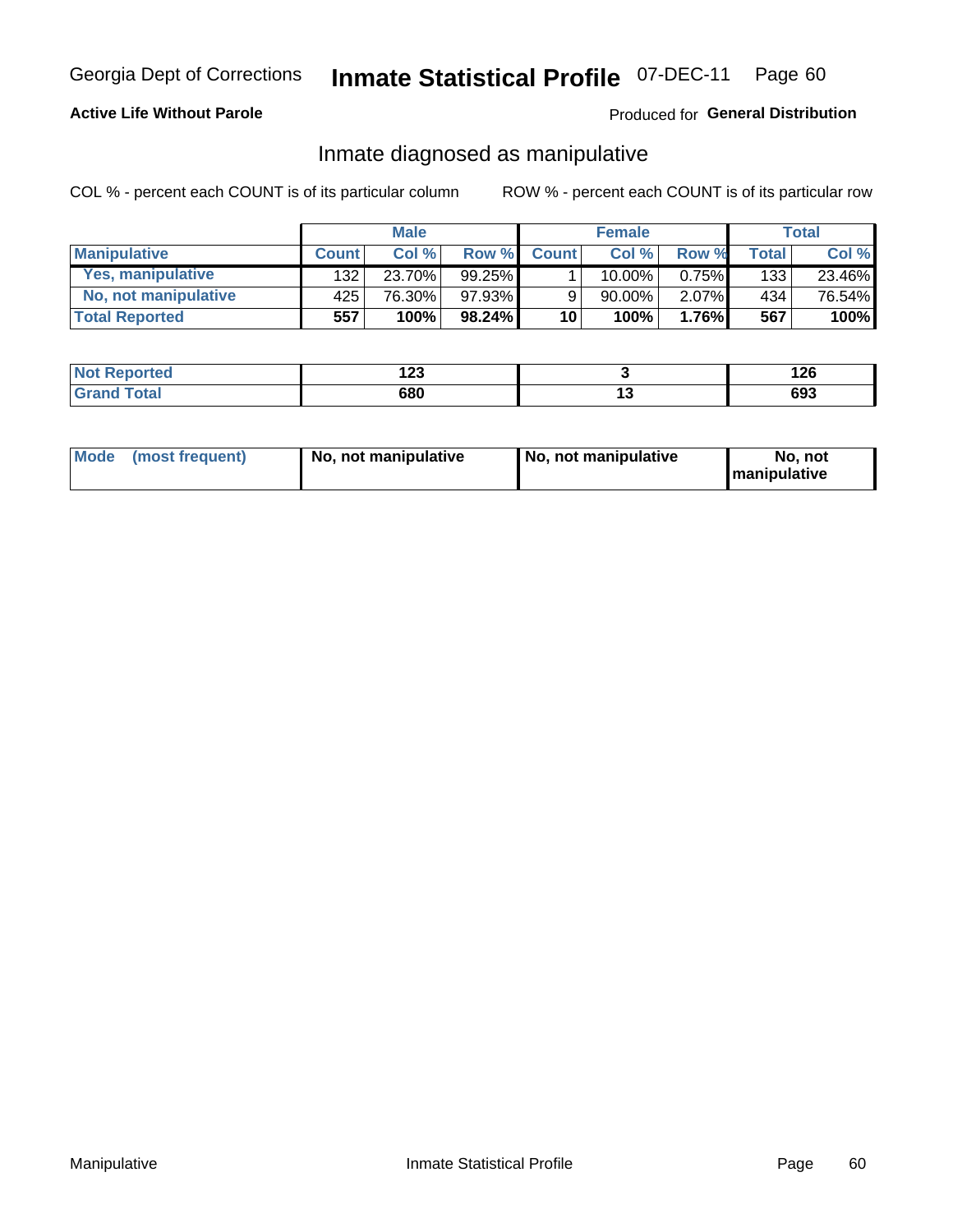# Inmate Statistical Profile 07-DEC-11 Page 61

## **Active Life Without Parole**

Produced for General Distribution

## Inmate diagnosed as assaultive

COL % - percent each COUNT is of its particular column

|                       |              | <b>Male</b> |        |              | <b>Female</b> |          |       | Total  |
|-----------------------|--------------|-------------|--------|--------------|---------------|----------|-------|--------|
| <b>Assaultive</b>     | <b>Count</b> | Col%        | Row %  | <b>Count</b> | Col%          | Row %    | Total | Col %  |
| Yes, assaultive       | 439          | 78.82%      | 97.99% | 9            | 90.00%        | $2.01\%$ | 448   | 79.01% |
| No, not assaultive    | 118          | 21.18%      | 99.16% |              | $10.00\%$ .   | 0.84%    | 119   | 20.99% |
| <b>Total Reported</b> | 557          | 100%        | 98.24% | 10           | 100%          | $1.76\%$ | 567   | 100%   |

| <b>Not</b>            | ,    |     | מר ו |
|-----------------------|------|-----|------|
| Reported              | . 20 |     | .ZO  |
| <b>otal</b><br>______ | 680  | $-$ | 693  |

| <b>Mode</b> | (most frequent) | <b>Yes, assaultive</b> | <b>Yes, assaultive</b> | Yes, assaultive |
|-------------|-----------------|------------------------|------------------------|-----------------|
|-------------|-----------------|------------------------|------------------------|-----------------|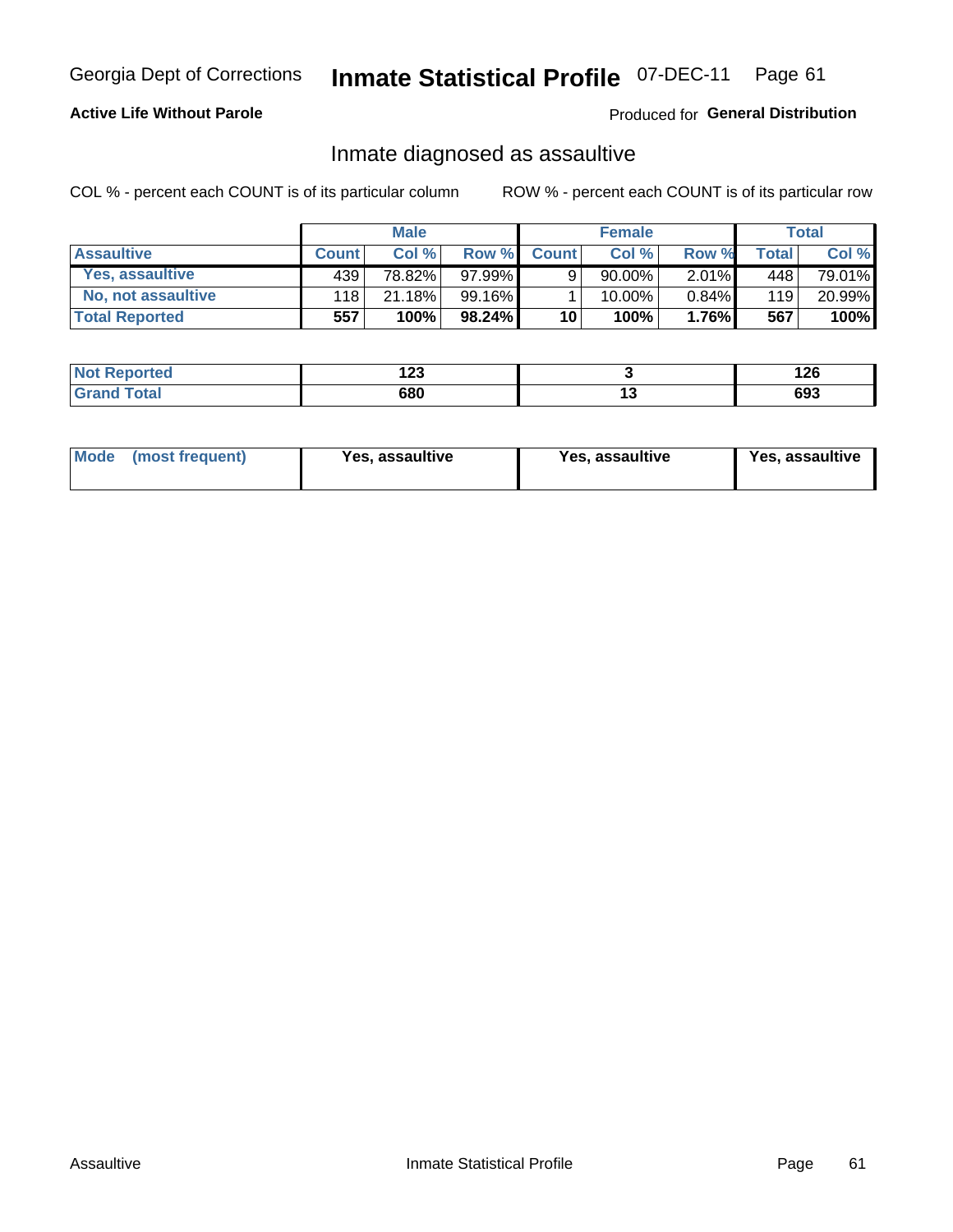#### **Inmate Statistical Profile 07-DEC-11** Page 62

### **Active Life Without Parole**

### Produced for General Distribution

## Number of prior Georgia incarcerations

COL % - percent each COUNT is of its particular column

|                                       |              | <b>Male</b> |                    |    | <b>Female</b> |          |              | <b>Total</b> |
|---------------------------------------|--------------|-------------|--------------------|----|---------------|----------|--------------|--------------|
| <b>Num of Prior GA Incarcerations</b> | <b>Count</b> | Col %       | <b>Row % Count</b> |    | Col %         | Row %    | <b>Total</b> | Col %        |
|                                       | 326          | 47.94%      | 96.74%             |    | 84.62%        | $3.26\%$ | 337          | 48.63%       |
|                                       | 141          | 20.74%      | 100.00%            |    |               |          | 141          | 20.35%       |
|                                       | 79           | 11.62%      | 100.00%            |    |               |          | 79           | 11.40%       |
|                                       | 63           | $9.26\%$    | 98.44%             |    | 7.69%         | 1.56%    | 64           | 9.24%        |
|                                       | 35           | 5.15%       | 100.00%            |    |               |          | 35           | 5.05%        |
|                                       | 18           | 2.65%       | 100.00%            |    |               |          | 18           | 2.60%        |
| <b>More Than 5</b>                    | 18           | 2.65%       | 94.74%             |    | 7.69%         | 5.26%    | 19           | 2.74%        |
| <b>Total Reported</b>                 | 680          | 100%        | 98.12%             | 13 | 100%          | 1.88%    | 693          | 100.0%       |

| a telo      |     |     |
|-------------|-----|-----|
| <b>otal</b> | 680 | 693 |

| Mean (average)       | 1.23 | 1.22 |
|----------------------|------|------|
| Median (middle)      |      |      |
| Mode (most frequent) |      |      |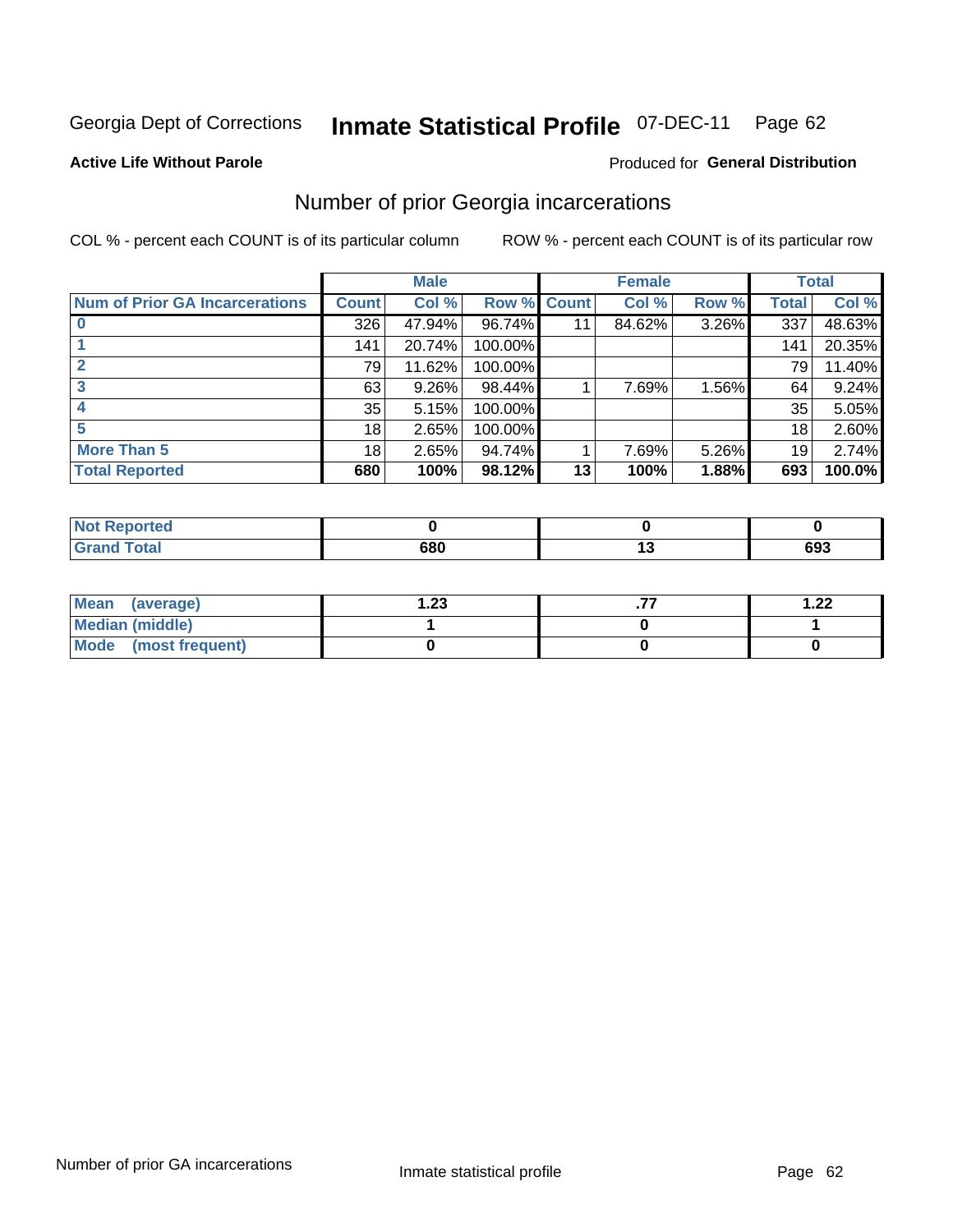#### Inmate Statistical Profile 07-DEC-11 Page 63

**Active Life Without Parole** 

Produced for General Distribution

## Prison sentence in years

COL % - percent each COUNT is of its particular column

ROW % - percent each COUNT is of its particular row

|                                 | <b>Male</b> |            |                    | <b>Female</b> |            |       | $\tau$ otal |            |
|---------------------------------|-------------|------------|--------------------|---------------|------------|-------|-------------|------------|
| <b>Prison Sentence In Years</b> | Count       | Col %      | <b>Row % Count</b> |               | Col%       | Row % | Total       | Col %      |
| <b>Life Without Parole</b>      | 680         | $100.00\%$ | 98.12%             |               | $100.00\%$ | 1.88% | 693         | $100.00\%$ |
| <b>Total Reported</b>           | 680         | 100%       | 98.12%             | 13            | 100%       | 1.88% | 693         | 100%       |

| <b>Not Reported</b> |     |     |
|---------------------|-----|-----|
| <b>Grand Total</b>  | 680 | 693 |

### **Determinate (numeric) sentences only**

| <b>Mean</b><br>(average) |  |  |
|--------------------------|--|--|
|                          |  |  |

All sentences (including determinate), with life, life without parole, and death sentences figured at 45 years

| $M$ ea<br>(average) | $\sim$ | ,,<br>т. |
|---------------------|--------|----------|
|                     |        |          |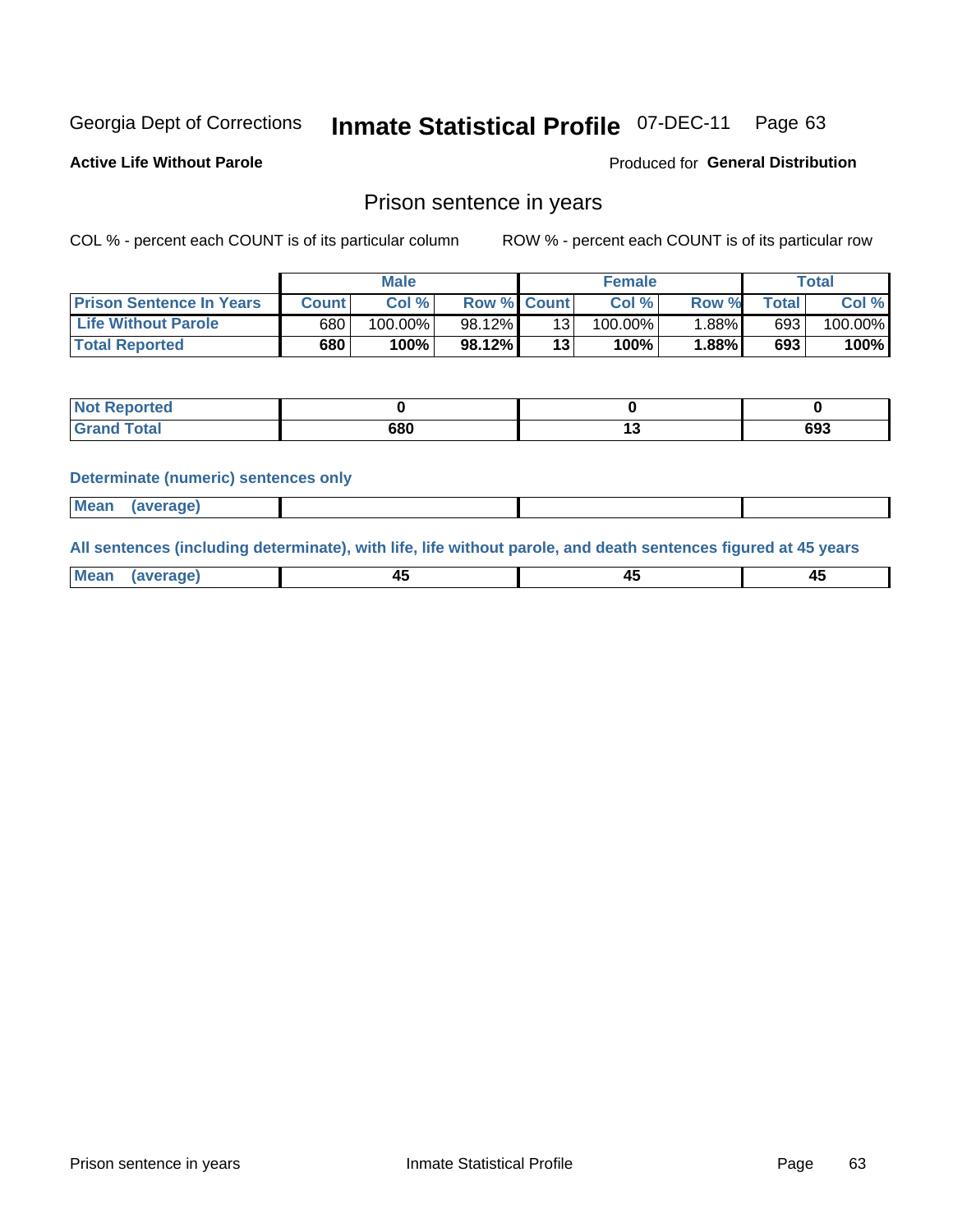#### **Inmate Statistical Profile 07-DEC-11** Georgia Dept of Corrections Page 64

### **Active Life Without Parole**

### Produced for General Distribution

# Primary offense, broken out into felonies vs misdemeanors

COL % - percent each COUNT is of its particular column

|                                  |              | <b>Male</b> |                    |                 | <b>Female</b> |       |              | Total      |
|----------------------------------|--------------|-------------|--------------------|-----------------|---------------|-------|--------------|------------|
| <b>Felonies and Misdemeanors</b> | <b>Count</b> | Col%        | <b>Row % Count</b> |                 | Col%          | Row % | <b>Total</b> | Col %      |
| <b>Felonies</b>                  | 680          | 100.00%     | 98.12%             | 13 <sub>1</sub> | $100.00\%$    | 1.88% | 693          | $100.00\%$ |
| <b>Total Reported</b>            | 680          | $100\%$     | 98.12%             | 13              | 100%          | .88%  | 693          | 100%       |

| <b>Not Reported</b>        |            |     |     |
|----------------------------|------------|-----|-----|
| <b>Total</b><br>Grand<br>u | con<br>υου | 680 | 693 |

| <b>Mode</b><br>frequent)<br>nies<br>≧ (most tr.<br>. | onies<br>. | lonies<br>енл<br>____ |
|------------------------------------------------------|------------|-----------------------|
|------------------------------------------------------|------------|-----------------------|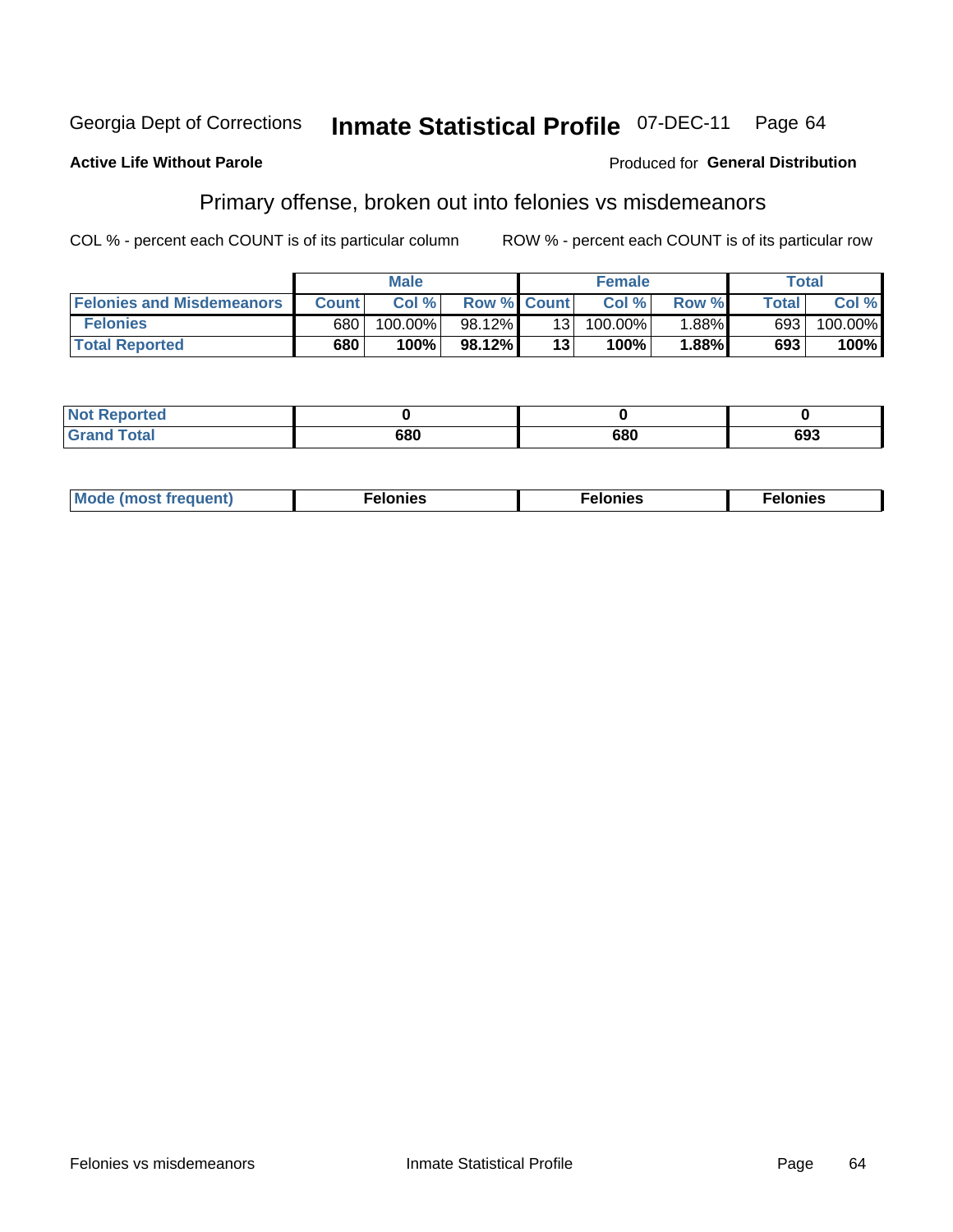#### **Inmate Statistical Profile 07-DEC-11** Page 65

## **Active Life Without Parole**

### Produced for General Distribution

## Primary offense, broken out into six broad crime categories

COL % - percent each COUNT is of its particular column

|                         |              | <b>Male</b> |         |             | <b>Female</b> |          |              | <b>Total</b> |
|-------------------------|--------------|-------------|---------|-------------|---------------|----------|--------------|--------------|
| <b>Crime Categories</b> | <b>Count</b> | Col %       |         | Row % Count | Col %         | Row %    | <b>Total</b> | Col %        |
| <b>Violent</b>          | 556          | 81.76%      | 97.89%  | 12          | 92.31%        | 2.11%    | 568          | 81.96%       |
| <b>Sex Crime</b><br>2   | 104          | 15.29%      | 100.00% |             | .00%          |          | 104          | 15.01%       |
| <b>Property</b><br>3    | 3            | .44%        | 75.00%  |             | 7.69%         | 25.00%   | 4            | .58%         |
| <b>Drug</b><br>4        | 16           | 2.35%       | 100.00% |             | .00%          |          | 16           | 2.31%        |
| <b>Other</b><br>6       |              | .15%        | 100.00% |             | .00%          |          |              | .14%         |
| <b>Total Reported</b>   | 680          | 100%        | 98.12%  | 13          | 100%          | $1.88\%$ | 693          | 100%         |

| <b>Not Reported</b> |     |     |
|---------------------|-----|-----|
| <b>Total</b>        | 680 | 693 |

| М | ,,, | - -- -<br>וחו | m |
|---|-----|---------------|---|
|   |     |               |   |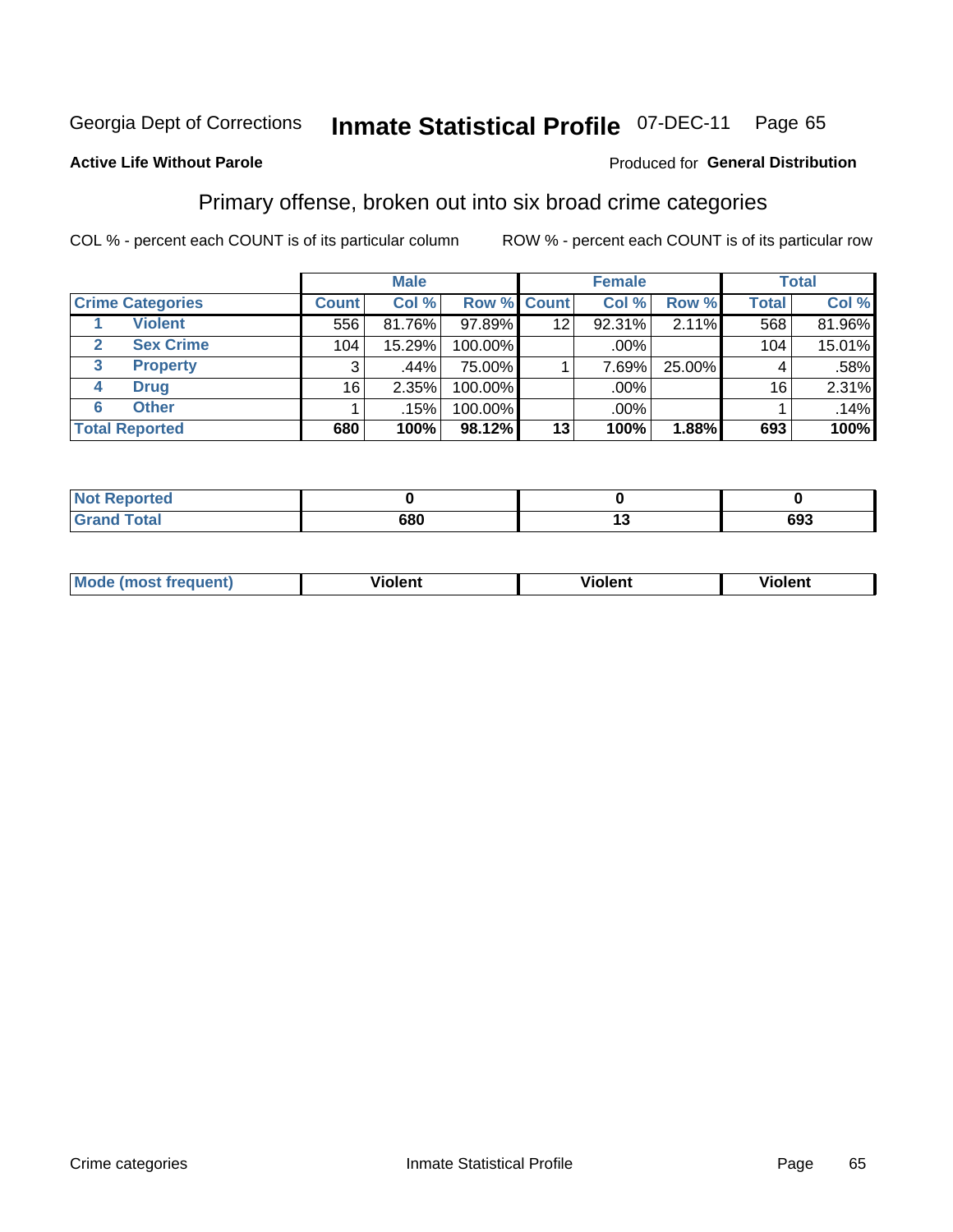#### **Inmate Statistical Profile 07-DEC-11** Page 66

## **Active Life Without Parole**

### Produced for General Distribution

# Primary offense, detailed offense code

COL % - percent each COUNT is of its particular column

|                      |                                     |                 | <b>Male</b> |         |                 | <b>Female</b> |         | <b>Total</b>   |        |
|----------------------|-------------------------------------|-----------------|-------------|---------|-----------------|---------------|---------|----------------|--------|
|                      | <b>Primary Offense</b>              | <b>Count</b>    | Col %       | Row %   | <b>Count</b>    | Col %         | Row %   | <b>Total</b>   | Col %  |
| 1101                 | <b>Murder</b>                       | 383             | 56.32%      | 97.21%  | $\overline{11}$ | 84.62%        | 2.79%   | 394            | 56.85% |
| 1311                 | <b>Kidnapping</b>                   | 63              | 9.26%       | 100.00% |                 |               |         | 63             | 9.09%  |
| 1601                 | <b>Burglary</b>                     | 3               | .44%        | 100.00% |                 |               |         | 3              | .43%   |
| 1821                 | <b>Theft By Shoplifting</b>         |                 |             |         | $\mathbf{1}$    | 7.69%         | 100.00% | 1              | .14%   |
| 1901                 | <b>Robbery</b>                      |                 | .15%        | 100.00% |                 |               |         | 1              | .14%   |
| 1902                 | <b>Armed Robbery</b>                | 107             | 15.74%      | 99.07%  | $\mathbf{1}$    | 7.69%         | .93%    | 108            | 15.58% |
| 1911                 | <b>Hijacking Motor Vehicle</b>      |                 | .15%        | 100.00% |                 |               |         | 1              | .14%   |
| 2001                 | <b>Rape</b>                         | 73              | 10.74%      | 100.00% |                 |               |         | 73             | 10.53% |
| 2003                 | <b>Aggrav Sodomy</b>                | 7               | 1.03%       | 100.00% |                 |               |         | $\overline{7}$ | 1.01%  |
| 2009                 | <b>Aggrav Sexual Battery</b>        | 4               | .59%        | 100.00% |                 |               |         | 4              | .58%   |
| 2019                 | <b>Child Molestation</b>            | 5               | .74%        | 100.00% |                 |               |         | 5              | .72%   |
| 2021                 | <b>Aggrav Child Molestation</b>     | $\overline{15}$ | 2.21%       | 100.00% |                 |               |         | 15             | 2.16%  |
| 2801                 | <b>Cruelty To Children</b>          | 1               | .15%        | 100.00% |                 |               |         | 1              | .14%   |
| 2912                 | <b>Poss Of Certain</b>              | 1               | .15%        | 100.00% |                 |               |         | 1              | .14%   |
|                      | <b>Weapons</b>                      |                 |             |         |                 |               |         |                |        |
| 4012                 | <b>Viol Ga Cntrl Sbst Act</b>       | 1               | .15%        | 100.00% |                 |               |         | 1              | .14%   |
| 4018                 | <b>S/D Cont Sub School</b>          | 1               | .15%        | 100.00% |                 |               |         | 1              | .14%   |
| 4021                 | <b>S/D Cocaine</b>                  | 4               | .59%        | 100.00% |                 |               |         | 4              | .58%   |
| 4022                 | <b>Poss Of Cocaine</b>              | 3               | .44%        | 100.00% |                 |               |         | 3              | .43%   |
| 4050                 | <b>Poss W Int Dist Cocaine</b>      | 1               | .15%        | 100.00% |                 |               |         | 1              | .14%   |
| 4101                 | <b>Traf Cocaine Less 200</b>        | $\overline{2}$  | .29%        | 100.00% |                 |               |         | $\overline{2}$ | .29%   |
|                      | Gm                                  |                 |             |         |                 |               |         |                |        |
| 4103                 | <b>Traf Cocaine 401+ Gm</b>         | 2               | .29%        | 100.00% |                 |               |         | $\overline{2}$ | .29%   |
| 4134                 | <b>Att/Consprcy Commt</b><br>C/S/Of | 1               | .15%        | 100.00% |                 |               |         | $\mathbf{1}$   | .14%   |
| 4140                 | <b>Traf Methamph 28-199</b>         | 1               | .15%        | 100.00% |                 |               |         | 1              | .14%   |
|                      | Gm                                  |                 |             |         |                 |               |         |                |        |
| <b>Total Rported</b> |                                     | 680             | 100%        | 98.12%  | $\overline{13}$ | 100%          | 1.88%   | 693            | 100%   |

| <b>tea</b><br>. |     |                |
|-----------------|-----|----------------|
| المقماء         | con | <br><b>000</b> |
| ______          | υου | ხუე            |

| Mode (most frequent) | 1101 Murder | 1101 Murder | 1101 Murder |
|----------------------|-------------|-------------|-------------|
|----------------------|-------------|-------------|-------------|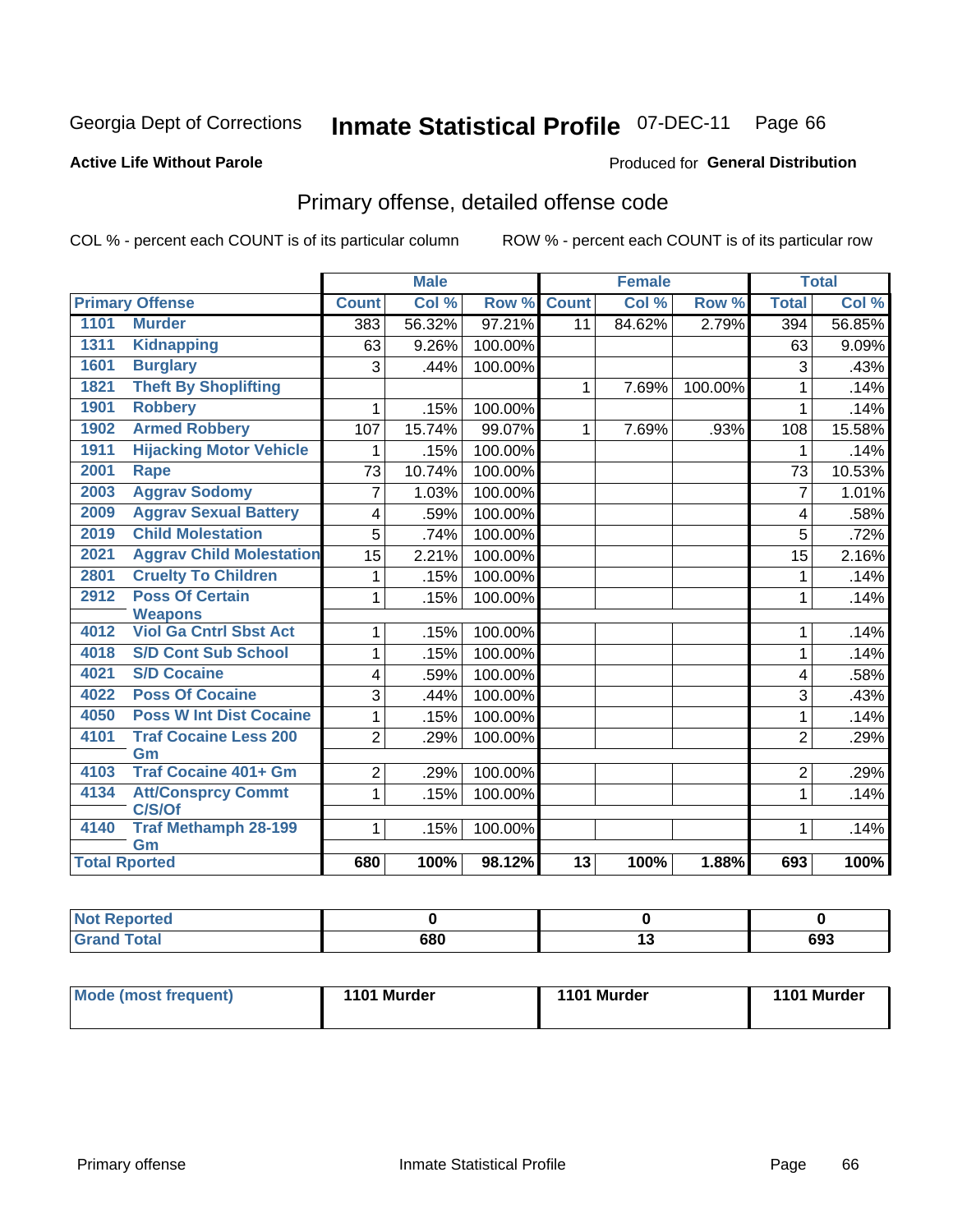## **Active Life Without Parole**

### Produced for **General Distribution**

# County of conviction of primary offense

|                                |                | <b>Male</b> |                  |              | <b>Female</b> |        |                | <b>Total</b> |
|--------------------------------|----------------|-------------|------------------|--------------|---------------|--------|----------------|--------------|
| <b>County of Conviction</b>    | <b>Count</b>   | Col %       | Row <sup>%</sup> | <b>Count</b> | Col %         | Row %  | <b>Total</b>   | Col%         |
| <b>Appling County</b><br>001   | 3              | .44%        | 100.00%          |              |               |        | 3              | .43%         |
| <b>Atkinson County</b><br>002  | $\overline{2}$ | .29%        | 100.00%          |              |               |        | $\overline{2}$ | .29%         |
| <b>Bacon County</b><br>003     | 1              | .15%        | 100.00%          |              |               |        | 1              | .14%         |
| <b>Baldwin County</b><br>005   | 5              | .74%        | 100.00%          |              |               |        | 5              | .72%         |
| <b>Banks County</b><br>006     | 1              | .15%        | 100.00%          |              |               |        | $\mathbf{1}$   | .14%         |
| <b>Barrow County</b><br>007    | 4              | .59%        | 100.00%          |              |               |        | 4              | .58%         |
| <b>Bartow County</b><br>008    | 5              | .74%        | 100.00%          |              |               |        | 5              | .72%         |
| <b>Ben Hill County</b><br>009  | 4              | .59%        | 100.00%          |              |               |        | 4              | .58%         |
| <b>Berrien County</b><br>010   | 1              | .15%        | 100.00%          |              |               |        | 1              | .14%         |
| <b>Bibb County</b><br>011      | 21             | 3.09%       | 100.00%          |              |               |        | 21             | 3.03%        |
| <b>Bleckley County</b><br>012  | 1              | .15%        | 100.00%          |              |               |        | 1              | .14%         |
| <b>Brantley County</b><br>013  | 1              | .15%        | 100.00%          |              |               |        | 1              | .14%         |
| <b>Brooks County</b><br>014    | 1              | .15%        | 100.00%          |              |               |        | 1              | .14%         |
| <b>Bulloch County</b><br>016   | 4              | .59%        | 80.00%           | 1            | 7.69%         | 20.00% | 5              | .72%         |
| <b>Burke County</b><br>017     | 6              | .88%        | 100.00%          |              |               |        | 6              | .87%         |
| <b>Butts County</b><br>018     | 4              | .59%        | 100.00%          |              |               |        | 4              | .58%         |
| <b>Camden County</b><br>020    | 4              | .59%        | 100.00%          |              |               |        | 4              | .58%         |
| <b>Candler County</b><br>021   | 1              | .15%        | 100.00%          |              |               |        | 1              | .14%         |
| <b>Carroll County</b><br>022   | 3              | .44%        | 100.00%          |              |               |        | 3              | .43%         |
| <b>Catoosa County</b><br>023   | $\overline{2}$ | .29%        | 100.00%          |              |               |        | $\overline{2}$ | .29%         |
| <b>Charlton County</b><br>024  | 1              | .15%        | 100.00%          |              |               |        | 1              | .14%         |
| <b>Chatham County</b><br>025   | 30             | 4.41%       | 100.00%          |              |               |        | 30             | 4.33%        |
| <b>Chattooga County</b><br>027 | 1              | .15%        | 100.00%          |              |               |        | 1              | .14%         |
| <b>Cherokee County</b><br>028  | 3              | .44%        | 100.00%          |              |               |        | 3              | .43%         |
| <b>Clarke County</b><br>029    | 15             | 2.21%       | 100.00%          |              |               |        | 15             | 2.16%        |
| <b>Clayton County</b><br>031   | 31             | 4.56%       | 100.00%          |              |               |        | 31             | 4.47%        |
| <b>Cobb County</b><br>033      | 20             | 2.94%       | 95.24%           | 1            | 7.69%         | 4.76%  | 21             | 3.03%        |
| <b>Coffee County</b><br>034    | 4              | .59%        | 100.00%          |              |               |        | 4              | .58%         |
| <b>Colquitt County</b><br>035  | 4              | .59%        | 100.00%          |              |               |        | 4              | .58%         |
| <b>Columbia County</b><br>036  | 5              | .74%        | 100.00%          |              |               |        | 5              | .72%         |
| <b>Cook County</b><br>037      | 4              | .59%        | 100.00%          |              |               |        | 4              | .58%         |
| 038<br><b>Coweta County</b>    | 5              | .74%        | 100.00%          |              |               |        | 5              | .72%         |
| <b>Crisp County</b><br>040     | 3              | .44%        | 100.00%          |              |               |        | $\overline{3}$ | .43%         |
| 041<br><b>Dade County</b>      | 1              | .15%        | 100.00%          |              |               |        | $\mathbf{1}$   | .14%         |
| <b>Dawson County</b><br>042    | 1              | .15%        | 100.00%          |              |               |        | 1              | .14%         |
| <b>Decatur County</b><br>043   | $\overline{2}$ | .29%        | 100.00%          |              |               |        | $\overline{2}$ | .29%         |
| <b>Dekalb County</b><br>044    | 51             | 7.50%       | 98.08%           | 1            | 7.69%         | 1.92%  | 52             | 7.50%        |
| <b>Dodge County</b><br>045     | $\mathbf 1$    | .15%        | 100.00%          |              |               |        | 1              | .14%         |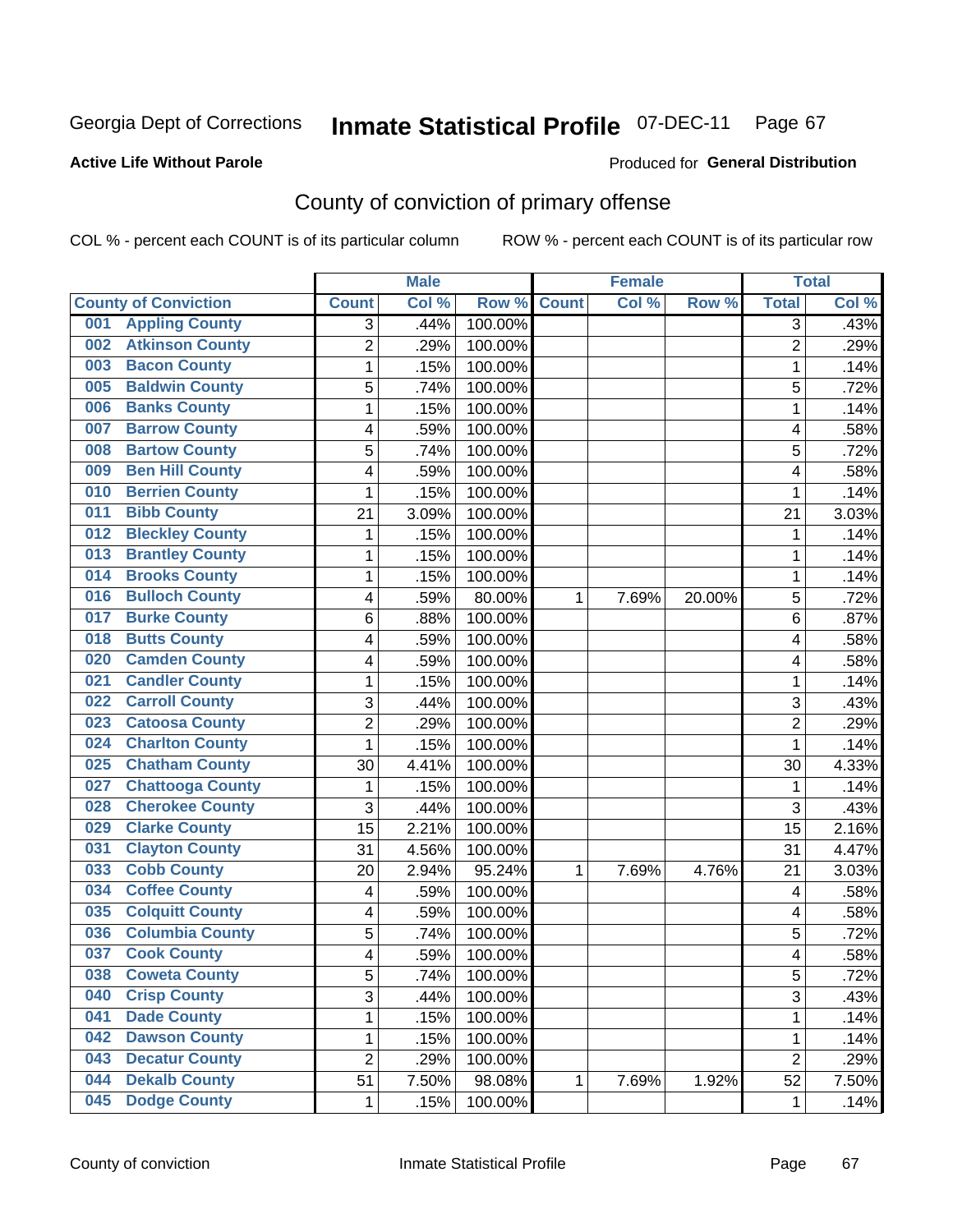## **Active Life Without Parole**

### Produced for **General Distribution**

# County of conviction of primary offense

|                                 |                | <b>Male</b> |         | <b>Female</b> |       |        | <b>Total</b>   |                     |
|---------------------------------|----------------|-------------|---------|---------------|-------|--------|----------------|---------------------|
| <b>County of Conviction</b>     | <b>Count</b>   | Col %       | Row %   | <b>Count</b>  | Col % | Row %  | <b>Total</b>   | Col %               |
| <b>Dooly County</b><br>046      | 2              | .29%        | 100.00% |               |       |        | 2              | .29%                |
| <b>Dougherty County</b><br>047  | 23             | 3.38%       | 95.83%  | 1             | 7.69% | 4.17%  | 24             | 3.46%               |
| <b>Douglas County</b><br>048    | 21             | 3.09%       | 95.45%  | 1             | 7.69% | 4.55%  | 22             | 3.17%               |
| <b>Early County</b><br>049      | 1              | .15%        | 100.00% |               |       |        | $\mathbf 1$    | .14%                |
| <b>Effingham County</b><br>051  | 4              | .59%        | 100.00% |               |       |        | 4              | .58%                |
| <b>Elbert County</b><br>052     | $\overline{2}$ | .29%        | 100.00% |               |       |        | $\overline{2}$ | .29%                |
| <b>Emanuel County</b><br>053    | 5              | .74%        | 100.00% |               |       |        | 5              | .72%                |
| <b>Fayette County</b><br>056    | 3              | .44%        | 100.00% |               |       |        | 3              | .43%                |
| <b>Floyd County</b><br>057      | 9              | 1.32%       | 100.00% |               |       |        | 9              | 1.30%               |
| <b>Forsyth County</b><br>058    | $\overline{2}$ | .29%        | 100.00% |               |       |        | $\overline{2}$ | .29%                |
| <b>Franklin County</b><br>059   | $\overline{2}$ | .29%        | 100.00% |               |       |        | $\overline{2}$ | .29%                |
| <b>Fulton County</b><br>060     | 76             | 11.18%      | 98.70%  | 1             | 7.69% | 1.30%  | 77             | 11.11%              |
| <b>Gilmer County</b><br>061     | $\mathbf 1$    | .15%        | 100.00% |               |       |        | 1              | .14%                |
| <b>Glynn County</b><br>063      | 15             | 2.21%       | 100.00% |               |       |        | 15             | 2.16%               |
| <b>Gordon County</b><br>064     | 1              | .15%        | 100.00% |               |       |        | 1              | .14%                |
| <b>Greene County</b><br>066     | 1              | .15%        | 100.00% |               |       |        | $\mathbf{1}$   | .14%                |
| <b>Gwinnett County</b><br>067   | 9              | 1.32%       | 90.00%  | 1             | 7.69% | 10.00% | 10             | 1.44%               |
| <b>Habersham County</b><br>068  | 3              | .44%        | 100.00% |               |       |        | 3              | .43%                |
| <b>Hall County</b><br>069       | 11             | 1.62%       | 100.00% |               |       |        | 11             | 1.59%               |
| <b>Haralson County</b><br>071   | $\mathbf 2$    | .29%        | 100.00% |               |       |        | $\overline{2}$ | .29%                |
| <b>Harris County</b><br>072     | 2              | .29%        | 100.00% |               |       |        | $\overline{c}$ | .29%                |
| <b>Hart County</b><br>073       | 3              | .44%        | 100.00% |               |       |        | 3              | .43%                |
| <b>Henry County</b><br>075      | 10             | 1.47%       | 100.00% |               |       |        | 10             | 1.44%               |
| <b>Houston County</b><br>076    | 8              | 1.18%       | 100.00% |               |       |        | 8              | 1.15%               |
| <b>Irwin County</b><br>077      | 1              | .15%        | 100.00% |               |       |        | $\mathbf{1}$   | .14%                |
| <b>Jackson County</b><br>078    | 10             | 1.47%       | 100.00% |               |       |        | 10             | 1.44%               |
| <b>Jasper County</b><br>079     | 1              | .15%        | 100.00% |               |       |        | 1              | .14%                |
| <b>Jeff Davis County</b><br>080 | 1              | .15%        | 100.00% |               |       |        | 1              | .14%                |
| <b>Jefferson County</b><br>081  | 1              | .15%        | 100.00% |               |       |        | 1              | .14%                |
| <b>Jones County</b><br>084      | $\overline{2}$ | .29%        | 100.00% |               |       |        | $\overline{2}$ | .29%                |
| <b>Laurens County</b><br>087    | 3              | .44%        | 100.00% |               |       |        | 3              | .43%                |
| 088<br><b>Lee County</b>        | 2              | .29%        | 100.00% |               |       |        | 2              | .29%                |
| <b>Liberty County</b><br>089    | 6              | .88%        | 85.71%  | 1             | 7.69% | 14.29% | $\overline{7}$ | $\overline{1.01\%}$ |
| <b>Long County</b><br>091       | 3              | .44%        | 100.00% |               |       |        | 3              | .43%                |
| <b>Lowndes County</b><br>092    | 4              | .59%        | 100.00% |               |       |        | 4              | .58%                |
| <b>Madison County</b><br>095    | 1              | .15%        | 100.00% |               |       |        | 1              | .14%                |
| <b>Marion County</b><br>096     | 1              | .15%        | 100.00% |               |       |        | 1              | .14%                |
| <b>Mcduffie County</b><br>097   | $\mathfrak{S}$ | .44%        | 100.00% |               |       |        | 3              | .43%                |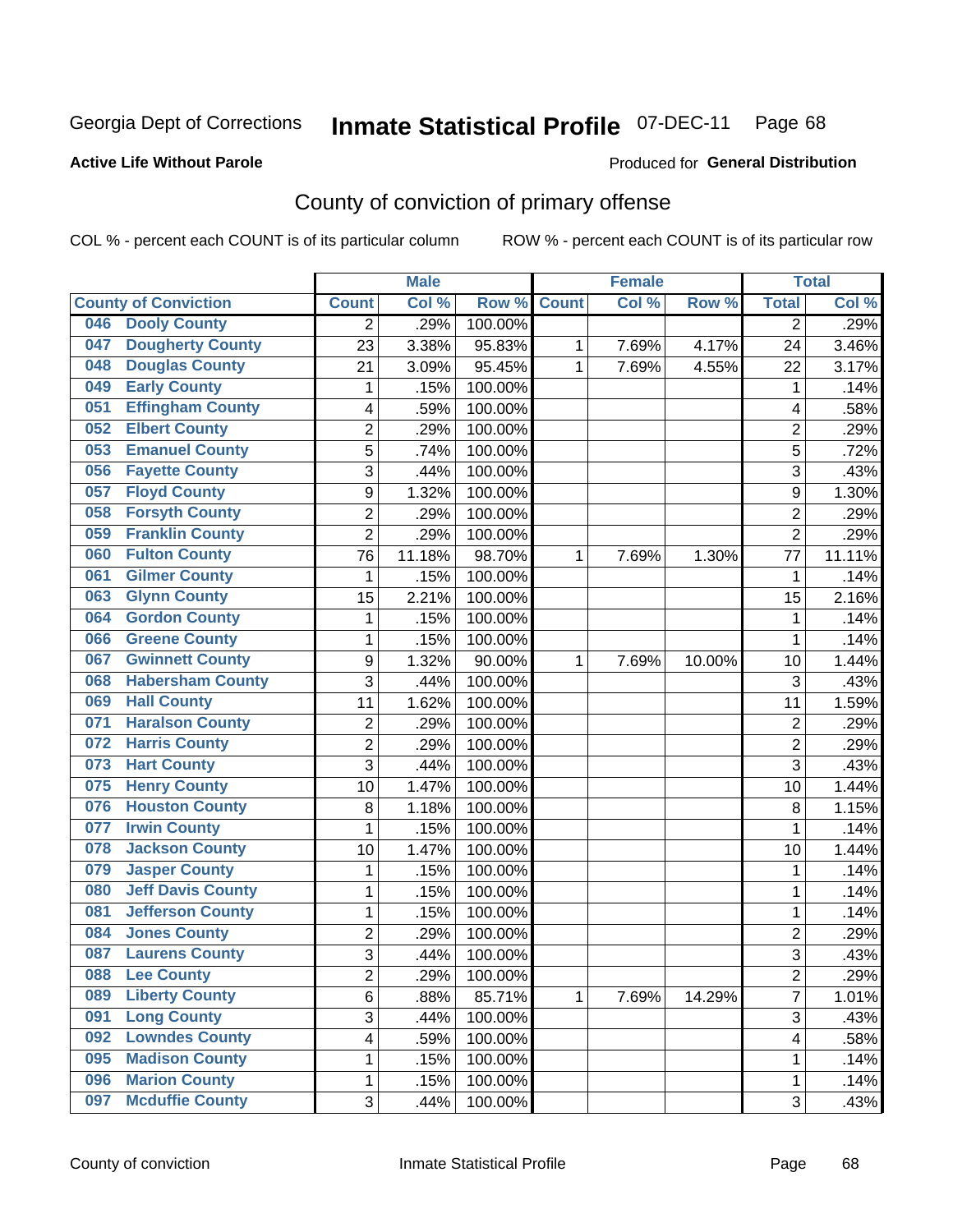### **Active Life Without Parole**

### Produced for **General Distribution**

# County of conviction of primary offense

|                                 |                | <b>Male</b> |         |                | <b>Female</b> |        |                           | <b>Total</b> |
|---------------------------------|----------------|-------------|---------|----------------|---------------|--------|---------------------------|--------------|
| <b>County of Conviction</b>     | <b>Count</b>   | Col %       | Row %   | <b>Count</b>   | Col %         | Row %  | <b>Total</b>              | Col %        |
| <b>Mcintosh County</b><br>098   | 1              | .15%        | 100.00% |                |               |        | 1                         | .14%         |
| <b>Miller County</b><br>100     | 1              | .15%        | 100.00% |                |               |        | 1                         | .14%         |
| <b>Monroe County</b><br>102     | 3              | .44%        | 100.00% |                |               |        | 3                         | .43%         |
| <b>Morgan County</b><br>104     | $\mathbf{1}$   | .15%        | 100.00% |                |               |        | 1                         | .14%         |
| <b>Muscogee County</b><br>106   | 20             | 2.94%       | 100.00% |                |               |        | 20                        | 2.89%        |
| <b>Newton County</b><br>107     | 6              | .88%        | 85.71%  | 1              | 7.69%         | 14.29% | $\overline{7}$            | 1.01%        |
| <b>Oglethorpe County</b><br>109 | 1              | .15%        | 100.00% |                |               |        | 1                         | .14%         |
| <b>Paulding County</b><br>110   | $\overline{2}$ | .29%        | 100.00% |                |               |        | $\overline{2}$            | .29%         |
| <b>Pierce County</b><br>113     | 3              | .44%        | 100.00% |                |               |        | 3                         | .43%         |
| <b>Pike County</b><br>114       | 4              | .59%        | 80.00%  | 1              | 7.69%         | 20.00% | 5                         | .72%         |
| <b>Polk County</b><br>115       | 2              | .29%        | 100.00% |                |               |        | $\overline{2}$            | .29%         |
| <b>Pulaski County</b><br>116    | 1              | .15%        | 100.00% |                |               |        | $\mathbf 1$               | .14%         |
| <b>Putnam County</b><br>117     | 6              | .88%        | 100.00% |                |               |        | 6                         | .87%         |
| <b>Rabun County</b><br>119      | 1              | .15%        | 100.00% |                |               |        | 1                         | .14%         |
| <b>Randolph County</b><br>120   | $\overline{2}$ | .29%        | 100.00% |                |               |        | $\overline{2}$            | .29%         |
| <b>Richmond County</b><br>121   | 31             | 4.56%       | 93.94%  | $\overline{2}$ | 15.38%        | 6.06%  | 33                        | 4.76%        |
| <b>Rockdale County</b><br>122   | $\overline{7}$ | 1.03%       | 100.00% |                |               |        | $\overline{7}$            | 1.01%        |
| <b>Spalding County</b><br>126   | 7              | 1.03%       | 100.00% |                |               |        | $\overline{7}$            | 1.01%        |
| <b>Stephens County</b><br>127   | 2              | .29%        | 100.00% |                |               |        | $\overline{2}$            | .29%         |
| <b>Sumter County</b><br>129     | 1              | .15%        | 100.00% |                |               |        | 1                         | .14%         |
| <b>Taliaferro County</b><br>131 | 1              | .15%        | 100.00% |                |               |        | 1                         | .14%         |
| <b>Tattnall County</b><br>132   | 1              | .15%        | 100.00% |                |               |        | $\mathbf 1$               | .14%         |
| <b>Terrell County</b><br>135    | 1              | .15%        | 100.00% |                |               |        | 1                         | .14%         |
| <b>Thomas County</b><br>136     | 4              | .59%        | 100.00% |                |               |        | 4                         | .58%         |
| <b>Tift County</b><br>137       | 6              | .88%        | 100.00% |                |               |        | 6                         | .87%         |
| <b>Toombs County</b><br>138     | 9              | 1.32%       | 100.00% |                |               |        | 9                         | 1.30%        |
| <b>Towns County</b><br>139      | 1              | .15%        | 100.00% |                |               |        | 1                         | .14%         |
| <b>Treutlen County</b><br>140   | 1              | .15%        | 100.00% |                |               |        | 1                         | .14%         |
| <b>Troup County</b><br>141      | 1              | .15%        | 100.00% |                |               |        | 1                         | .14%         |
| <b>Turner County</b><br>142     | 1              | .15%        | 100.00% |                |               |        | 1                         | .14%         |
| <b>Twiggs County</b><br>143     | 1              | .15%        | 100.00% |                |               |        | 1                         | .14%         |
| 144<br><b>Union County</b>      | 1              | .15%        | 100.00% |                |               |        | 1                         | .14%         |
| <b>Upson County</b><br>145      | 3              | .44%        | 100.00% |                |               |        | 3                         | .43%         |
| 146<br><b>Walker County</b>     | 4              | .59%        | 80.00%  | $\mathbf{1}$   | 7.69%         | 20.00% | 5                         | .72%         |
| <b>Walton County</b><br>147     | 8              | 1.18%       | 100.00% |                |               |        | 8                         | 1.15%        |
| <b>Ware County</b><br>148       | 11             | 1.62%       | 100.00% |                |               |        | 11                        | 1.59%        |
| <b>Washington County</b><br>150 | $\sqrt{3}$     | .44%        | 100.00% |                |               |        | $\ensuremath{\mathsf{3}}$ | .43%         |
| <b>Wayne County</b><br>151      | 3              | .44%        | 100.00% |                |               |        | 3                         | .43%         |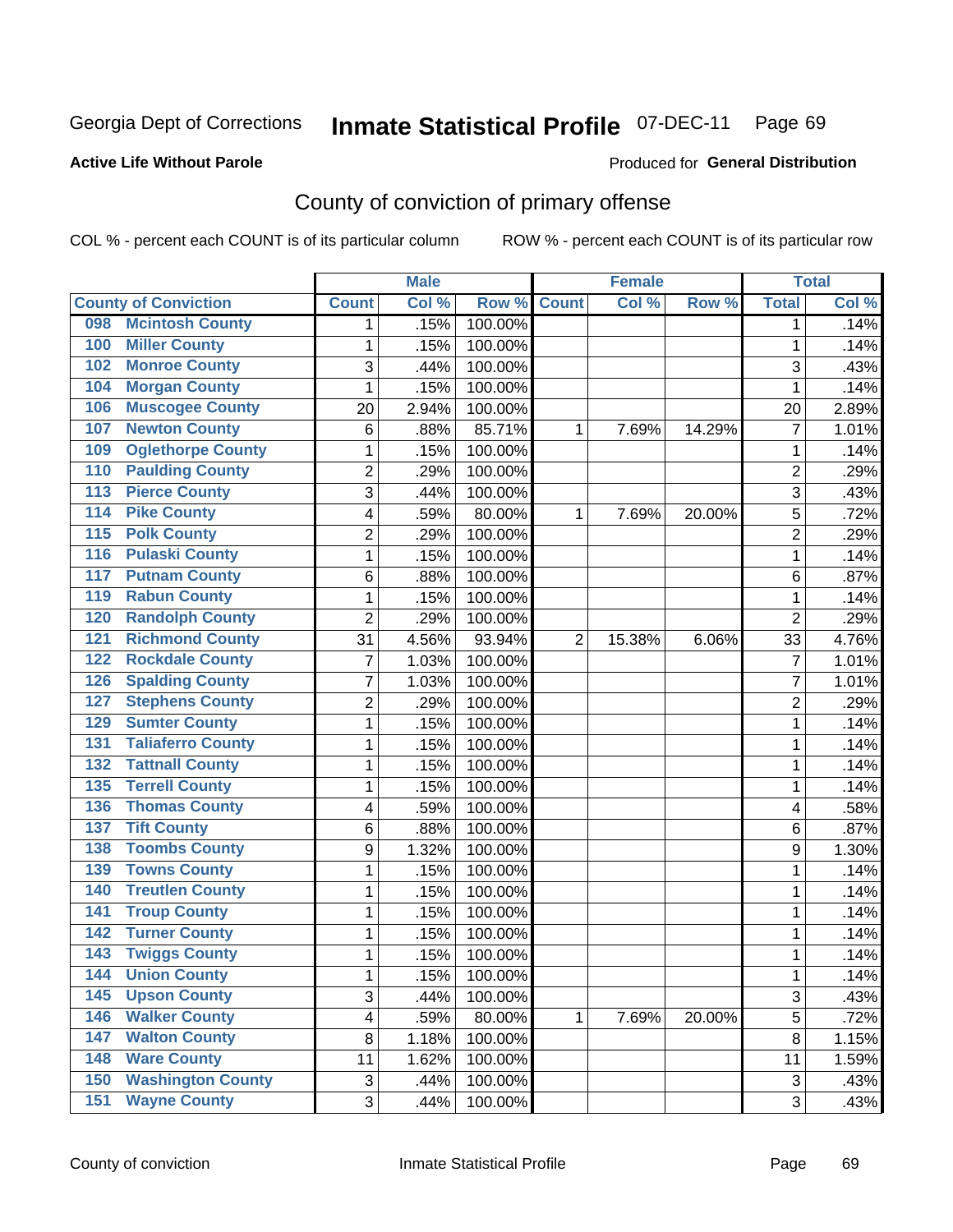**Active Life Without Parole** 

### Produced for **General Distribution**

# County of conviction of primary offense

|                                | <b>Male</b>  |      |                    |    | <b>Female</b> | <b>Total</b> |       |         |
|--------------------------------|--------------|------|--------------------|----|---------------|--------------|-------|---------|
| <b>County of Conviction</b>    | <b>Count</b> | Col% | <b>Row % Count</b> |    | Col %         | Row %        | Total | Col %   |
| <b>Whitfield County</b><br>155 |              | .88% | 100.00%            |    |               |              |       | .87% I  |
| <b>Wilkes County</b><br>157    |              | .15% | 100.00%            |    |               |              |       | $14\%$  |
| <b>Total Rported</b>           | 680          | 100% | $98.12\%$          | 13 | 100%          | 1.88%        | 693   | $100\%$ |

| <b>rted</b><br>N |     |         |
|------------------|-----|---------|
| <b>ota</b>       | 680 | <br>ხუე |

| <b>Mode (most frequent)</b> | <b>Fulton County</b> | <b>Richmond County</b> | <b>Fulton County</b> |
|-----------------------------|----------------------|------------------------|----------------------|
|                             |                      |                        |                      |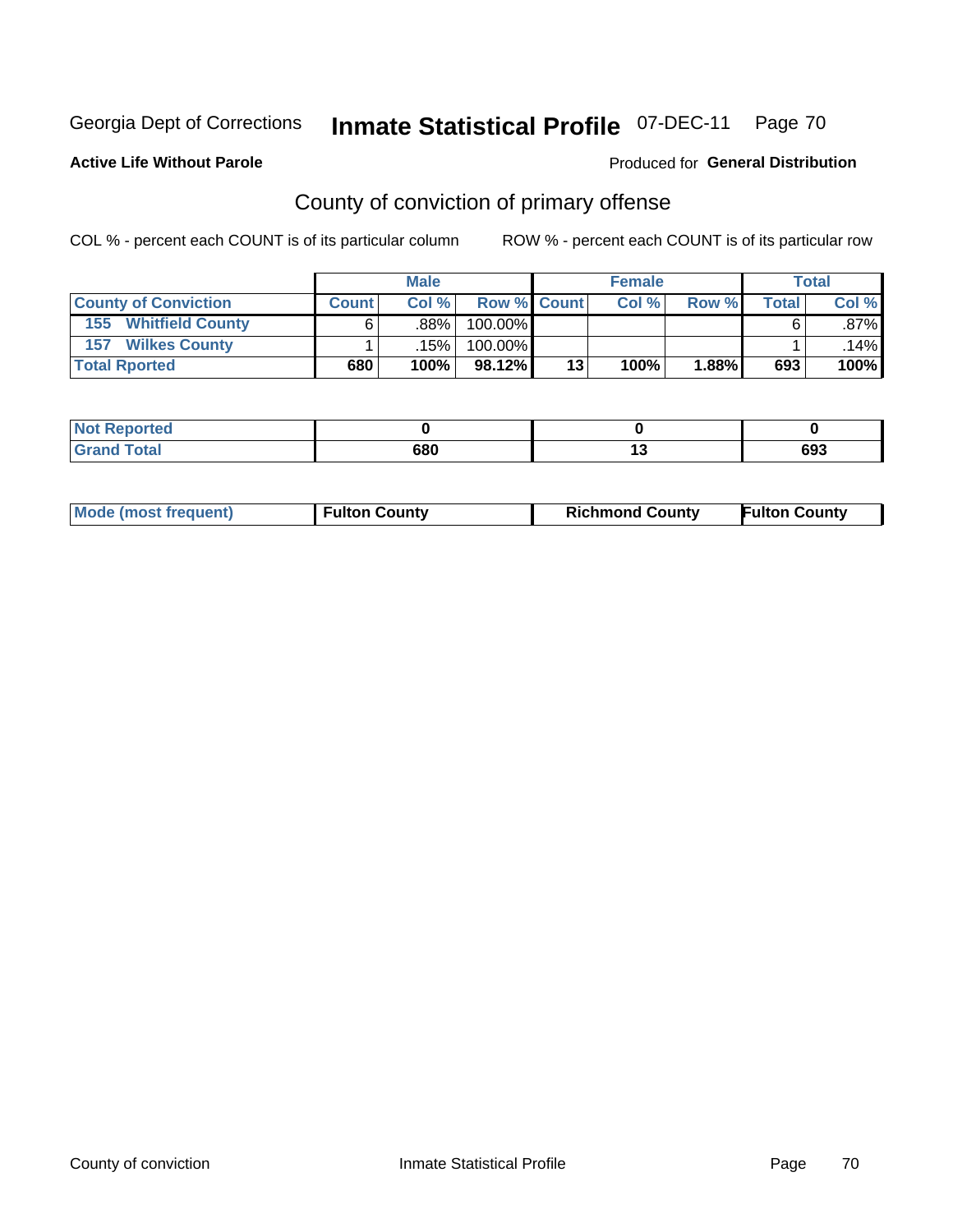Produced for **General Distribution**

## **Active Life Without Parole**

# Circuit of conviction of primary offense

|                         |                                 |                | <b>Male</b> |         | <b>Female</b>  |        |        | <b>Total</b>     |        |
|-------------------------|---------------------------------|----------------|-------------|---------|----------------|--------|--------|------------------|--------|
|                         | <b>Circuit of Conviction</b>    | <b>Count</b>   | Col %       | Row %   | <b>Count</b>   | Col %  | Row %  | <b>Total</b>     | Col %  |
| $\overline{1}$          | <b>Alapaha Circuit</b>          | $\overline{7}$ | 1.03%       | 100.00% |                |        |        | 7                | 1.01%  |
| $\overline{2}$          | <b>Alcovy Circuit</b>           | 14             | 2.06%       | 93.33%  | 1              | 7.69%  | 6.67%  | 15               | 2.16%  |
| $\overline{\mathbf{3}}$ | <b>Atlanta Circuit</b>          | 76             | 11.18%      | 98.70%  | $\mathbf{1}$   | 7.69%  | 1.30%  | 77               | 11.11% |
| 4                       | <b>Atlantic Circuit</b>         | 11             | 1.62%       | 91.67%  | 1              | 7.69%  | 8.33%  | 12               | 1.73%  |
| 5                       | <b>Augusta Circuit</b>          | 42             | 6.18%       | 95.45%  | $\overline{2}$ | 15.38% | 4.55%  | 44               | 6.35%  |
| $6\phantom{a}$          | <b>Blue Ridge Circuit</b>       | 3              | .44%        | 100.00% |                |        |        | 3                | .43%   |
| 7                       | <b>Brunswick Circuit</b>        | 26             | 3.82%       | 100.00% |                |        |        | 26               | 3.75%  |
| 8                       | <b>Chattahoochee Circuit</b>    | 23             | 3.38%       | 100.00% |                |        |        | 23               | 3.32%  |
| $\overline{9}$          | <b>Cherokee Circuit</b>         | 6              | .88%        | 100.00% |                |        |        | 6                | .87%   |
| 10                      | <b>Clayton Circuit</b>          | 31             | 4.56%       | 100.00% |                |        |        | 31               | 4.47%  |
| $\overline{11}$         | <b>Cobb Circuit</b>             | 20             | 2.94%       | 95.24%  | 1              | 7.69%  | 4.76%  | 21               | 3.03%  |
| $\overline{12}$         | <b>Conasauga Circuit</b>        | 6              | .88%        | 100.00% |                |        |        | $\,6$            | .87%   |
| $\overline{13}$         | <b>Cordele Circuit</b>          | 9              | 1.32%       | 100.00% |                |        |        | $\boldsymbol{9}$ | 1.30%  |
| 14                      | <b>Coweta Circuit</b>           | 9              | 1.32%       | 100.00% |                |        |        | 9                | 1.30%  |
| 15                      | <b>Dougherty Circuit</b>        | 23             | 3.38%       | 95.83%  | 1              | 7.69%  | 4.17%  | 24               | 3.46%  |
| 16                      | <b>Dublin Circuit</b>           | 5              | .74%        | 100.00% |                |        |        | 5                | .72%   |
| 17                      | <b>Eastern Circuit</b>          | 30             | 4.41%       | 100.00% |                |        |        | 30               | 4.33%  |
| 18                      | <b>Flint Circuit</b>            | 10             | 1.47%       | 100.00% |                |        |        | 10               | 1.44%  |
| 19                      | <b>Griffin Circuit</b>          | 17             | 2.50%       | 94.44%  | 1              | 7.69%  | 5.56%  | 18               | 2.60%  |
| 20                      | <b>Gwinnett Circuit</b>         | 9              | 1.32%       | 90.00%  | $\mathbf 1$    | 7.69%  | 10.00% | 10               | 1.44%  |
| $\overline{21}$         | <b>Houston Circuit</b>          | 8              | 1.18%       | 100.00% |                |        |        | 8                | 1.15%  |
| $\overline{22}$         | <b>Lookout Mountain Circuit</b> | 8              | 1.18%       | 88.89%  | $\mathbf 1$    | 7.69%  | 11.11% | 9                | 1.30%  |
| 23                      | <b>Macon Circuit</b>            | 21             | 3.09%       | 100.00% |                |        |        | 21               | 3.03%  |
| $\overline{24}$         | <b>Middle Circuit</b>           | 19             | 2.79%       | 100.00% |                |        |        | 19               | 2.74%  |
| $\overline{25}$         | <b>Mountain Circuit</b>         | 6              | .88%        | 100.00% |                |        |        | 6                | .87%   |
| 26                      | <b>Northeastern Circuit</b>     | 12             | 1.76%       | 100.00% |                |        |        | 12               | 1.73%  |
| $\overline{27}$         | <b>Northern Circuit</b>         | 9              | 1.32%       | 100.00% |                |        |        | $\boldsymbol{9}$ | 1.30%  |
| 28                      | <b>Ocmulgee Circuit</b>         | 16             | 2.35%       | 100.00% |                |        |        | 16               | 2.31%  |
| 29                      | <b>Oconee Circuit</b>           | 3              | .44%        | 100.00% |                |        |        | 3                | .43%   |
| 30                      | <b>Ogeechee Circuit</b>         | 8              | 1.18%       | 88.89%  | $\mathbf 1$    | 7.69%  | 11.11% | $\boldsymbol{9}$ | 1.30%  |
| $\overline{31}$         | <b>Pataula Circuit</b>          | $\overline{5}$ | .74%        | 100.00% |                |        |        | $\overline{5}$   | .72%   |
| 32                      | <b>Piedmont Circuit</b>         | 15             | 2.21%       | 100.00% |                |        |        | 15               | 2.16%  |
| 33                      | <b>Rome Circuit</b>             | 9              | 1.32%       | 100.00% |                |        |        | 9                | 1.30%  |
| 34                      | <b>South Georgia Circuit</b>    | $\overline{2}$ | .29%        | 100.00% |                |        |        | $\overline{2}$   | .29%   |
| 35                      | <b>Southern Circuit</b>         | 13             | 1.91%       | 100.00% |                |        |        | 13               | 1.88%  |
| 36                      | <b>Southwestern Circuit</b>     | 3              | .44%        | 100.00% |                |        |        | 3                | .43%   |
| 37                      | <b>Stone Mountain Circuit</b>   | 51             | 7.50%       | 98.08%  | 1              | 7.69%  | 1.92%  | 52               | 7.50%  |
| 38                      | <b>Tallapoosa Circuit</b>       | 4              | .59%        | 100.00% |                |        |        | 4                | .58%   |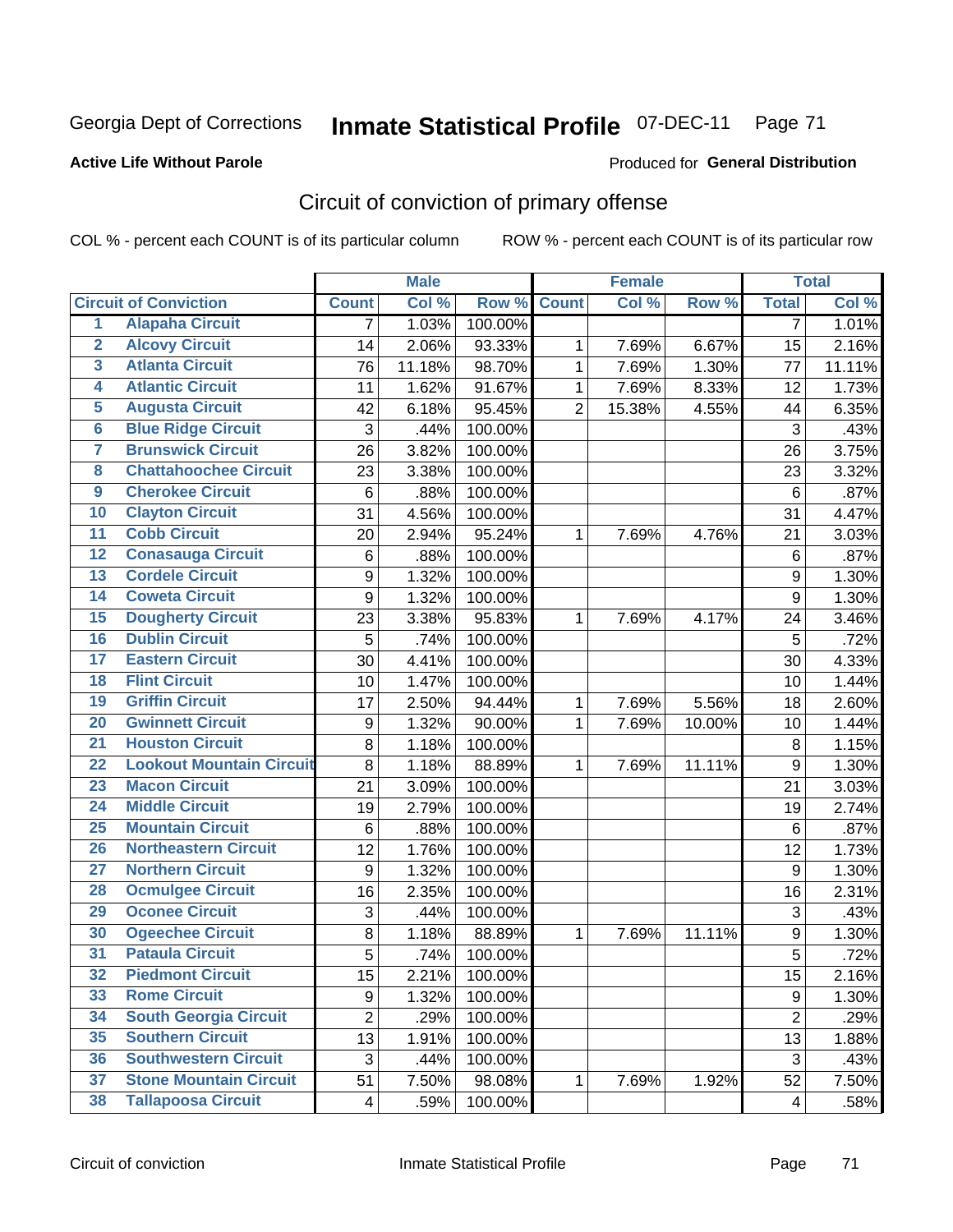### **Active Life Without Parole**

### Produced for **General Distribution**

# Circuit of conviction of primary offense

|    |                              |              | <b>Male</b><br><b>Female</b> |         |              |       | <b>Total</b> |                |       |
|----|------------------------------|--------------|------------------------------|---------|--------------|-------|--------------|----------------|-------|
|    | <b>Circuit of Conviction</b> | <b>Count</b> | Col %                        | Row %   | <b>Count</b> | Col % | Row %        | <b>Total</b>   | Col % |
| 39 | <b>Tifton Circuit</b>        | 8            | 1.18%                        | 100.00% |              |       |              | 8              | 1.15% |
| 40 | <b>Toombs Circuit</b>        | 5            | .74%                         | 100.00% |              |       |              | 5              | .72%  |
| 41 | <b>Waycross Circuit</b>      | 21           | 3.09%                        | 100.00% |              |       |              | 21             | 3.03% |
| 42 | <b>Western Circuit</b>       | 15           | 2.21%                        | 100.00% |              |       |              | 15             | 2.16% |
| 43 | <b>Rockdale Circuit</b>      |              | 1.03%                        | 100.00% |              |       |              | ⇁              | 1.01% |
| 44 | <b>Douglas Circuit</b>       | 21           | 3.09%                        | 95.45%  |              | 7.69% | 4.55%        | 22             | 3.17% |
| 45 | <b>Appalachian Circuit</b>   |              | .15%                         | 100.00% |              |       |              |                | .14%  |
| 46 | <b>Enotah Circuit</b>        | 2            | .29%                         | 100.00% |              |       |              | 2              | .29%  |
| 47 | <b>Bell-Forsyth Circuit</b>  | 2            | .29%                         | 100.00% |              |       |              | $\overline{2}$ | .29%  |
| 48 | <b>Towaliga Circuit</b>      | 7            | 1.03%                        | 100.00% |              |       |              | ⇁              | 1.01% |
| 49 | <b>Paulding Circuit</b>      | ົ            | .29%                         | 100.00% |              |       |              | 2              | .29%  |
|    | <b>Total Rported</b>         | 680          | 100%                         | 98.12%  | 13           | 100%  | 1.88%        | 693            | 100%  |

| <b>eported</b>        |     |     |
|-----------------------|-----|-----|
| <b>otal</b><br>$\sim$ | 680 | 693 |

| М<br>. In n tr<br>.<br>.<br>wanta<br>Πū<br>31.<br>$\sim$ $\sim$ $\sim$ |
|------------------------------------------------------------------------|
|------------------------------------------------------------------------|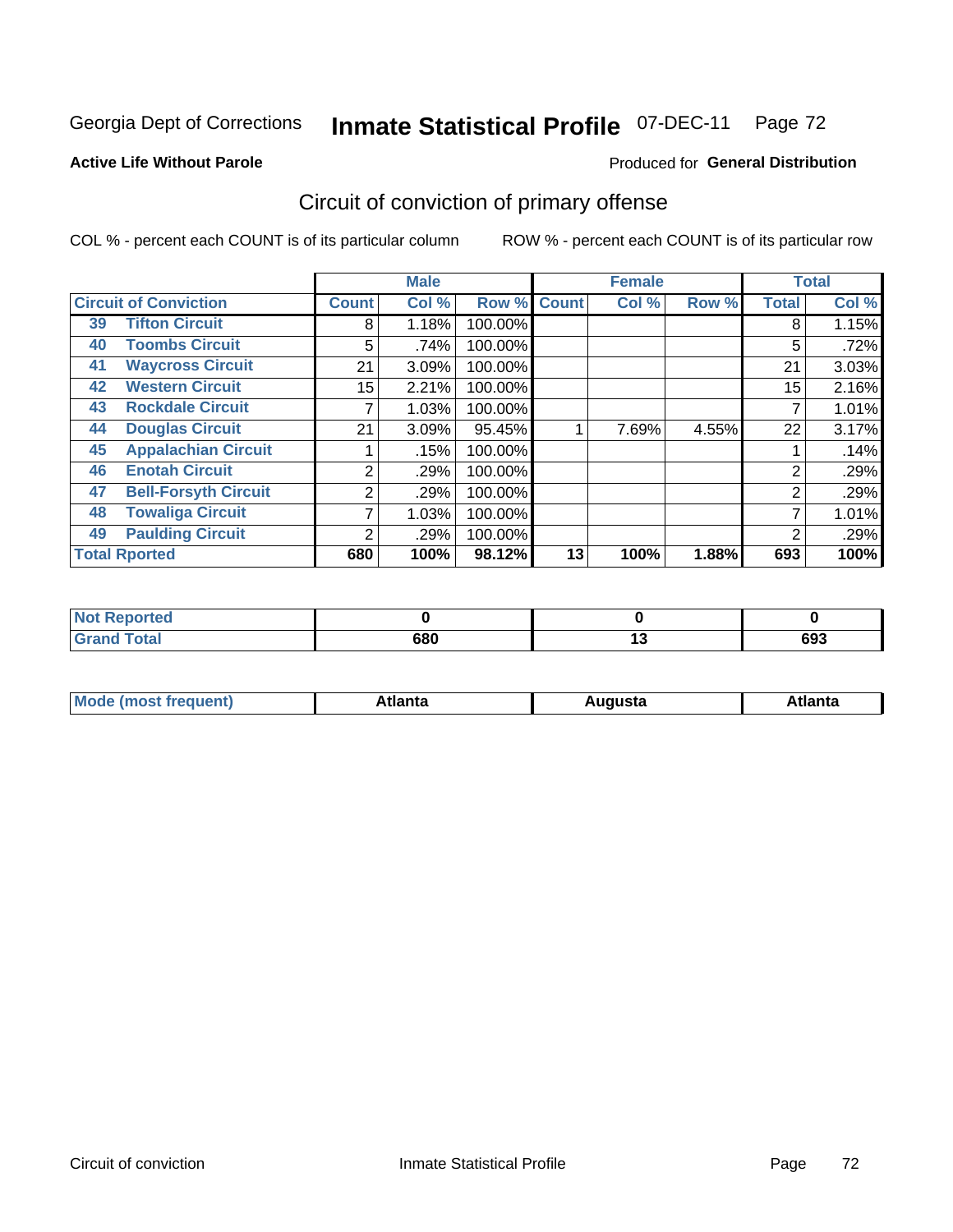#### **Active Life Without Parole**

#### Produced for **General Distribution**

### Years served (jail + prison) in this incarceration

|                       | <b>Male</b>    |       | <b>Female</b> |                 |        | <b>Total</b> |                |       |
|-----------------------|----------------|-------|---------------|-----------------|--------|--------------|----------------|-------|
| <b>Years Served</b>   | <b>Count</b>   | Col % | Row %         | <b>Count</b>    | Col %  | Row %        | <b>Total</b>   | Col % |
| Less than one year    | 14             | 2.06% | 93.33%        | 1               | 7.69%  | 6.67%        | 15             | 2.16% |
| 1 to 1.99 years       | 37             | 5.44% | 100.00%       |                 |        |              | 37             | 5.34% |
| 2 to 2.99 years       | 40             | 5.88% | 97.56%        | 1               | 7.69%  | 2.44%        | 41             | 5.92% |
| 3 to 3.99 years       | 45             | 6.62% | 100.00%       |                 |        |              | 45             | 6.49% |
| 4 to 4.99 years       | 42             | 6.18% | 97.67%        | 1               | 7.69%  | 2.33%        | 43             | 6.20% |
| 5 to 5.99 years       | 23             | 3.38% | 92.00%        | $\overline{c}$  | 15.38% | 8.00%        | 25             | 3.61% |
| 6 to 6.99 years       | 28             | 4.12% | 96.55%        | 1               | 7.69%  | 3.45%        | 29             | 4.18% |
| 7 to 7.99 years       | 37             | 5.44% | 100.00%       |                 |        |              | 37             | 5.34% |
| 8 to 8.99 years       | 27             | 3.97% | 93.10%        | 2               | 15.38% | 6.90%        | 29             | 4.18% |
| 9 to 9.99 years       | 41             | 6.03% | 93.18%        | 3               | 23.08% | 6.82%        | 44             | 6.35% |
| 10 to 10.99 years     | 42             | 6.18% | 100.00%       |                 |        |              | 42             | 6.06% |
| 11 to 11.99 years     | 47             | 6.91% | 100.00%       |                 |        |              | 47             | 6.78% |
| 12 to 12.99 years     | 31             | 4.56% | 100.00%       |                 |        |              | 31             | 4.47% |
| 13 to 13.99 years     | 45             | 6.62% | 97.83%        | 1               | 7.69%  | 2.17%        | 46             | 6.64% |
| 14 to 14.99 years     | 46             | 6.76% | 97.87%        | 1               | 7.69%  | 2.13%        | 47             | 6.78% |
| 15 to 15.99 years     | 42             | 6.18% | 100.00%       |                 |        |              | 42             | 6.06% |
| 16 to 16.99 years     | 27             | 3.97% | 100.00%       |                 |        |              | 27             | 3.90% |
| 17 to 17.99 years     | 24             | 3.53% | 100.00%       |                 |        |              | 24             | 3.46% |
| 18 to 18.99 years     | 14             | 2.06% | 100.00%       |                 |        |              | 14             | 2.02% |
| 19 to 19.99 years     | 3              | 0.44% | 100.00%       |                 |        |              | $\sqrt{3}$     | 0.43% |
| 20 to 20.99 years     | 6              | 0.88% | 100.00%       |                 |        |              | 6              | 0.87% |
| 21 to 21.99 years     | 1              | 0.15% | 100.00%       |                 |        |              | 1              | 0.14% |
| 22 to 22.99 years     | 5              | 0.74% | 100.00%       |                 |        |              | $\overline{5}$ | 0.72% |
| 23 to 23.99 years     | 3              | 0.44% | 100.00%       |                 |        |              | 3              | 0.43% |
| 24 to 24.99 years     | $\overline{c}$ | 0.29% | 100.00%       |                 |        |              | $\overline{2}$ | 0.29% |
| 25 to 25.99 years     | $\mathbf 1$    | 0.15% | 100.00%       |                 |        |              | $\mathbf 1$    | 0.14% |
| 27 to 27.99 years     | $\overline{c}$ | 0.29% | 100.00%       |                 |        |              | $\overline{c}$ | 0.29% |
| Thirty + years        | 5              | 0.74% | 100.00%       |                 |        |              | $\overline{5}$ | 0.72% |
| <b>Total Reported</b> | 680            | 100%  | 98.12%        | $\overline{13}$ | 100%   | 1.88%        | 693            | 100%  |

| 680 | <b>000</b><br>ნუა |
|-----|-------------------|

| <b>Mean</b><br>(average)       | 10.03           | 7.54            | 9.98            |
|--------------------------------|-----------------|-----------------|-----------------|
| Median (middle)                | 10.15           | 8.53            | 10.03           |
| <b>Mode</b><br>(most frequent) | 4 to 4.99 years | 4 to 4.99 years | 9 to 9.99 years |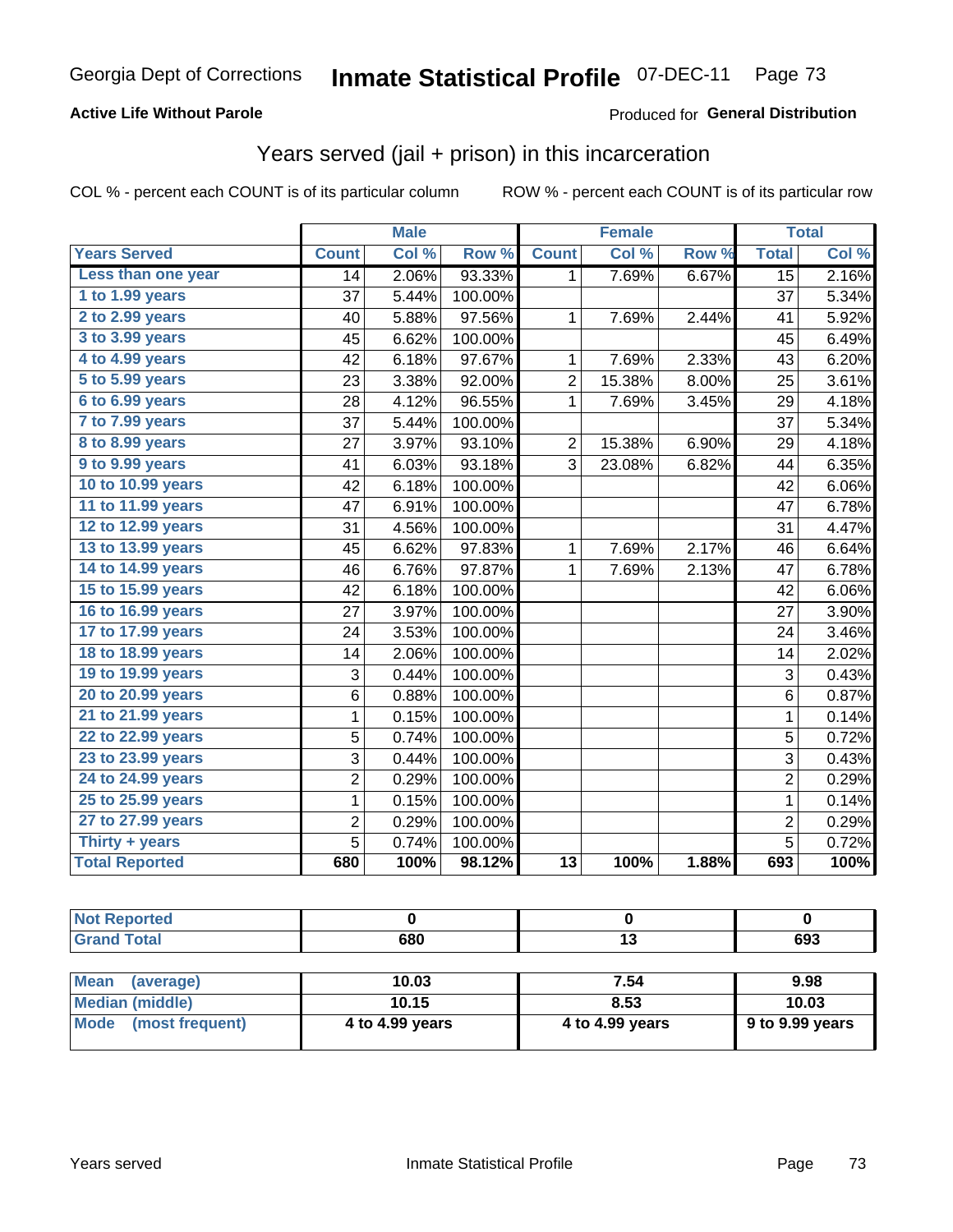#### **Active Life Without Parole**

Produced for **General Distribution**

### Results of most recent HIV tests

|                         | <b>Male</b>  |           |          | <b>Female</b> |          |           | Total       |        |
|-------------------------|--------------|-----------|----------|---------------|----------|-----------|-------------|--------|
| <b>HIV Test Results</b> | <b>Count</b> | Col%      | Row %I   | <b>Count</b>  | Col %    | Row %     | $\tau$ otal | Col %  |
| <b>Positive</b>         |              | 0.59%     | 80.00%   |               | $7.69\%$ | $20.00\%$ |             | 0.73%  |
| <b>Negative</b>         | 669          | $99.41\%$ | 98.24%   | 12            | 92.31%   | 1.76%     | 681         | 99.27% |
| <b>Total Reported</b>   | 673          | 100%      | 98.10% I | 13            | 100%     | 1.90%     | 686         | 100%   |

| <b>Not Reported</b> |     |     |
|---------------------|-----|-----|
| <b>Grand Total</b>  | 680 | 693 |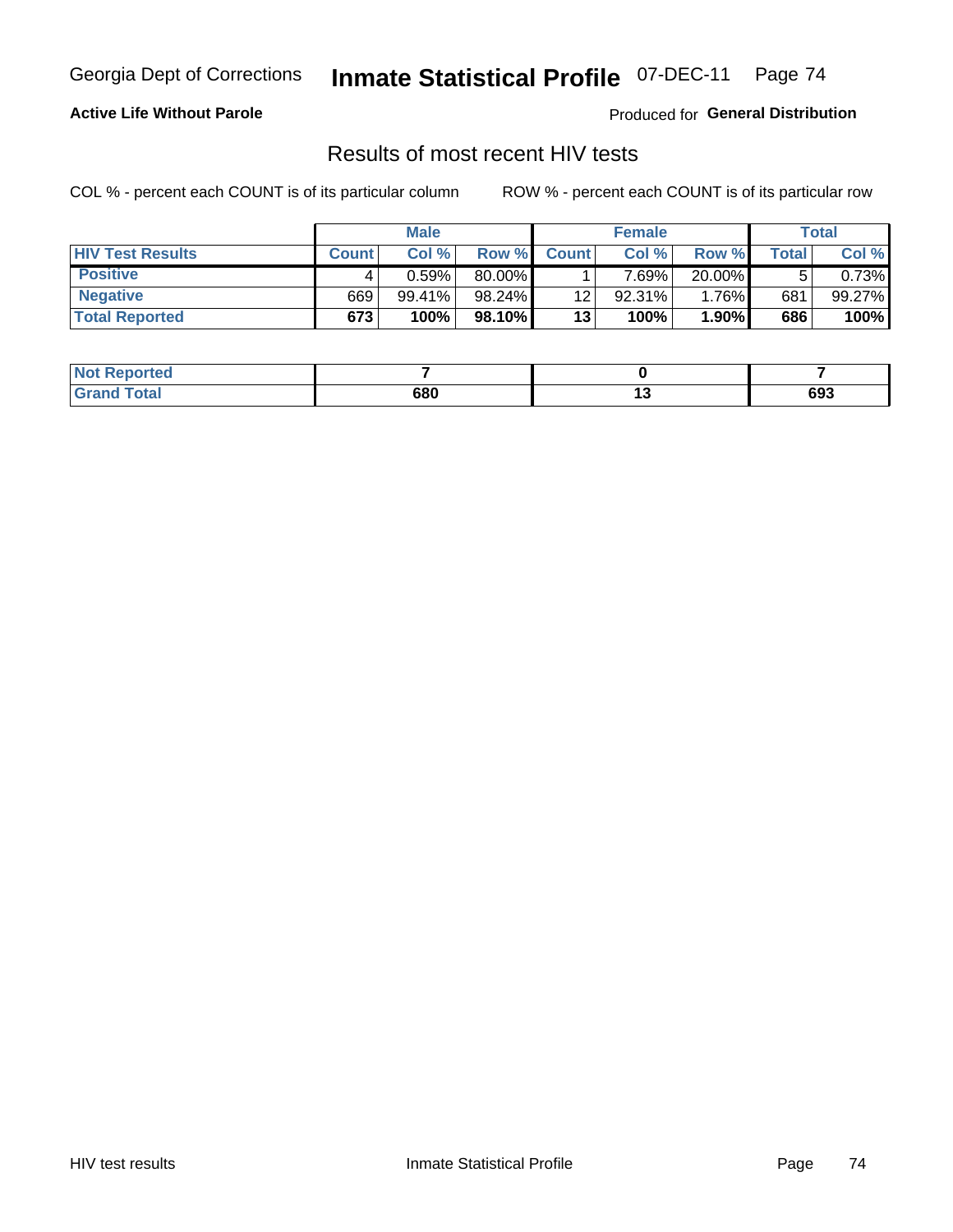#### **Active Life Without Parole**

Produced for **General Distribution**

### Results of most recent tuberculosis test

|                                  | <b>Male</b>  |        |           | <b>Female</b> |          |          | Total |        |
|----------------------------------|--------------|--------|-----------|---------------|----------|----------|-------|--------|
| <b>Tuberculosis Test Results</b> | <b>Count</b> | Col %  | Row %     | <b>Count</b>  | Col %    | Row %    | Total | Col %  |
| <b>Positive on current test</b>  | 179          | 26.64% | $99.44\%$ |               | $7.69\%$ | $0.56\%$ | 180   | 26.28% |
| <b>Negative</b>                  | 493          | 73.36% | $97.62\%$ | 12            | 92.31%   | $2.38\%$ | 505   | 73.72% |
| <b>Total Reported</b>            | 672          | 100%   | $98.10\%$ | 13            | 100%     | $1.90\%$ | 685   | 100%   |

| <b>Not Reported</b>         |     |        |     |
|-----------------------------|-----|--------|-----|
| <b>Total</b><br><b>Gran</b> | 680 | $\sim$ | 693 |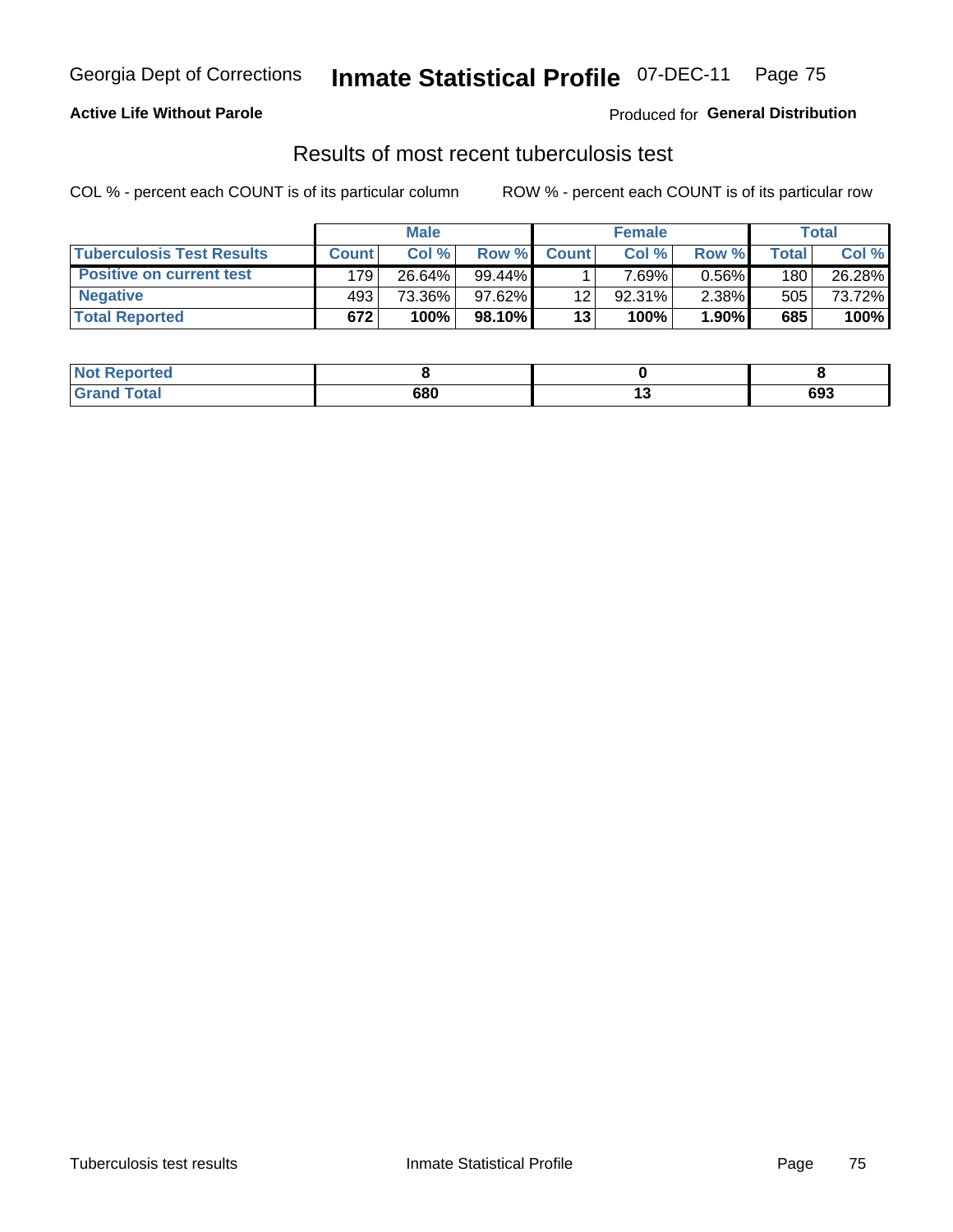#### **Active Life Without Parole**

Produced for **General Distribution**

### Results of most recent syphilis test

|                                 | <b>Male</b>  |        |           | <b>Female</b> |           |          | Total |        |
|---------------------------------|--------------|--------|-----------|---------------|-----------|----------|-------|--------|
| <b>Syphilis Test Results</b>    | <b>Count</b> | Col %  | Row %     | <b>Count</b>  | Col %     | Row %I   | Total | Col %  |
| <b>Positive on current test</b> |              | 2.83%  | $94.44\%$ |               | 9.09%     | 5.56%    | 18    | 2.94%  |
| <b>Negative</b>                 | 584          | 97.17% | 98.32%    | 10            | $90.91\%$ | $1.68\%$ | 594   | 97.06% |
| <b>Total Reported</b>           | 601          | 100%   | 98.20%    | 11            | 100%      | 1.80%    | 612   | 100%   |

| <b>Not Reported</b> | 70  |        | о.  |
|---------------------|-----|--------|-----|
| <b>Grand Total</b>  | 680 | $\sim$ | 693 |